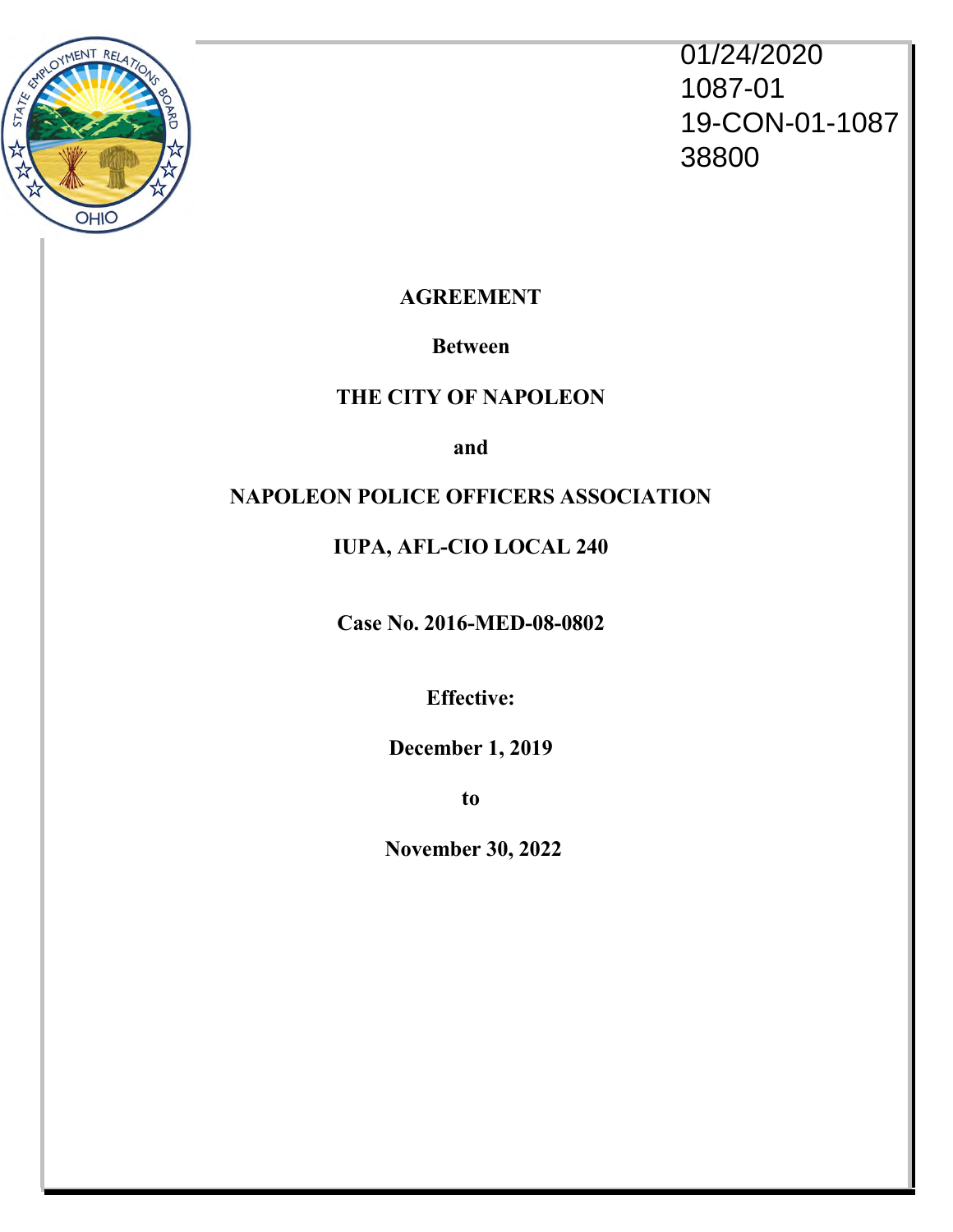| Article 1        | 7  |
|------------------|----|
| 1.1              | 7  |
| 1.2              | 7  |
| 1.3              | 7  |
| Article 2        | 9  |
| 2.1              | 9  |
| Article 3        | 10 |
| 3.1              | 10 |
| 3.2              | 10 |
| 3.3              | 10 |
| <b>Article 4</b> | 11 |
| 4.1              | 11 |
| 4.2              | 11 |
| 4.3              | 11 |
| 4.4              | 11 |
| Article 5        | 12 |
| 5.1              | 12 |
| 5.2              | 12 |
| 5.3              | 12 |
| 5.4              | 12 |
| 5.5              | 12 |
| 5.6              | 13 |
| 5.7              | 13 |
|                  |    |
| 5.8              | 13 |
| Article 6        | 14 |
| 6.1              | 14 |
| 6.2              | 14 |
| 6.3              | 14 |
| 6.4              | 14 |
| 6.5              | 14 |
| 6.6              | 15 |
| 6.7              | 15 |
| 6.8              | 15 |
| Article 7        | 16 |
| 7.1              | 16 |
| 7.2              | 16 |
| Article 8        | 17 |
| 8.1              | 17 |
| 8.2              | 17 |
| Article 9        | 19 |
| 9.1              | 19 |
| 9.2              | 19 |
| 9.3              | 19 |
| 9.4              | 19 |
| 9.5              | 20 |
| 9.6              | 20 |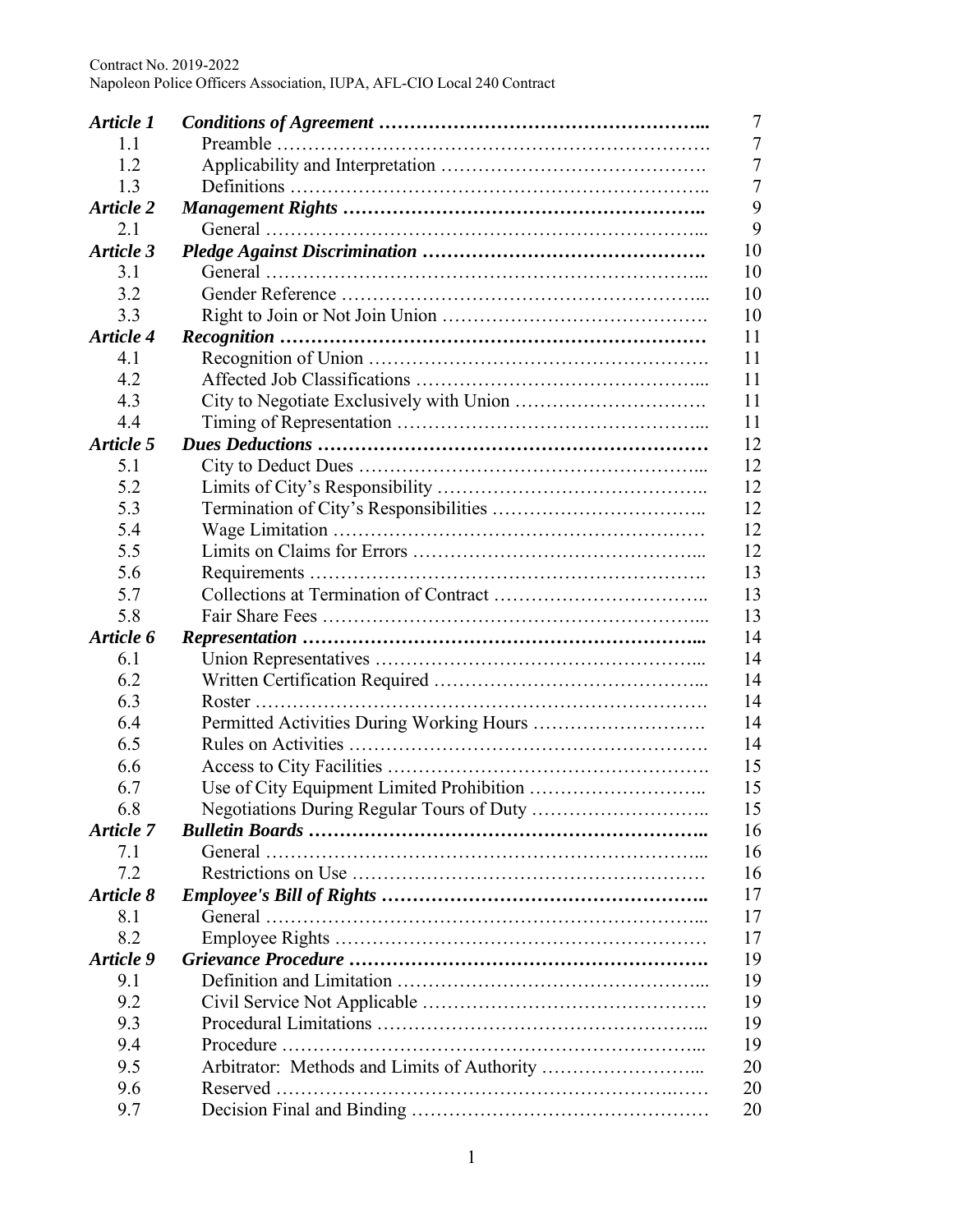| 9.8               |                                                  | 21 |
|-------------------|--------------------------------------------------|----|
| 9.9               |                                                  | 21 |
| 9.10              |                                                  | 21 |
| 9.11              |                                                  | 21 |
| 9.12              |                                                  | 21 |
| Article 10        |                                                  | 22 |
| 10.1              |                                                  | 22 |
| <b>Article 11</b> |                                                  | 23 |
| 11.1              |                                                  | 23 |
| 11.2              |                                                  | 23 |
| 11.3              |                                                  | 23 |
| Article 12        |                                                  | 24 |
| 12.1              |                                                  | 24 |
| <b>Article 13</b> |                                                  | 25 |
| 13.1              |                                                  | 25 |
| 13.2              |                                                  | 25 |
| 13.3              |                                                  | 25 |
| 13.4              | Complaints of Non-Uniform Application of Rules   | 25 |
| 13.5              |                                                  | 25 |
| Article 14        |                                                  | 26 |
| 14.1              |                                                  | 26 |
| 14.2              |                                                  | 26 |
| 14.3              |                                                  | 26 |
| 14.4              |                                                  | 26 |
| 14.5              | Time Spent on Authorized Unpaid Leave of Absence | 26 |
| 14.6              |                                                  | 26 |
| 14.7              |                                                  | 27 |
| 14.8              |                                                  | 27 |
| Article 15        |                                                  | 28 |
| 15.1              |                                                  | 28 |
| 15.2              |                                                  | 28 |
| 15.3              |                                                  | 28 |
| 15.4              |                                                  | 28 |
| 15.5              |                                                  | 28 |
| 15.6              |                                                  | 28 |
| 15.7              |                                                  | 28 |
| 15.8              |                                                  | 29 |
| Article 16        |                                                  | 30 |
| 16.1              |                                                  | 30 |
| 16.2              |                                                  | 30 |
| 16.3              |                                                  | 30 |
| Article 17        |                                                  | 31 |
| 17.1              |                                                  | 31 |
| 17.2              |                                                  | 31 |
| 17.3              |                                                  | 32 |
| 17.4              |                                                  | 33 |
| 17.5              | Request for Reinstatement-Medical Documentation  | 34 |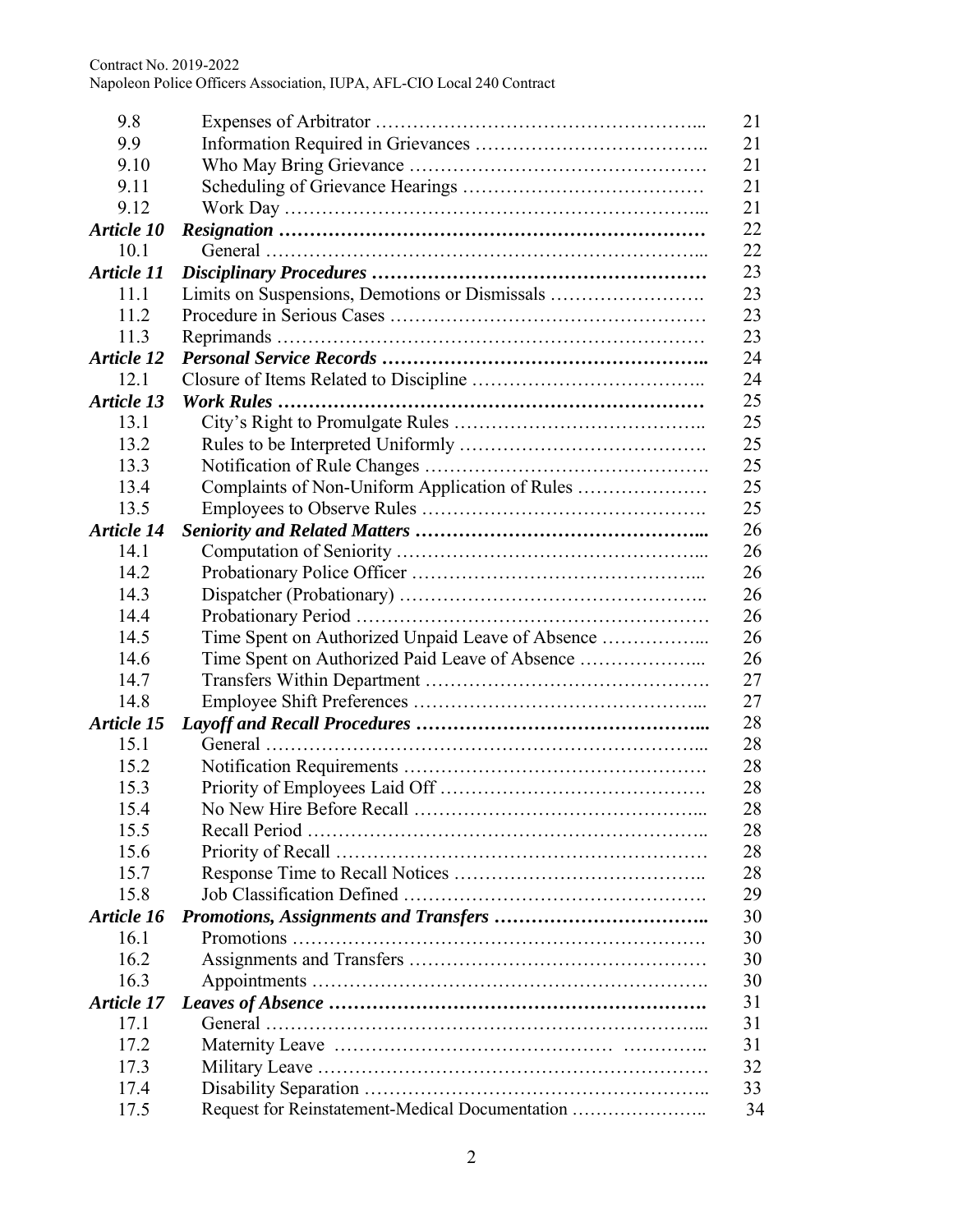| 17.6              |                                                   | 34 |
|-------------------|---------------------------------------------------|----|
| 17.7              |                                                   | 35 |
| 17.8              |                                                   | 35 |
| 17.9              |                                                   | 37 |
| 17.10             |                                                   | 37 |
| 17.11             | Court Leave During Regularly Scheduled Work Hours | 37 |
| 17.12             |                                                   | 37 |
| 17.13             |                                                   | 37 |
| Article 18        |                                                   | 39 |
| 18.1              |                                                   | 39 |
| <b>Article 19</b> |                                                   | 40 |
| 19.1              |                                                   | 40 |
| Article 20        |                                                   | 41 |
| 20.1              |                                                   | 41 |
| 20.2              |                                                   | 41 |
| 20.3              |                                                   | 41 |
| 20.4              |                                                   | 41 |
| <b>Article 21</b> |                                                   | 42 |
| 21.1              |                                                   | 42 |
| 21.2              |                                                   | 42 |
| 21.3              |                                                   | 42 |
| 21.4              |                                                   | 42 |
| <b>Article 22</b> |                                                   | 43 |
| 22.1              |                                                   | 43 |
| <b>Article 23</b> |                                                   | 44 |
|                   |                                                   |    |
| 23.1              |                                                   | 44 |
| <b>Article 24</b> |                                                   | 45 |
| 24.1              |                                                   | 45 |
| Article 25        |                                                   | 46 |
| 25.1              |                                                   | 46 |
| Article 26        |                                                   | 47 |
| 26.1              |                                                   | 47 |
| 26.2              |                                                   | 47 |
| 26.3              |                                                   | 48 |
| 26.4              |                                                   | 48 |
| 26.5              |                                                   | 49 |
| <b>Article 27</b> |                                                   | 50 |
| 27.1              |                                                   | 50 |
| Article 28        |                                                   | 51 |
| 28.1              |                                                   | 51 |
| 28.2              |                                                   | 51 |
| 28.3              |                                                   | 51 |
| 28.4              |                                                   | 51 |
| 28.5              |                                                   | 51 |
| 28.6              |                                                   | 51 |
| <b>Article 29</b> |                                                   | 52 |
| 29.1              |                                                   | 52 |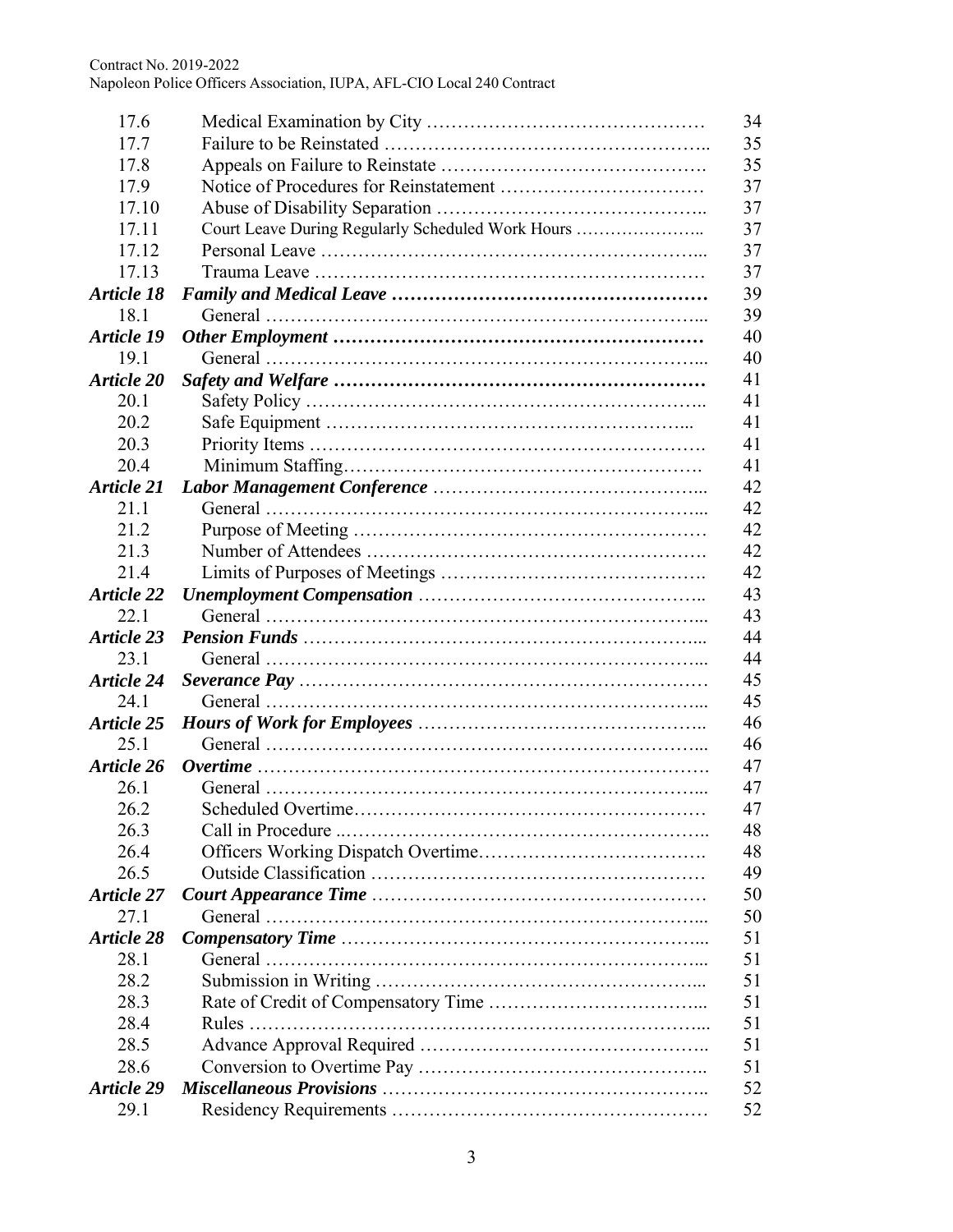| 29.2              |                                                        | 52       |  |
|-------------------|--------------------------------------------------------|----------|--|
| 29.3              | 52                                                     |          |  |
| Article 30        |                                                        | 53       |  |
| 30.1              |                                                        | 53       |  |
| 30.2              |                                                        | 53       |  |
| 30.3              |                                                        |          |  |
| Article 31        |                                                        | 53<br>54 |  |
| 31.1              |                                                        | 54       |  |
| 31.2              |                                                        | 54       |  |
| 31.3              |                                                        | 54       |  |
| <b>Article 32</b> |                                                        | 55       |  |
| 32.1              |                                                        | 55       |  |
| 32.2              |                                                        | 55       |  |
| 32.3              |                                                        | 55       |  |
| 32.4              |                                                        | 55       |  |
| 32.5              |                                                        | 55       |  |
| 32.6              |                                                        | 55       |  |
| 32.7              |                                                        | 56       |  |
| 32.8              |                                                        | 56       |  |
| Article 33        |                                                        | 57       |  |
| 33.1              |                                                        | 57       |  |
| 33.2              |                                                        | 57       |  |
| 33.3              |                                                        | 57       |  |
| 33.4              |                                                        | 57       |  |
| 33.5              | Vacations to be Taken During Year After Earned         | 58       |  |
| 33.6              | Full Time Requirement for Eligibility for Vacation     | 58       |  |
| 33.7              |                                                        | 58       |  |
| Article 34        |                                                        | 59       |  |
| 34.1              |                                                        | 59       |  |
| 34.2              |                                                        |          |  |
|                   | Dispatchers Discretionary Time Off That Overlaps Other | 59       |  |
| Article 35        |                                                        | 60       |  |
| 35.1              |                                                        | 60       |  |
| 35.2              |                                                        | 60       |  |
| 35.3              |                                                        | 60       |  |
| 35.4              |                                                        |          |  |
| 35.5              |                                                        | 60       |  |
|                   |                                                        | 60       |  |
| 35.6              |                                                        | 61       |  |
| 35.7              |                                                        | 61       |  |
| 35.8              |                                                        | 61       |  |
| 35.9              |                                                        | 61       |  |
| 35.10             |                                                        | 62       |  |
| 35.11             |                                                        | 62       |  |
| 35.12             |                                                        | 62       |  |
| Article 36        |                                                        | 63       |  |
| 36.1              |                                                        | 63       |  |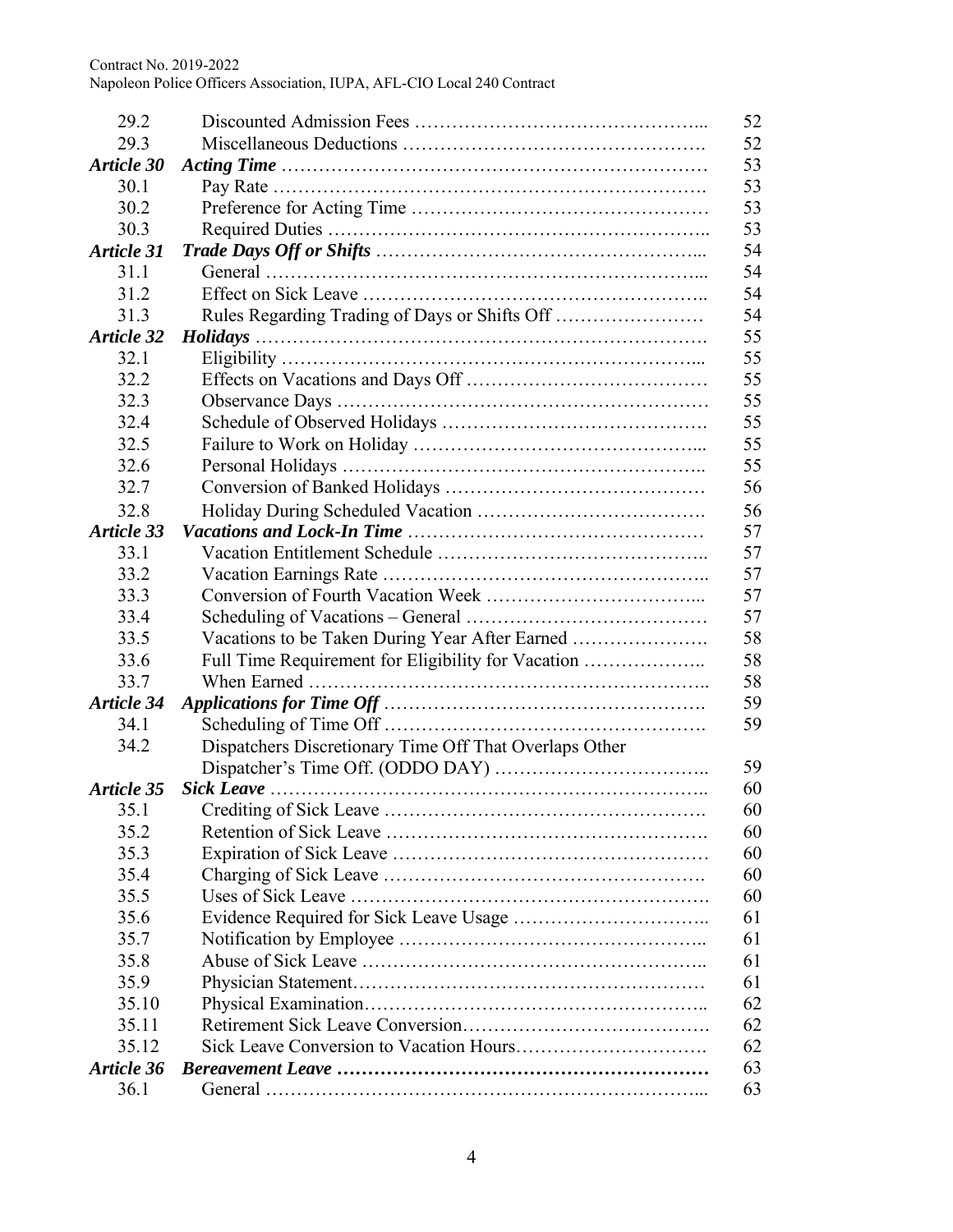| 36.2              |                                                              | 63       |  |
|-------------------|--------------------------------------------------------------|----------|--|
| 36.3              |                                                              | 63       |  |
| 36.4              |                                                              | 63       |  |
| 36.5              |                                                              |          |  |
| 36.6              | 63<br>63                                                     |          |  |
| Article 37        |                                                              |          |  |
| 37.1              |                                                              | 64<br>64 |  |
| 37.2              | Reinstatement After Injury or After Separation Due to Injury | 66       |  |
| 37.3              |                                                              |          |  |
| Article 38        |                                                              | 66<br>67 |  |
| 38.1              |                                                              | 67       |  |
| Article 39        |                                                              | 68       |  |
| 39.1              |                                                              | 68       |  |
| 39.2              |                                                              | 68       |  |
| 39.3              |                                                              | 68       |  |
| 39.4              |                                                              | 68       |  |
| 39.5              |                                                              | 68       |  |
| 39.6              |                                                              | 69       |  |
| Article 40        |                                                              | 70       |  |
|                   |                                                              |          |  |
| 40.1              |                                                              | 69       |  |
| 40.2              |                                                              | 70       |  |
| 40.3              |                                                              | 70       |  |
| 40.4              |                                                              | 71       |  |
| <b>Article 41</b> |                                                              | 72       |  |
| 41.1              |                                                              | 72       |  |
| <b>Article 42</b> |                                                              | 73       |  |
| 42.1              |                                                              | 73       |  |
| 42.2              |                                                              | 73       |  |
| 42.3              |                                                              | 73       |  |
| <b>Article 43</b> |                                                              | 74       |  |
| 43.1              |                                                              | 74       |  |
| <b>Article 44</b> |                                                              | 75       |  |
| 44.1              |                                                              | 75       |  |
| 44.2              |                                                              | 75       |  |
| 44.3              |                                                              | 75       |  |
| Article 45        |                                                              | 76       |  |
| 45.1              |                                                              | 76       |  |
| 45.2              |                                                              | 78       |  |
| 45.3              |                                                              | 78       |  |
| 45.4              |                                                              | 78       |  |
| Article 46        |                                                              | 79       |  |
| 46.1              |                                                              | 79       |  |
| <b>Article 47</b> |                                                              | 80       |  |
| 47.1              |                                                              | 80       |  |
| 47.2              |                                                              | 81       |  |
| 47.3              |                                                              | 81       |  |
| <b>Article 48</b> |                                                              | 83       |  |
| 48.1              |                                                              | 83       |  |
|                   |                                                              |          |  |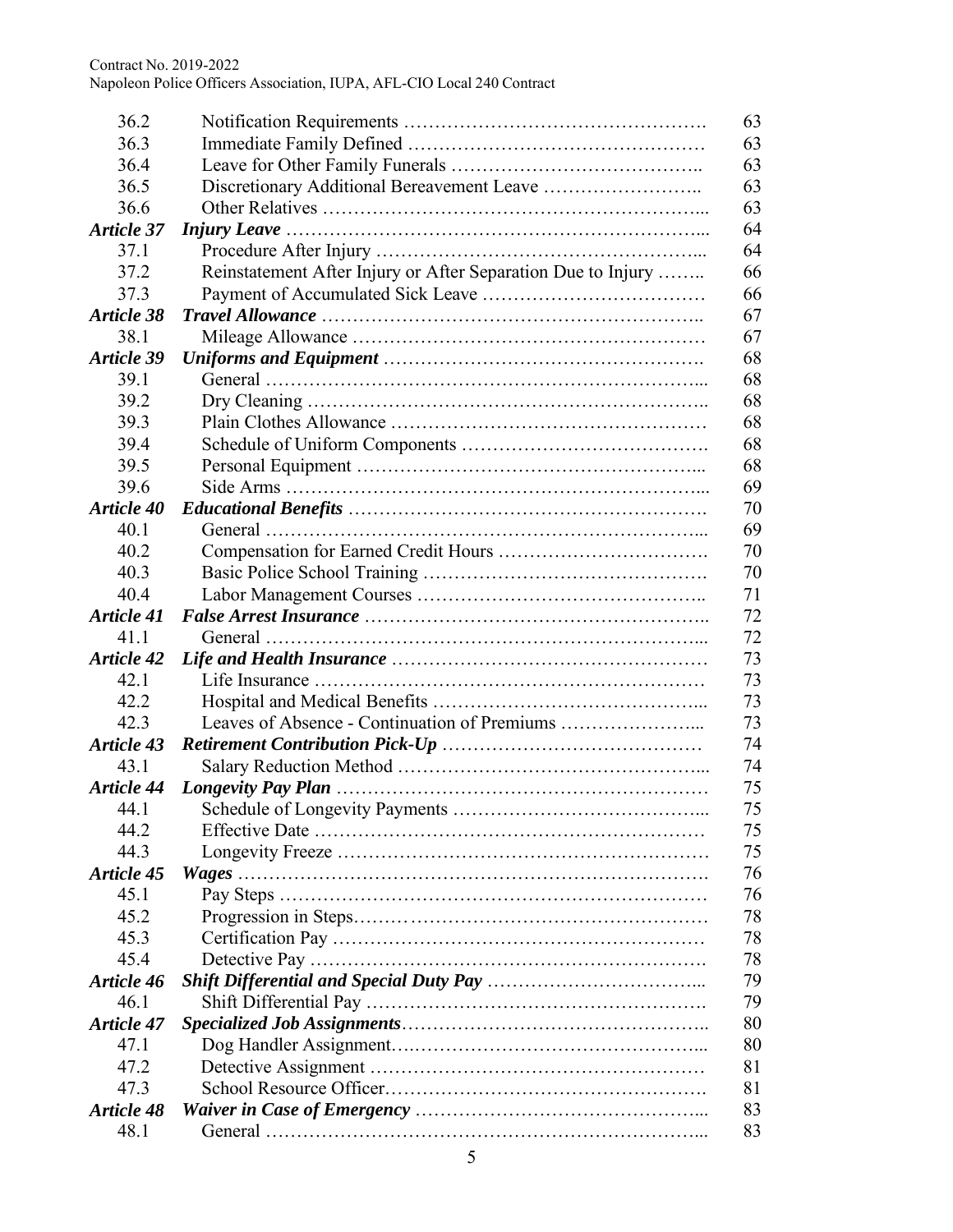| 48.2              |                                                               | 83 |
|-------------------|---------------------------------------------------------------|----|
| <b>Article 49</b> |                                                               | 84 |
| 49.1              |                                                               | 84 |
| 49.2              |                                                               | 84 |
| Article 50        |                                                               | 86 |
| 50.1              |                                                               | 86 |
| Article 51        |                                                               | 87 |
| 51.1              |                                                               | 87 |
| 51.2              | Union Disclaimer and Required Union Actions in Strike         | 87 |
| 51.3              | Rights of City During Illegal Strike: Prohibition of Lockouts | 87 |
| Article 52        |                                                               | 88 |
| 52.1              |                                                               | 88 |
| Article 53        |                                                               | 89 |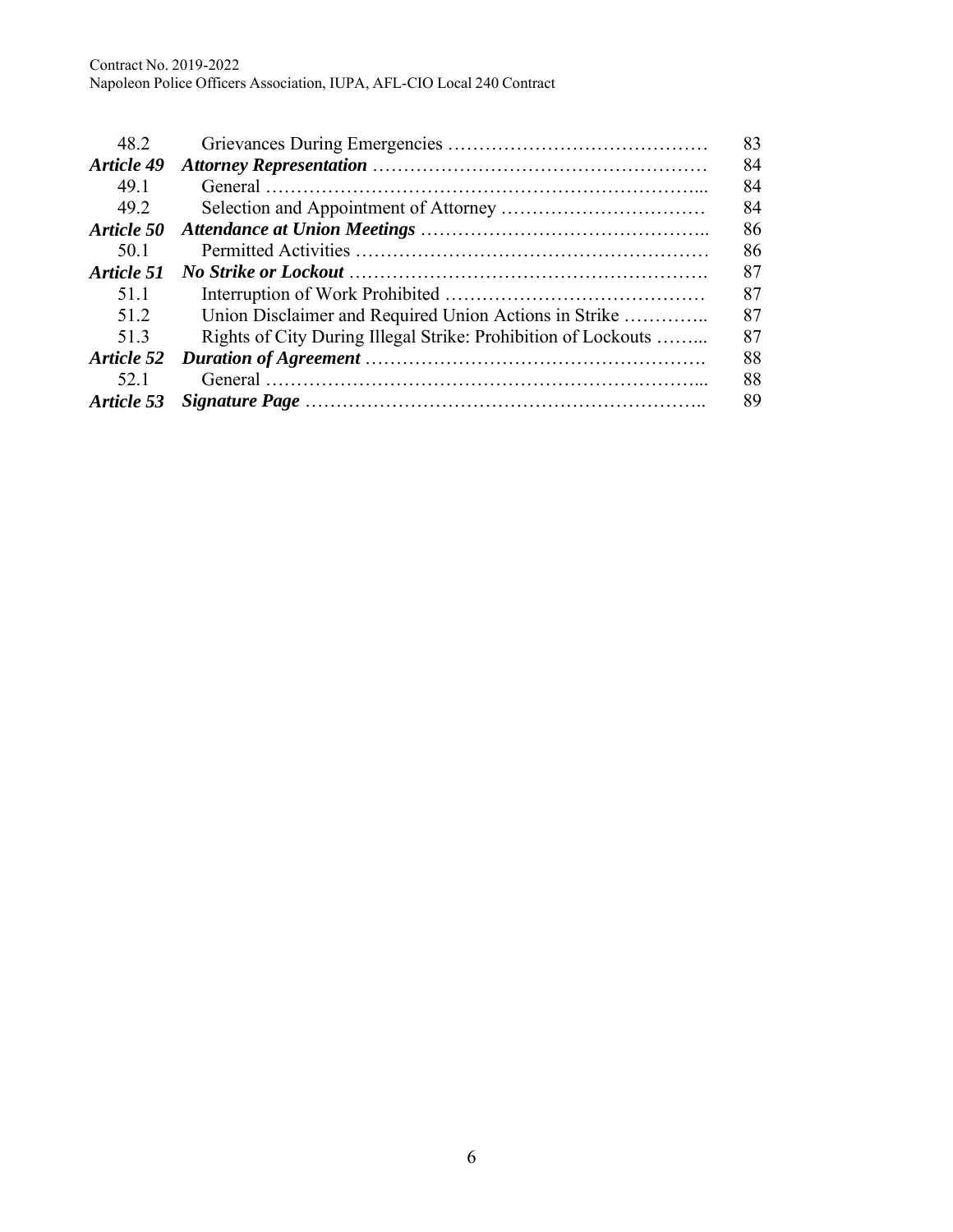### *Article 1* **CONDITIONS OF AGREEMENT**

### **1.1 PREAMBLE**

This Agreement, entered into by the City of Napoleon, Ohio, hereinafter referred to as the City*,* and the Napoleon Police Officers Association, IUPA, AFL-CIO Local 240, hereinafter referred to as the Union, has as its purpose the following:

- A. To achieve and maintain a satisfactory and stabilized City/Employee relationship and to promote improved work performance.
- B. To provide for the peaceful and equitable adjustment of differences which may arise.
- C. To attract and retain qualified employees by providing those benefits compatible with the financial resources of the City.
- D. To assure the effectiveness of service by providing an opportunity for employees to meet with management to exchange views and opinions on policies and procedures affecting the conditions of their employment
- E. To provide an opportunity for the Union and the City to discuss wages and benefits of employees subject to the terms of the Agreement and applicable laws.
- F. To provide for orderly, harmonious, and cooperative employee relations in the interest, not only of the parties, but the citizens of Napoleon, Ohio.

Toward this end, the parties hereto agree to devote every effort to assure that the City and the employees and the Union will comply with the clear provisions of this Agreement. This Agreement pertains to employees within the bargaining unit as defined hereunder.

### **1.2 APPLICABILITY AND INTERPRETATION**

This Agreement supersedes and replaces all applicable federal and state laws, statutes, codes, ordinances, resolutions, civil service rules and regulations, and all matters or issues pertaining to employee wages, hours of work, new classifications created or positions added or deleted, benefits, and working conditions over which it has authority to supersede and replace.

The provisions of this Agreement constitute the sole, entire, and exclusive Agreement between the parties and all prior agreements, either verbal or written, are hereby negated. In the event that any provision of this Agreement is contrary to the foregoing, that provision shall be of no further force and effect, and the parties shall meet at mutually agreeable times in an attempt to legally modify the invalidated provision(s) by good faith negotiations on the same subject matter.

### **1.3 DEFINITIONS**

**Active Pay Status** - Shall mean that an Employee has received or is entitled to receive pay for one of the following reasons when properly authorized in accordance with the terms of this Agreement: time worked, whether at regular or overtime rates; sick leave; vacation leave; personal holiday; statutory holiday; bereavement leave; Union leave; or compensatory time off. It shall, without limiting the following, exclude time off for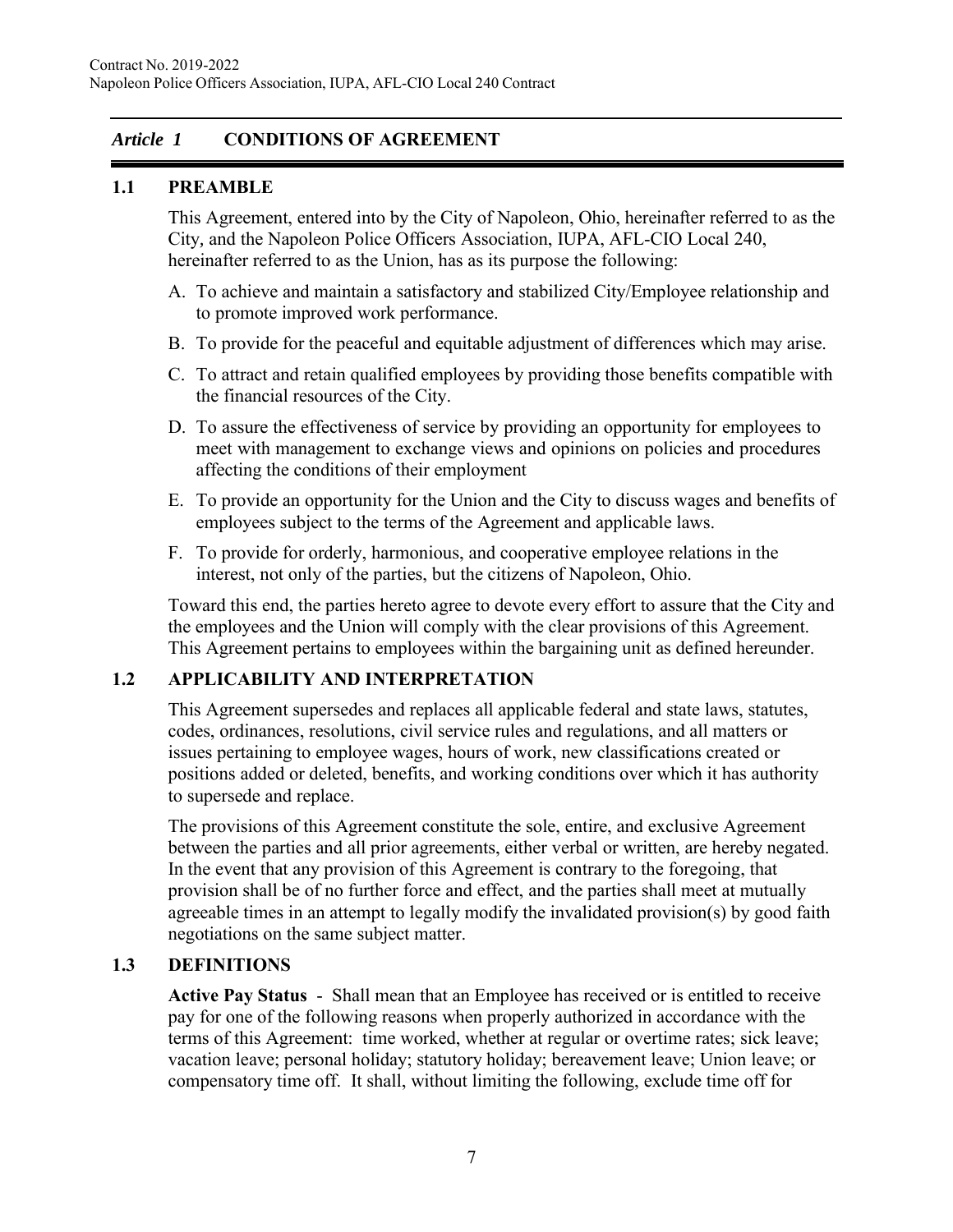unpaid leave of absence, disability separation, disciplinary separation or any other unpaid leave, whether authorized or not.

**City** – For the purpose of this contract, City shall mean the City of Napoleon, Ohio.

**Employee** - Unless the context otherwise indicates, employee or employees shall mean a member or members of the bargaining unit, as defined in this Agreement, who are represented by the Union.

**Physician** - Unless the context indicates otherwise, physician shall mean a medical practitioner licensed in the State of Ohio, and shall include medical doctors and chiropractors.

**Perform the Job** - For the purposes of this Agreement, perform the job shall mean perform the essential functions of the job, with or without reasonable accommodation, without posing a direct threat to the health or safety of the employee or others. Any dispute with regards to this issue shall be resolved through the procedures as outlined in the Article pertaining to disability leave, or through the grievance procedure, whichever is applicable.

**Qualified/Qualifications** - Unless the context indicates otherwise, where the terms "Qualifications" or "Qualified" appear, the Employer retains discretion on the establishment of qualifications.

**Retirement** – An Employee leaving the service of the City by becoming eligible for benefits through a state sponsored pension fund.

**Rules** - Rules, as used in this Agreement shall mean rules, regulations, policies, procedures and directives, either as contained in this Agreement or as may be promulgated from time to time by the City, in accordance with this Agreement.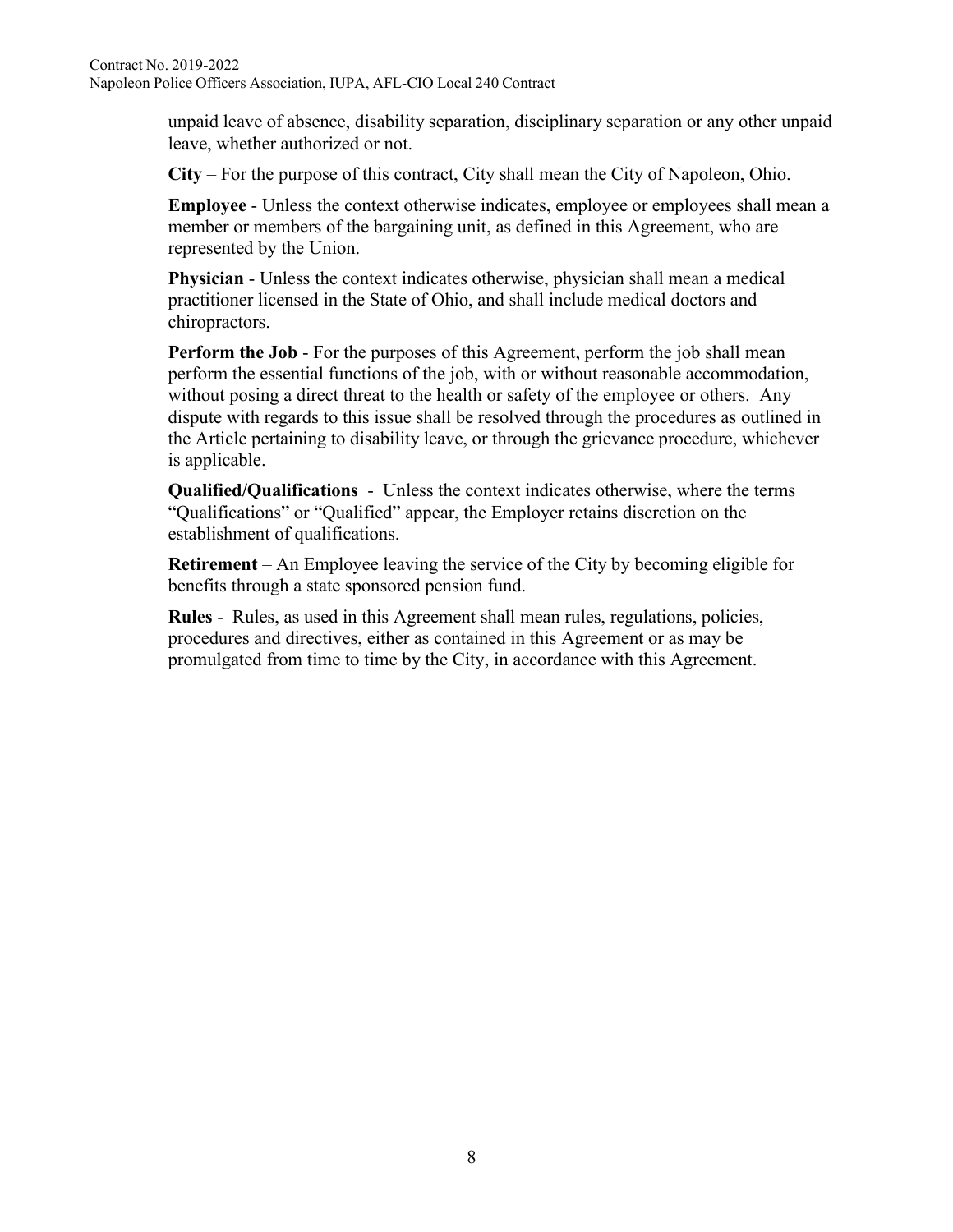# *Article 2* **MANAGEMENT RIGHTS**

#### **2.1 GENERAL**

Nothing in this Agreement shall be interpreted to restrict any constitutional, statutory, legal or inherent rights of the City with respect to matters of general legislative or managerial policy. The City shall retain the right and the authority to administer the business of its departments. In addition to other rights and responsibilities which are not specifically modified by this Agreement, it shall be recognized that the City has and will retain the full right and responsibility to direct the operations of its departments, to determine and establish reasonable rules, regulations, policies, procedures and directives, and to otherwise exercise the prerogatives of management not inconsistent with the terms of this Agreement, including but not limited to, the following:

- A. To manage and direct its employees, including the right to select, hire, promote, transfer, assign, schedule, supervise, evaluate, retain, lay off, recall, reprimand, and discipline (including suspend, demote and discharge) for just cause.
- B. To manage and determine the location, type and number of physical facilities and equipment, and the work to be performed.
- C. To determine the City's goals, objectives, programs and services, and to utilize personnel in a manner designed to effectively and efficiently meet those purposes.
- D. To determine the size and composition of the work force, staffing patterns, and each department's organizational structure.
- E. To determine work schedules and to establish necessary work rules, regulations, policies, procedures and directives for its employees.
- F. To determine when a job vacancy exists, the duties to be included in all job classifications, and the standards of quality and performance to be maintained.
- G. To determine the necessity of scheduled overtime and the amount thereof required.
- H. To determine the City's budget and uses thereof.
- I. To maintain the security of records and other pertinent information.
- J. To determine and implement necessary actions in emergency situations.
- K. To exercise complete control and discretion over each department's organization and the technology of performing the work required.
- L. To set standards for community service and to determine the procedures and standards of selection for employment.
- M. To maintain and improve the efficiency and effectiveness of governmental operations.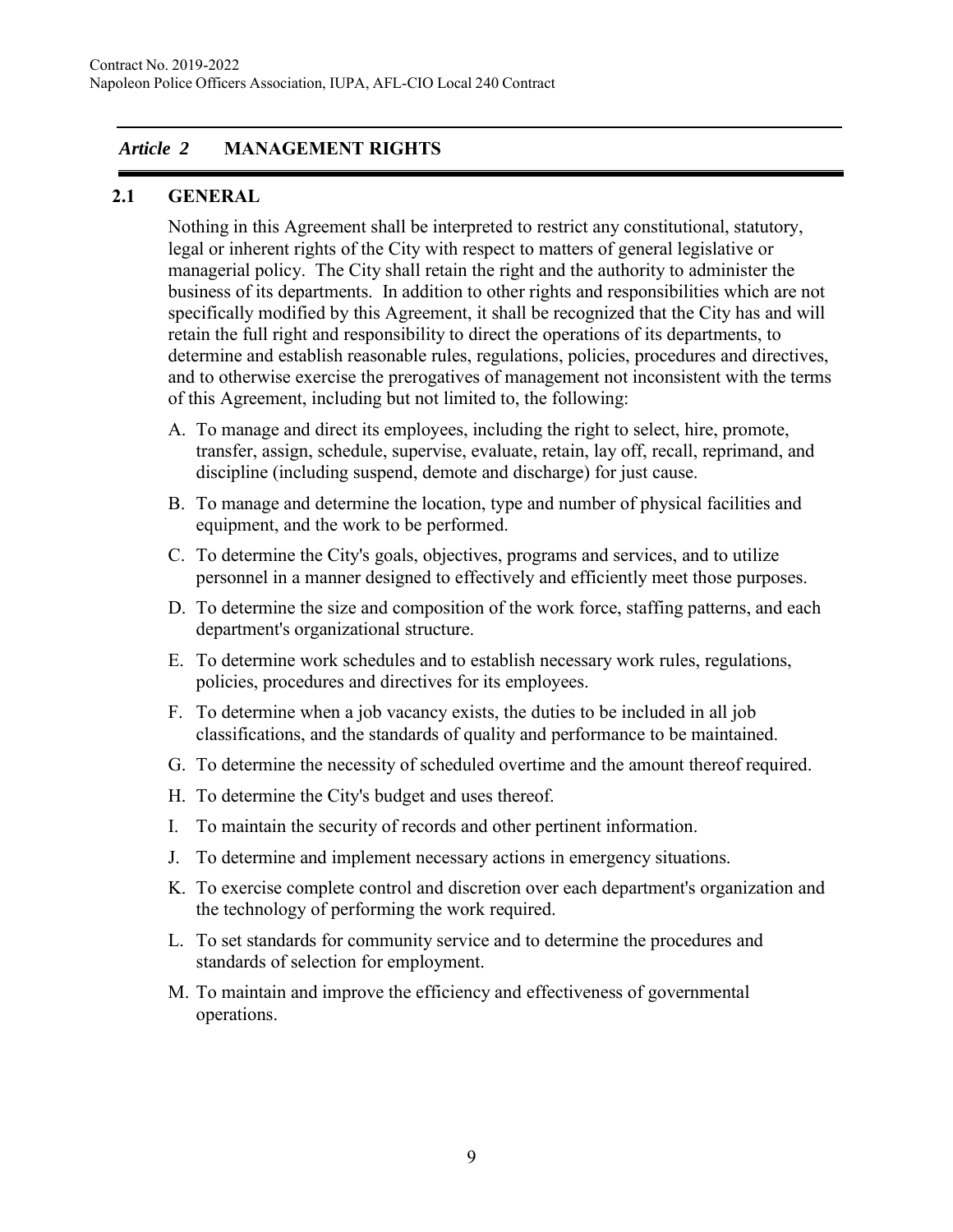### *Article 3* **PLEDGE AGAINST DISCRIMINATION**

### **3.1 GENERAL**

The provisions of the Agreement shall be applied equally to all employees without discrimination as to age, sex, marital status, race, color, creed, religion, national origin, union affiliation, disability, Military or Veteran status and/or genetic history. The Union shall share equally with the City the responsibility for applying this provision of the Agreement.

### **3.2 GENDER REFERENCE**

All references to employees in this Agreement shall include both sexes, and wherever the male gender is used, it shall be interpreted to include male and female employees.

### **3.3 RIGHT TO JOIN OR NOT JOIN UNION**

Neither party shall interfere with, restrain, coerce or otherwise discriminate against any employee for exercising his right to join or not to join the Union.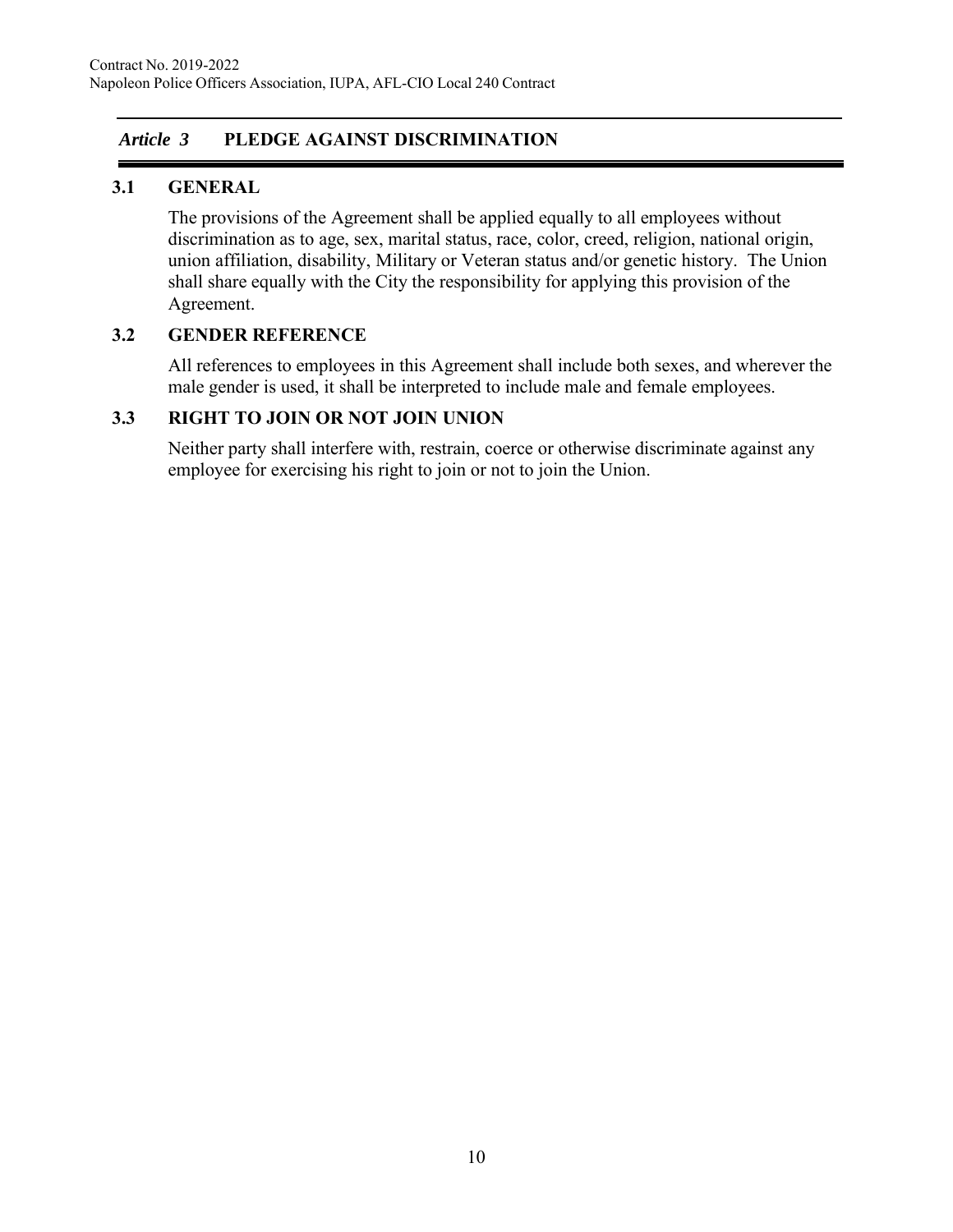### *Article 4* **RECOGNITION**

### **4.1 RECOGNITION OF UNION**

The City agrees to recognize the Union as the sole and exclusive bargaining agent for the employees of the City working in the classifications that are listed in Section 4.2 in all matters regarding wages, hours of work, new classifications created or positions added or deleted, and all other terms and conditions of employment.

### **4.2 AFFECTED JOB CLASSIFICATIONS**

The term Bargaining Unit shall be deemed to include those individuals employed full time in the following classifications:

| Patrol Officer (Probationary)            | Patrol Officer               |
|------------------------------------------|------------------------------|
| Patrol Officer - Detective               | Patrol Officer – Dog Handler |
| Patrol Officer – School Resource Officer | Dispatcher (Probationary)    |
| Dispatcher                               | Sergeant                     |

Whenever, in this agreement reference is made to employees, it shall be understood that the provision shall apply to all the classifications listed herein, equally and without discrimination.

All positions and classifications not specifically established herein as being included in the Bargaining Unit shall be excluded from the Bargaining Unit.

# **4.3 CITY TO NEGOTIATE EXCLUSIVELY WITH UNION**

The City shall not negotiate nor make any collective bargaining agreement or contract with any of the employees working in classifications covered herein, individually or collectively. Any agreements entered into between the City and employees shall be through duly authorized representatives of the Union. Any other agreements shall be of no effect.

### **4.4 TIMING OF REPRESENTATION**

The union shall represent a new employee having completed his sixtieth (60th) calendar day of service in the division; provided however, that the union shall not represent the employee in any issue pertaining to the acceptance or rejection of the employee during his one (1) year probationary period, nor shall it represent any employee classified as a Police Officer Trainee in any issue pertaining to the acceptance or rejection of said employee, nor shall the Union represent any new employee charged with a disciplinary infraction occurring prior to completing his sixtieth (60th) calendar day in service. The Union shall not represent any employee pertaining to the rejection of an employee after completion of his one (1) year probationary period, for a reason or reasons which arose during the probationary period, but which was not discovered until after completion of the probationary period.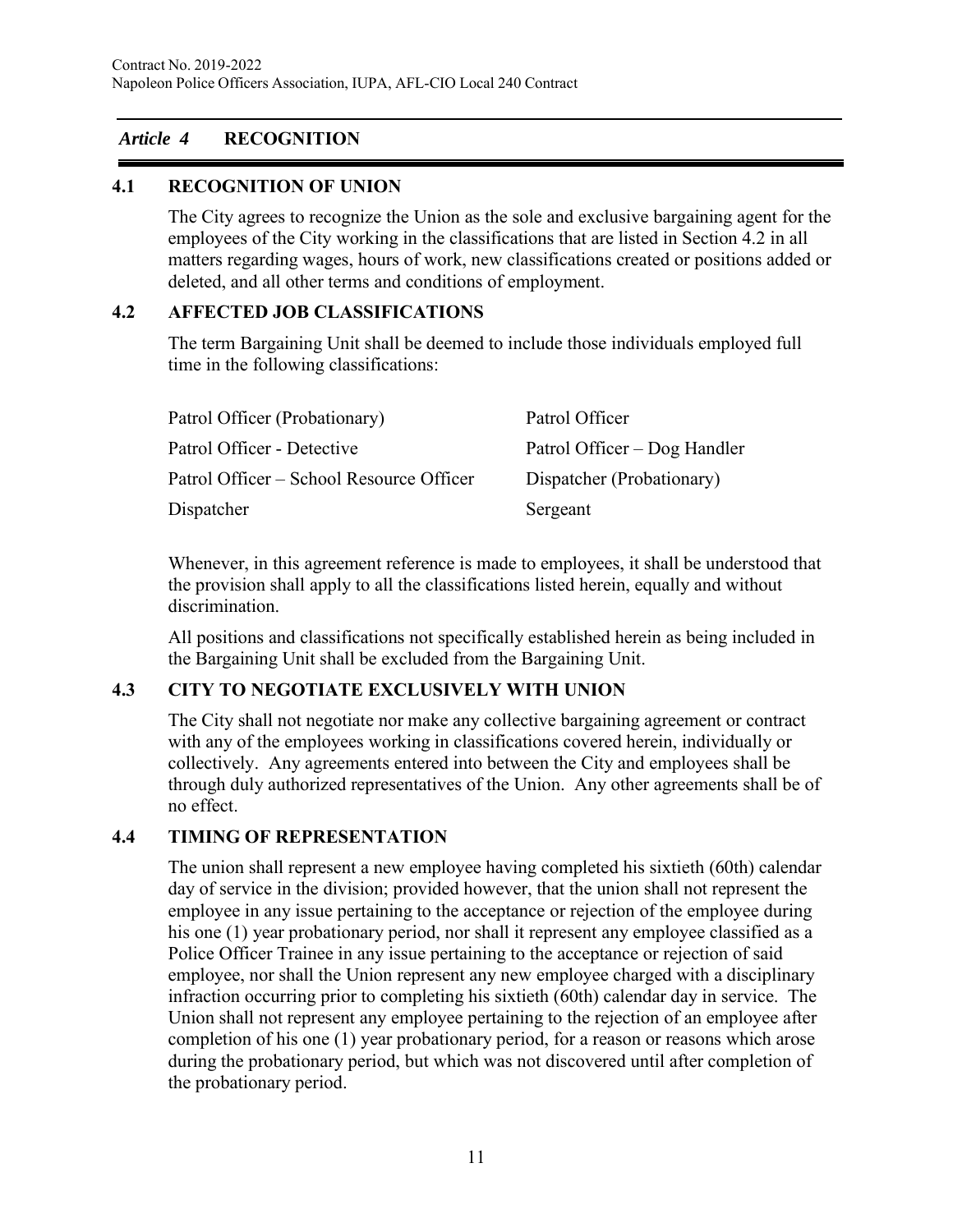# *Article 5* **DUES DEDUCTIONS**

# **5.1 CITY TO DEDUCT DUES**

The City agrees to deduct regular Union membership dues once each month from the pay of any employee upon receiving written authorization signed individually and voluntarily by the employee. The signed payroll deduction form must be presented to the City Finance Director by the Union Treasurer. Upon receipt of the proper authorization, the City will deduct Union dues the next payroll period in which Union dues are normally deducted following the pay period in which the authorization was received by the City. Payroll deduction authorization shall be on a form provided by the City.

# **5.2 LIMITS OF CITY'S RESPONSIBILITY**

It is specifically agreed that, except as provided in Section 5.5 hereof, the City assumes no obligation, financial or otherwise, arising out of the provision of this Article 5 and the Union hereby agrees that it will indemnify and hold the City harmless from any claims, actions or proceedings by any employee arising from deductions made by the City hereunder. Once the funds are remitted to the Union, their disposition thereafter shall be the sole and exclusive obligation and responsibility of the Union.

# **5.3 TERMINATION OF CITY'S RESPONSIBILITIES**

The City shall be relieved from making such dues deductions upon the employee's:

- A. termination of employment; or
- B. transfer to a job other than one covered by the Bargaining Unit; or
- C. layoff from work; or
- D. an agreed leave of absence; or
- E. revocation of the dues deduction authorization in accordance with its terms or with applicable law.

# **5.4 WAGE LIMITATION**

The City shall not be obligated to make dues deductions of any kind from any employee who, during any dues month involved, shall have failed to receive sufficient wages to equal the dues deductions.

# **5.5 LIMITS ON CLAIMS FOR ERRORS**

It is agreed that neither the employees nor the Union shall have any claim against the City for errors in the processing of deductions unless a claim of error is made to the City, in writing, within ten (10) days after the date such error is claimed to have occurred. If it is found an error was made, it will be corrected at the next pay period that Union dues will normally be deducted by deducting the proper amount. Payroll collection of dues shall be authorized for the Union only, and no other organization attempting to represent the employees.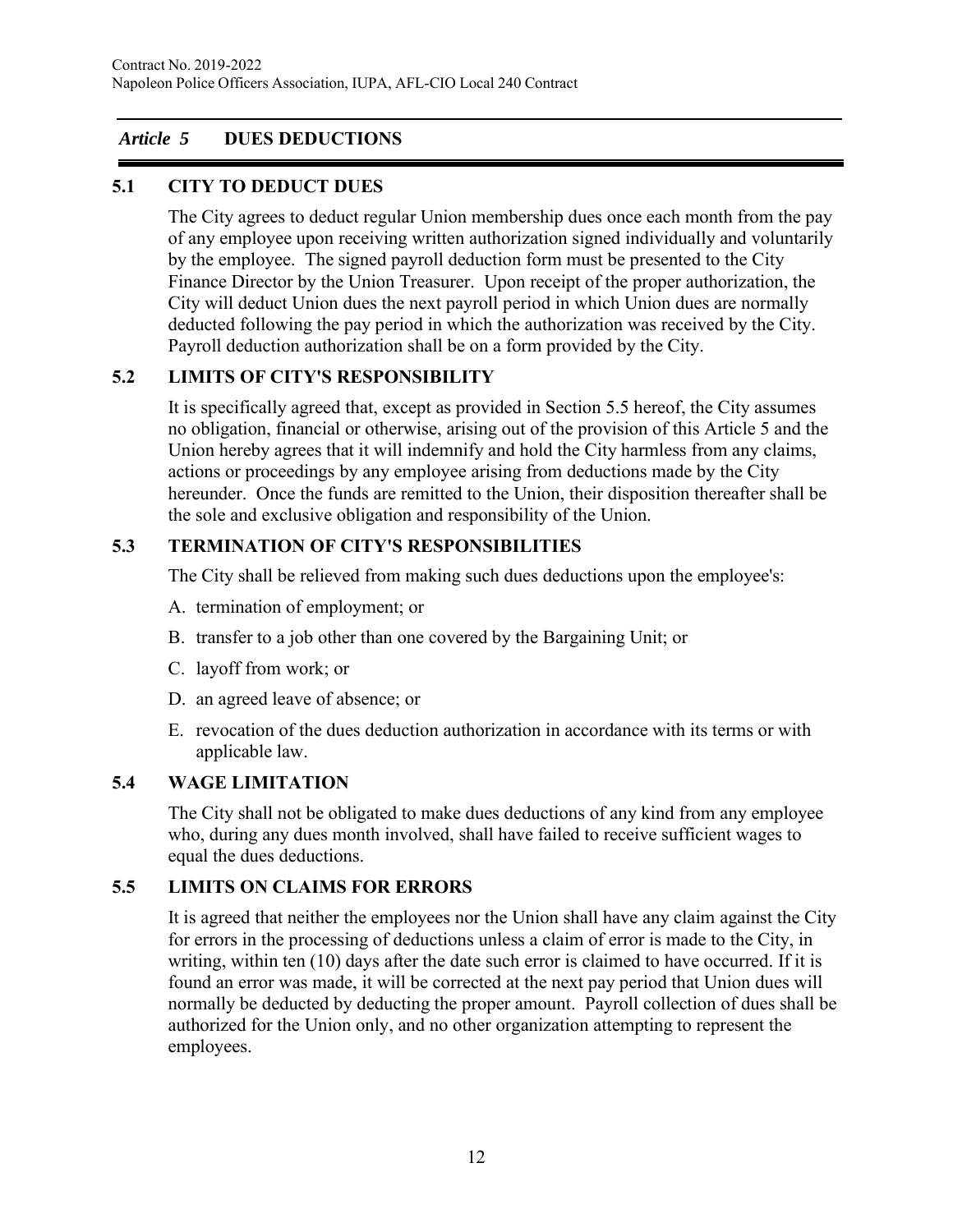Contract No. 2019-2022 Napoleon Police Officers Association, IUPA, AFL-CIO Local 240 Contract

### **5.6 REQUIREMENTS**

One (1) month advance notice must be given the City Finance Director prior to making any changes in an employee's dues deduction. The City agrees to furnish the Treasurer of the Union a warrant in the aggregate amount of the dues deductions.

### **5.7 COLLECTIONS AT TERMINATION OF CONTRACT**

All dues deductions, at the City's option, and, upon ten (10) days written notice by certified mail to the Union, may be canceled upon the terminating date of this agreement. All dues deductions for any month in which Union members individually or collectively engage in a work slowdown, strike, walkout, or any concerted effort to interfere with public service, may be canceled at the City's option upon twenty four (24) hours' notice to the Union.

#### **5.8 FAIR SHARE FEES**

All employees who, sixty (60) days from date of hire, are not members in good standing of the Union shall pay a fair share fee to the Union as a condition of employment.

The fair share fee amount shall be an amount no more than the current Union dues and should adequately reflect only representational activities on the part of the Union.

The Union shall have a valid rebate procedure to refund nonmembers for any fair share fee used other than for representational purposes. Such fair share fee deductions shall be subject to and in accordance with all applicable Federal and State statutory and decisional law in effect at the date of this Agreement. The Union shall provide a copy of its internal rebate procedure and accompanying expenditure report thereof to the City on an annual basis.

The deduction of the fair share fee from any earnings of the employee shall be automatic and does not require a written authorization for payroll deduction.

Payment to the Union of fair share fees shall be made in accordance with the regular dues deductions as provided herein. Nothing in this Article shall be construed to require an employee to become or remain a member of the Union.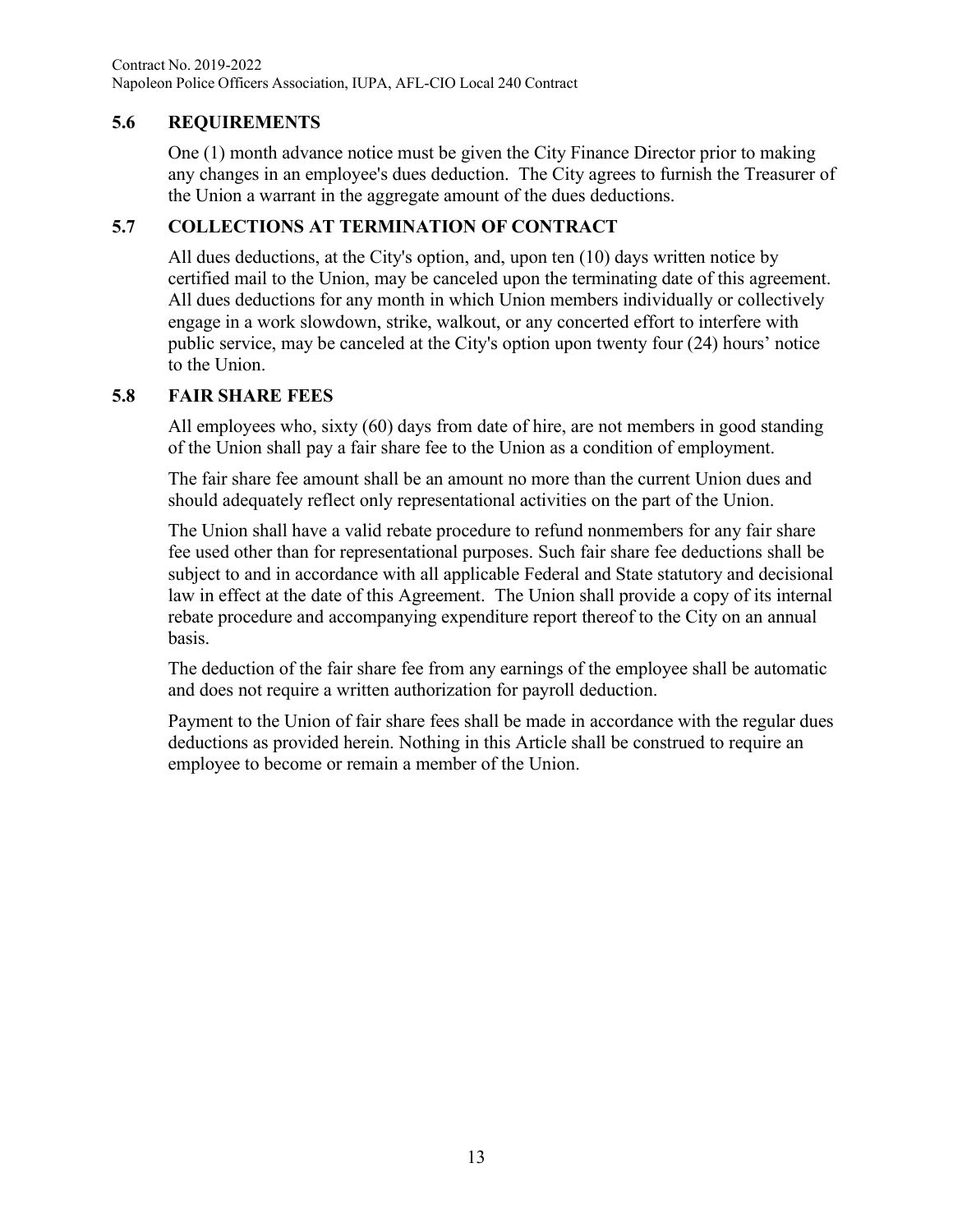# *Article 6* **REPRESENTATION**

### **6.1 UNION REPRESENTATIVES**

The Union shall submit in writing the names of its officers and representatives who are authorized to speak on behalf of the Union and/or represent employees. The City agrees to recognize as Union representatives:

- A. IUPA Representative; and,
- B. the local union president; and,
- C. three (3) other representatives selected by the Union.

The other representatives shall be authorized to represent employees through the first step of the grievance procedure. The IUPA Representative of the Union, or in his absence, the president or the president's designee, shall be authorized to represent employees in subsequent steps of the grievance procedure.

### **6.2 WRITTEN CERTIFICATION REQUIRED**

No one shall be permitted to function as a Union representative until the Union has presented the City with written certification of the person's selection.

#### **6.3 ROSTER**

The Union shall provide the City with an official roster of all local Union officers and representatives which shall be kept current at all times and shall include the following:

- A. Name; and,
- B. Address; and,
- C. Home Telephone Number; and,
- D. Union Office Held.

### **6.4 PERMITTED ACTIVITIES DURING WORKING HOURS**

Upon notification to the Chief of Police, Lieutenant, or Acting Watch Commander of the City, one (1) local union representative will be permitted reasonable time during duty hours without loss of pay or benefits to investigate, process, and attend hearings or meetings on grievances. The representative shall be allowed reasonable time to investigate grievances and process grievances with the employee in such a way that will not unnecessarily interfere with police operations.

### **6.5 RULES ON ACTIVITIES**

Rules governing the activity of the Union representatives are as follows:

A. The Union agrees that no official of the Union (employee or non-employee) shall interfere with, interrupt or disrupt the normal work duties of other employees or other City workers. The Union further agrees not to conduct any Union business during normal work time except to the extent authorized in Section 6.4 above and only after notifying the Watch Commander.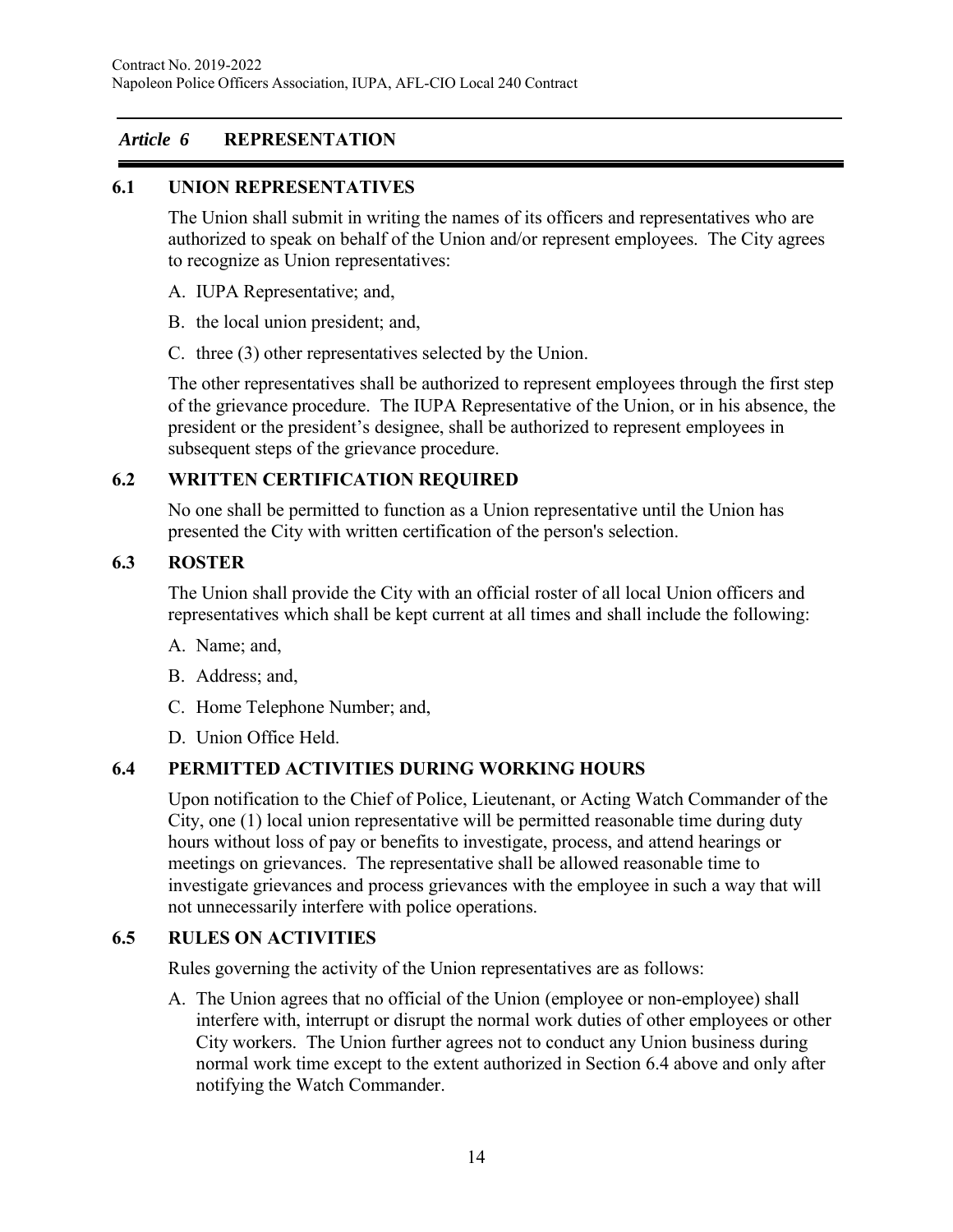- B. Union officers and representatives shall cease unauthorized Union activities immediately upon the request of the supervisor the area in which Union activity is being conducted or upon the request of the Union representative's supervisor.
- C. Any employee found violating the provisions of this Article shall be subject to appropriate disciplinary action, including discharge. Any violation of the provisions of this Article by the Union or any representative thereof may result in suspension or revocation of its privileges as provided herein.

### **6.6 ACCESS TO CITY FACILITIES**

Access to City work locations and the use of City paid time, facilities, equipment, and other resources by the Union and those representing the Union shall be authorized only to the extent provided for in this Agreement and/or rules, and shall not interfere with the efficiency, safety and/or security of the City's operations.

### **6.7 USE OF CITY EQUIPMENT LIMITED PROHIBITION**

The use of City equipment, machines and property to aid in any manner the activities of the Union is prohibited unless specifically authorized by this Agreement and approved in advance by the Chief of Police. These restrictions include, but are not limited to, use of computers, typewriters, copying and duplicating machines, use of City paper, and the use of City vehicles.

# **6.8 NEGOTIATIONS DURING REGULAR TOURS OF DUTY**

Union negotiating team members may negotiate provisions of the Agreement during their regularly scheduled tour of duty without loss of pay, provided negotiation meeting dates are by mutual agreement of the parties.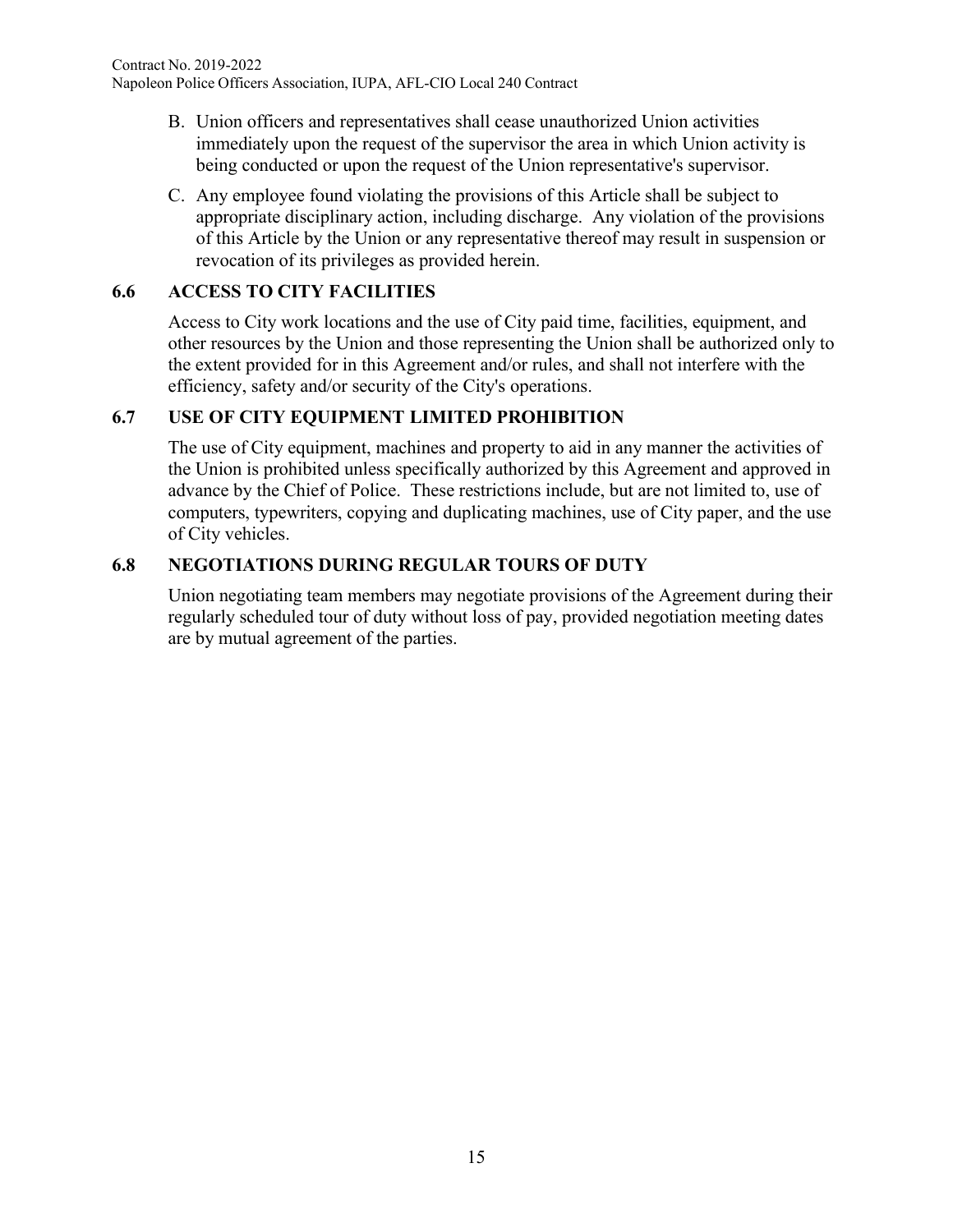### *Article 7* **BULLETIN BOARDS**

### **7.1 GENERAL**

The City shall allow the placement of a bulletin board in an easily-accessible and agreedupon location in the Police Department. Union notices relating to the following matters may be posted without the necessity of receiving the Chief of Police's prior approval:

- A. Union recreation and social affairs; and,
- B. Notice of Union meetings; and,
- C. Union appointments; and,
- D. Notice of Union elections; and,
- E. Results of Union elections; and,
- F. Reports of nonpolitical standing committees and independent nonpolitical arms of the Union; and,
- G. Nonpolitical publications, rulings or policies of the Union; and,
- H. Civil Service Board or Pension Board Publications.

#### **7.2 RESTRICTIONS ON USE**

All other notices of any kind not covered in A through H above must receive prior approval of the Chief of Police or his designated representative. It is also understood that no material may be posted on the Union bulletin boards at any time which contain the following:

- A. Personal attacks upon any employee or official of the City: or
- B. Scandalous, scurrilous or derogatory attacks upon any employee or official of the City: or
- C. Attacks on any other employee organization: or
- D. Attacks on or favorable comments regarding a candidate for public or Union office.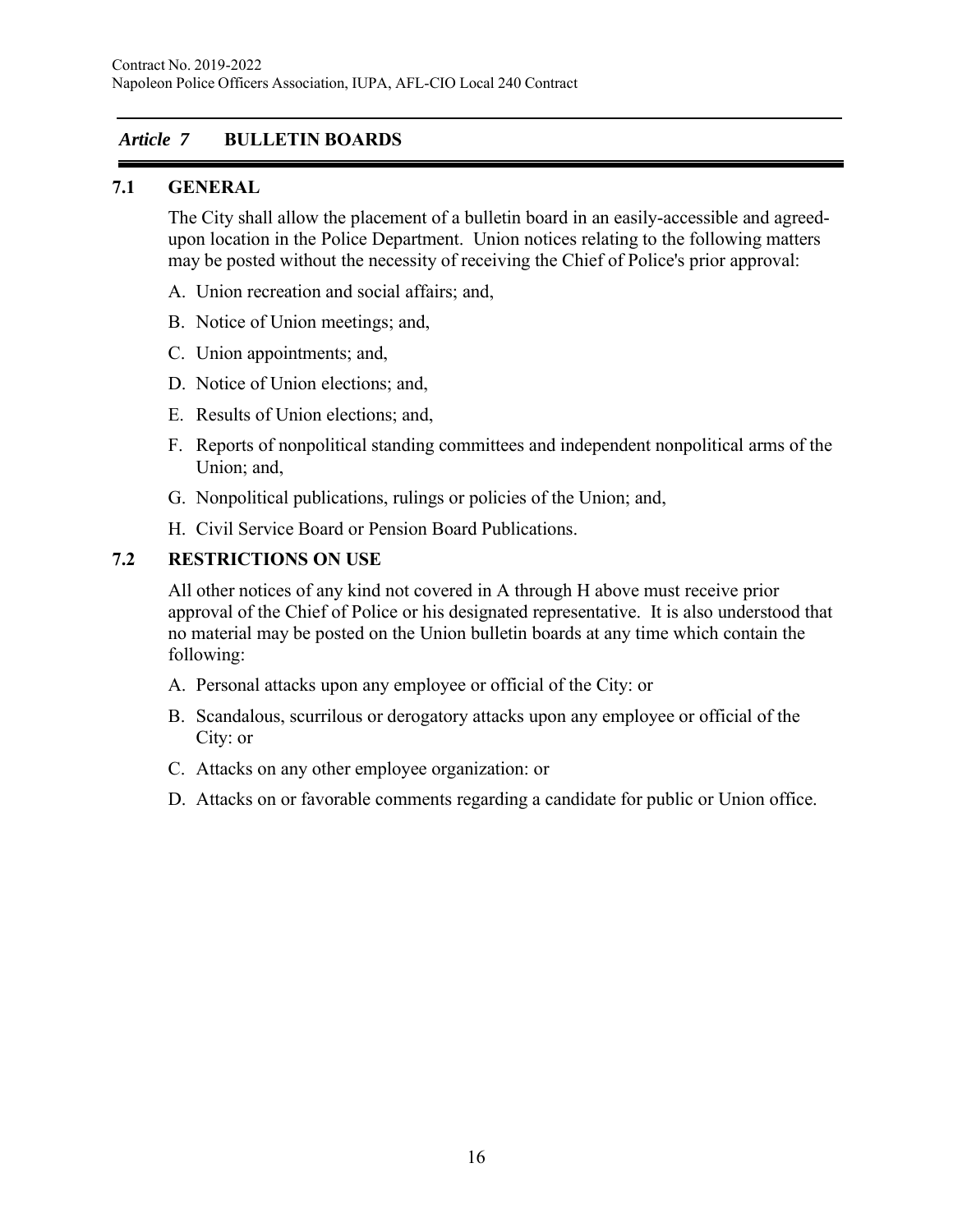### *Article 8* **EMPLOYEE'S BILL OF RIGHTS**

#### **8.1 GENERAL**

Employees shall be entitled to the following employee rights as they relate to noncriminal charges against an employee for violation of rules. An employee being investigated for possible criminal charges, shall be afforded the same constitutional rights as are required to be provided to any private citizen.

### **8.2 EMPLOYEE RIGHTS**

- A. Any time the City Manager or his designee conducts a disciplinary hearing with an employee in which the disciplinary action anticipated is a suspension without pay, demotion, or dismissal the employee shall be notified of his right to have a Union representative present in accordance with the disciplinary procedures contained herein. In any disciplinary hearing each party shall have the right to question the other party's witnesses.
- B. Before an employee may be charged with any violation of the rules for a refusal to answer questions or participate in an investigation, he shall be advised that his refusal to answer questions, or participate in such investigation, may be made the basis of such a charge.
- C. Any interrogation, question or interview shall be conducted at a reasonable hour, preferably while the employee is working. Interrogation sessions shall be for reasonable periods of time, and time shall be allowed during the questioning for rest periods or for other physical necessities.
- D. The employee shall be informed of the nature of the investigation prior to any questioning.
- E. There shall be no press release by the City, the employee, or the Union regarding the employee under investigation until the investigation is completed and the employee is either cleared or charged.
- F. When an employee suspected of a violation of rules is being interrogated, such interrogation shall be recorded at the request of either party. The party requesting the recording shall be responsible for the cost unless both parties desire a copy, in which case the cost shall be equally shared.
- G. An employee who has been charged with a violation of any rules shall, upon request, be provided the opportunity to inspect and obtain copies at a reasonable cost, of transcripts, recordings, written statements and any other material as a condition to its use at a hearing on such charge. Such request must be made not less than twenty four (24) hours prior to the scheduled hearing time. However, the twenty four (24) hour provision may be waived by the City Manager in the event of extenuating circumstances.
- H. When an employee is to be interviewed in an investigation of any other employee, such interview shall be conducted in accordance with the procedure established herein.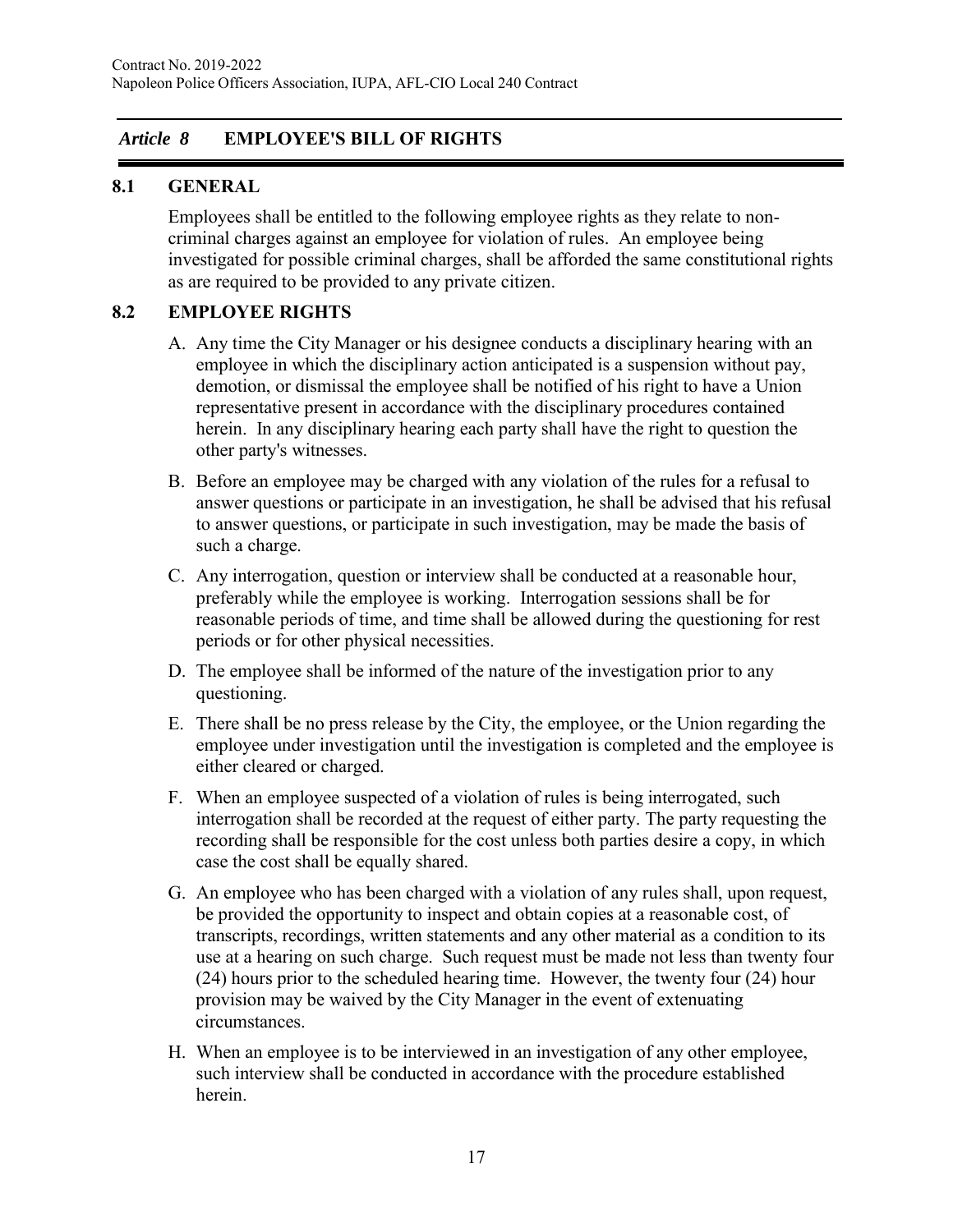- I. In the course of an Internal Affairs Investigation, a polygraph examination will be administered only with the consent of the employee under investigation, to the extent permitted by law. When an employee has been given a polygraph examination, such examination shall not be used in any subsequent criminal court action.
- J. Any employee brought before the Internal Affairs Unit or a person acting in the capacity of Internal Affairs in an investigation has the right, upon request, to have present a Union Representative. Any information divulged at said hearing shall remain confidential to the extent permitted by law.
- K. If the rights of the employee who is under investigation as provided herein have been violated, the violation shall be subject to the Grievance Procedure.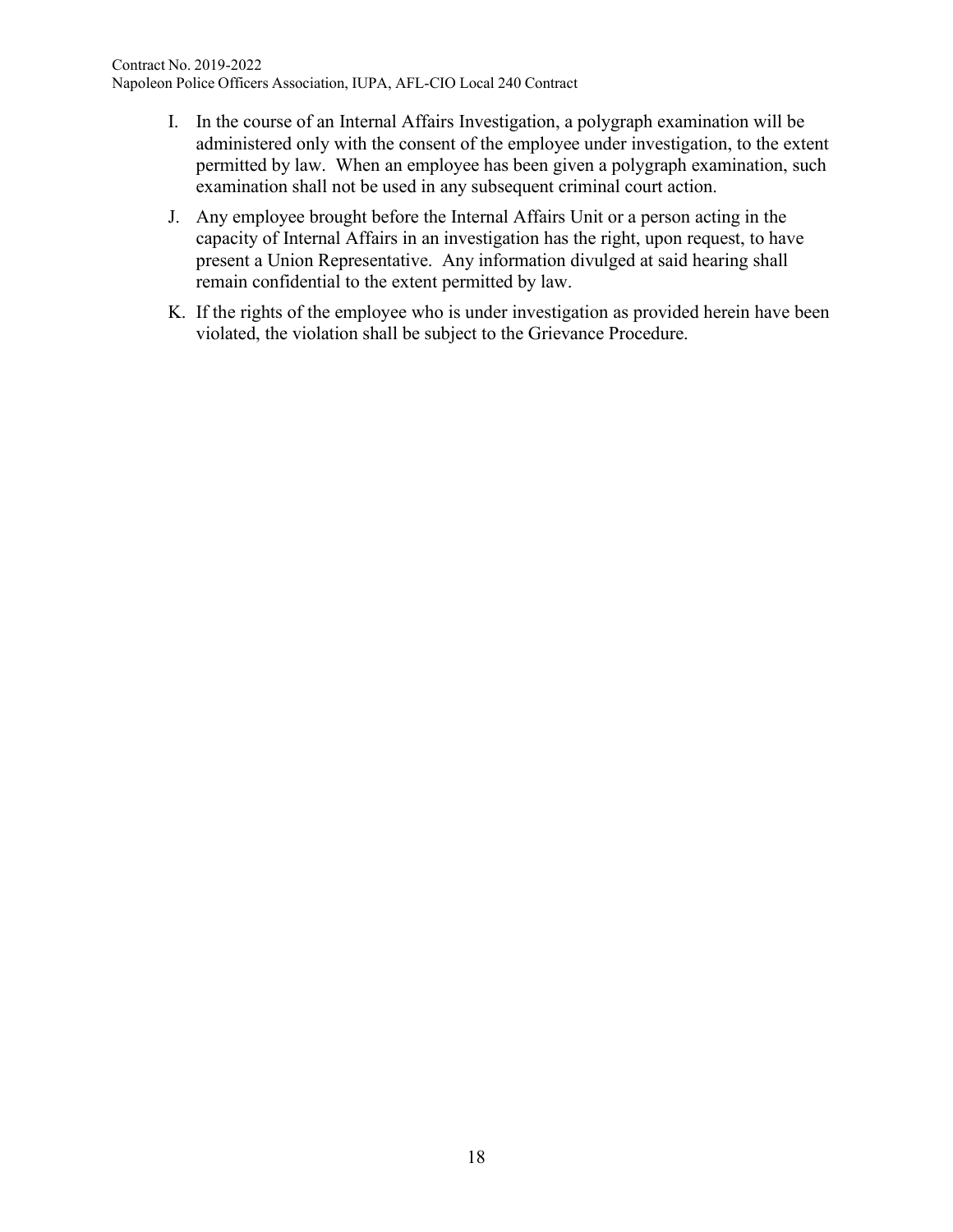### *Article 9* **GRIEVANCE PROCEDURE.**

# **9.1 DEFINITION AND LIMITATION**

The term "grievance" shall mean an allegation by an employee or the City that there has been a breach, violation, misinterpretation, or improper application of this agreement. It is not intended that the grievance procedure be used to effect changes in the Articles of this agreement nor those matters which are controlled by the provisions of Federal or State laws and/or by the United States or Ohio Constitutions.

### **9.2 CIVIL SERVICE NOT APPLICABLE**

It is the intent of the City and the Union that this grievance procedure be the sole and exclusive grievance and appeal procedure for employees and any other grievance and appeal procedures which may exist outside the provisions of this Agreement under Civil Service or any other laws shall no longer be applicable for such purposes and are hereby waived, to the extent permitted by law.

### **9.3 PROCEDURAL LIMITATIONS**

All grievances must be processed at the proper step in the progression in order to be considered at the subsequent steps.

The time limits provided for herein shall be strictly adhered to and any grievance not submitted or appealed within the specified time limits shall be deemed as invalid and void; provided however, that any grievance not answered by the City within the stipulated time limits may be advanced by the employee to the next step in the grievance procedure. All time limits on grievances may be extended upon mutual written consent of the parties.

Any employee may withdraw a grievance at any point by submitting in writing a statement to that effect, or by permitting the time requirements at any step to lapse without further appeal.

### **9.4 PROCEDURE**

It is the mutual desire of the City and the Union to provide for prompt adjustment of grievances in a fair and reasonable manner, with a minimum amount of interruption of the work schedules. Every reasonable effort shall be made by both the City and the Union to affect the resolution of grievances at the earliest step possible. In furtherance of this objective, the following procedure shall be followed:

### Step 1:

In order for a grievance to receive consideration under this procedure, the grievant, with an appropriate Union Representative if the former desires, must identify the grievance to the shift commander, in writing, within ten (10) work days of the employee having, through the exercise of reasonable diligence, knowledge of the occurrence of the incident giving rise to the grievance. The shift commander shall investigate and provide an appropriate answer, after reviewing said grievance with the Chief of Police, within five (5) work days following the day on which the shift commander was presented the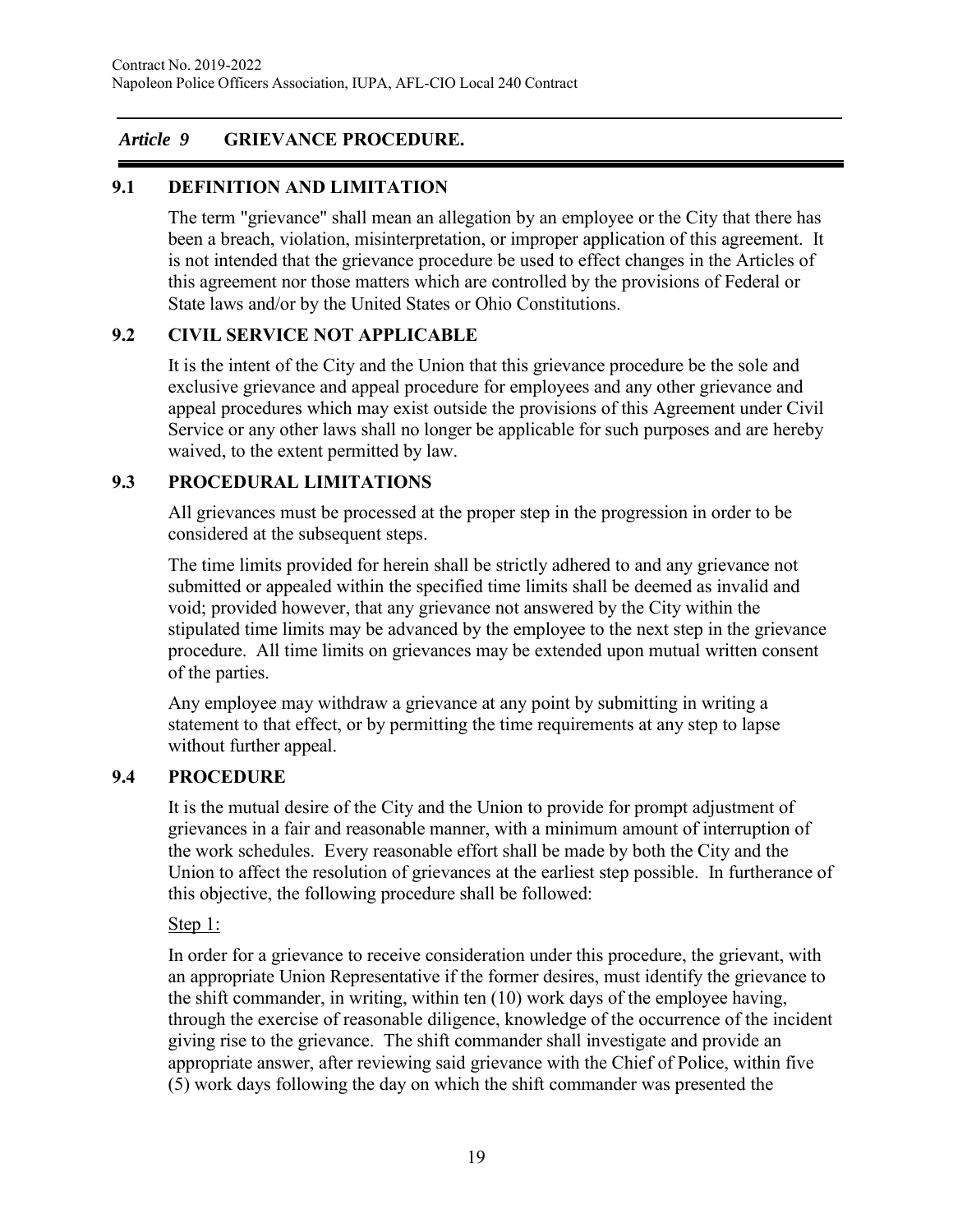grievance. (The shift commander shall be the next higher ranked employee on duty when the grievance occurred.)

# Step 2:

If the grievance is not resolved in Step 1, the grievant, with an appropriate Union Representative if the former desires, within five (5) work days of the shift commander's response, may take up the grievance with the Chief of Police. The Chief of Police shall investigate and respond to the grievant and/or Union representative within five (5) work days after receiving the Step 1 reply. The Human Resource Department may become involved at this step.

### Step 3:

If the grievance remains unsettled, it may be presented, by the grievant with an appropriate union representative if the former desires, within five (5) work days of the Chief of Police's response, to the City Manager. The City Manager shall schedule a meeting between the parties or respond in writing within five (5) work days. If a meeting is scheduled, the City Manager shall have five (5) work days following the meeting in which to respond.

# Step 4:

Should any grievance remain unsettled after exhausting the aforementioned procedure, the City and/or the Union may request arbitration within ten (10) work days after failing to settle the grievance as outlined in Step 3. Any grievance not submitted to arbitration within such ten (10) work day time period shall be deemed settled on the basis of the last answer given by the City.

Within ten (10) work days following the request for arbitration, the City and the Union shall meet and attempt to mutually agree upon an arbitrator. In the event such an agreement is not reached, either party may request the Federal Mediation and Conciliation Service to submit a list of seven (7) qualified and impartial arbitrators affiliated with the National Academy of Arbitrators. Either party may request a second such list of arbitrators if the initial list is determined to be unsatisfactory.

The parties shall select a single arbitrator from such panel, via the alternate striking of names method. The party requesting arbitration shall be the first to strike and so on until only one (1) name remains who shall be the arbitrator.

# **9.5 ARBITRATOR: METHODS AND LIMITS OF AUTHORITY**

The award of the arbitrator shall be reduced to writing. The arbitrator shall not be empowered to rule contrary to, to amend, add to, to modify, to change, or to eliminate any of the provisions of this Agreement. The arbitrator shall expressly confine himself to the precise issue submitted for arbitration and shall have no authority to make an award on any other issue not submitted to arbitration.

# **9.6 RESERVED**

# **9.7 DECISION FINAL AND BINDING**

The decision of the arbitrator shall be final and binding on the City, the employees, and the Union.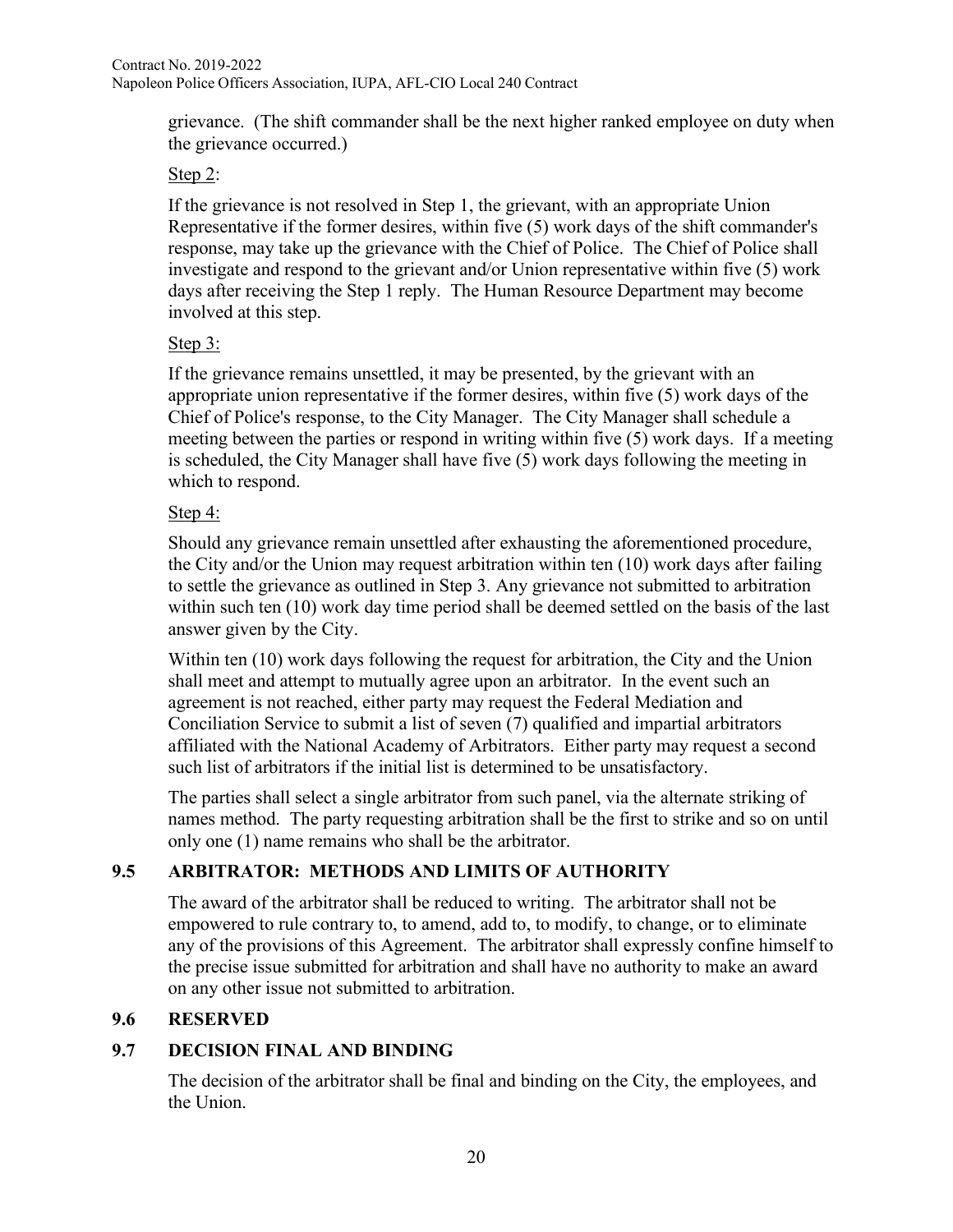Contract No. 2019-2022 Napoleon Police Officers Association, IUPA, AFL-CIO Local 240 Contract

### **9.8 EXPENSES OF ARBITRATOR**

Expenses attendant to the services of the arbitrator shall be borne by the party losing the grievance. Arbitrator shall declare which side has prevailed for purposes of this section. In the event the arbitrator's award does not support either party's position in its entirety, the arbitrator's expenses shall be shared equally. All other expenses shall be borne by the party incurring them. Neither party shall be responsible for the expenses incurred by the other party.

# **9.9 INFORMATION REQUIRED IN GRIEVANCES**

All grievances must contain the following information to be considered and must be filed using the grievance form mutually agreed to by both parties:

- A. Aggrieved party's name and signature; and,
- B. Aggrieved party's classification; and,
- C. Date grievance was filed in writing; and,
- D. Date and time incident giving rise to grievance occurred; and,
- E. Where incident giving rise to grievance occurred; and,
- F. Description of incident giving rise to the grievance; and,
- G. Articles and sections of agreement violated; and,
- H. Description of actions that will resolve the grievance.

# **9.10 WHO MAY BRING GRIEVANCE**

A grievance may be brought by any employee. Where a group of employees desire to file a grievance involving a situation affecting each employee in the same manner, one (1) employee selected by such group may process the grievance as a class action grievance.

# **9.11 SCHEDULING OF GRIEVANCE HEARINGS**

A grievance hearing at Step 1 may be scheduled anytime during the shift but not later than one (1) hour before the end of the grievant's shift. Grievance hearings at Steps 2, 3, and 4 may be scheduled at the discretion of the Chief of Police or City Manager, whichever is applicable, taking into consideration the grievant's work shift and subsequent appropriate rest time.

# **9.12 WORK DAY**

"Work Day" shall consist of Monday through Friday, excluding Holidays.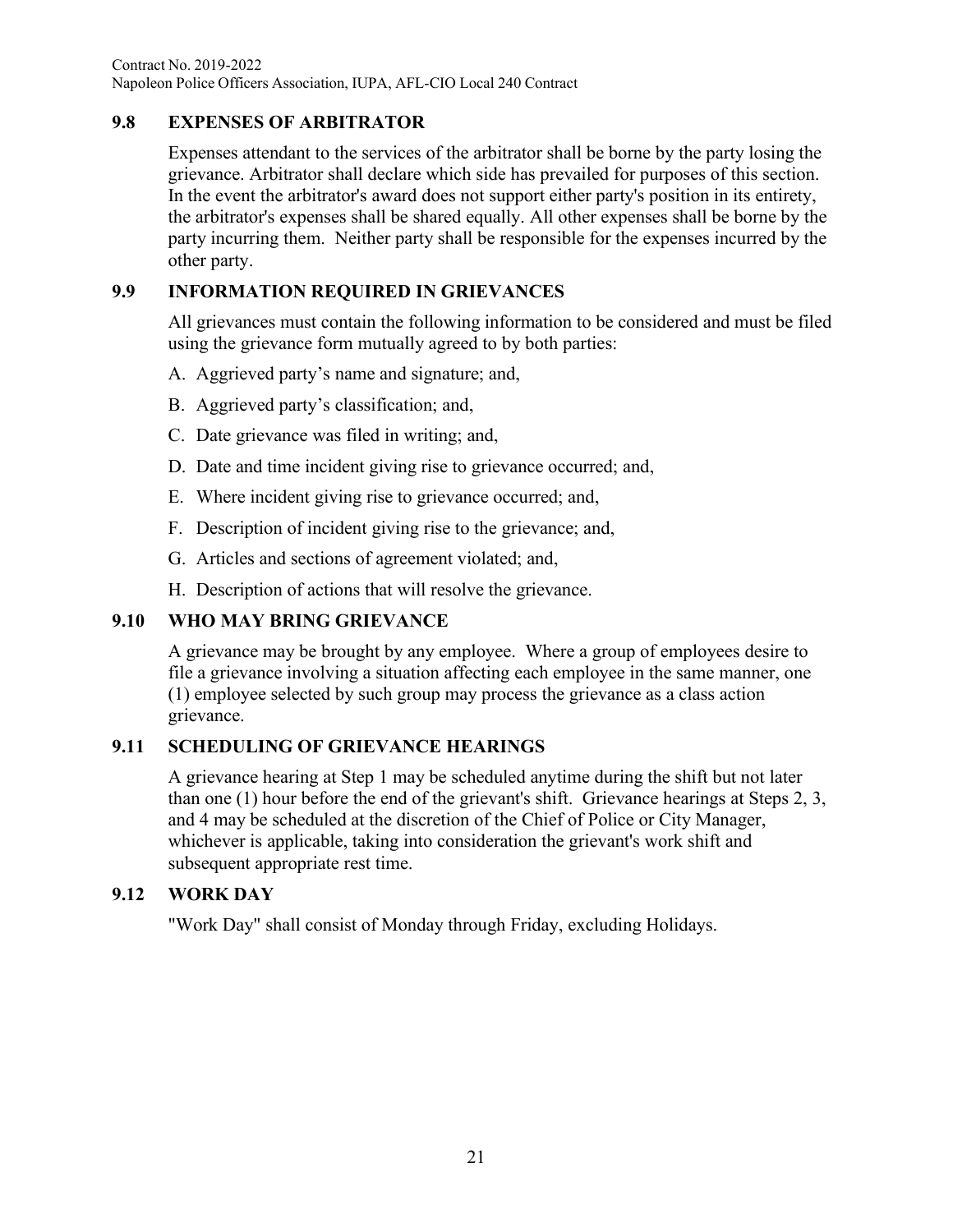# *Article 10* **RESIGNATION**

### **10.1 GENERAL**

Any employee whose removal from service is sought for any reason other than a criminal violation, may resign within thirty (30) days of the notice of termination from the City Manager or his designee. The employee's work record as it pertains to the resignation shall show only that he resigned of his own accord. Upon request, a copy of the work record shall be furnished to the employee.

If an arbitrator has been selected in accordance with this Agreement, and the employee resigns under the provisions of this Article, then the Union shall be responsible for all of the arbitrator's expenses.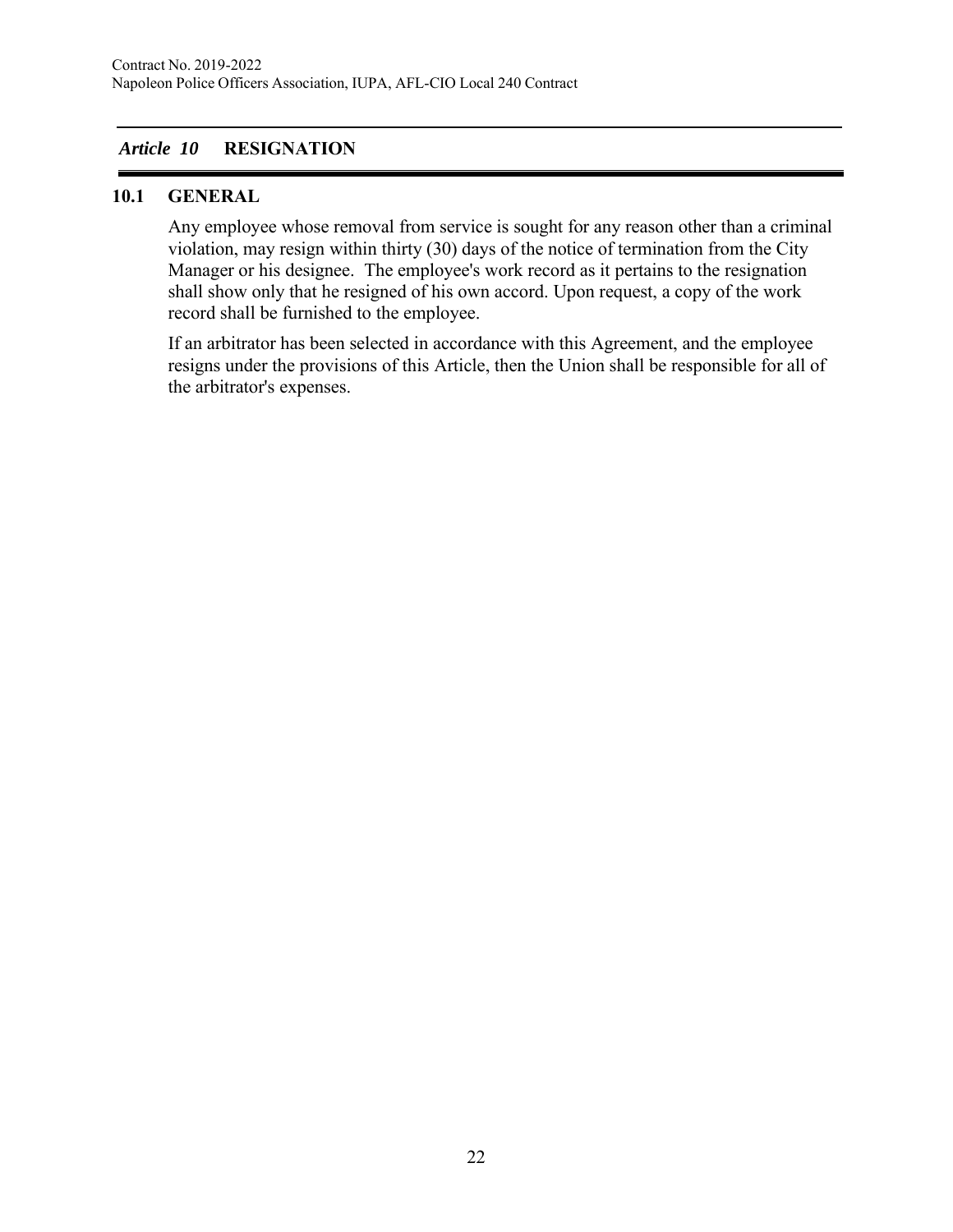# *Article 11* **DISCIPLINARY PROCEDURES**

#### **11.1 LIMITS ON SUSPENSIONS, DEMOTIONS OR DISMISSALS**

No employee shall be suspended, demoted or dismissed from duty without first being afforded the opportunity for a hearing before the City Manager or his designee as provided in Section 11.2, except where it is necessary to immediately relieve the employee from duty due to misconduct affecting the safety or welfare of the other employees, and/or the City/community-at-large.

When an employee has been relieved without a hearing, the employee shall be afforded a hearing within seventy-two (72) hours, excluding Saturdays, Sundays and holidays. The employee's pay status for the days which he was relieved from duty shall be determined at the hearing.

### **11.2 PROCEDURE IN SERIOUS CASES**

When an employee is to be charged in a disciplinary hearing with a violation that is likely to result in the employee receiving a suspension, demotion or dismissal, the following shall apply:

- A. The employee shall be given a notice five (5) calendar days in advance of the disciplinary hearing and that notice shall advise the employee of the general nature of the suspected violation.
- B. The employee shall be advised in the notice of his right to be represented by a Union representative at such hearing.

Any suspension, demotion or dismissal may only be appealed through the grievance procedure as provided for in this Agreement.

#### **11.3 REPRIMANDS**

When it becomes necessary for a supervisor to reprimand an employee, it shall be done with discretion in a manner so as not to cause public embarrassment to the employee.

The supervisor shall provide the employee with a copy of any record or written reprimand entered in the employee's file. The employee shall acknowledge receipt of same by signing and dating the original copy of such record.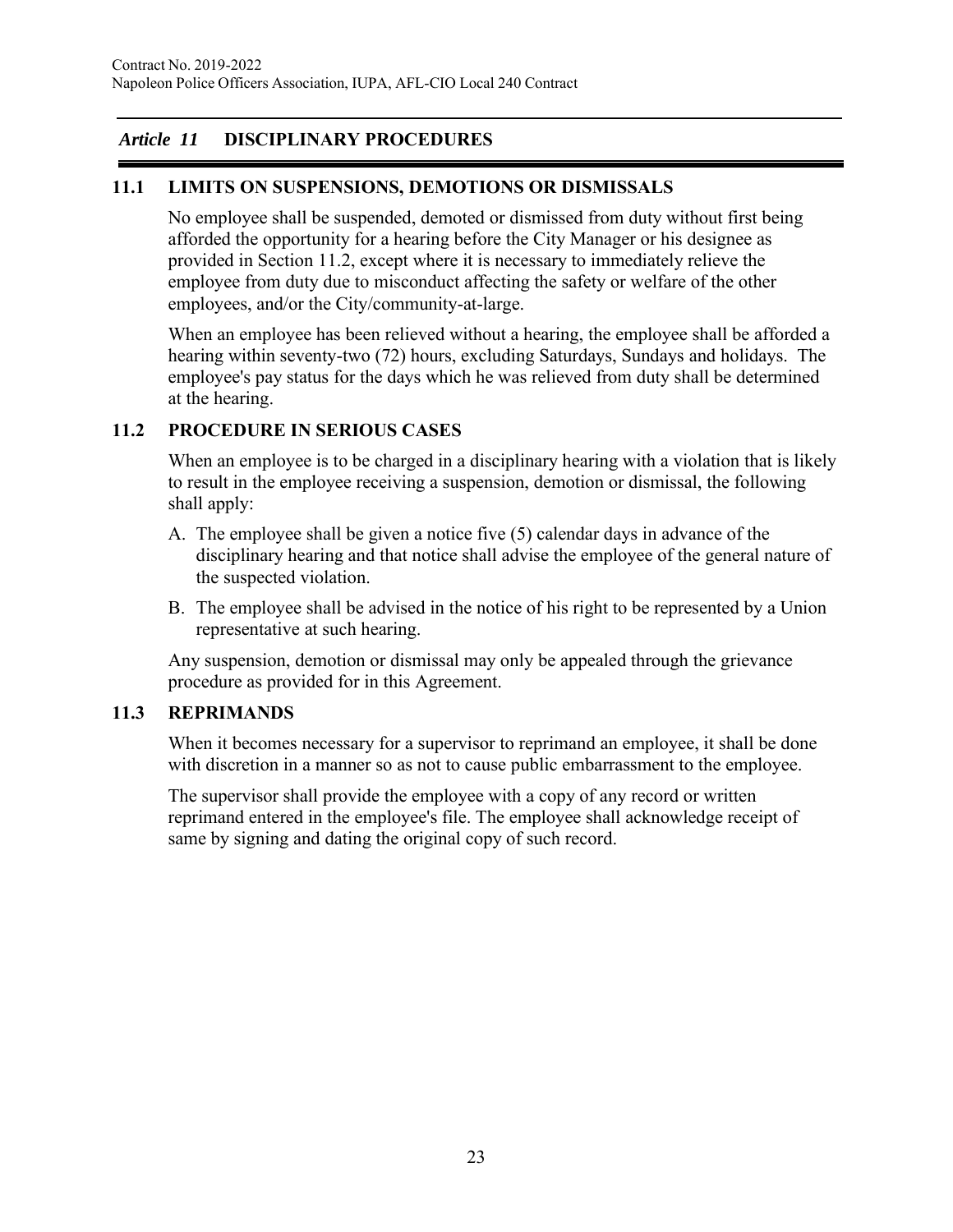# *Article 12* **PERSONAL SERVICE RECORDS**

#### **12.1 CLOSURE OF ITEMS RELATED TO DISCIPLINE**

Any employee shall be permitted to review his personal service records and may receive a copy of any item in his file at a nominal fee to cover the cost of duplication. The City shall not suffer a loss of the employee's services as a result of this activity. For the purpose of disciplinary action an employee's personal service record shall be marked closed in accordance with the following schedule:

- A. Any reprimand shall be closed from the record after one (1) year from the date of the reprimand.
- B. Any suspension of less than thirty (30) days shall be closed from the record after a period of two (2) years providing there is no intervening disciplinary action in the same category of offense during the two (2) year period. Reprimands shall not be used to extend the two (2) year period set forth herein. Any intervening suspensions will start a new two (2) year period from the date of the later suspension.
- C. Any suspension of thirty (30) days or more shall be closed from the record after a period of three (3) years providing there is no intervening disciplinary action in the same category of offense during the three (3) year period. Reprimands shall not be used to extend the three (3) year period set forth herein. Any intervening suspensions will start a new three (3) year period from the date of the later suspension.

### **12.2 PROMOTION**

Discipline shall not be considered for promotion, unless it occurred within the previous three (3) years.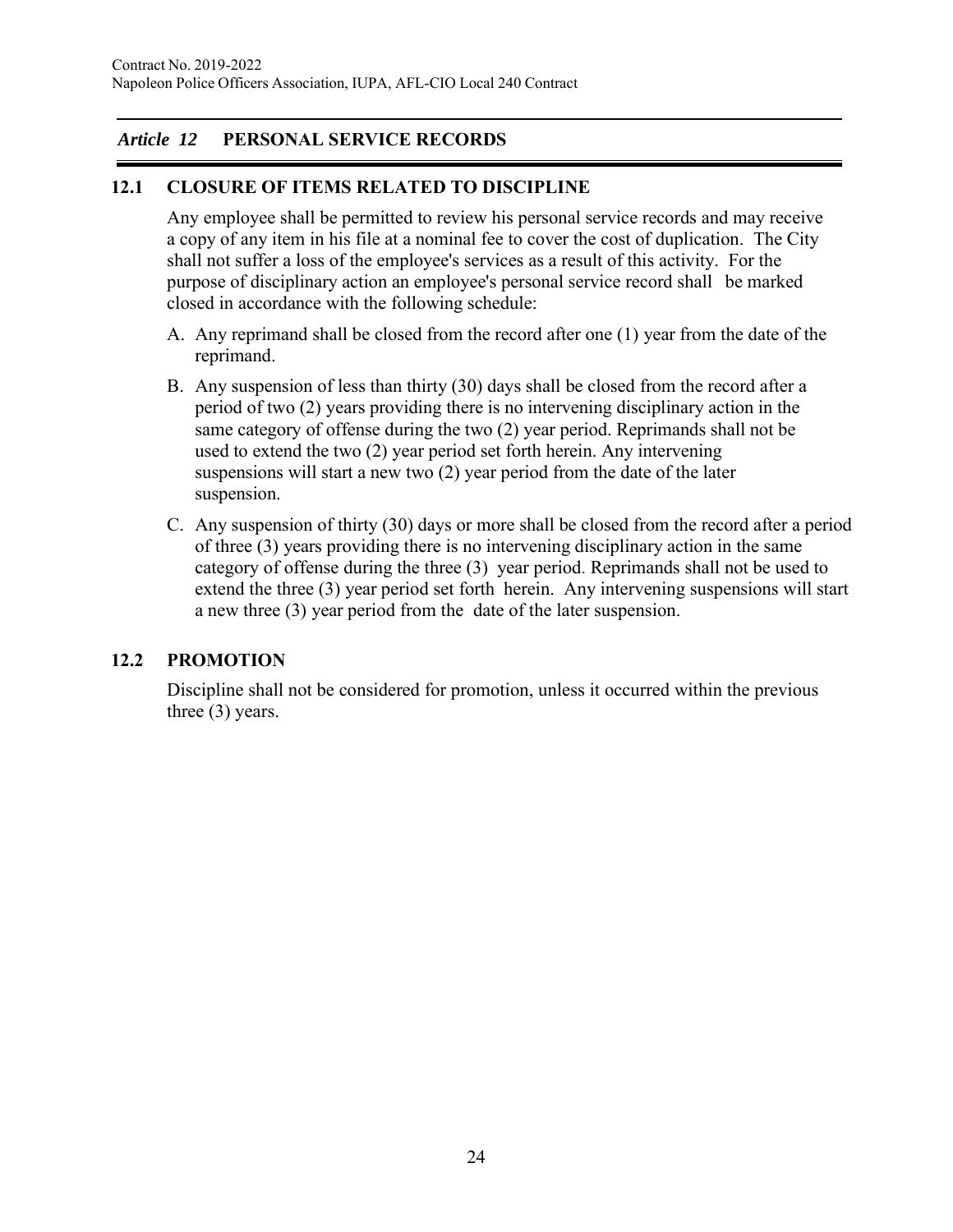# *Article 13* **WORK RULES**

### **13.1 CITY'S RIGHT TO PROMULGATE RULES**

The union recognizes that the City, in order to carry out its statutory mandates and goals, has the right to promulgate reasonable rules consistent with conduct of the City's services and programs.

#### **13.2 RULES TO BE INTERPRETED UNIFORMLY**

Rules shall be interpreted and applied uniformly to all employees under similar circumstances.

#### **13.3 NOTIFICATION OF RULE CHANGES**

Copies of changes in existing rules or newly established rules shall be provided to the union seven (7) calendar days before they are to take effect except during emergency situations.

### **13.4 COMPLAINTS OF NON-UNIFORM APPLICATION OF RULES**

Any complaint involving the uniform application of rules or any complaint involving a conflict between the terms of this agreement and rules may be resolved through the grievance procedure.

#### **13.5 EMPLOYEES TO OBSERVE RULES**

This article shall not be interpreted in any manner to relieve an employee of his responsibilities to follow the established rules necessary to preserve the good order and discipline of the division whether or not such rules have been reduced to writing. Employees shall have been informed of all written work rules in existence upon their becoming members of the bargaining unit.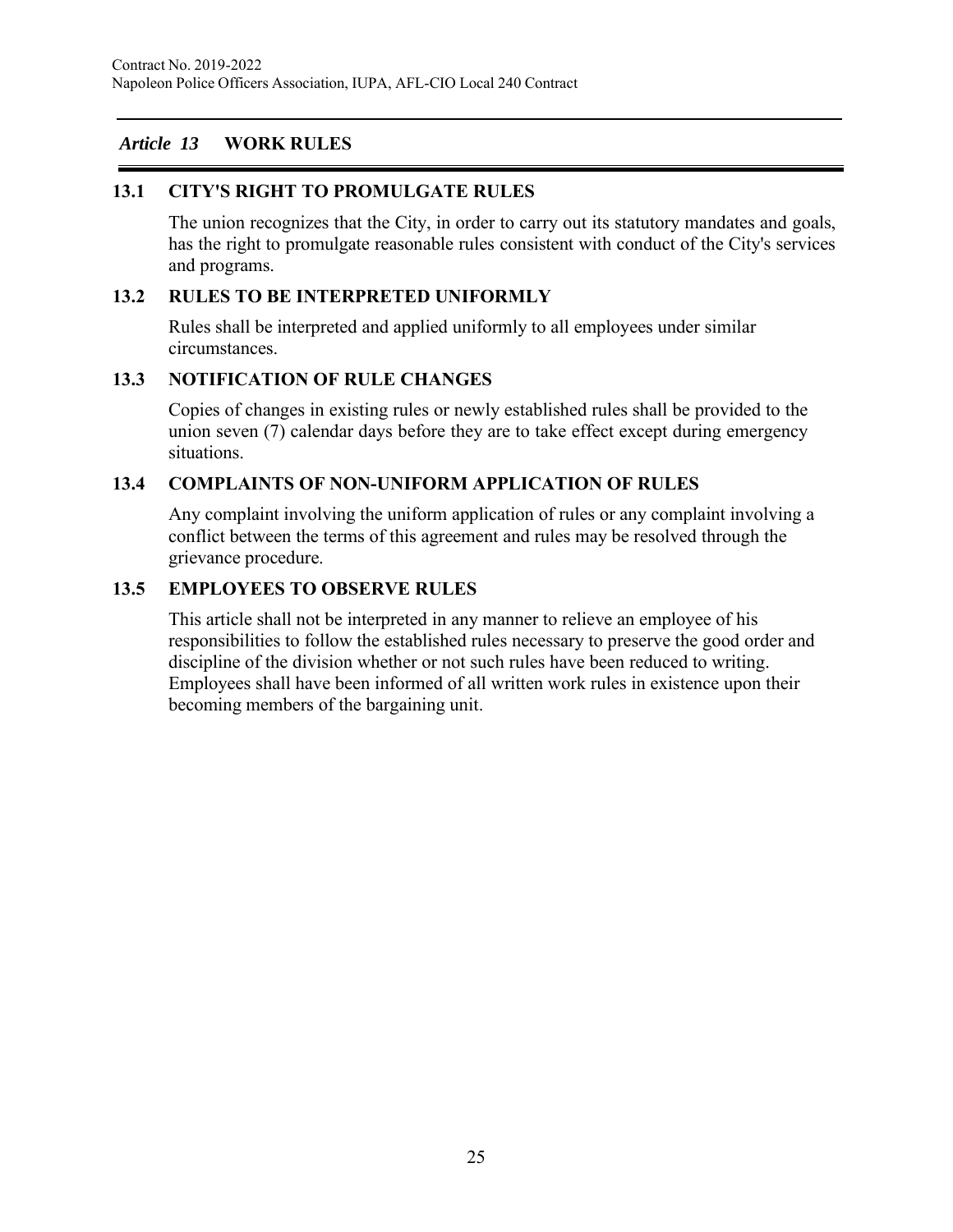# *Article 14* **SENIORITY AND RELATED MATTERS**

# **14.1 COMPUTATION OF SENIORITY**

Except as otherwise specifically provided herein, Sergeants shall have seniority over any officer in the classification of Patrol Officer regardless of their date of hire. Seniority among Sergeants shall be computed on the basis of their date of promotion. In the event that two (2) or more Sergeants are promoted on the same date, said employees' seniority shall be computed on the basis of and in accordance with the last four (4) digits of their Social Security Number, with the higher number prevailing, etc.

Except as otherwise specifically provided herein, seniority among all other employees shall be computed on the basis of an employee's uninterrupted length of continuous service with the City. In the event that two (2) or more employees are hired on the same date, said employees' seniority shall be computed on the basis of and in accordance with the last four (4) digits of their Social Security Number, with the higher number prevailing, etc.

The City agrees to provide a seniority list on an annual basis which shall include the employee's name, date of employment and job title, commencing the execution date of this Agreement.

### **14.2 PROBATIONARY POLICE OFFICER**

Upon successful completion of Basic Police School (currently OPOTA) training program as required by state law, a Probationary Police Officer shall begin their one (1) year probationary period. It is understood that, in addition to the one year probationary period, employees who are undergoing basic police school training will be on probationary status.

# **14.3 DISPATCHER (FIELD TRAINING)**

A dispatcher's field training shall begin upon hire. It is understood that dispatchers on field training status will be paid the dispatcher training rate set forth in this agreement until completion of one (1) complete shift without the direct supervision of a full time dispatcher.

# **14.4 PROBATIONARY PERIOD**

Newly appointed Police Officers and Dispatchers, shall serve a probationary period of one (1) year. They shall have no seniority during their probationary period, but upon completion of the probationary period, their seniority date shall be as of the original date of current appointment. Officers and Dispatchers who have worked one (1) year shall be known as permanent employees and the probationary period shall be considered as part of their seniority time for the purpose of determining their entitlement to all fringe benefits, and their continuous service date. Absence from work for any reason, shall not be included in calculating an employee's one (1) year probationary period.

# **14.5 TIME SPENT ON AUTHORIZED UNPAID LEAVE OF ABSENCE**

Time spent on an authorized unpaid leave of absence is to be counted in determining length of service for purposes of extended vacation eligibility or other purposes where tenure is a factor.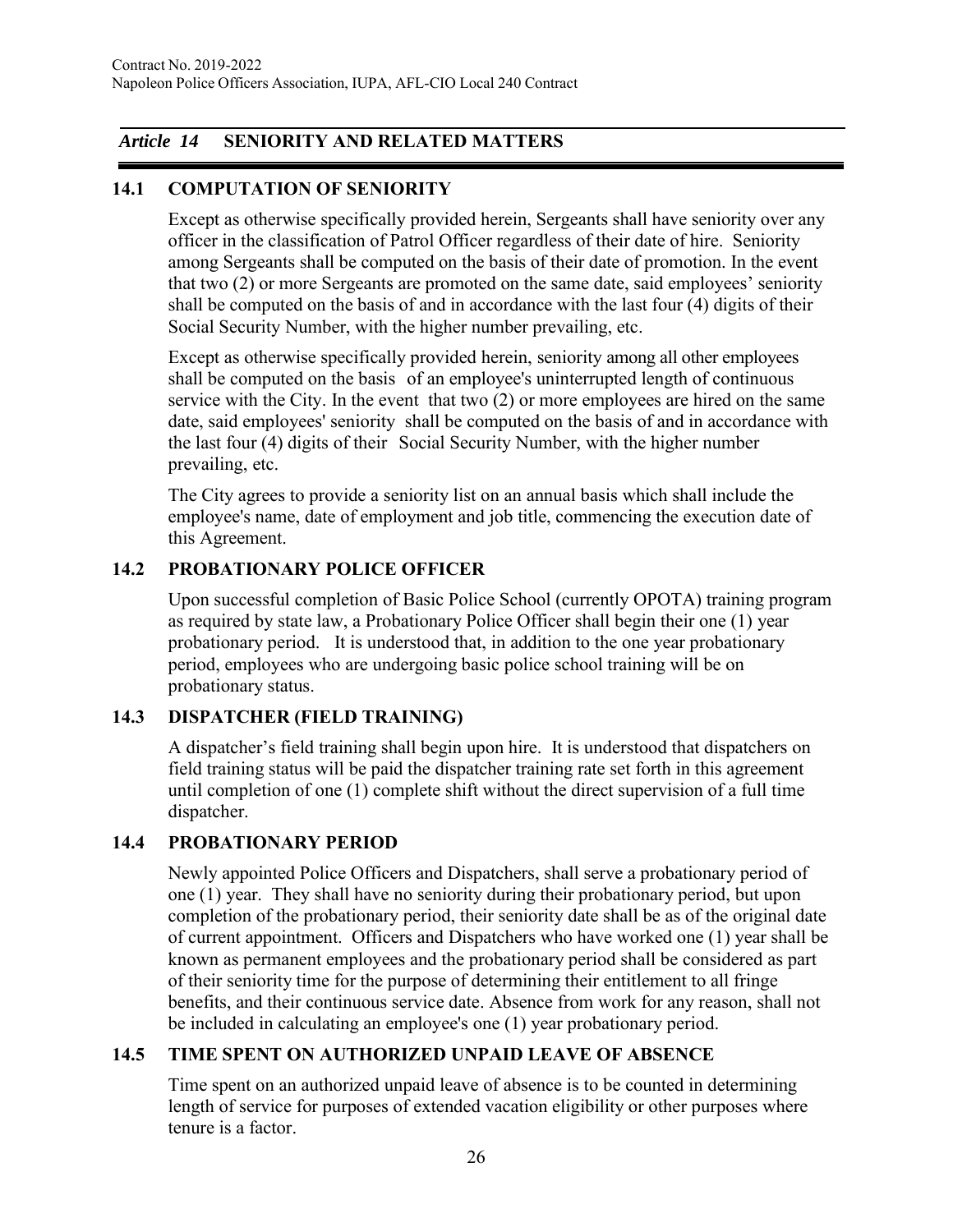# **14.6 TIME SPENT ON AUTHORIZED PAID LEAVE OF ABSENCE**

Any paid time off, to which an employee is entitled as a matter or right under and in accordance with the applicable provisions of this Agreement, shall be considered as time worked for the purposes of seniority, longevity, and other matters where tenure is a factor.

#### **14.7 TRANSFERS WITHIN DEPARTMENT**

If an employee applies for a transfer to another position within the Police Department, and such application is granted by the Chief of Police (i.e. Civilian to Police or Police to Civilian), the employee will retain his vacation selection seniority and his longevity, but will lose all other seniority rights and will be placed at the bottom of the seniority list.

In case of involuntary transfer to another Bargaining Unit position, the employee will retain all seniority rights and will retain his present vacation selection.

If a bargaining unit member is promoted to Sergeant, then the member's seniority and seniority rights shall be as defined herein. If a bargaining unit member is demoted from the position of Sergeant, his computation of seniority shall be from his date of hire with the Napoleon Police Department.

### **14.8 EMPLOYEE SHIFT PREFERENCES**

Employees will be permitted to request shift preference on an annual basis. The Chief of Police will make an effort to accommodate such shift preferences based on rank (i.e. Sergeants first then Patrol Officers) and then by seniority within each rank, but shall retain the ultimate and sole discretion in the scheduling and assignment of such shifts in accordance with the provisions of Article 2 of this Agreement. Unless otherwise permitted by the Chief of Police, Sergeants will only bid for positions within their classification, but will retain first preference on days off within the shift. Nothing herein shall be construed or otherwise interpreted to preclude the Chief of Police from changing or otherwise altering employee shifts under this provision, excepting for reasons of discipline. Permanent shifts shall be posted by the first Monday of November each year.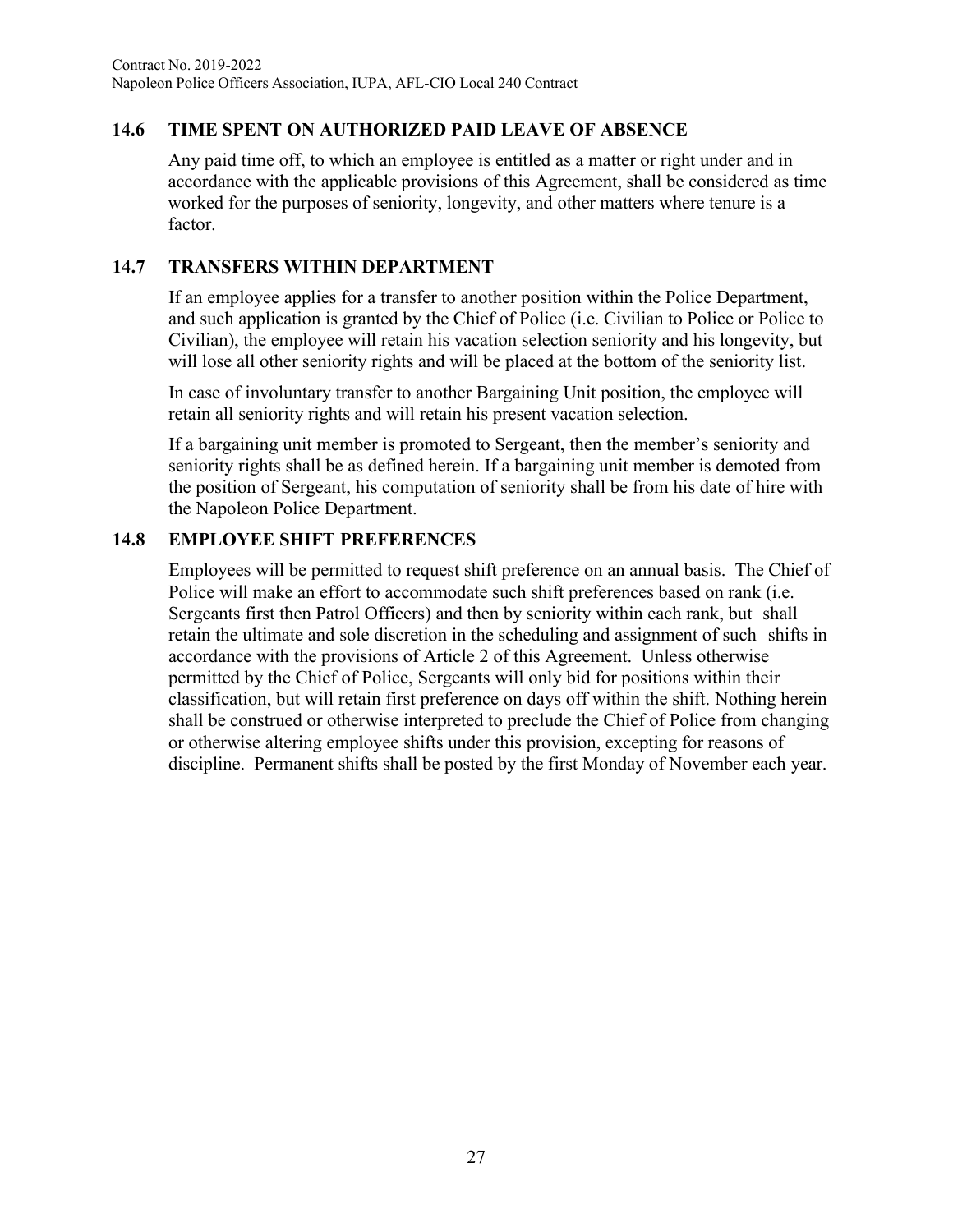# *Article 15* **LAYOFF AND RECALL PROCEDURES**

# **15.1 GENERAL**

When the City determines that a reduction in work force or job abolishment is necessary, employees shall be laid off in accordance with the provisions of this Article.

# **15.2 NOTIFICATION REQUIREMENTS**

In the event of a long term layoff, employees within the bargaining unit shall be notified ten (10) calendar days in advance of the effective date of the layoff. Employees will be notified of the City's decision to implement any short term layoff lasting seventy-two (72) hours or less as soon as possible.

### **15.3 PRIORITY OF EMPLOYEES LAID OFF**

In the event of a layoff within the Patrol Officer or Dispatcher classification, whether long term or short term, employees within the bargaining unit will be laid off in accordance with their departmental seniority classification. In the event of a layoff within the Sergeant classification, employees will be laid off in accordance with their date of promotion. If a Sergeant is laid off, the employee will have the right to be reassigned to a Patrol Officer position and displace a less senior employee based on hire date into the Napoleon Police Department, at which time the employee shall be reassigned to a Patrol Officer position. The affected employee shall retain recall rights to the Sergeant position.

### **15.4 NO NEW HIRE BEFORE RECALL**

No new employee may be hired in a classification within the bargaining unit while an employee in the same classification is on layoff, unless such laid off employee refuses a recall to the position to be filled or fails to respond to a recall notice in a timely manner.

### **15.5 RECALL PERIOD**

Employees who are laid off are subject to recall from lay off for a period of two (2) years.

### **15.6 PRIORITY OF RECALL**

A recall from lay off in the Patrol Officer and Dispatcher classifications shall be based on departmental seniority by job classification (last laid off, first recalled). Within the Sergeant classification, a recall from lay-off shall be based on the date of promotion to Sergeant. Notice of recall from a long term lay off shall be by certified or registered mail. The City shall be deemed to have fulfilled its obligations by mailing the recall notice to the last mailing address provided by the employee.

### **15.7 RESPONSE TIME TO RECALL NOTICES**

In the case of long term lay off, the employee shall have ten (10) calendar days following the date of mailing the recall notice to notify the City of his intention to return to work, and shall have ten (10) calendar days following notification to the City of his intent to return to work in which to report for duty, unless a different day for returning to work is otherwise mutually agreed in writing.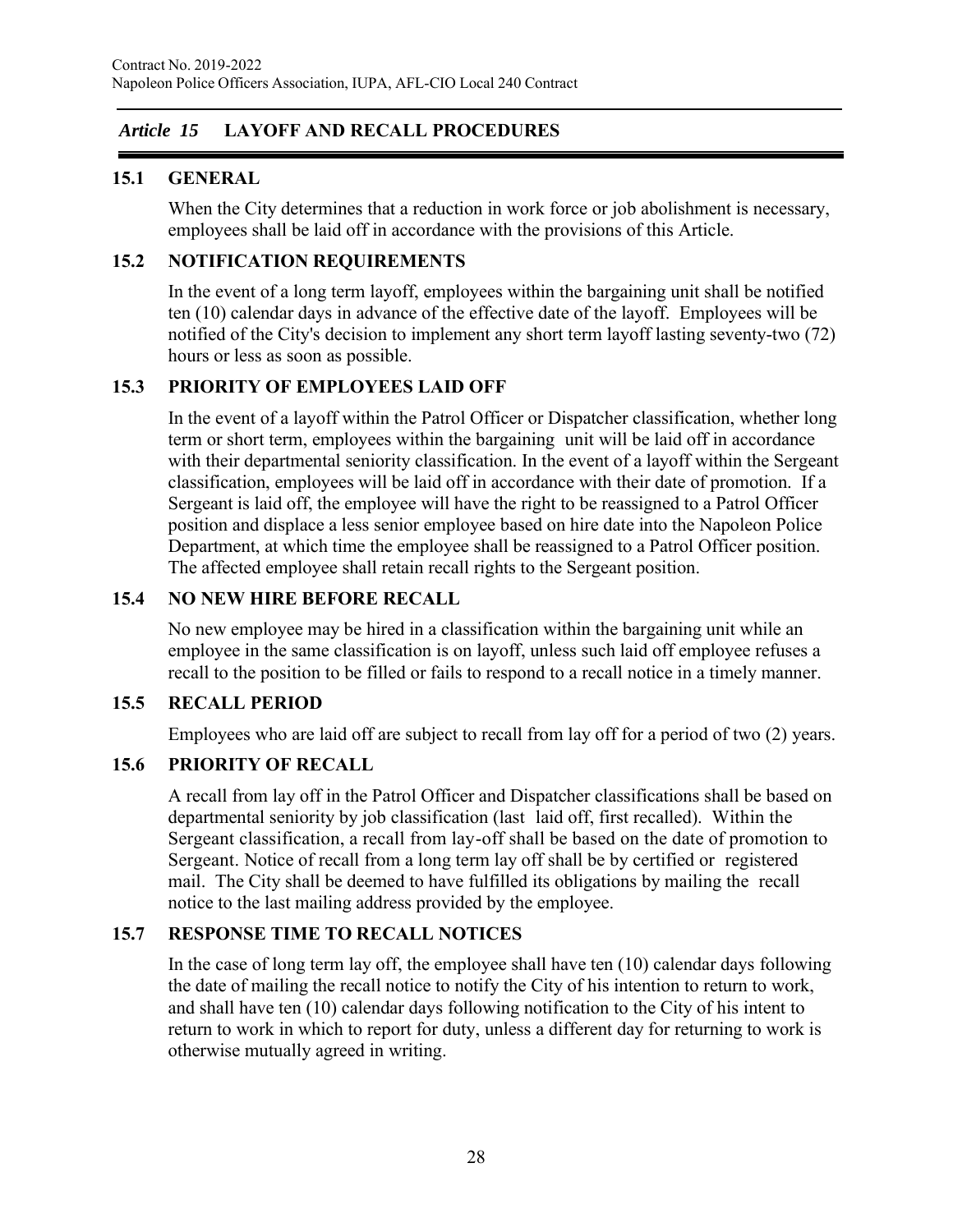# **15.8 JOB CLASSIFICATION DEFINED**

For the purposes of this Article, the term "job classification" shall be defined as one (1) of the three (3) following bargaining unit employee groups: (1) Patrol Officers, (2) Dispatchers: and, (3) Sergeants.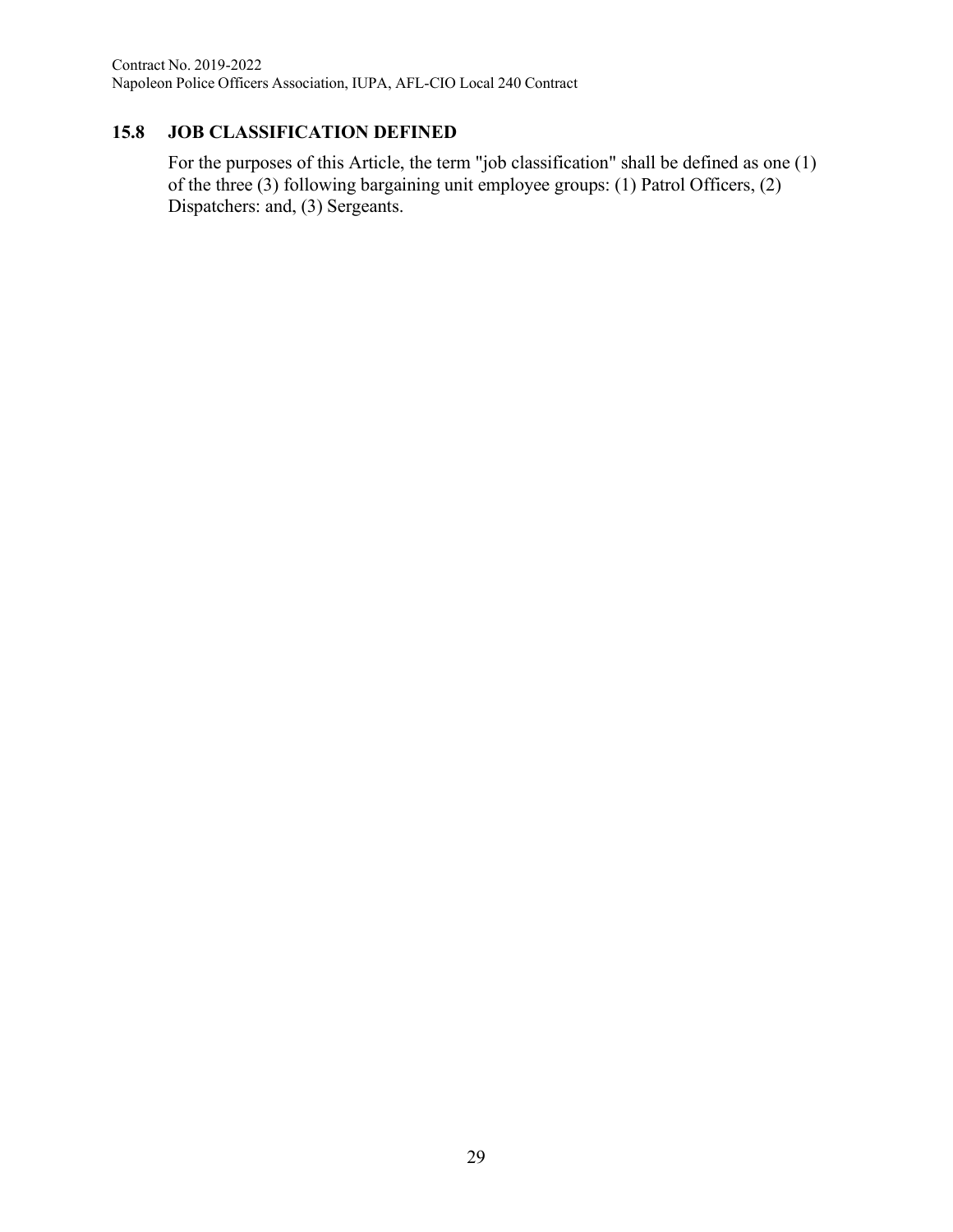# *Article 16* **PROMOTIONS, ASSIGNMENTS AND TRANSFERS**

### **16.1 PROMOTIONS**

Promotions within the Police Department shall be in accordance with City Police Department promotional requirements, and as amended from time to time. A copy of the City Code which controls promotions is attached for reference purposes only as an Appendix to this Agreement.

#### **16.2 ASSIGNMENTS AND TRANSFERS**

The Chief of Police shall have exclusive control of the assignment and transfer of all employees.

In assigning or transferring employees to special positions, duties, or assignments, the Chief of Police will offer, to the extent possible, these positions, duties or assignments to all qualified personnel and the Chief of Police shall consider the following criteria in determining who shall serve in the available position, duty or assignment:

- A. Experience; and,
- B. Specialized Training; and,
- C. Job Evaluations; and,
- D. Seniority; and,
- E. Physical and Mental Capabilities; and,
- F. Rank; and,
- G. Impact of the assignment upon other operations of the Police Department.

The assignment shall be given to the employee who, at the sole discretion of the Chief of Police, best meets the above criteria.

#### **16.3 APPOINTMENTS**

The following appointments will be made by the Chief of Police and Section 16.2 shall not apply.

- A. TAC/LEADS (Terminal Agency Coordinator)
- B. Warrant Entry Team member

Any additional appointments not listed in this section shall be mutually agreed upon by the Union and the Chief of Police.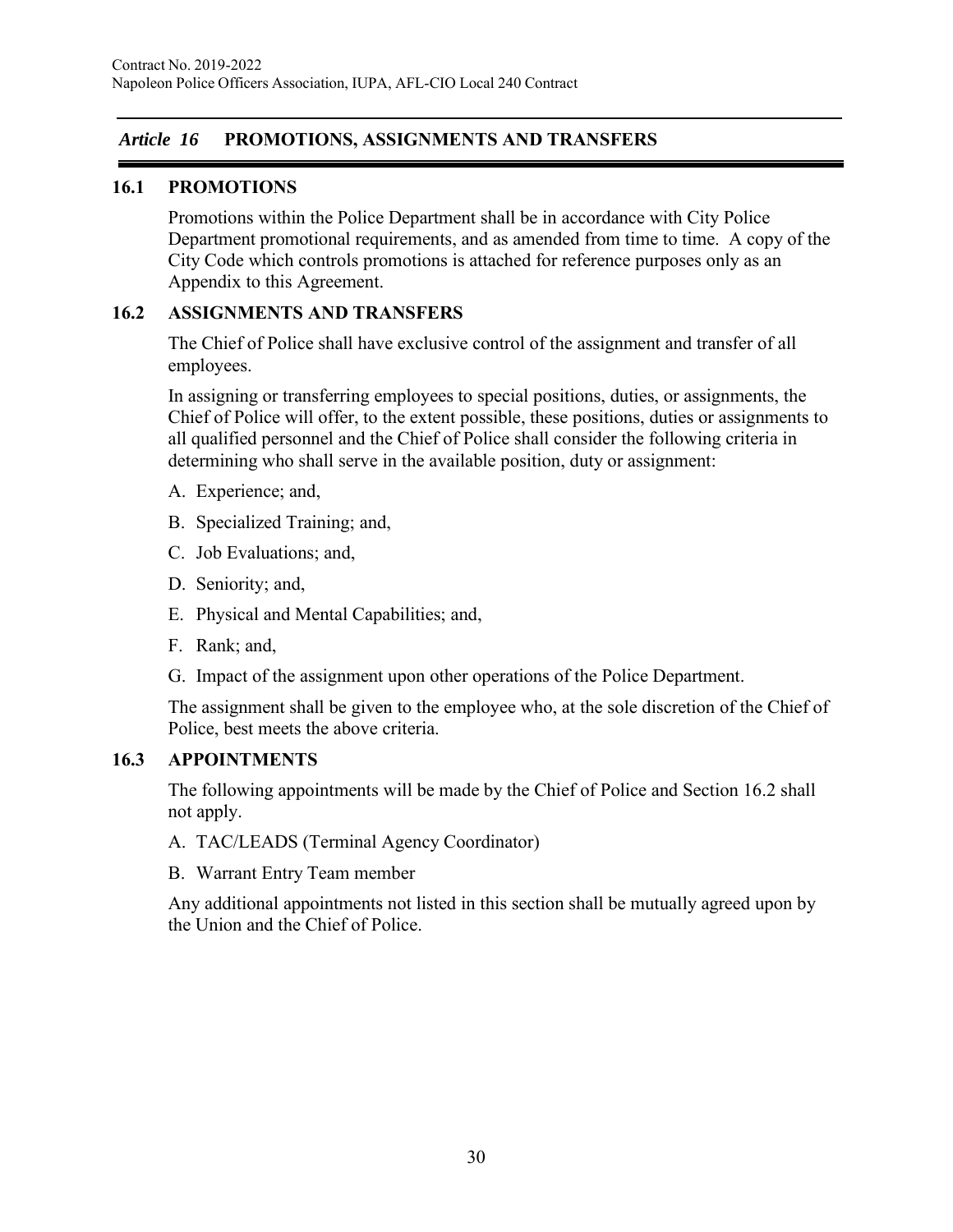# *Article 17* **LEAVES OF ABSENCE**

#### **17.1 GENERAL**

- A. Authorization of Leave The authorization of a leave of absence without pay is a matter of administrative discretion. The City shall decide in each individual case if a leave of absence is to be granted, within the limitations of this Agreement.
- B. Sick Leave Credit and Vacation Credit An employee on leave of absence without pay does not earn sick leave or vacation credit. However, the time spent on authorized leave of absence is to be counted in determining length of service for purpose of extended vacation eligibility and other purposes where seniority is a factor.
- C. Falsification of Leave Any leave of absence obtained through false representation, deceit, or fraud shall be cause for immediate discharge. Leaves of absences will not be granted for the purpose of working elsewhere, which includes self-employment.
- D. Reinstatement from Leave Upon completion of a leave of absence, the employee is to be returned to the position formerly occupied, or to a similar position if the employee's former position no longer exists. Any replacement in the position while an employee is on leave is to be on a temporary basis.

### **17.2 MATERNITY LEAVE**

- A. Upon request to the City, an employee who becomes pregnant will be granted maternity leave of absence without pay. However, the employee may use any or all of her accrued sick leave (subject to the provisions of Article entitled "Sick Leave") and vacation leave for such purposes before being placed on maternity leave of absence. If any employee having an extended illness or injury exhausts all accumulated sick days, vacation days, and compensatory time, she may submit a written request to the City Manager for approval by City Council, for extended sick pay benefits. The employee's prior work record with regard to usage of sick days and his/her seniority, along with work evaluations, will be taken into account in determining eligibility for such extension and the duration of the extension, which shall not exceed fifteen (15) days. In the event the requested extension is denied, the employee shall be placed on disability separation, (leave of absence without pay.) If extended sick pay is approved, the employee will then carry a negative sick leave balance equal to the amount of days off. When the employee returns to work the negative balance shall be reduced by the sick leave accumulation earned by the employee. However, in the event the employee does not return to active duty or is permanently separated from employment with the City prior to such negative sick leave balance being repaid in full to the City, the employee shall be financially liable to the City for any such negative sick leave balance not so repaid.
- B. The beginning date of the total time of absence from work will be determined by the employee and may continue for a period of up to six (6) months maximum. The employee must notify her supervisor of the probable dates as far in advance as possible.
- C. The employee shall return to work as soon as is medically prudent following delivery.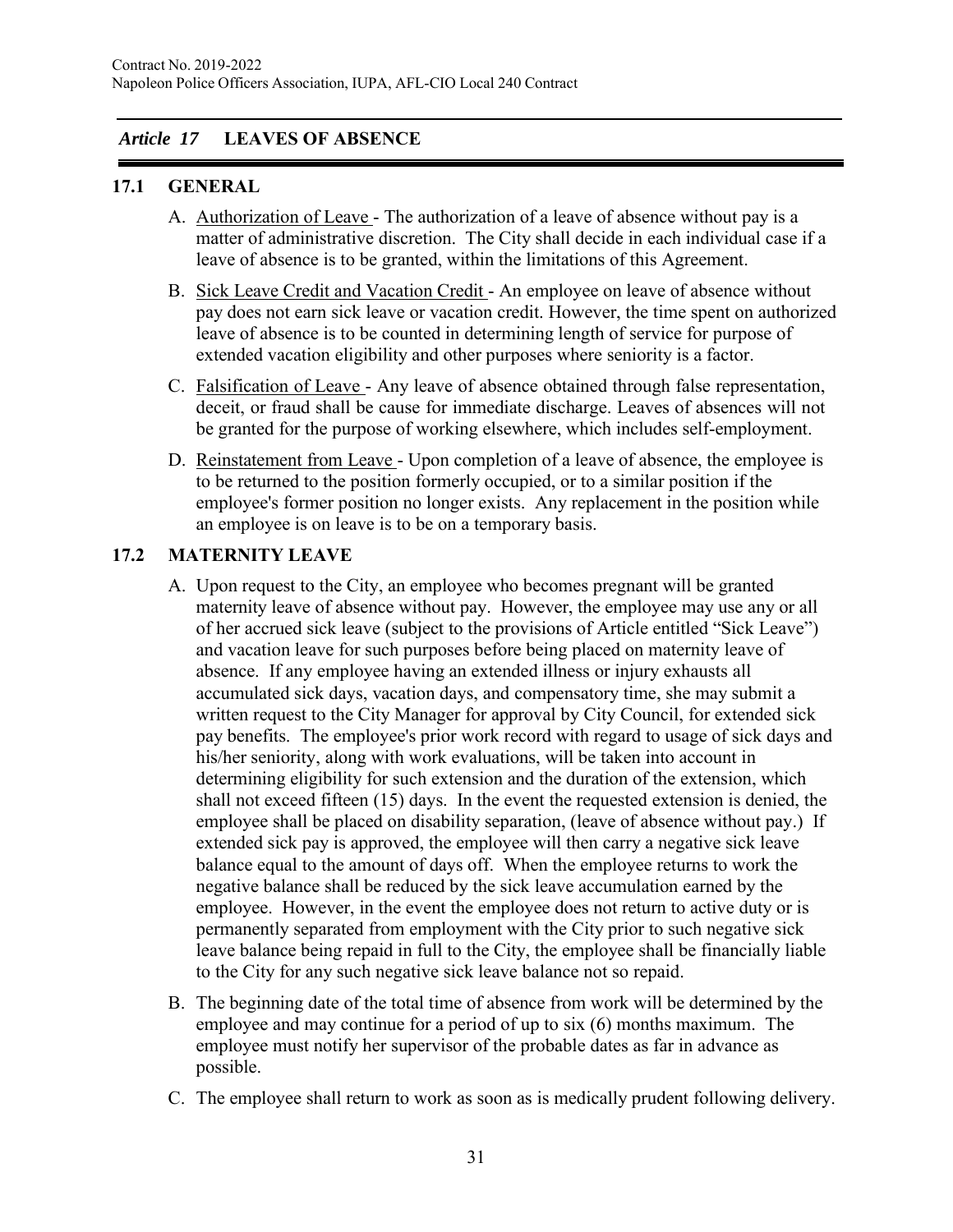- D. Should the maternity leave absence exceed six (6) months, the employee will be placed on a disability separation in accordance with the disability separation procedures.
- E. The leave will run concurrently with the Family Medical Leave Act.

# **17.3 MILITARY LEAVE**

- A. All employees who are members of the Ohio National Guard, the Ohio Defense Corps, the Naval Militia, or other reserve components of the Armed Forces of the United States are entitled to leave of absence from their respective duties without loss of pay for such time not to exceed a total of thirty-one (31) days in any one (1) calendar year. If while on active duty the employee's total gross wages are less than what he earns in City employment, the City will pay the employee the salary difference. If while on active duty the employee's total gross military wages are equal to or greater than what he earns in gross wages through City Employment, the employee will not receive any salary reimbursement from the City.
- B. The employee is required to submit to his supervisor an order or statement from the appropriate military commander as evidence of such duty. There is no requirement that the service be in one (1) continuous period of time. The maximum number of hours for which payment may be made in any one (1) calendar year under this provision is one hundred seventy-six (176) hours. Compensation received for the above purposes, not to exceed one hundred seventy-six (176) hours, shall be submitted to the City Finance Director upon return from such duty, or as soon as possible. The City Finance Director will give the employee a receipt for the same.
- C. Employees who have worked for the City for at least thirty (30) calendar days will be granted a leave of absence without pay to be inducted or to otherwise enter military service. They are not paid for such leave unless they are members of reserve components as specified in Paragraph A.
- D. An appointment may be made to fill a vacancy created when an employee enters military service. However, if the person filling such a vacancy also enters military service he may be reinstated to the position after completion of service only if the first employee (the original incumbent) fails to apply for reinstatement within ninety (90) days of discharge or makes written waiver of all rights to the position.
- E. An employee who voluntarily re-enlists while on active duty or a commissioned officer who voluntarily enters into extended duty beyond that required upon accepting a commission, is not eligible for reinstatement.
- F. Employees who are members of the Ohio National Guard will be granted emergency leave for mob, riot, flood, civil defense, or similar duties when so ordered by the Governor to assist civil authorities. Such leave will be without pay if it exceeds authorized paid military leave for the year. This leave will cover the official period of the emergency.
- G. A veteran separated or discharged under honorable conditions must make application for re-employment to the former position within ninety (90) days from the date of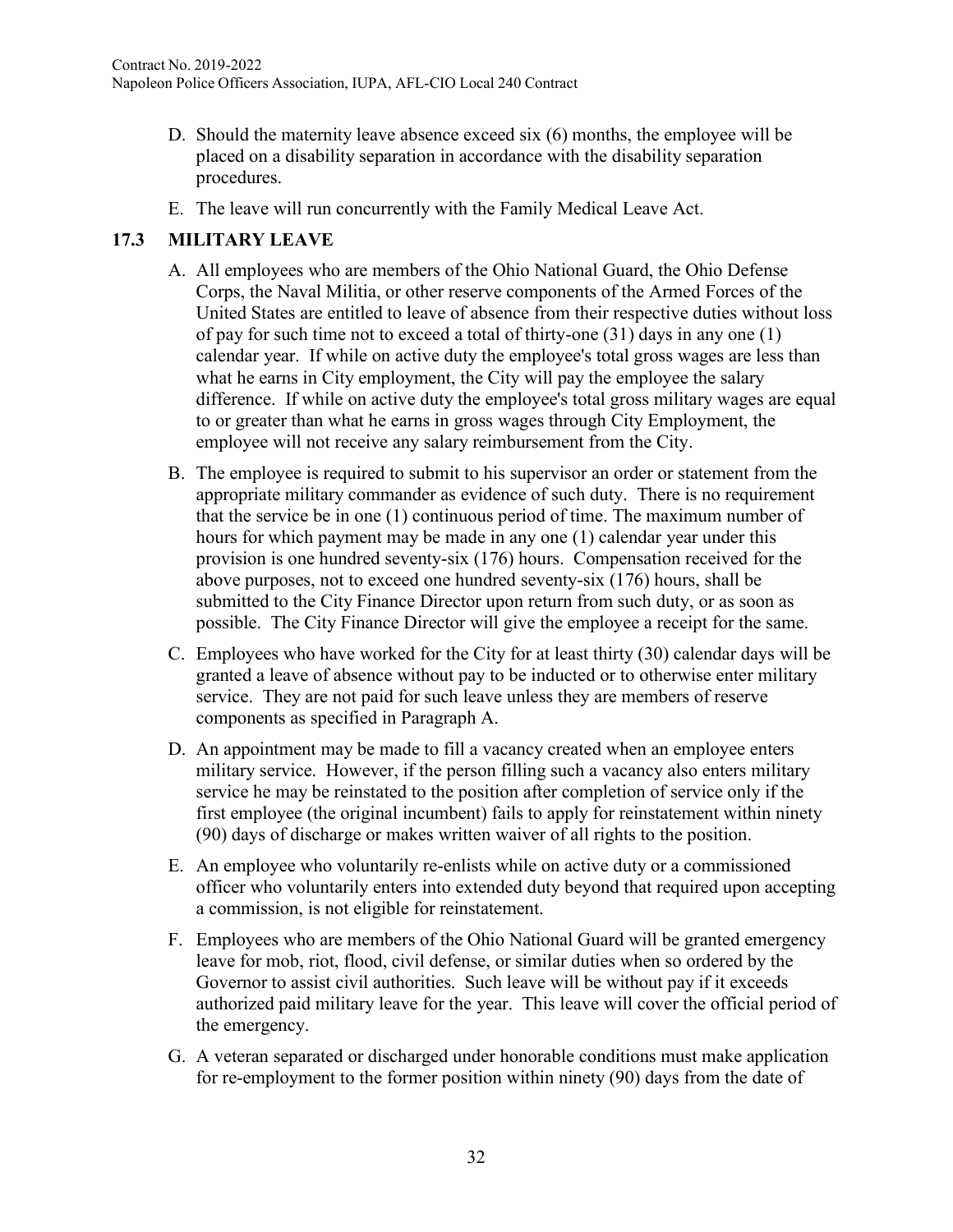release from service, or within ninety (90) days after release from hospitalization due to in-service injury or illness which has not exceeded a period of more than one (1) year.

The following procedure will apply:

- 1. Reinstatement must be accomplished within thirty (30) days after application is received by the appointing authority; and,
- 2. A copy of a discharge or certificate of service must accompany all requests for reinstatement or reappointment; and,
- 3. Any change in classification or pay range which would have accrued to the position if the employee had been on the job shall apply.

# **17.4 DISABILITY SEPARATION**

- A. If any employee having an extended illness or injury exhausts all accumulated sick days, vacation days, and compensatory time, he may submit a written request to the City Manager for approval by City Council for extended sick pay benefits. The employee's prior work record with regard to usage of sick days and his seniority, along with work evaluations, will be taken into account in determining eligibility for such extension, and the duration of the extension, which shall not exceed fifteen (15) days. In the event the requested extension is denied, the employee shall be placed on disability separation (leave of absence without pay). If extended sick pay is approved, the employee will then carry a negative sick leave balance equal to the amount of days off. When the employee returns to work the negative balance shall be reduced by the sick leave accumulation earned by the employee. However, in the event the employee does not return to active duty or is permanently separated from employment with the City prior to such negative sick leave balance being repaid in full to the City, the employee shall be financially liable to the City for any such negative sick leave balance not so repaid.
- B. When an employee has depleted all accrued leave and banked holidays, with the exception of compensatory time, and sick leave benefits have not been granted, the employee shall be placed on disability separation.
- C. An employee given disability separation shall have the right to reinstatement within twelve (12) months after having been given a disability separation to a position in the classification the employee held at time of separation. If the classification the employee held at time of separation no longer exists or no longer is utilized by the City, the employee shall be placed in a similar classification. If no similar classification exists, the employee may be laid off.
- D. Any appointment to a position vacated by disability separation will be on a temporary basis, and the person accepting such position must be made aware of its temporary nature.
- E. Should an employee returning from disability separation be reinstated to another position, the position held by the employee temporarily assigned shall be permanently filled in accordance with provisions of this Agreement. The temporarily assigned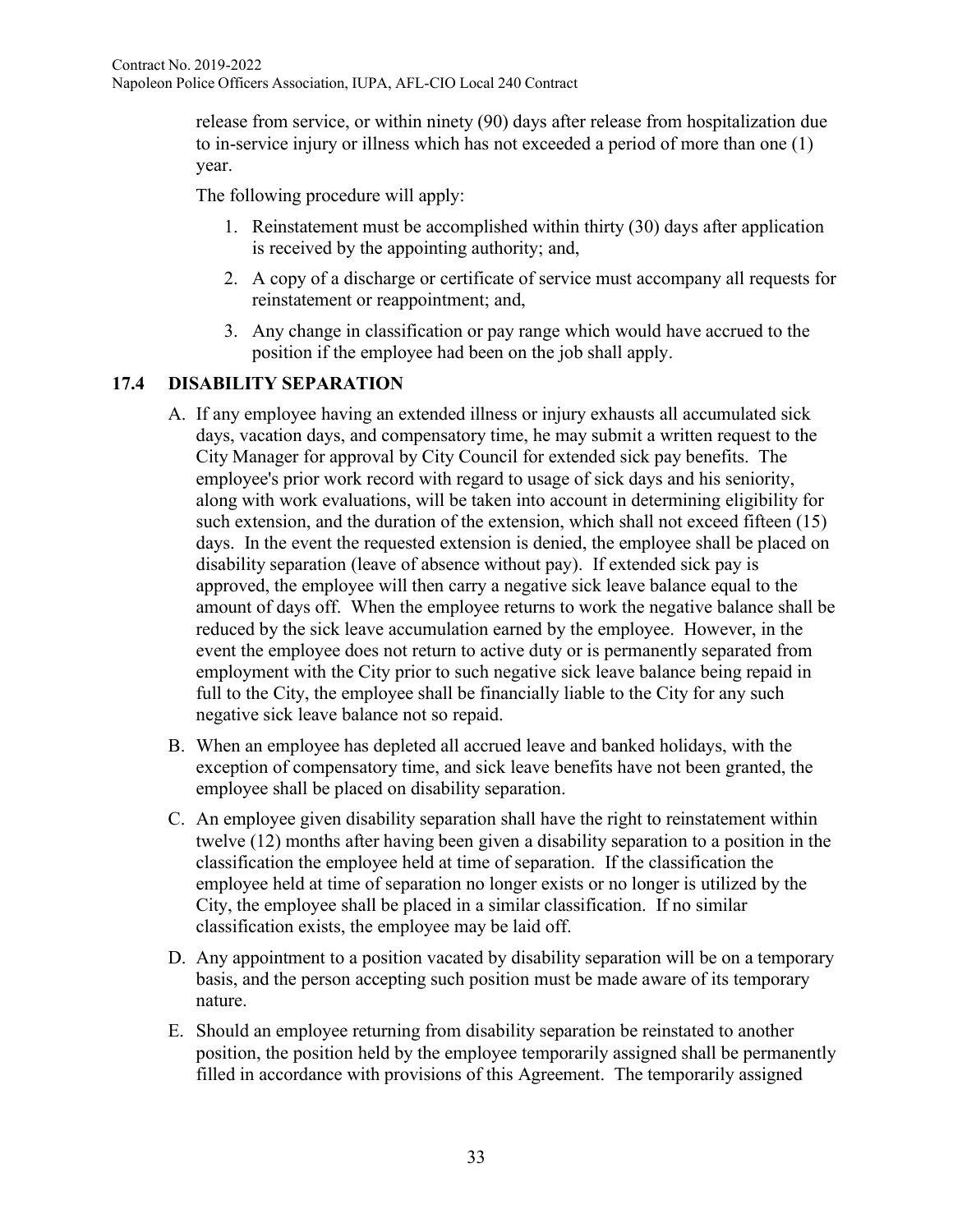employee shall be considered, in line with seniority, for all vacancies for which he otherwise qualifies.

# **17.5 REQUEST FOR REINSTATEMENT-MEDICAL DOCUMENTATION**

An employee requesting reinstatement from a disability separation shall be eligible for reinstatement after presenting the City an application for reinstatement, at least fourteen (14) days in advance of the date the employee wishes to be reinstated, with medical documentation evidencing the following:

- A. that a physician has reviewed the essential functions of the job; and,
- B. that the employee is able to perform the essential functions of the job with or without reasonable accommodation; and,
- C. that if the employee requires reasonable accommodation, exactly what the accommodation shall be; and,
- D. that the employee does not pose a direct threat to health or safety of the employee or others.

The cost of providing this medical documentation shall be borne by the employee.

The City shall, upon written request of the employee seeking reinstatement, provide to the employee a detailed list of the essential functions of the job.

The examination must be job and condition related only and will not necessarily be a full physical examination.

The employee shall not be required to disclose the existence or the severity of any disability(ies) he may suffer from. However, if the employee is seeking reasonable accommodation for a disability, he shall identify the accommodation needed in his application for reinstatement.

The City reserves the right to determine the reasonableness of any special accommodation sought, and the right to deny reinstatement if the City determines that the accommodation is unreasonable.

Failure to disclose any accommodation needed for a disability in the application for reinstatement shall be grounds for disciplinary action, including dismissal.

# **17.6 MEDICAL EXAMINATION BY CITY**

Within seven (7) days of receipt of a complete application for reinstatement, the City shall do one of two (2) things:

- A. Reinstate the employee to his position, as set forth above in this Article; or
- B. Advise the employee in writing that an additional examination is required.

This additional examination prior to returning to service shall be used to determine:

- 1. if the employee is able to perform the essential functions of the job with or without reasonable accommodation; and,
- 2. if the employee requires reasonable accommodation, exactly what the accommodation shall be; and,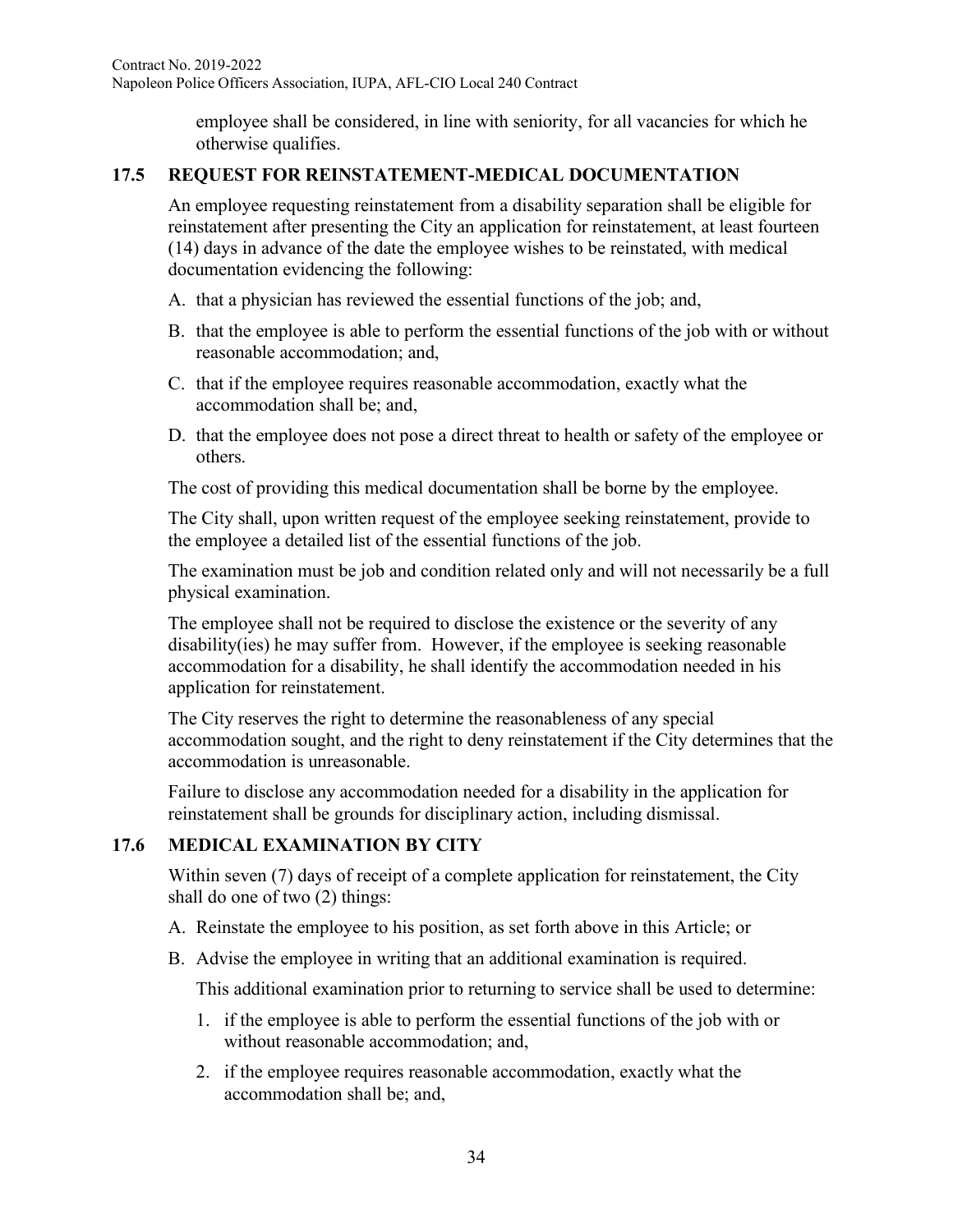- 3. if the employee poses a direct threat to health or safety of the employee or others; and,
- 4. if after the employee has exhausted all paid benefits and the employee's doctor clears the employee to return to duty and the employer wishes further medical review, the employee will be placed on extended sick pay benefits as described in Section 17.4.

The cost of providing this additional examination shall be borne by the City.The City shall provide to its physician and to the employee a detailed list of the essential functions of the job.

The examination must be job and condition related only, and will not necessarily be a full physical examination.

The employee shall not be required to disclose the existence or the severity of any disability(ies) he may suffer from. However, if the employee is seeking reasonable accommodation for a disability, he shall identify the accommodation needed to the City's physician.

If the employee is found to be able to perform the essential functions of the job without special accommodation, the physician shall report this to the City and the employee shall be reinstated to his position within seven (7) days of the receipt of the physician's report by the City.

If the employee is found to be able to perform the essential functions of the job but only with the use of special accommodations, the physician shall report this to the City and shall indicate exactly what special accommodations are required. The City shall then determine whether the accommodations are reasonable and shall:

A. Reinstate the employee to his position, as set forth above in this Article; or,

B. Advise the employee in writing that he shall not be reinstated.

If the employee is found to be unable to perform the essential functions of the job with or without special accommodation, the physician shall report this to the City and the City shall advise the employee in writing that he shall not be reinstated.

# **17.7 FAILURE TO BE REINSTATED**

An employee who fails to apply for reinstatement or is not found to be fit for reinstatement after proper application and examination shall be ineligible for reinstatement and shall be deemed as permanently separated from service as of the date on which the employee was given a disability separation.

### **17.8 APPEALS ON FAILURE TO REINSTATE**

If an employee is not reinstated pursuant to the procedures outlined above, he may appeal in writing to the City within (10) ten days of receiving notice from the City that he is not to be reinstated.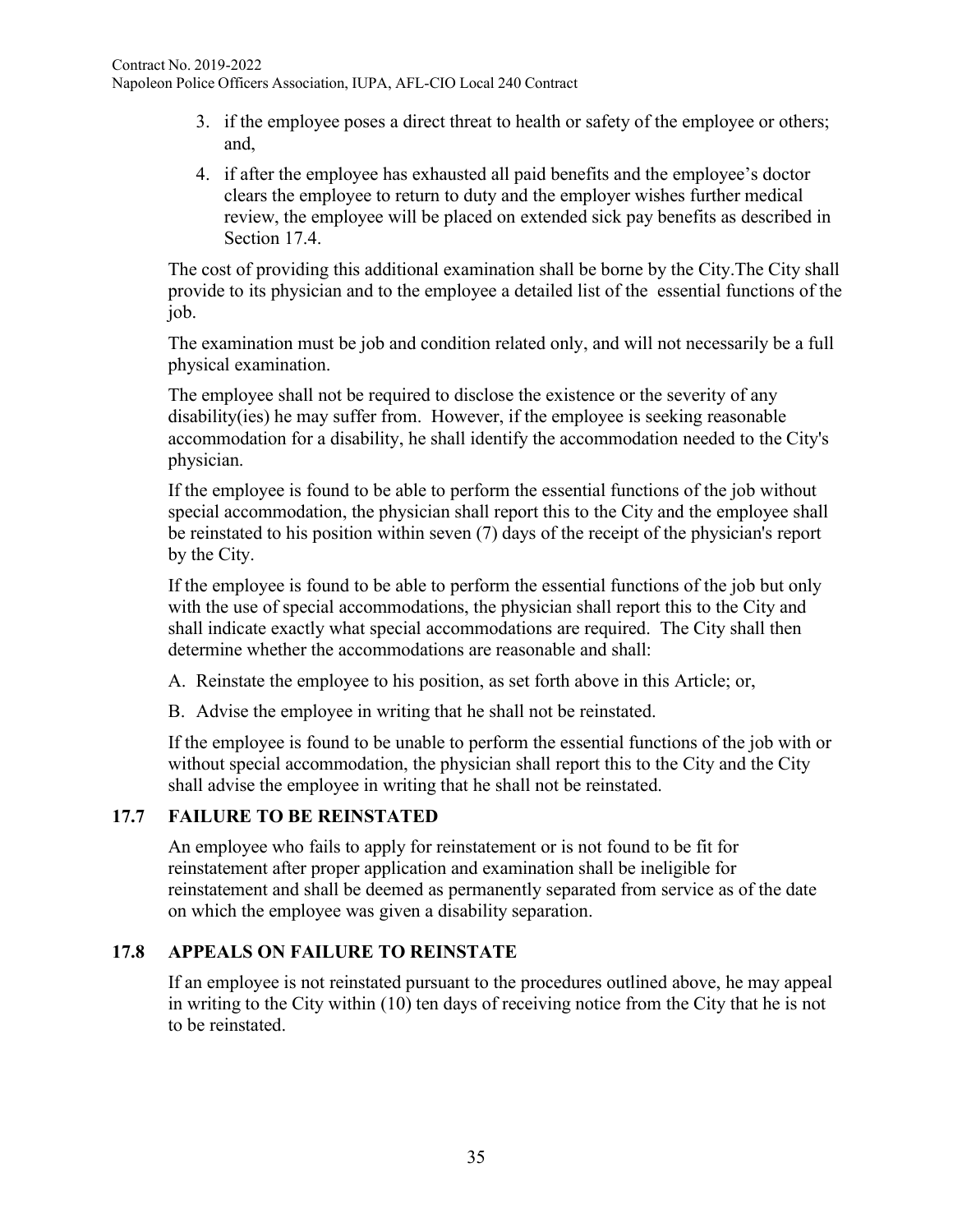The following procedures shall then apply. The City and Union shall jointly ask their respective physicians to select a neutral, third licensed medical doctor to examine the employee. This additional examination shall be used to determine:

- A. if the employee is able to perform the essential functions of the job with or without reasonable accommodation; and,
- B. if the employee requires reasonable accommodation, exactly what the accommodation shall be; and,
- C. if the employee poses a direct threat to health or safety of the employee or others.

The cost of providing this additional examination shall be borne by the party against whom the medical doctor rules, and shall include any fees charged by the original two (2) physicians in setting up this third medical review.

The City shall provide the medical doctor and the Union a detailed list of the essential functions of the job.

The examination must be job and condition related only, and will not necessarily be a full physical examination.

The employee shall not be required to disclose the existence or the severity of any disability(ies) he may suffer from. However, if the employee is seeking reasonable accommodation for a disability, he shall identify the accommodation needed to the medical doctor.

If the employee is found to be able to perform the essential functions of the job without special accommodation the medical doctor shall report this to the City, and the employee shall be reinstated to his position within seven (7) days of the receipt of the medical doctor's report by the City, and the Union shall be determined to be the prevailing party for purposes of determining who shall pay the medical doctor's and physicians' fees.

If the employee is found to be able to perform the essential functions of the job but only with the use of special accommodations, the medical doctor shall report this to the City, and shall indicate exactly what special accommodations are required. Each party shall share equally in the medical doctor's fees and shall bear the cost of their own physician's fees. The City shall then determine whether the accommodations are reasonable and shall either:

- 1. Reinstate the employee to his position, as set forth above in this Article; or
- 2. Advise the employee in writing that he shall not be reinstated.

If the employee is found to be unable to perform the essential functions of the job with or without special accommodation the medical doctor shall report this to the City, and the City shall advise the employee in writing that he shall not be reinstated. The City shall be determined to be the prevailing party and the Union shall pay the cost of the medical doctor's and physicians' fees.

Prior to being examined by the City's physician, and by the third medical doctor, the employee shall sign a release form authorizing the relevant medical doctor or physician to release his opinion as required under these procedures.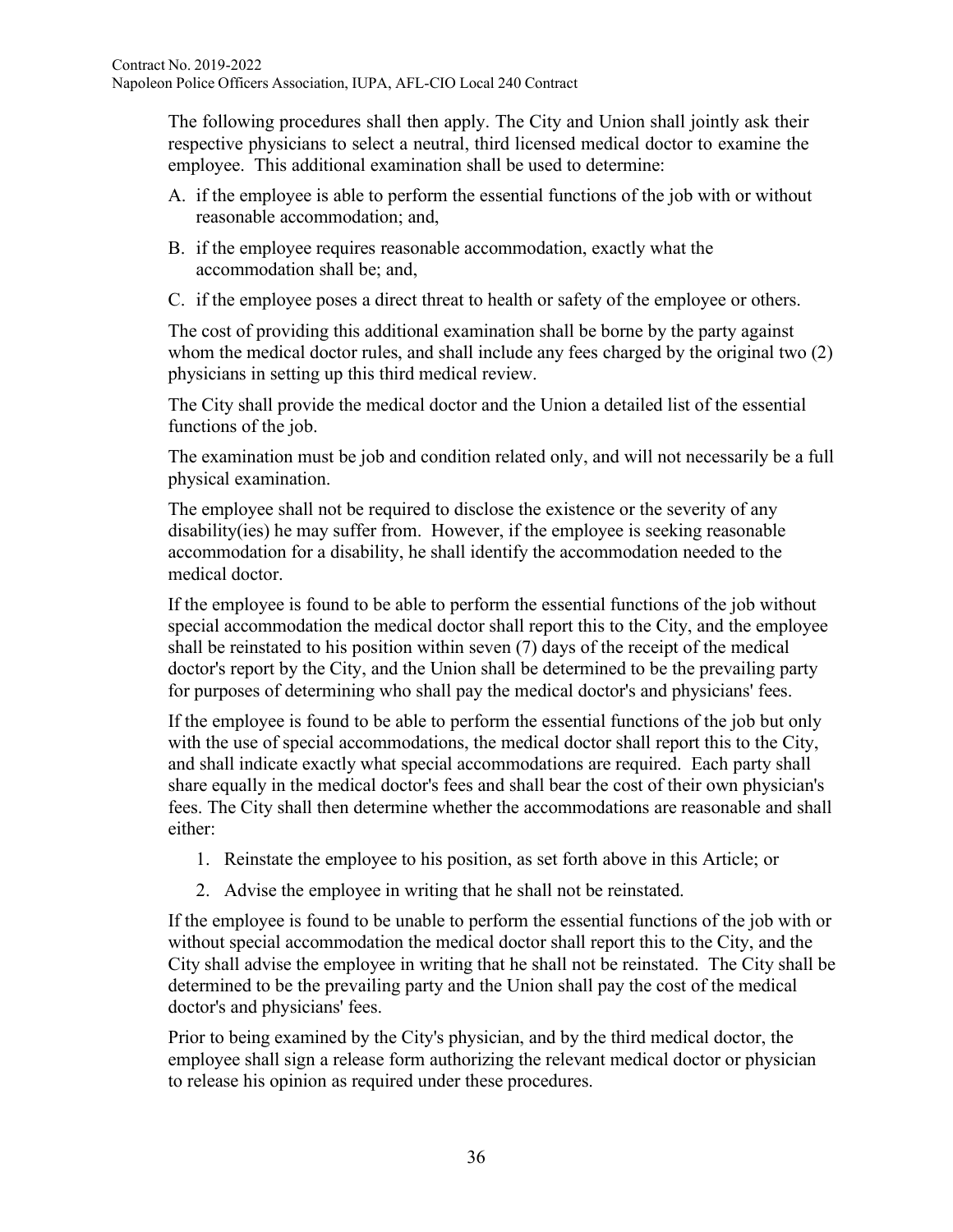If, at any stage in this process, the City determines that the cost of accommodating an employee's disability is unreasonable, the employee may appeal this determination through the grievance procedure.

## **17.9 NOTICE OF PROCEDURES FOR REINSTATEMENT**

The parties to this Agreement shall use their best efforts to notify the employee, at the time disability separation is granted, of the required procedures for proper reinstatement.

## **17.10 ABUSE OF DISABILITY SEPARATION**

An act of an employee, who has been given a disability separation, which is determined by the City Manager to be inconsistent with the employee's disabling illness or injury, may render the employee ineligible for reinstatement.

# **17.11 COURT LEAVE DURING REGULARLY SCHEDULED WORK HOURS**

- A. Except as provided in Subsection E of this Section, court leave with pay will be granted to a full time employee who is summoned and required to appear for any court or jury duty by the United States, the State of Ohio or a political subdivision. Except as provided in Subsection E of this Section, court leave with pay will be granted to any employee subpoenaed and required to appear as a plaintiff, witness, or defendant in any criminal or civil matter, related to City business so long as the action in controversy is not a controversy between the City and the employee so appearing.
- B. Employees shall honor any subpoena issued to them, including those for Worker's Compensation, Unemployment Compensation, Personnel Board of Review, and Napoleon City Civil Service Commission hearings.
- C. Employees are expected to report for work if, after court or jury duty responsibilities are met, two (2) hours or more of the employee's regularly scheduled shift remains.
- D. All moneys received as compensation, unless court or jury duty was served totally outside of regular working hours, shall be turned over to the City.
- E. Employees will not be entitled to court leave when appearing in court for criminal or civil cases, when the case is being heard in connection with the employee's personal matters. These absences would be leave without pay or vacation or may be charged to the employee's other accumulated compensable time.

## **17.12 PERSONAL LEAVE**

Any personal leave of absence requested must be submitted to the Chief of Police and approved by the City Manager or his designated representative at least three (3) working days prior to the start of such leave. Personal leaves of absences shall be without pay and fringe benefits. Personal leave of absence, if approved, shall not exceed thirty (30) day intervals, and shall be granted or denied at the discretion of the City Manager or his designated representative.

## **17.13 TRAUMA LEAVE**

Any time any Police Officer, while acting in an official capacity, has to administer deadly force resulting in death or permanent disfigurement or disability to a person, or witnesses the death or permanent disfigurement or disability of a fellow Officer by the use of deadly force, or witnesses the death of another due to the application of deadly force by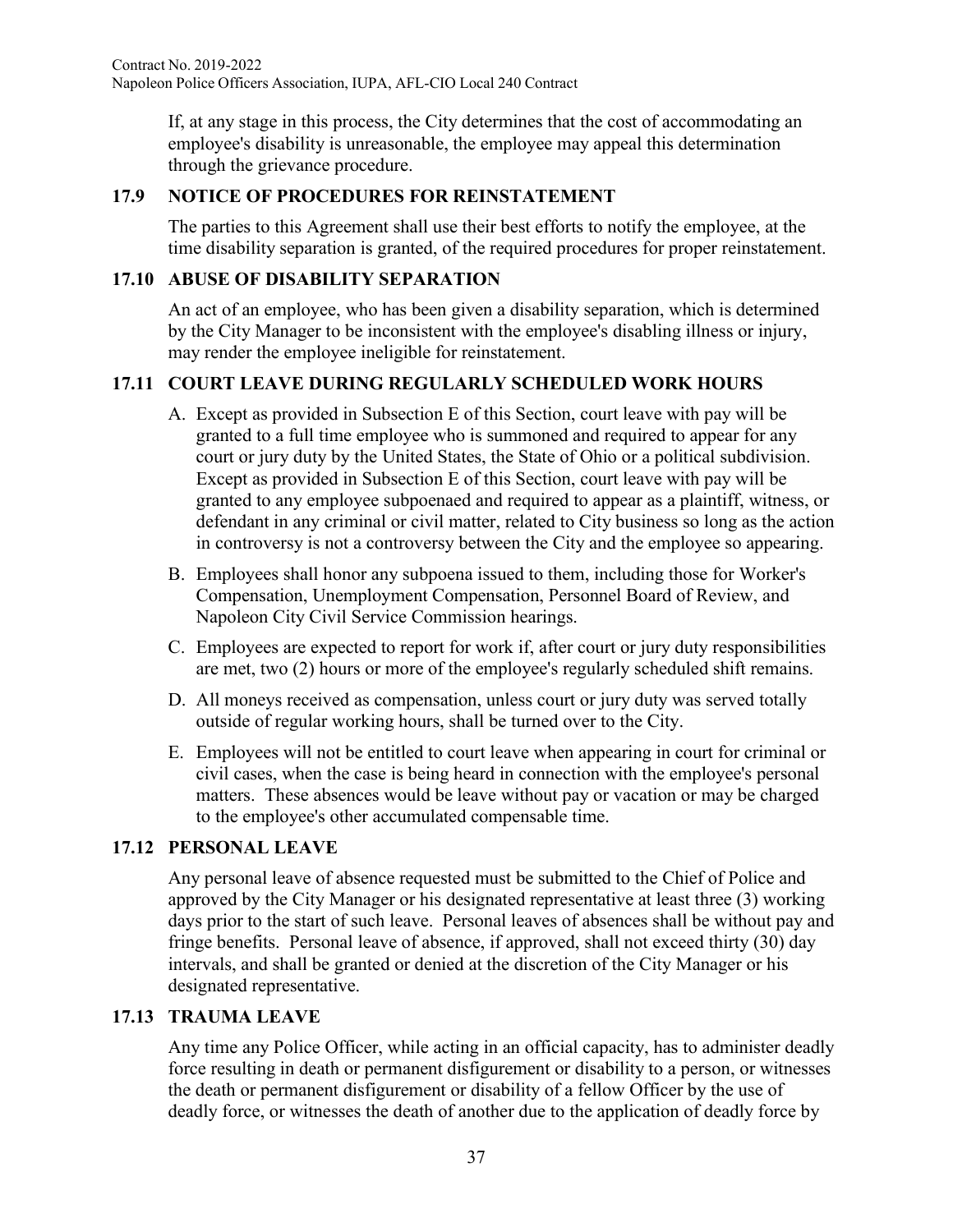an Officer, the Officer shall receive the necessary time off to relieve the stress which has resulted from said incident. The duration of the time off shall meet with the approval of the Chief of Police. The Officer shall continue to receive his normal rate of pay for these days and they shall not be charged against his sick time. Prior to his return to work, the Officer shall undergo an examination, at City expense, by a physician chosen by the City to determine said Officer's capability to return to duty. Such paid trauma leave shall not exceed thirty (30) days. Any additional leave needed by the Officer, and certified as necessary by the City's physician, may be taken using accumulated leave, or may be treated as a disability leave should these other alternatives be exhausted.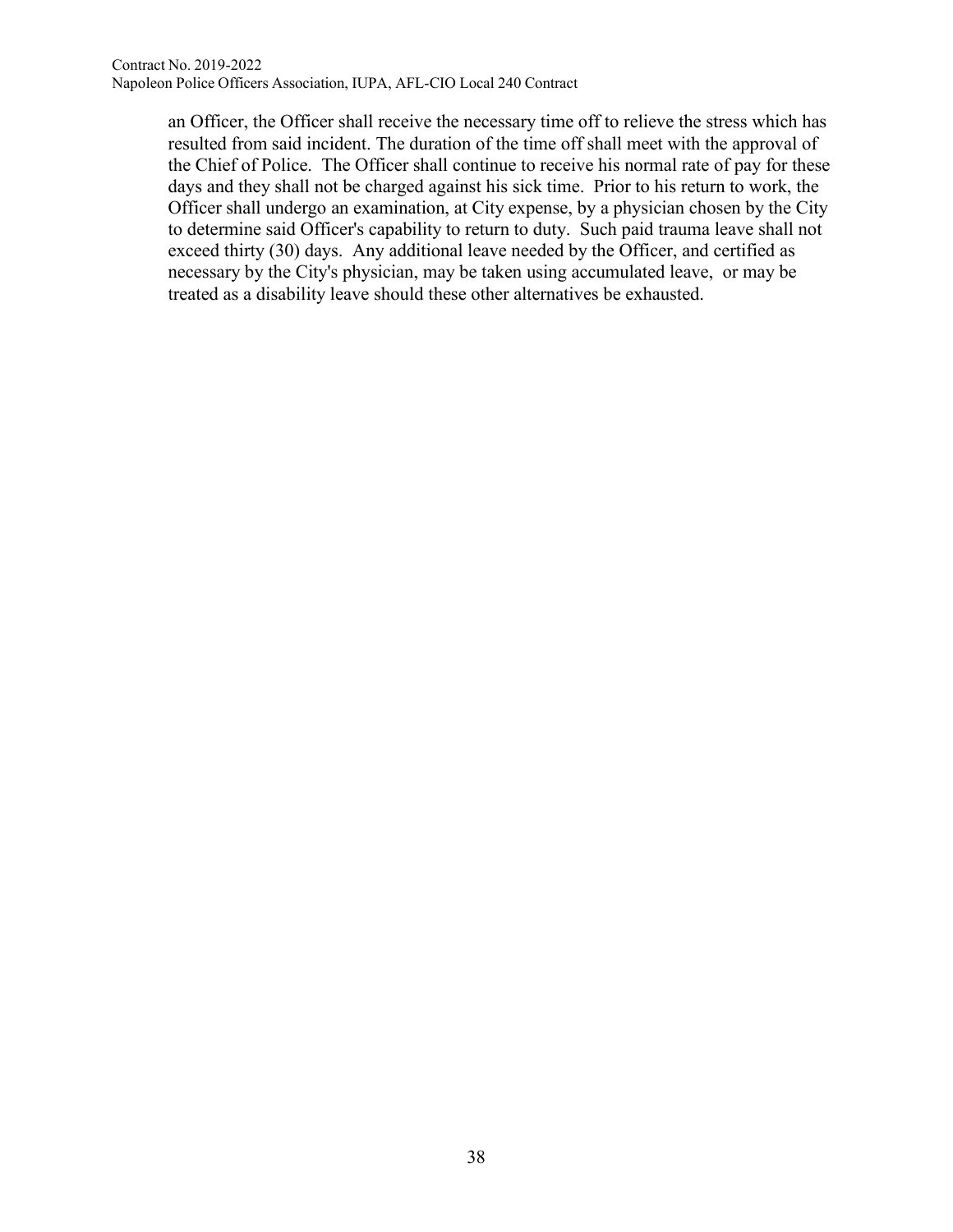# *Article 18* **FAMILY AND MEDICAL LEAVE**

## **18.1 GENERAL**

Employee leave(s) under this provision shall be in accordance with the Federal Family and Medical Leave Act, as amended from time to time and as specifically provided for under the Family and Medical Leave Act Policy currently in effect for all City employees, incorporated into this Agreement by reference thereto.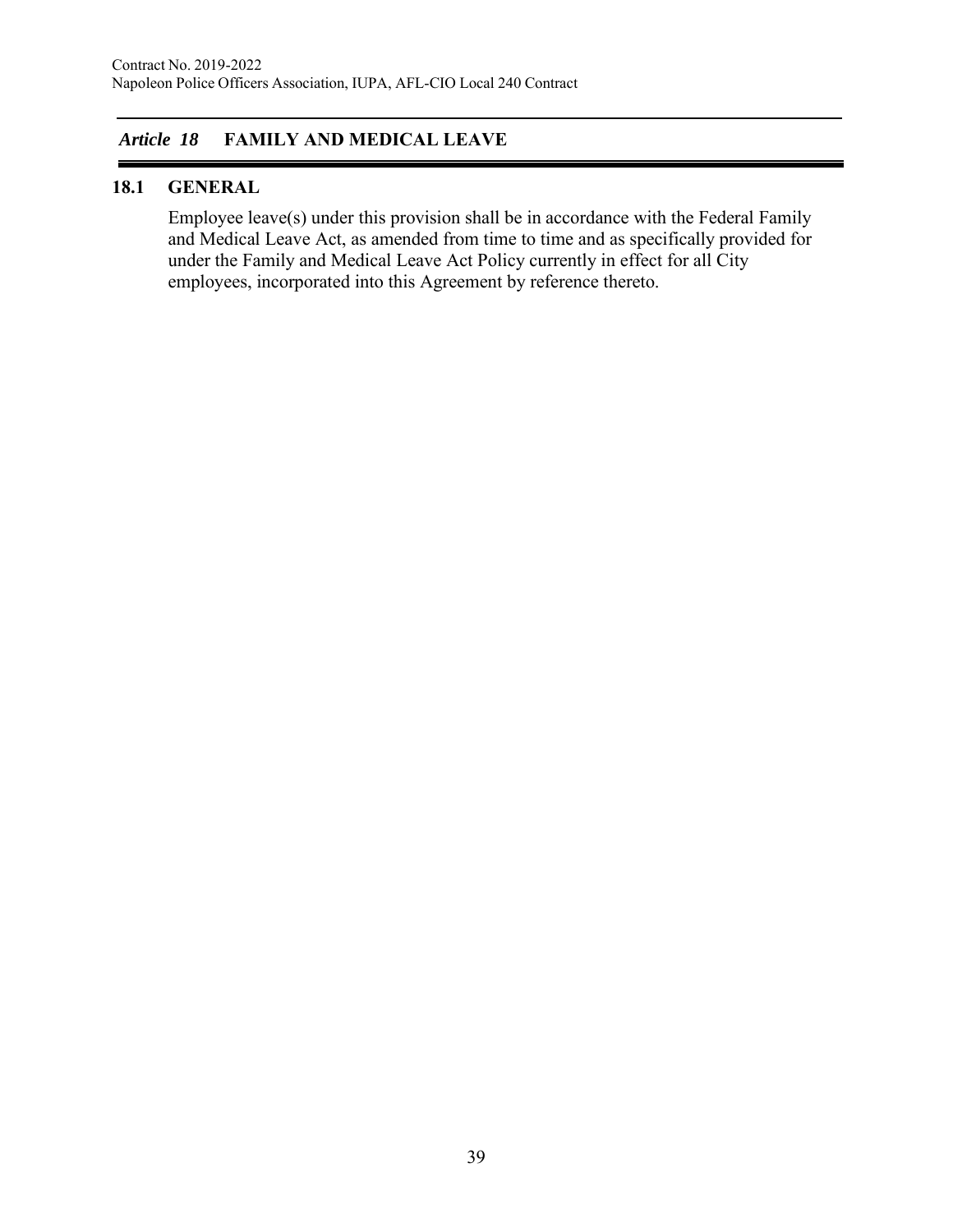# *Article 19* **OTHER EMPLOYMENT**

#### **19.1 GENERAL**

No employee shall accept outside employment that interferes with the employee's performance of his duties or responsibilities in his position with the Police Department or compromises the employee's position with the Police Department through a conflict of interest.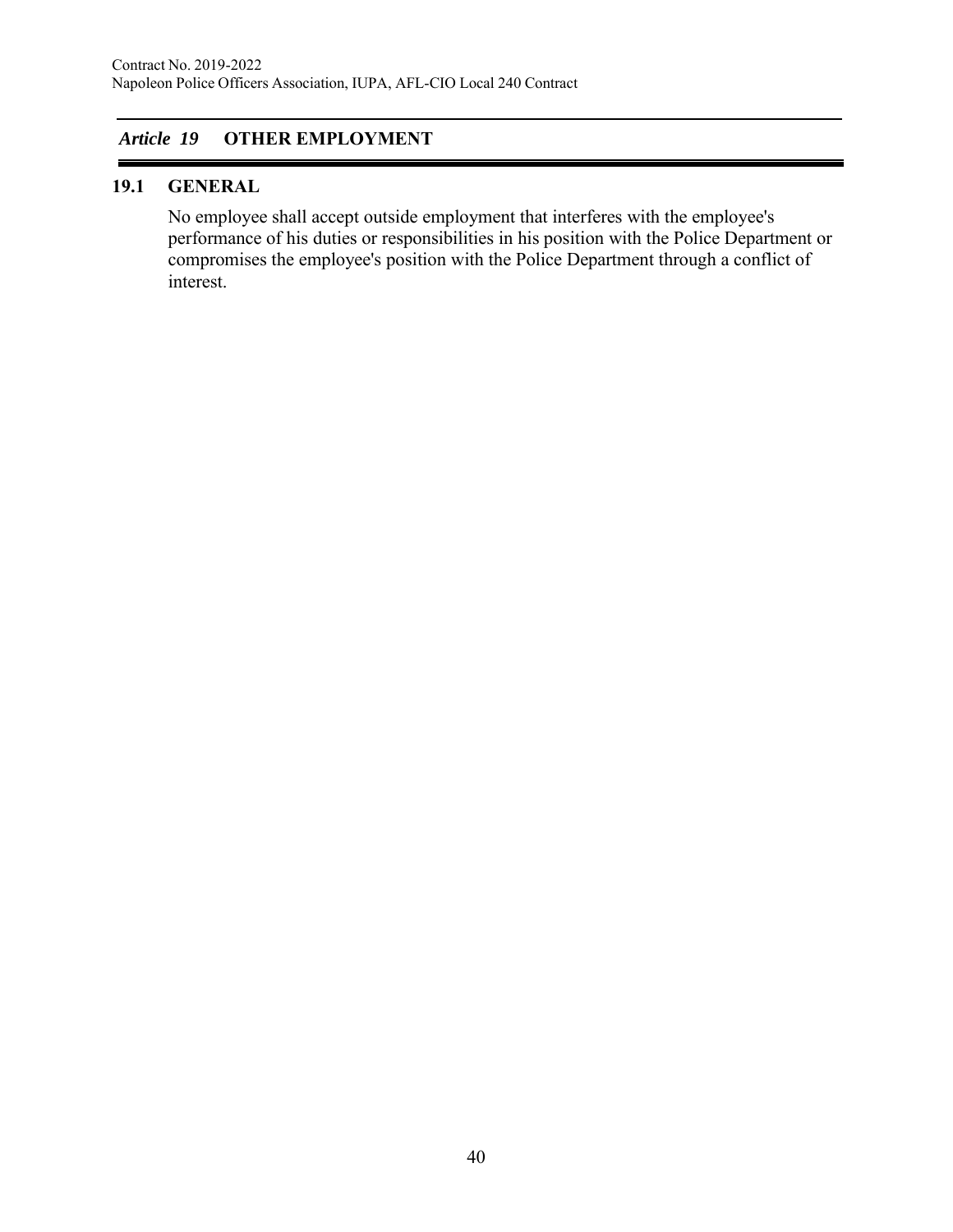## *Article 20* **SAFETY AND WELFARE**

#### **20.1 SAFETY POLICY**

The City shall make reasonable provisions for the safety, health and welfare of its employees. The union agrees to work cooperatively in maintaining safety in the Police Department.

## **20.2 SAFE EQUIPMENT**

The City will furnish and will maintain in good working condition, within the limits of its financial capability, the necessary tools, facilities, vehicles, supplies and equipment required for employees to safely carry out their duties. Employees are responsible for reporting unsafe conditions or practices, for avoiding negligence, and for properly using and caring for tools, facilities, vehicles, supplies, and equipment provided by the City. The City may require an employee to restore any item habitually lost or damaged due to the employee's recklessness. Willful destruction of any tools, clothing, vehicles, facilities, supplies or equipment shall be grounds for disciplinary action which may lead to suspension, demotion or dismissal from service and shall entitle the City to recover from the employee the cost of the item(s) so willfully destroyed.

#### **20.3 PRIORITY ITEMS**

Equipment paramount to safety, including but not limited to, radios, weapons, ammunition, and accompanying leather gear, will take priority over all non-safety oriented equipment.

#### **20.4 MINIMUM STAFFING**

It being a legitimate safety concern of the bargaining unit, the Citizens of Napoleon and the City of Napoleon, it is hereby stated that at no time, under circumstances other than a bona fide emergency shall there be less than two (2) Full time, regular uniformed, Patrol Officers on duty at any time. For purposes of this section, the Chief of Police and Administrative Supervisor will not count towards the minimum staffing requirement.

In this regard, in the event that the City implements a reduction in force pursuant to Article 15 of this agreement, this Section 20.4 may be re-opened for negotiations by either party. Said negotiations will be strictly limited to the minimum staffing set forth in this Section 20.4. Said negotiations shall be governed by the dispute resolution procedures set forth at Ohio Revised Code Section 4117.14 as they apply to safety forces.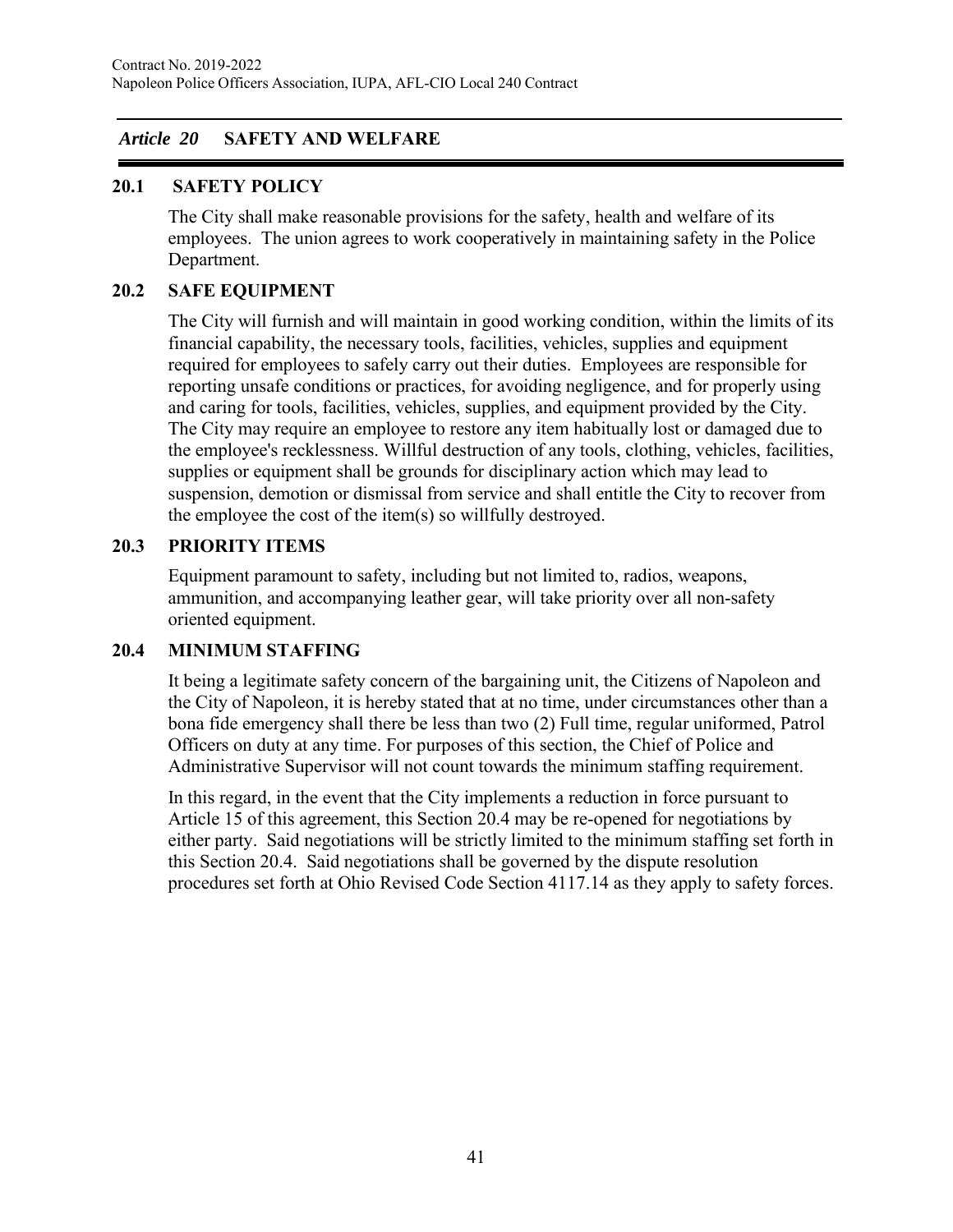# *Article 21* **LABOR MANAGEMENT CONFERENCE**

# **21.1 GENERAL**

In the interest of effective communications either party may at any time request a Labor-Management Conference. Such request shall be made in writing and be presented to the other party five (5) work days in advance of the requested meeting date. The written request shall include an agenda of items the party wishes to discuss and the names of those representatives who will be attending. A Labor-Management Conference shall be scheduled within ten (10) work days of the date requested, unless mutually agreed otherwise by the parties.

The provisions of this Section may be revised and/or otherwise altered only by mutual consent of the parties.

# **21.2 PURPOSE OF MEETING**

The purpose of such meeting shall be limited to:

- A. Discuss the administration of this Agreement; and,
- B. Notify the union of changes made by the City which affect employees; and,
- C. Discuss grievances which have not been processed beyond the final step of the grievance procedure when such discussions are mutually agreed to by the parties; and
- D. Disseminate general information of interest to the parties; and
- E. Give the Union representative the opportunity to share the view of the employees and/or make suggestions on subjects of interest to the employees; and,
- F. Discuss ways to increase productivity and improve efficiency; and,
- G. Consider and discuss health and safety matters relating to employees.

## **21.3 NUMBER OF ATTENDEES**

There shall be no more than five  $(5)$  nor less than two  $(2)$  representatives for each party in attendance at the Labor Management Conference.

## **21.4 LIMITS OF PURPOSES OF MEETINGS**

Such conferences are not intended to be negotiation sessions to effect changes in the Agreement, nor is either party obligated to act upon any issue raised at such conferences.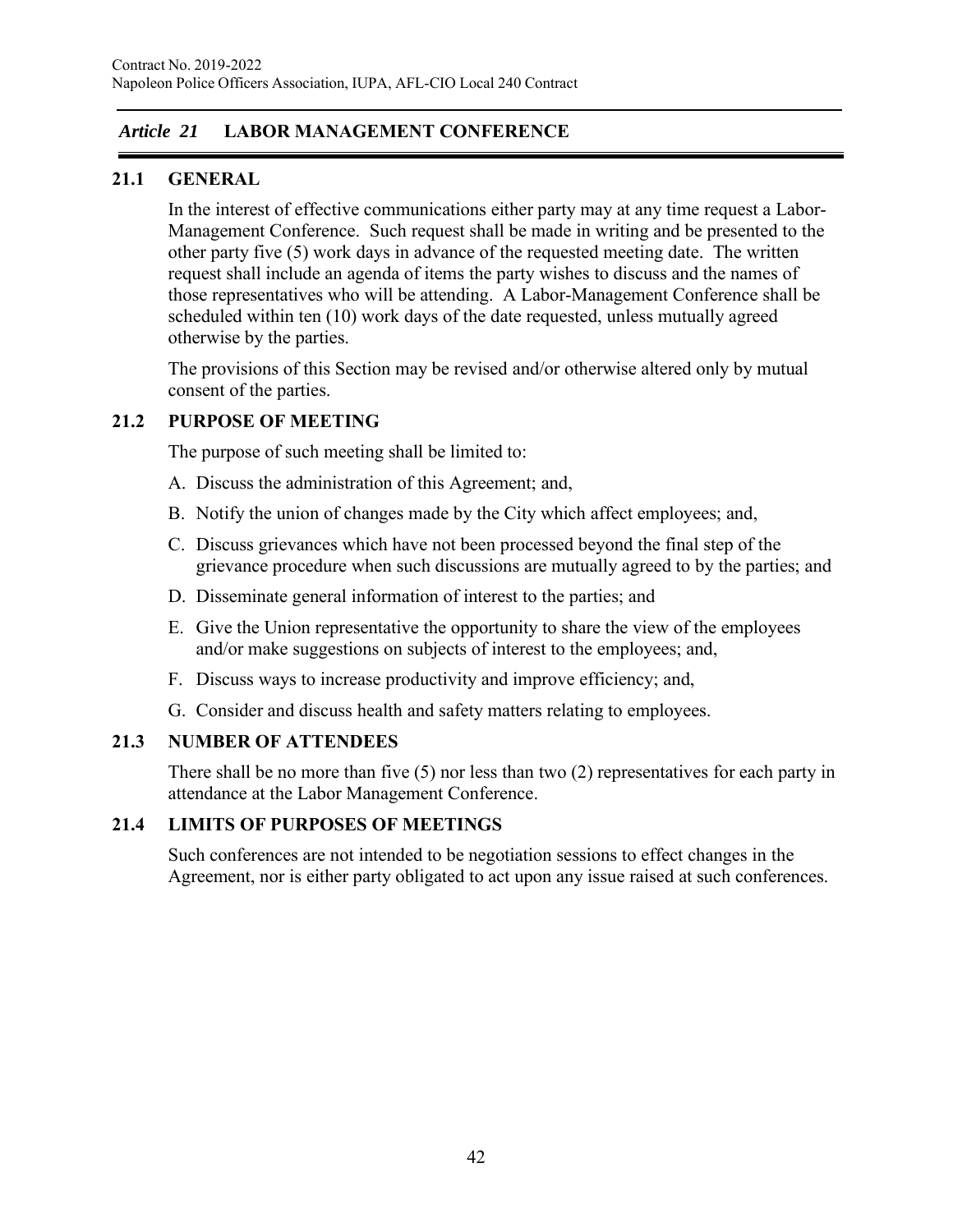# *Article 22* **UNEMPLOYMENT COMPENSATION**

# **22.1 GENERAL**

Employees shall be provided unemployment compensation coverage to the extent required by law.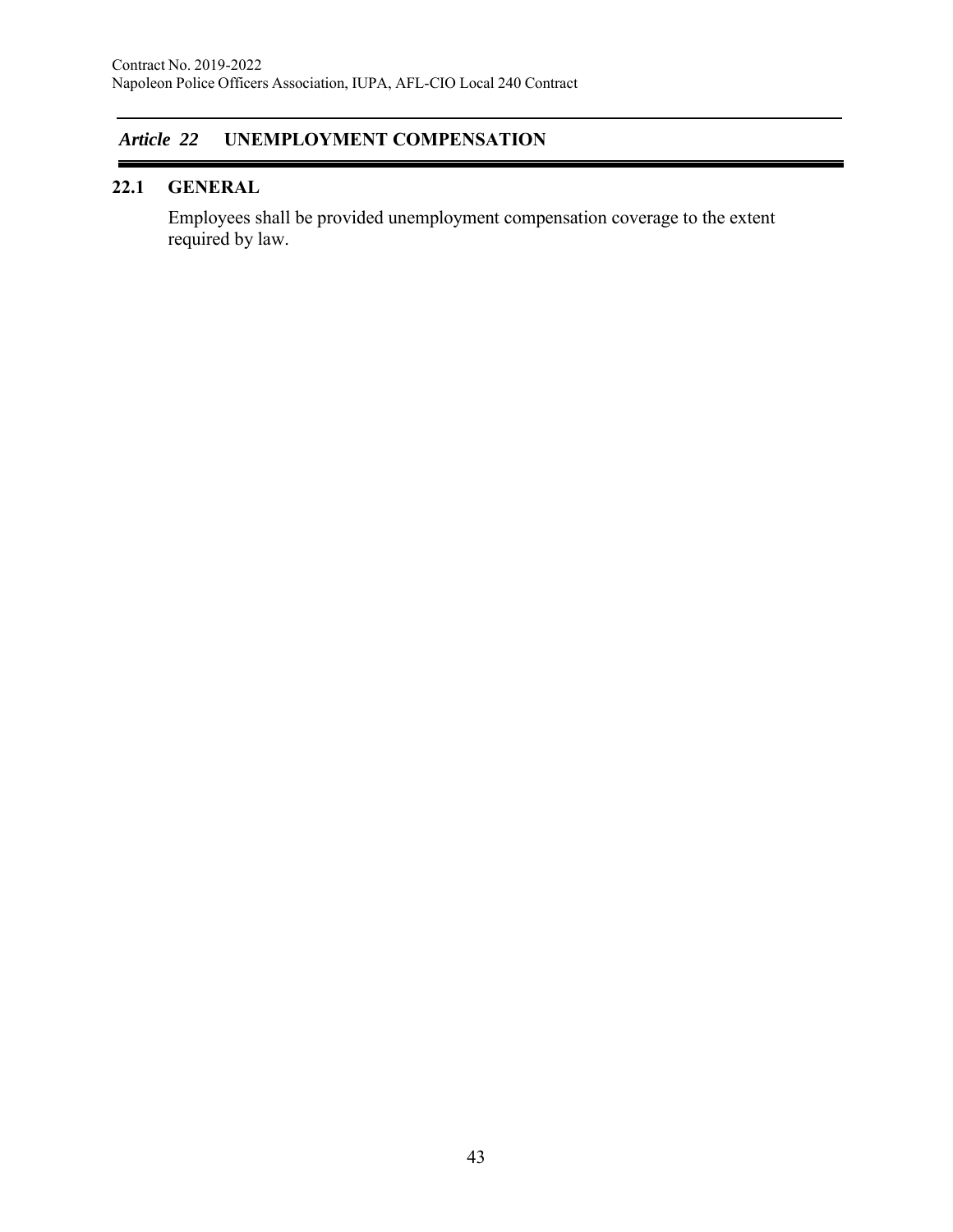# *Article 23* **PENSION FUNDS**

## **23.1 GENERAL**

Employees shall be provided coverage under the Police and Firemen's Disability and Pension Fund or the Public Employees Retirement System, whichever applies, as required by law.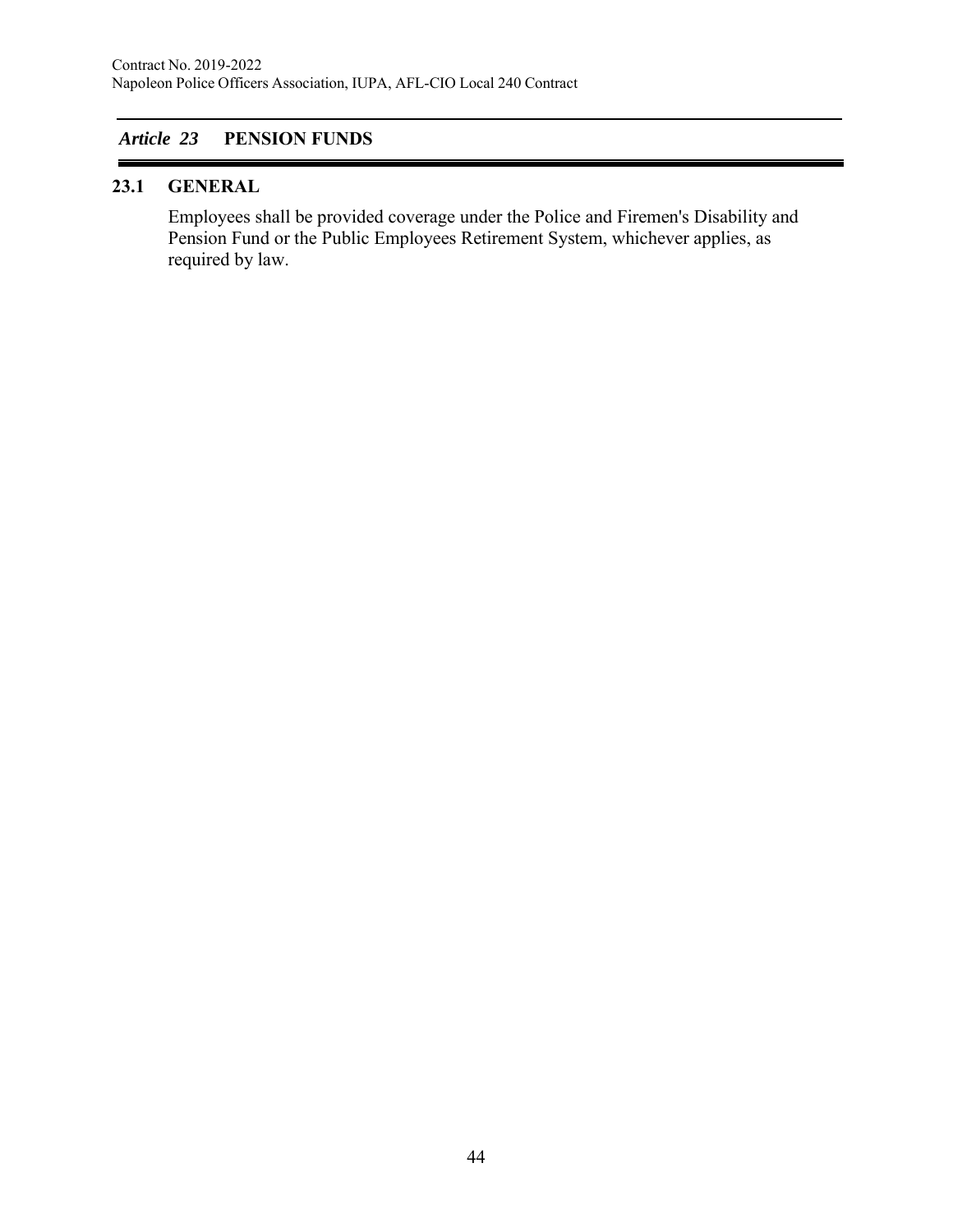# *Article 24* **SEVERANCE PAY**

## **24.1 GENERAL**

Upon retirement, death, resignation, or termination, employees shall be paid for all accumulated but unpaid vacation, holidays, regular pay, overtime pay, compensatory time, educational benefit on a pro-rata basis and longevity pay on a pro-rata basis due and owed to them as of their last date of employment. In case of death, the above payments shall be made to the employee's estate or designated survivor.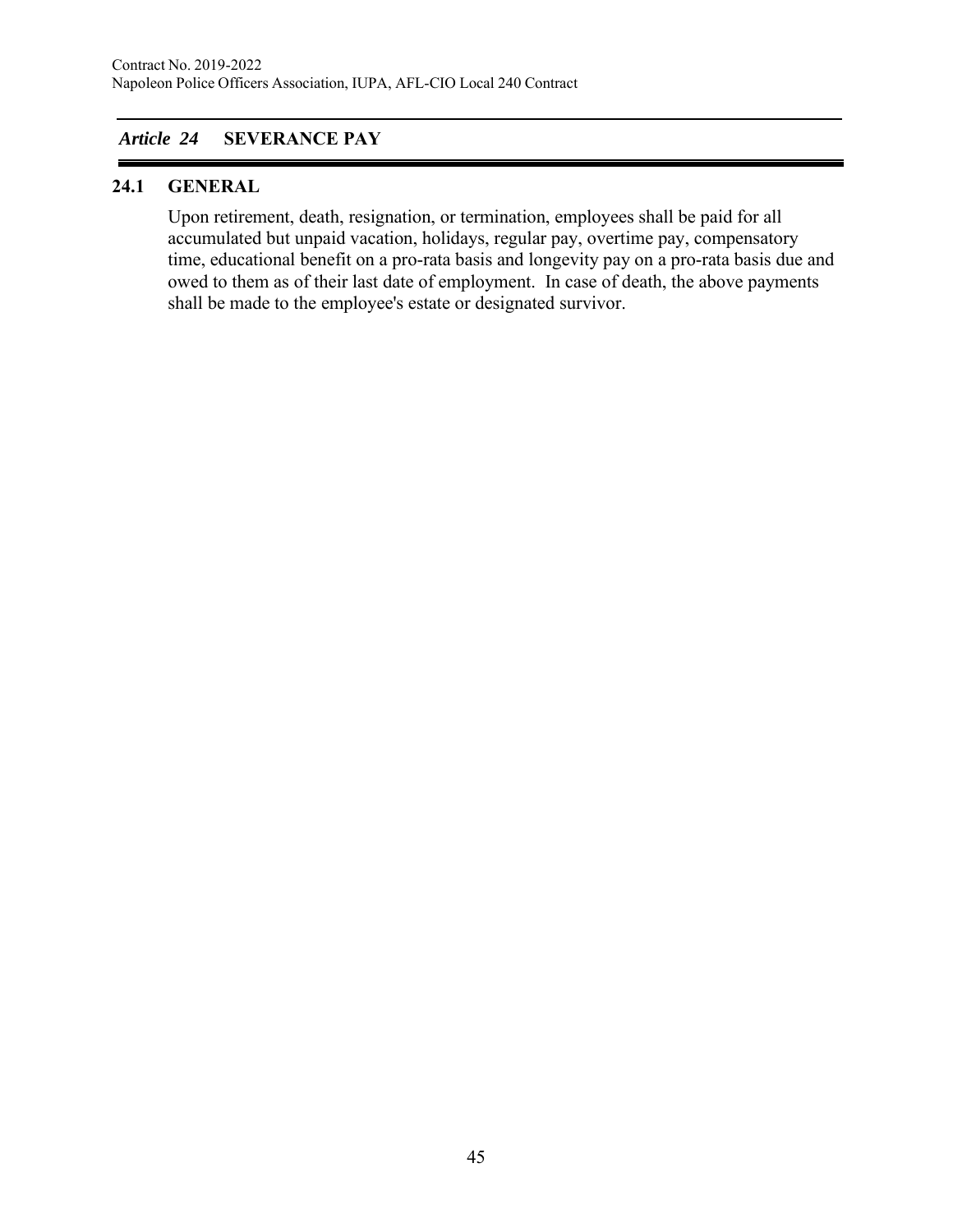# *Article 25* **HOURS OF WORK FOR EMPLOYEES**

## **25.1 GENERAL**

Except in case of necessary appearances in court, emergency special duty assignments and out-of-town schools, a day's work shall consist of eight (8) continuous hours with a thirty (30) minute lunch period, and a week's work shall consist of forty (40) hours. Travel time to and from an out-of-town school will be considered time worked.

The work week is considered to be from Monday to Monday at 0700 hours.

Employees will be scheduled a minimum of forty (40) hours per week. Hours of work will include any approved paid time off. Employees will normally work a five (5)-on, two (2)-off schedule. Any deviation from this weekly schedule other than during "monthly" shift changes, will be allowed only with a minimum of five (5) days' notice from the earliest schedule change and with authorization by the Chief of Police. This Section does not affect approved days off traded according to Article 31.

If an employee is scheduled to work ten (10) or more straight days then administration will discuss options for alternate regular days off. This section does not apply to employees volunteering for overtime.

Bargaining unit members subject to changes in regular 8 hour shifts initiated by the employer shall be notified by Schedule Anywhere software at least seventy two (72) hours prior to the effective date of the changes. The union agrees to waive the provisions of this Article during the time of a bona fide emergency. In addition, a bargaining unit member may voluntarily choose to waive the seventy-two (72) hour notice provision set forth herein. The Chief of Police will document all such voluntary waivers.

Schedule changes from four (4) to seven (7) days from scheduled shifts will receive an electronic message via Schedule Anywhere software, of said changes. Schedule changes from zero (0) days to three (3) days will use the normal "call-in" procedure. No written notice other than the Call In memo needs done.

Should Schedule Anywhere software no longer be available, the parties will meet to discuss new form of notification.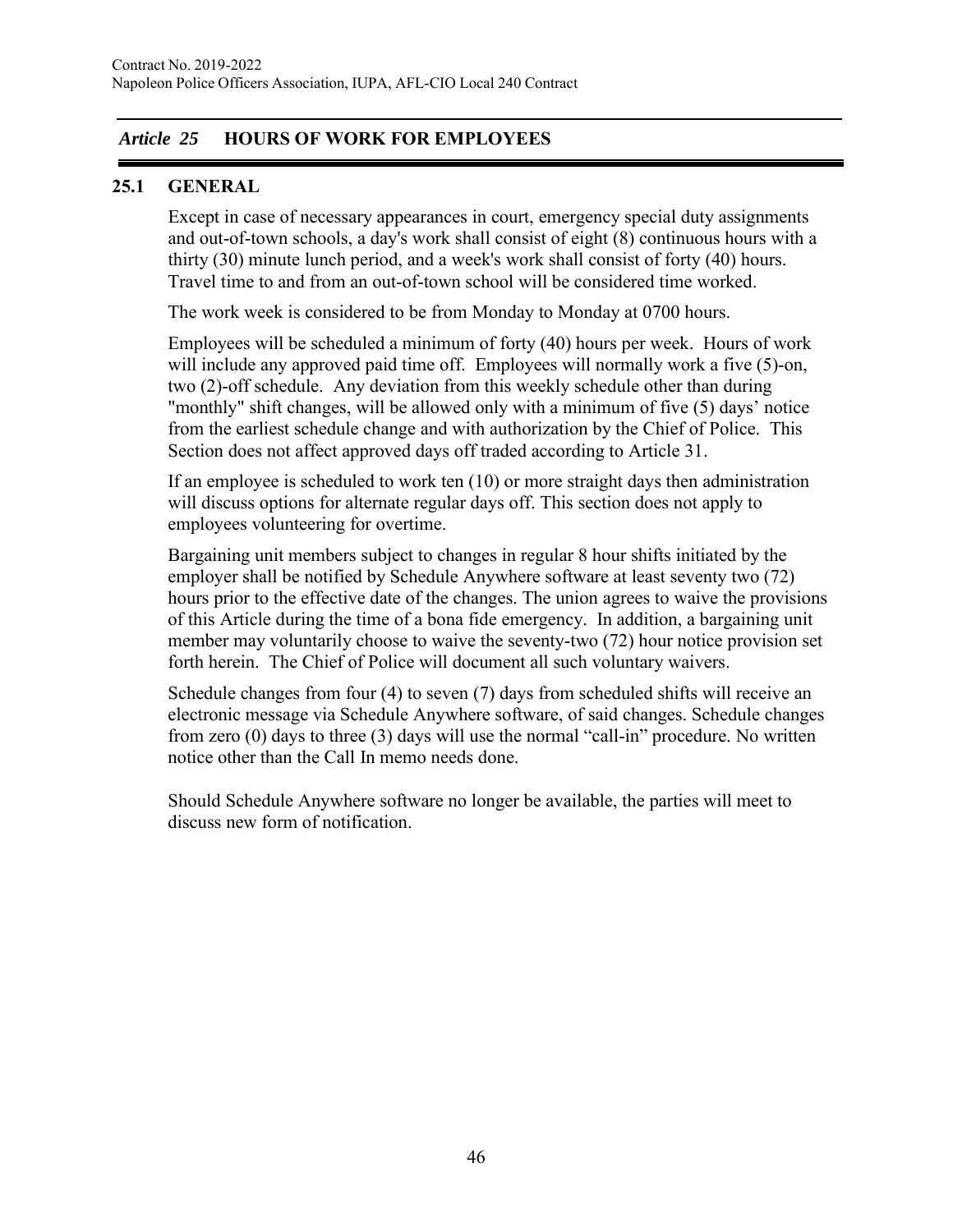# *Article 26* **OVERTIME**

## **26.1 GENERAL**

All work performed in excess of the regular eight (8) hour work day, or regular forty (40) hour work week, shall be overtime and shall be compensated at the rate of one and one half (1-1/2) times the employee's regular rate of pay, except in cases where the employee is required to double back when changing shifts, in which case the employee who may be required to report back on the same day is not entitled to overtime pay for such doubling back. When an employee is required to report back to work at a time not contiguous to his regular scheduled eight (8) hour workday, thus necessitating additional travel to and from work, he shall be guaranteed a minimum of three (3) hours pay at the overtime rate. In any event, there shall be a minimum of eight hours between two regularly scheduled shifts.

# **26.2 SCHEDULED OVERTIME**

In the event it becomes necessary to schedule overtime to fill a regular scheduled shift the available hours will be posted for at least seventy-two (72) hours. The available hours will be offered in four (4) hour blocks when possible. Overtime will be assigned by seniority to qualified persons who sign up that are in the classification where the time is needed. Overtime is limited to four (4) hours if adjacent to a scheduled eight (8) hour shift.

In the event the time needed to be filled is not signed up for it may be offered to qualified persons outside the classification. In the event the time remains unfilled after being offered outside the classification, the time will be assigned to the qualified least senior persons on the shifts adjacent to the time needed filled. However, viable options in lieu of a sixteen (16) hour shift may be considered by the Chief of Police.

In the event a person is available to sign up for eight (8) hours of the available time they shall be assigned the time over all others who sign up for less than eight (8) hours. Overtime sign-up is limited so that a person will work no more than thirteen (13) consecutive days, subject to annual review. There will be twelve (12) consecutive hours off prior to and after working a scheduled twelve (12) hour shift, unless the employee opts to decline the twelve (12) hours off prior to or after a twelve (12) hour shift. Less than 12 hours off before or after a 12-hour shift as a result of a call-in, as outlined in section 26.3, will not be considered a violation of this section. In the event that there is a violation of this section, it will be brought to the attention of the Chief of Police or his designee forty-eight (48) hours prior to the beginning of the scheduled twelve (12) hours shift. If after the forty-eight (48) hour notice has been given and an acceptable remedy has not been reached, then the effected employee will be granted four (4) hours of comp time in addition to the time worked. Any time a bargaining unit member is forced to work in excess of thirteen (13) consecutive hours, all time worked in excess of thirteen (13) consecutive hours shall be paid at the rate of two (2) times the employees regular rate of pay. Available overtime may be offered to qualified persons outside the classification prior to mandating the time to members of the classification in which the time is needed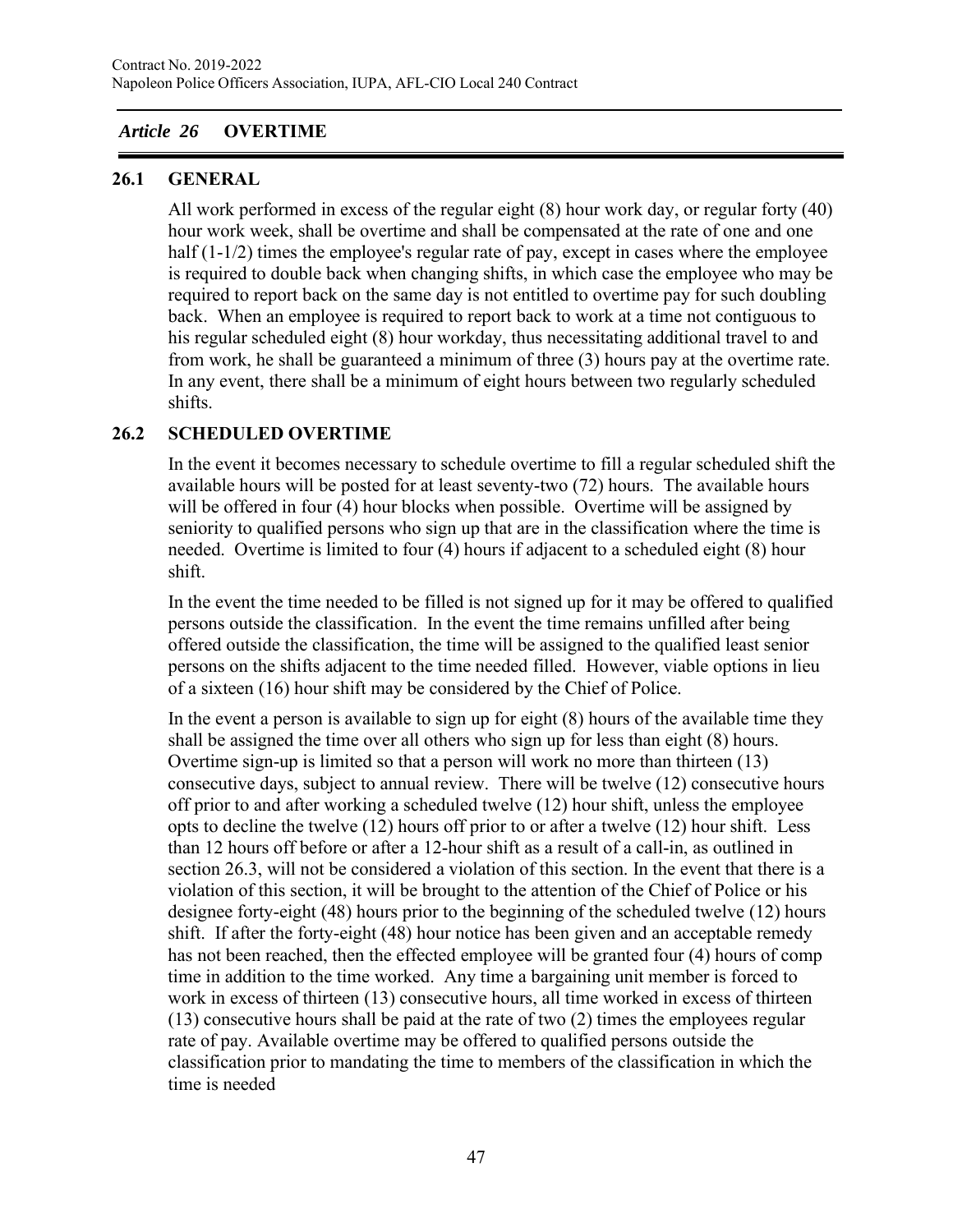# **26.3 CALL IN PROCEDURE**

In the event it becomes necessary to call in personnel to fill a regular scheduled shift, the available hours will be offered in four (4) hour blocks, where possible. The first four (4) hours will be offered by seniority to those within the classification on the shifts adjacent to those four (4) hours. The second four (4) hours will be offered by seniority to those on the shifts within the classification adjacent to those four (4) hours.

In the event the shift remains unfilled the time will be offered by seniority to those on scheduled days off.

Those who are on regular scheduled days off may elect to work more than four (4) hours if agreeable with any other who has a right to the available time or who has been assigned the time.

In the event the time remains unfilled, the time will be assigned by seniority within the classification (lowest) to those on the shifts adjacent to each four (4) hours. However, viable options in lieu of a sixteen (16) hour shift may be considered by the Chief of Police. Available overtime may be offered to qualified persons outside the classification prior to mandating the time to members of the classification in which the time is needed.

After having worked eight (8) hours in a twenty-four (24) hour period, a bargaining unit member may request permission to leave early. Such permission may be granted by the Chief of Police or his designee.

# **26.4 OFFICERS WORKING DISPATCH OVERTIME**

#### Section A

Officers who are qualified as set forth by the Chief of Police may sign up for dispatch overtime under the following rules:

- 1. An officer wanting to work dispatch will do so only on a voluntary basis.
- 2. If more than one officer signs up for posted overtime, or desires to work call in overtime, it will be assigned/offered by officer seniority.
- 3. Any officer working dispatch will receive his/her normal rate of pay at time and half. If it falls on a holiday, then holiday rates apply.

## Section B

Officers who are certified, as determined by the Chief of Police, shall be offered dispatch overtime in the event the scheduled dispatcher does not report for duty. The following rules will apply to the overtime coverage:

- 1. All criteria in Section A must be met.
- 2. The procedures in Section 26.3 of the City of Napoleon and N.P.O.A. Agreement shall be followed.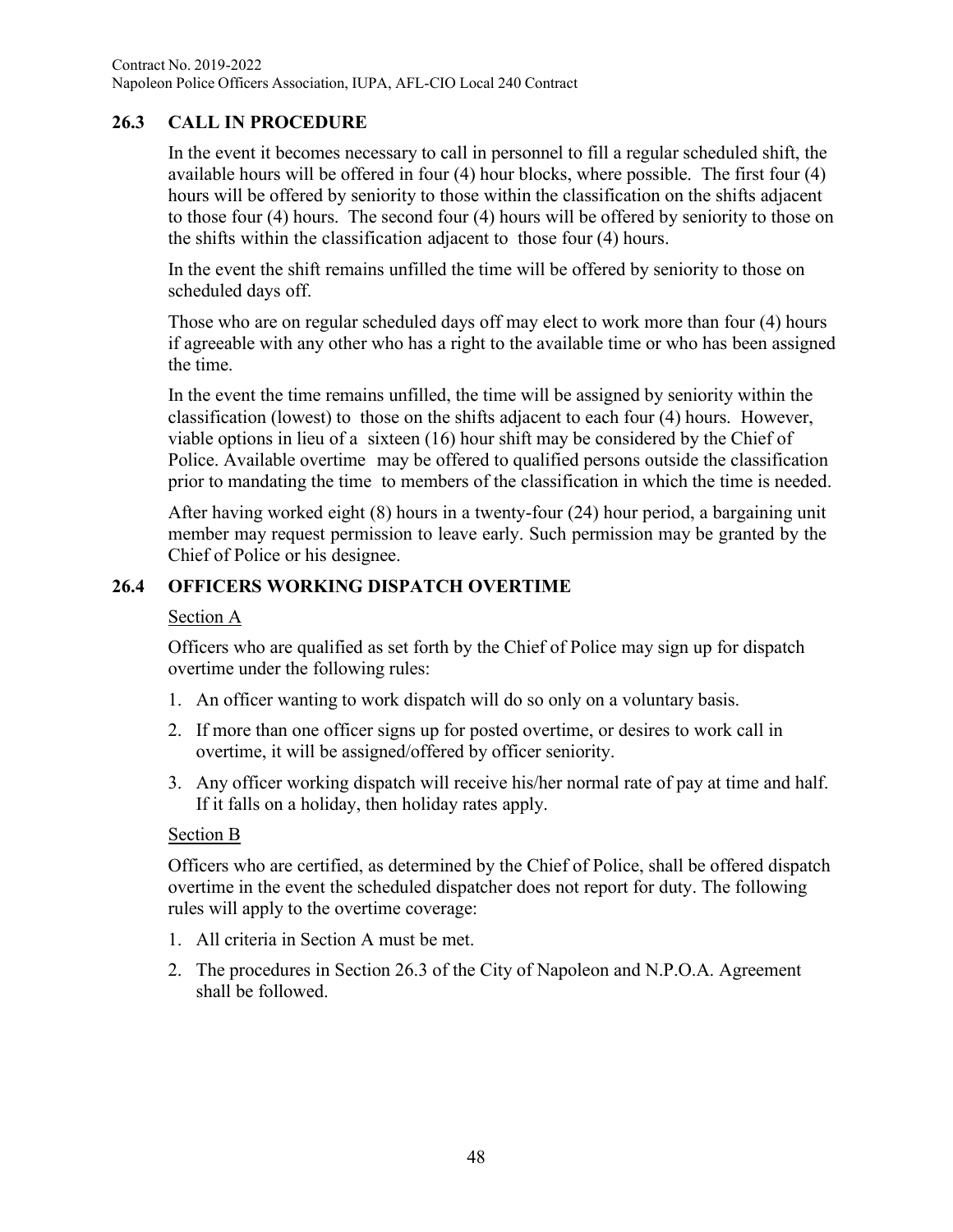# **26.5 OUTSIDE CLASSIFICATION**

For the purpose of this Article, Outside Classification means the following:

- 1. Outside Classification for Patrol Officer is limited to Patrol Officer/Detective;
- 2. Outside Classification for Patrol Officer/Detective is limited to Patrol Officer;
- 3. Outside Classification for Dispatcher is limited to Patrol Officer/Detective or Patrol Officer.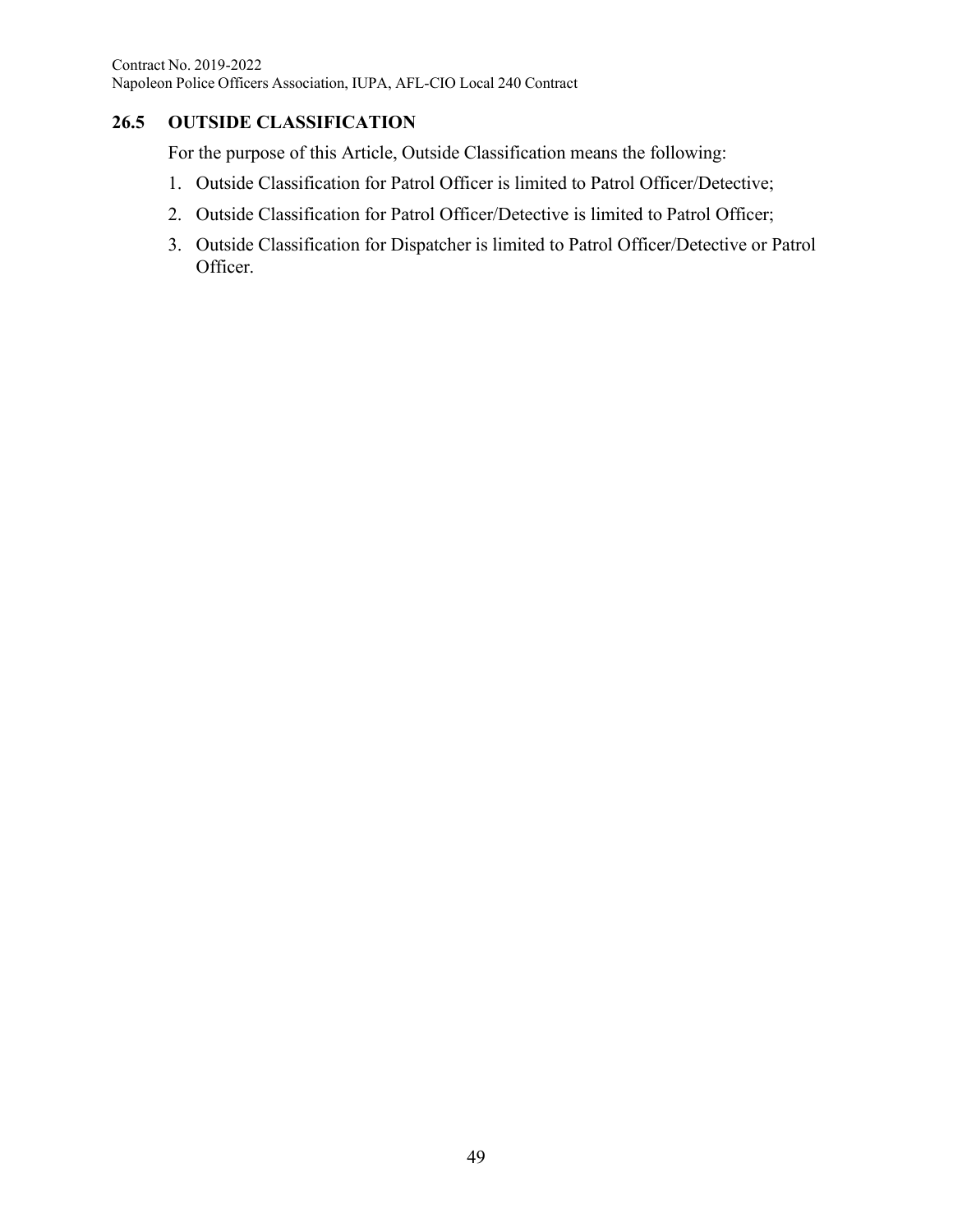# *Article 27* **COURT APPEARANCE TIME**

## **27.1 GENERAL**

Notwithstanding Section 17.11, employees who are required to make court appearance related to their duties as a Police Officer, at a time not contiguous to the beginning or end of their shift, shall be paid for a minimum of three (3) hours at time and one-half  $(1\frac{1}{2})$ their regular hourly rate per non-contiguous required court appearances. In the event the employee is held beyond the guaranteed minimum three (3) hour period, he shall be compensated at time and one-half  $(1\frac{1}{2})$  to the nearest quarter  $(1\frac{1}{4})$  hour for the period of time his presence is required by the court. Employees are limited to a maximum of two (2) occurrences, three (3) hours each, not contiguous to their shift on any one (1) given day. Should a third non-contiguous Court Appearance be required in the same day, the employee shall be paid at their regular overtime rate in quarterly increments. In the event the Officer is working the 11:00 p.m. to 7:00 a.m., or 7:00 p.m.-3:00 a.m. shift and spends more than five (5) hours of actual time in court, he shall not be required to report to work if scheduled for that same day. However, the time will be charged against his sick leave and he must notify the watch commander.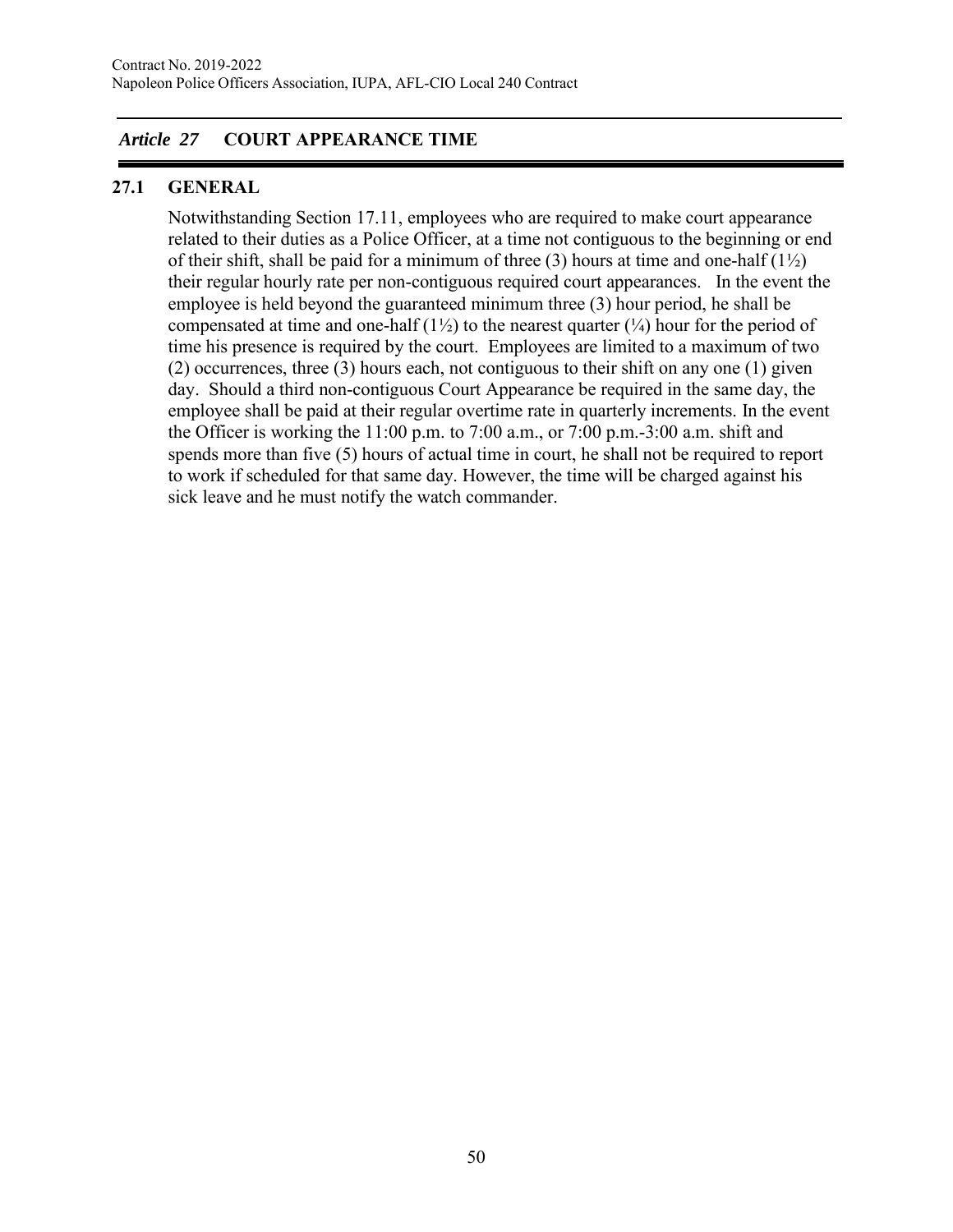# *Article 28* **COMPENSATORY TIME**

## **28.1 GENERAL**

Employees shall have the option of overtime pay or compensatory time off in lieu of overtime pay for hours worked in an overtime status, subject to the provisions of this Article.

## **28.2 SUBMISSION IN WRITING**

All requests for credit of compensatory time must be submitted in writing during the pay period in which the overtime was worked. Such request shall show the date and time when compensatory time was earned, the case upon which such time was spent, and a brief description of the activity.

#### **28.3 RATE OF CREDIT OF COMPENSATORY TIME**

Compensatory time shall be credited at the rate of one and one-half  $(1-1/2)$  hours of compensatory time for each hour of authorized overtime worked.

## **28.4 RULES**

Compensatory time off shall be subject to advance approval by the employee's supervisor. Not less than one (1) hour of compensatory time shall be taken on any one day. Compensatory time can be accumulated up to one hundred (100) compensatory hours.

#### **28.5 ADVANCE APPROVAL REQUIRED**

No compensatory time will be credited unless the overtime hours worked are authorized in advance by the appropriate supervisor. Employees shall not be eligible for compensatory time credit for any hours for which they were otherwise compensated.

## **28.6 CONVERSION TO OVERTIME PAY**

An employee shall be permitted to transform accumulated compensatory hours into overtime payment. Except in cases of employee termination, such payment shall be made to the employee on the next pay cycle following notice to the Payroll Department.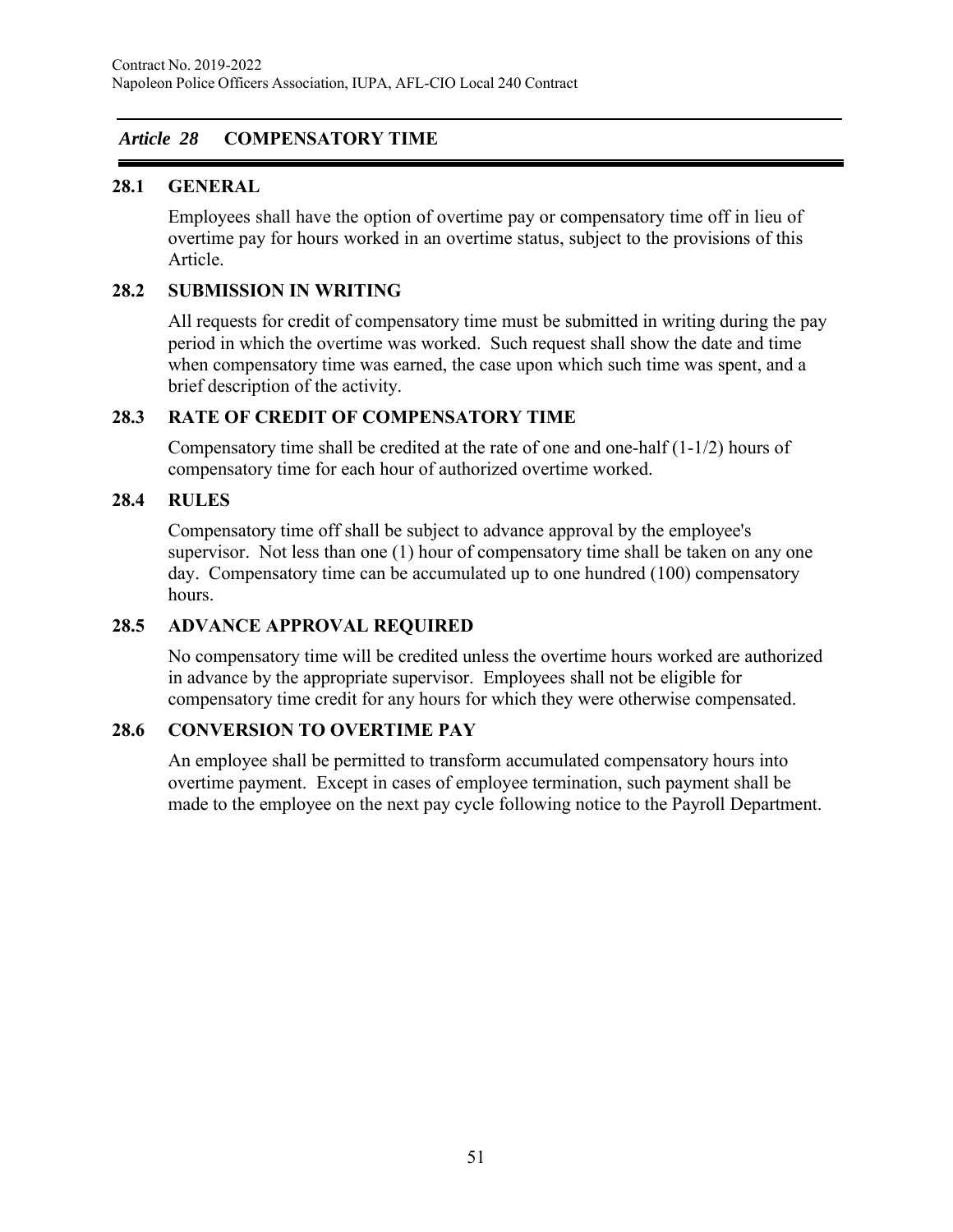# *Article 29* **MISCELLANEOUS PROVISIONS**

## **29.1 RESIDENCY REQUIREMENTS**

All employees are required to live within Henry County or within any county that is contiguous with Henry County such as Defiance, Fulton, Putnam, Williams, Hancock, Lucas and Wood Counties.

#### **29.2 DISCOUNTED ADMISSION FEES**

Each employee and members of his immediate family, shall be admitted to all City recreation programs and activities, and shall be entitled to purchase memberships at the Swimming Pool, for one-half (1/2) of the amount which otherwise would be charged for the program, activity or membership. However, this benefit shall not apply to daily admission to the Municipal Swimming Pool.

For the purposes of this Section, the term "immediate family" shall mean the employee's spouse, minor children and minor stepchildren.

## **29.3 MISCELLANEOUS DEDUCTIONS**

The City shall continue to make deductions as requested by employees for Deferred Compensation, Credit Union and United Way, to the extent these programs continue to be made available to all other City employees.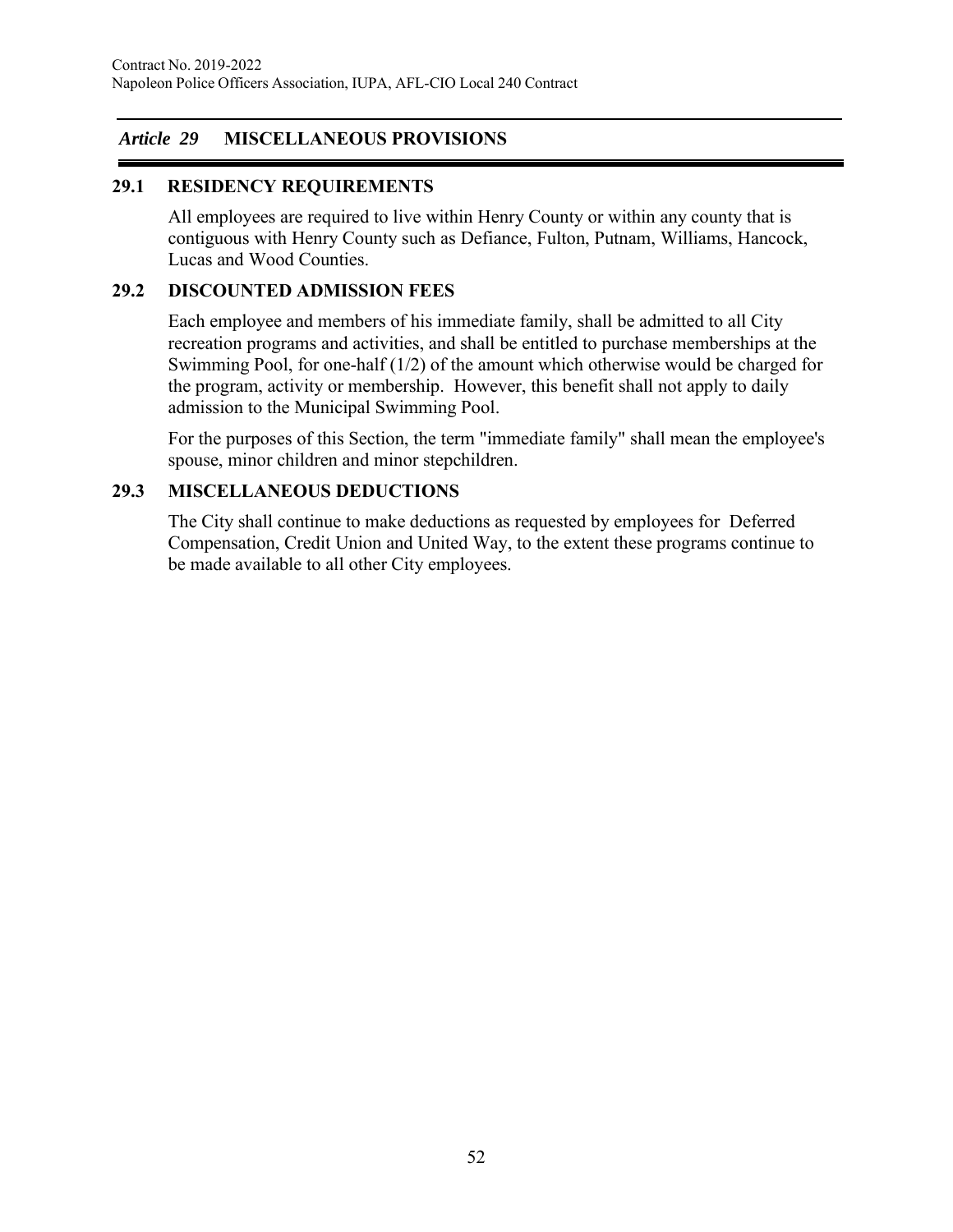# *Article 30* **ACTING TIME**

## **30.1 PAY RATE**

When the City determines it necessary to temporarily assign an employee to work in a higher rank, said employee shall be eligible to receive a rate of pay Two Dollars and fifty cents \$2.50 per hour above that which they usually receive. Acting time shall be paid for the actual number of hours worked in the higher classification.

## **30.2 PREFERENCE FOR ACTING TIME**

- A. The employee who is the most senior on the current promotional eligibility list, in the next lower rank, shall be assigned as the acting supervisor. The promotional eligibility list shall expire after five (5) years from the date the list is certified.
- B. If there is no employee on the current promotional eligibility list working the affected shift, the Chief of Police or his designee shall appoint the acting supervisor.
- C. If the preceding requirements of A and B above are not met, the employee on the affected shift who has the most seniority in the next lower rank shall be assigned as the acting supervisor.

## **30.3 REQUIRED DUTIES**

The employee must be assigned to and must perform functions that are normally performed by the higher classification replaced in order to receive compensation for that time period in accordance with the following.

If an infraction of the Department's Rules and Regulations occurs while an employee acting as a higher authority is in charge, which may require disciplinary action, the employee acting as a higher authority shall:

- A. Inform the involved employee of the specific nature of the infraction; and,
- B. Forward a complete report to the shift Lieutenant; and,
- C. Take whatever action is necessary to correct and/or relieve the situation at that time.

Any disciplinary action as a result of such employee infractions shall be imposed only by and at the discretion of the shift Lieutenant or such other higher authority. If an infraction occurs while an employee acting as a higher authority is in charge, which necessitates that an employee be relieved from duty due to gross misconduct affecting the safety and welfare of the City, other employees, or other City workers, or the community at large, the employee acting as a higher authority will relieve the employee from duty immediately, contact the shift Lieutenant and/or the Chief of Police, and shall prepare and forward copies of a complete report of the incident to the shift Lieutenant and the Chief of Police.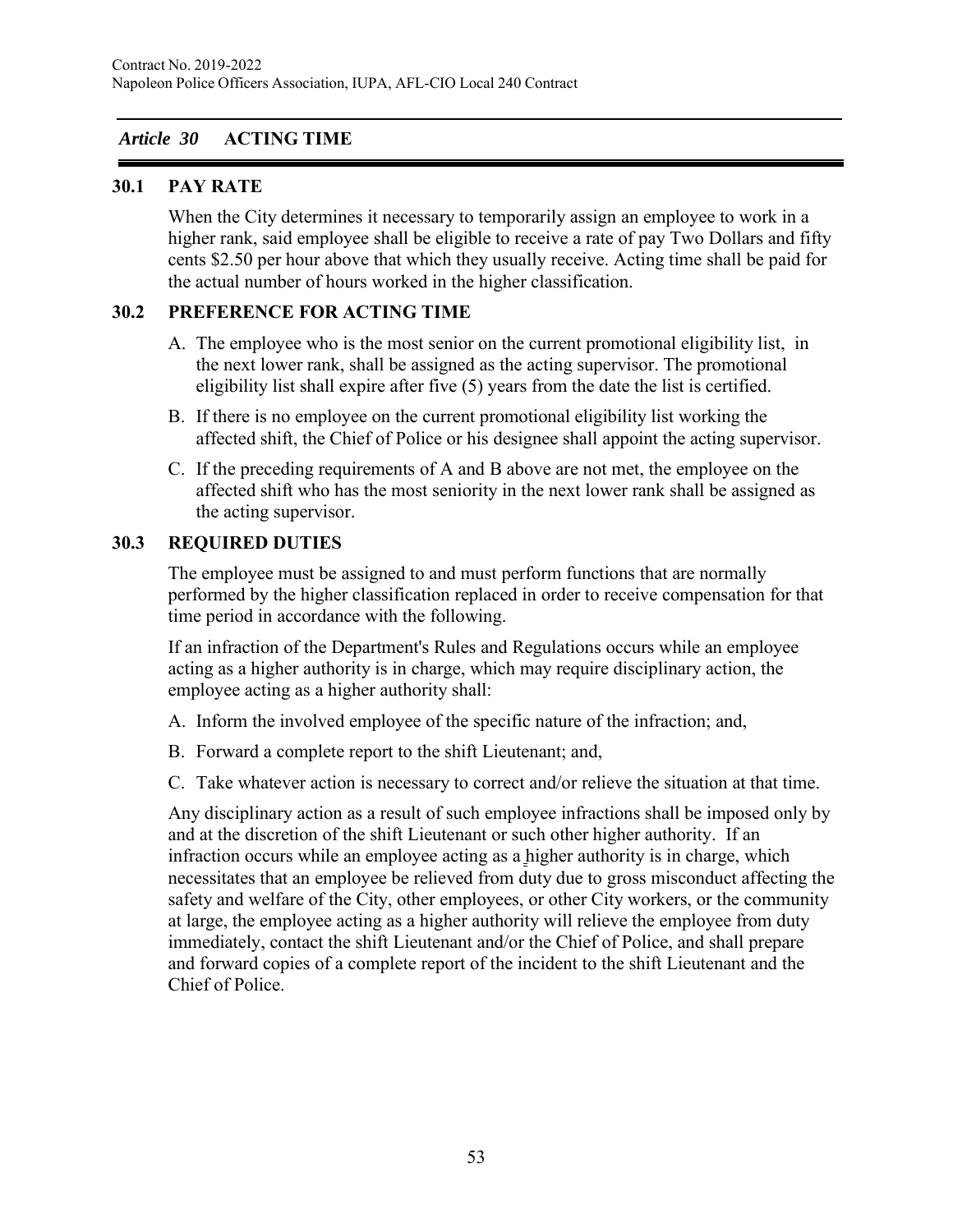# *Article 31* **TRADE DAYS OFF OR SHIFTS**

## **31.1 GENERAL**

Employees may be allowed to trade days or shifts off with other qualified employees when such trade does not interfere with the operations of the department or create any additional cost to the City.

All requests to trade days or shifts off shall be subject to the advance approval of the Chief of Police or his designee. The Chief of Police shall establish the method and procedures for requesting and recording the exchange of days or shifts off.<sup>[1](#page-56-0)</sup>

#### **31.2 EFFECT ON SICK LEAVE**

Employees shall not be eligible to receive sick leave for any day which they are scheduled to work in the exchange of days or shifts off.

## **31.3 RULES REGARDING TRADING OF DAYS OR SHIFTS OFF**

The following rules shall prevail for trading days or shifts off:

- A. There shall be no trades involving more than two (2) employees; and,
- B. All trades shall have the approval of the Chief of Police, or his designate; and,
- C. Officers may trade only with another Officer; and,
- D. Two (2) consecutive days in the same week, and,
- E. Trades may not be used to permanently change shifts or subvert the shift bidding seniority process.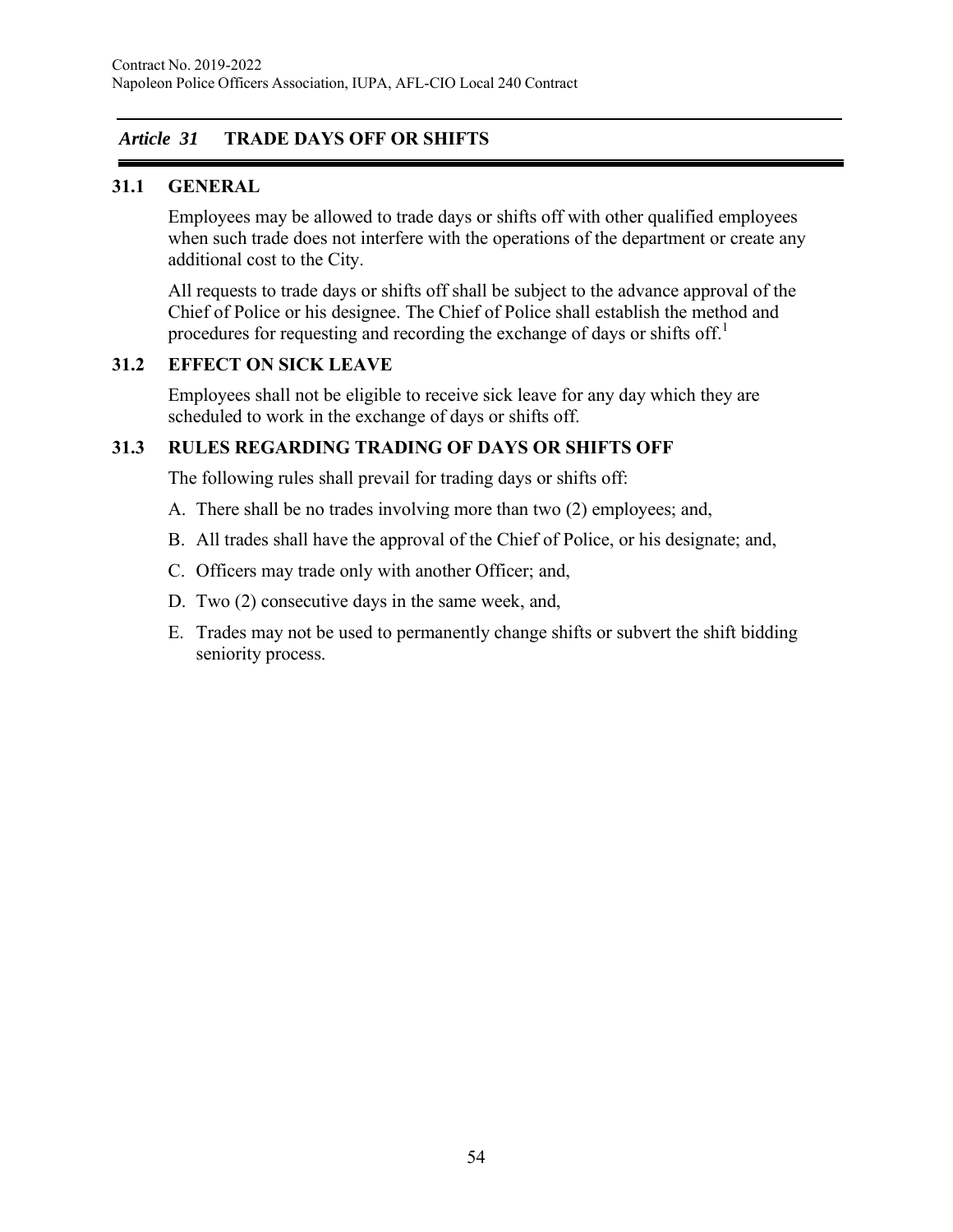## *Article 32* **HOLIDAYS**

## **32.1 ELIGIBILITY**

To become eligible for holiday pay, an employee must work the full last scheduled work day prior to, and the full next scheduled work day after, each of the holidays listed unless the employee was unable to work because of bona fide illness or injury.

## **32.2 EFFECTS ON VACATIONS AND DAYS OFF**

When a Statutory holiday falls within an eligible employee's approved vacation period, he shall be entitled to holiday pay in addition to his vacation pay. The employee may elect to receive the pay or bank the holiday. Employees who work on any of the holidays listed shall receive eight (8) hours holiday pay plus one and one half (1-1/2) times their regular rate of pay for all time worked. They shall have the option of taking another day off at a future date so specified by him and approved by the Chief of Police or his designee in lieu of receiving the eight hours holiday pay.

All hours worked in excess of eight (8) hours on any of the holidays listed shall be paid at the rate of one and one-half  $(1/2)$  times the employee's regular rate of pay plus one (1) hour of compensatory time for each such hour worked, notwithstanding Article 26.

When one of the holidays falls on a scheduled day off, the employee may elect to receive the pay or to bank the holiday. As a third option, and if approved in advance by the Chief of Police, the employee may elect to take the day off immediately preceding the holiday.

## **32.3 OBSERVANCE DAYS**

The observance of the holiday shall be on the day of such holiday.

# **32.4 SCHEDULE OF OBSERVED HOLIDAYS**

The following are the paid holidays observed:

New Year's Day Labor Day Christmas Day Good Friday Thanksgiving Day Memorial Day (Monday) Day After Thanksgiving July Fourth Christmas Eve

# **32.5 FAILURE TO WORK ON HOLIDAY**

Employees who are scheduled to work on a designated holiday and do not report for work on the holiday shall not be entitled to holiday pay unless their reason for not reporting would ordinarily be acceptable under the sick leave provisions of this agreement.

## **32.6 PERSONAL HOLIDAYS**

Each employee shall be entitled to four (4) personal holidays to be taken on any work day chosen by the employee and approved in advance by the Chief of Police or his designee. Personal holidays must be taken prior to the last day of the last complete pay period of the calendar year or they will be lost and cannot be accumulated.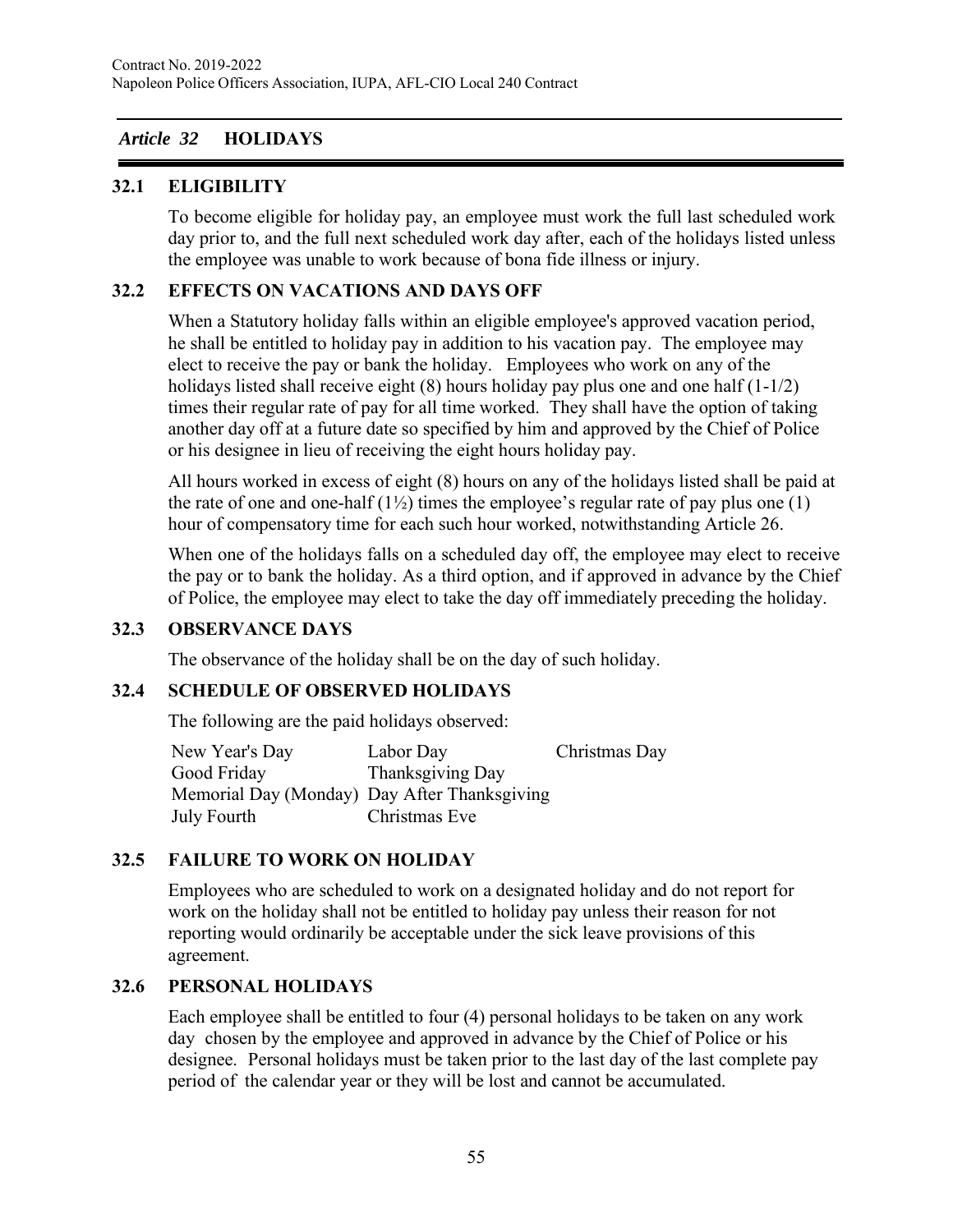<span id="page-56-0"></span>If an employee is under restriction the last quarter, more than 50% of the time, and has made reasonable efforts throughout the year to utilize their personal holidays then, at the Chief of Police's discretion, may allow one day paid out and one day carried over if used within 60 days. If the one day carried over is not used in the first 60 days the employee will lose said day.

# **32.7 CONVERSION OF BANKED HOLIDAYS**

Any holidays banked under Section 32.2 and 32.6 above shall be taken prior to the last day of the last complete pay period in November, or they will be converted to eight (8) hours cash payment on the first pay of December, with the exception of Thanksgiving, which may be carried over into the following year.

# **32.8 HOLIDAY DURING SCHEDULED VACATION**

Application for time off on a Holiday will be considered if the Holiday falls on any one of the (5) five consecutive approved vacation days. Patrol officer(s) assigned to be Detective(s), upon timely submission of an "Employee Application for Leave" form, and with normal approval by the Chief of Police or his designee, may be approved for time off on the Holiday without the (5) five vacation day requirement. This exemption does not apply to a patrol officer given temporary Special Assignment that permits working in plain clothes. The Detective(s) may submit the actual Holiday being requested although it has not been earned at the time of application, or may submit Compensatory Time, another Holiday, Vacation, or a Personal Day in the place of application for the actual Holiday being taken, or may choose to work the Holiday.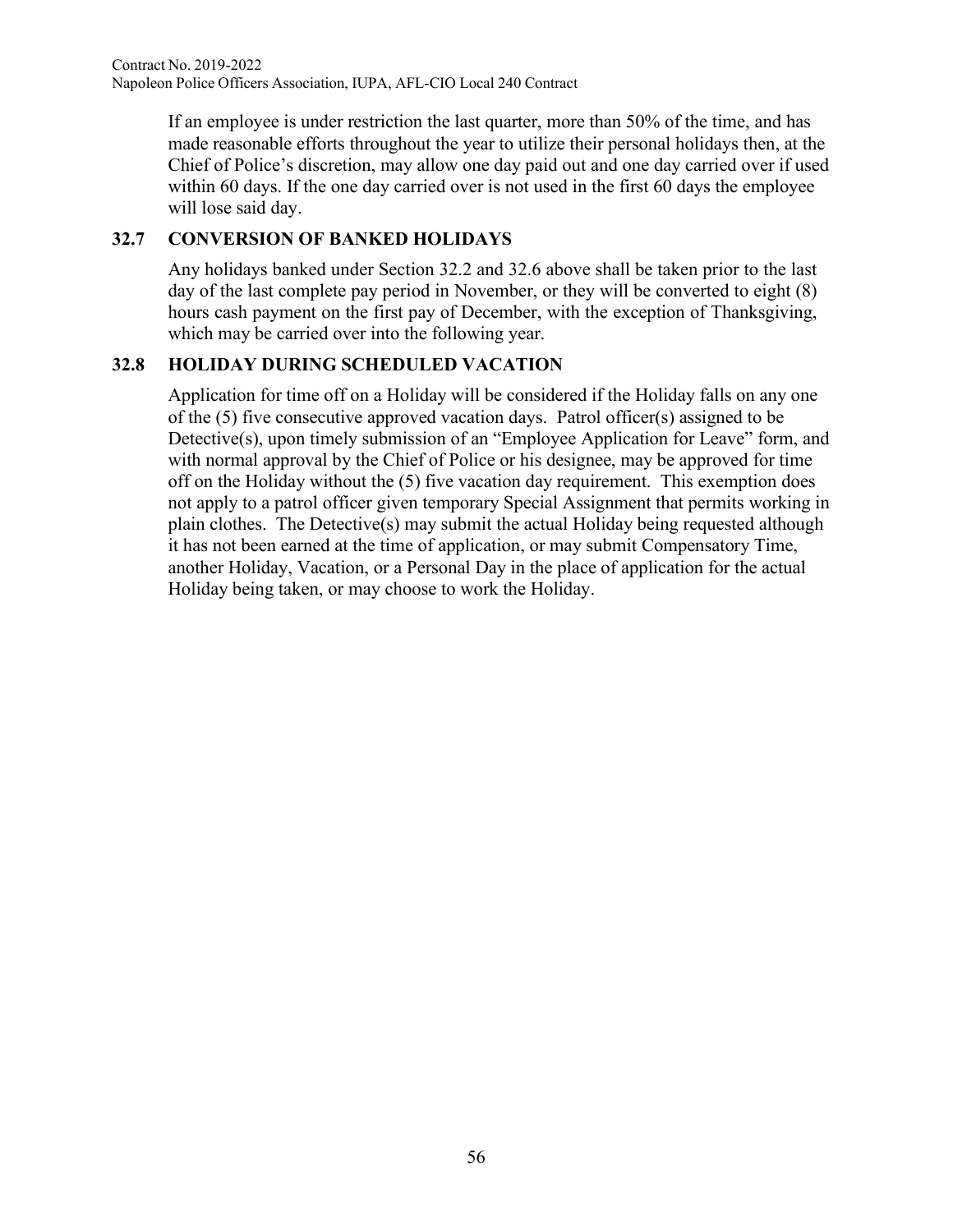# *Article 33* **VACATIONS AND LOCK-IN TIME**

# **33.1 VACATION ENTITLEMENT SCHEDULE**

With the exception of employees appointed by the City of Napoleon as Patrol Officer who possess certification from Basic Police School (OPOTA or equivalent) and whose last position held with the employee's last employer was a law enforcement position or a Dispatcher whose last position held with the employee's last employer was for a safety service agency as determined by the Chief of Police, employees are entitled to vacation with pay after one (1) year continuous service with the City. The amount of vacation leave to which an employee is entitled is based upon length of service as follows:

## **1 YEAR BUT LESS THAN 6 YEARS 2 WEEKS (80 HOURS) 6 YEARS BUT LESS THAN 12 YEARS 3 WEEKS (120 HOURS) 12 YEARS AND OVER 160 HOURS 4 WEEKS (160 HOURS)**

Employees appointed by the City of Napoleon as full-time Patrol Officer who possess certification from Basic Police School (OPOTA or equivalent) and whose last position held with the employee's last employer was a law enforcement position or a Dispatcher whose last position held with the employee's last employer was for a safety service agency as determined by the Chief of Police shall be credited with their full years of service in the last law enforcement or dispatcher position with the employee's last employer for calculation of vacation accrual purposes. Such service with the previous employer will not be used in the calculation of seniority for vacation scheduling.

Employees appointed by the City of Napoleon as full-time Patrol Officer who possess certification from Basic Police School (OPOTA or equivalent) and whose last position held with the employee's last employer was a law enforcement position or a Dispatcher whose last position held with the employee's last employer was for a safety services agency as determined by the Chief of Police shall be credited with two weeks (80 hours) of vacation on date of hire.

# **33.2 VACATION EARNINGS RATE**

Vacation is earned each biweekly pay period at the following rates:

- A. For those entitled to 80 hours annual vacation  $\omega/2.077$  hours per pay period.
- B. For those entitled to 120 hours annual vacation  $\omega$  4.616 hours per pay period.
- C. For those entitled to 160 hours annual vacation  $\omega$  6.154 hours per pay period.

# **33.3 CONVERSION OF FOURTH VACATION WEEK**

The employee eligible for four (4) weeks' vacation may have the option of receiving the fourth week as forty (40) hours base pay in lieu of vacation.

# **33.4 SCHEDULING OF VACATIONS - GENERAL**

By seniority, employees shall select their accrued vacation periods in five (5) day, (40 hour) blocks by November 25<sup>th</sup> of each year. After the five (5) day lock-in vacation periods are selected and posted, employees, by seniority, may then lock-in other actual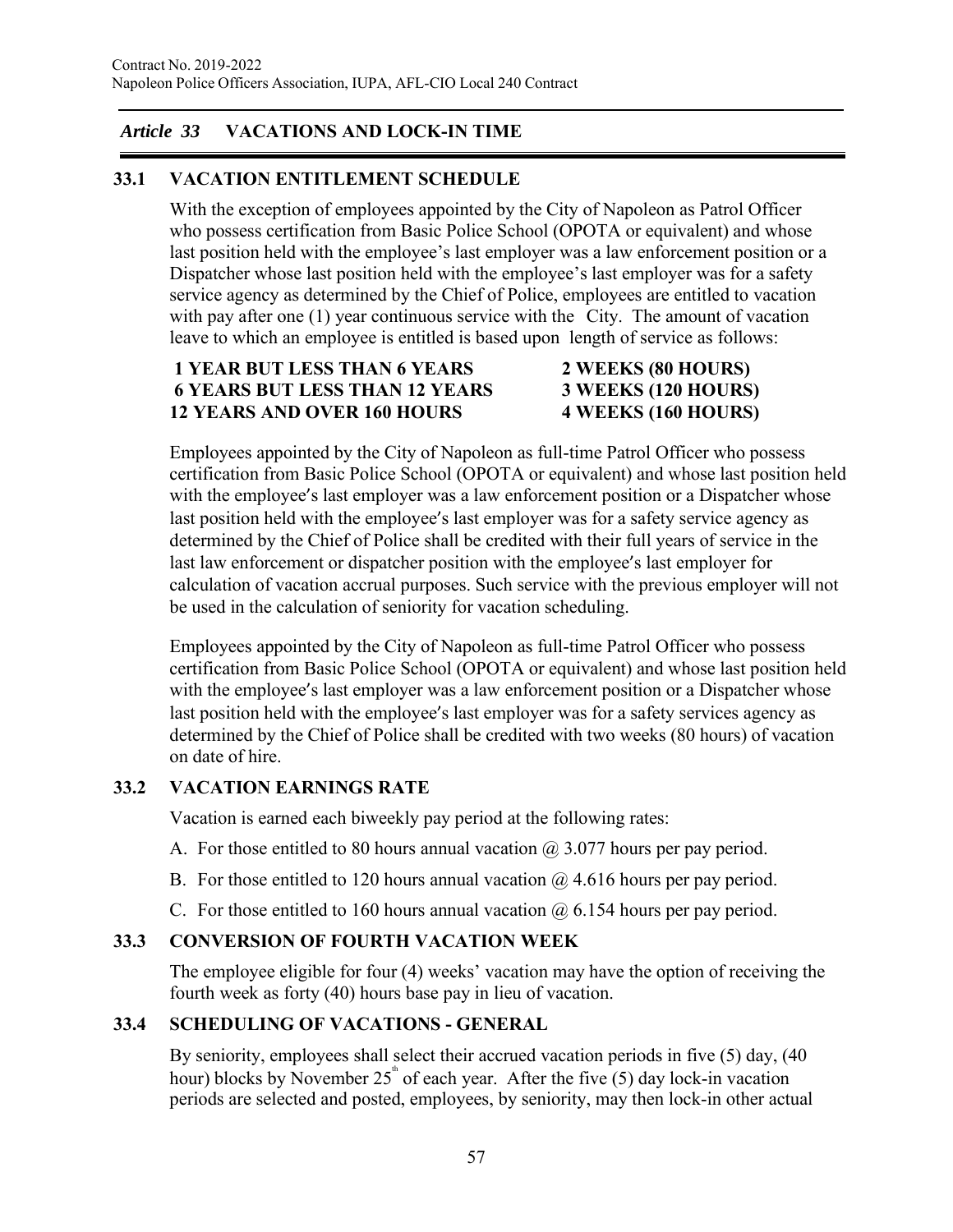Contract No. 2019-2022

Napoleon Police Officers Association, IUPA, AFL-CIO Local 240 Contract

accrued time off (in eight  $(8)$  hour increments) by December  $15<sup>th</sup>$ . All other days, once the schedule for the following year has been posted, that have not been locked in pursuant to the previous procedure shall be subject to scheduling pursuant to Article 34.1 for the following year. The schedule shall be posted within 14 calendar days after December  $15<sup>th</sup>$ . Such lock-in time must have been accrued when applied for and remain in reserve until used or employees may be subject to discipline. Personal days and vacation days (for after the employee's anniversary date) are exempted from the accrual requirement for the application process. The maximum amount of compensatory days that may be locked in shall be seven (7) days, (56 hours). The lock-in period is for the following defined calendar year. The calendar year shall be from January 15 to January 14.

In the event an employee chooses to cancel any vacation period, he shall do so no later than thirty-five (35) days prior to the starting date of the scheduled vacation. Upon receipt of a timely scheduled vacation cancellation, the Chief of Police or designee shall cause the posting of the vacated vacation period for five (5) days. During the said five (5) day period, employees may bid, by seniority, on the posted vacation period. The Chief of Police shall then have forty-eight (48) hours to post and notify the most senior employee who shall be awarded the said vacation period

Cancellation of other vacation time shall be subject to Article 48, Waiver in Case of Emergency.

To maintain the integrity of the seniority system, employees may not trade vacation days. If an employee's work assignment, shift or rank changes voluntarily after selections of such time-off periods, he shall re-select the affected days off.

All vacations not applied for following the aforementioned guidelines shall follow the steps in Article 34.

A bargaining unit member shall be permitted to cancel any single day of scheduled, paid time off (Comp Time, Holiday Time, Vacation Time, Personal Time) by submitting, in writing a request that the scheduled, paid day off be cancelled, to the appropriate scheduling authority, at least seven (7) days prior to said day off. To prevent abuse, this will be limited to three (3) occurrences per calendar year. The use of these occurrences shall be tracked in a manner deemed appropriate by the Chief of Police or his designee.

## **33.5 VACATIONS TO BE TAKEN DURING YEAR AFTER EARNED**

Generally vacation leave shall be taken by an employee between the year in which it is accrued and the next anniversary date of employment. The City may permit an employee to accumulate vacation from year to year. This accumulation of vacation time must be approved in advance by the City Manager.

#### **33.6 FULL TIME REQUIREMENT FOR ELIGIBILITY FOR VACATION**

Only full time employees will earn or be granted vacation leave.

#### **33.7 WHEN EARNED**

Vacation leave is earned while on vacation, sick leave, or compensated time, but is not earned while performing overtime.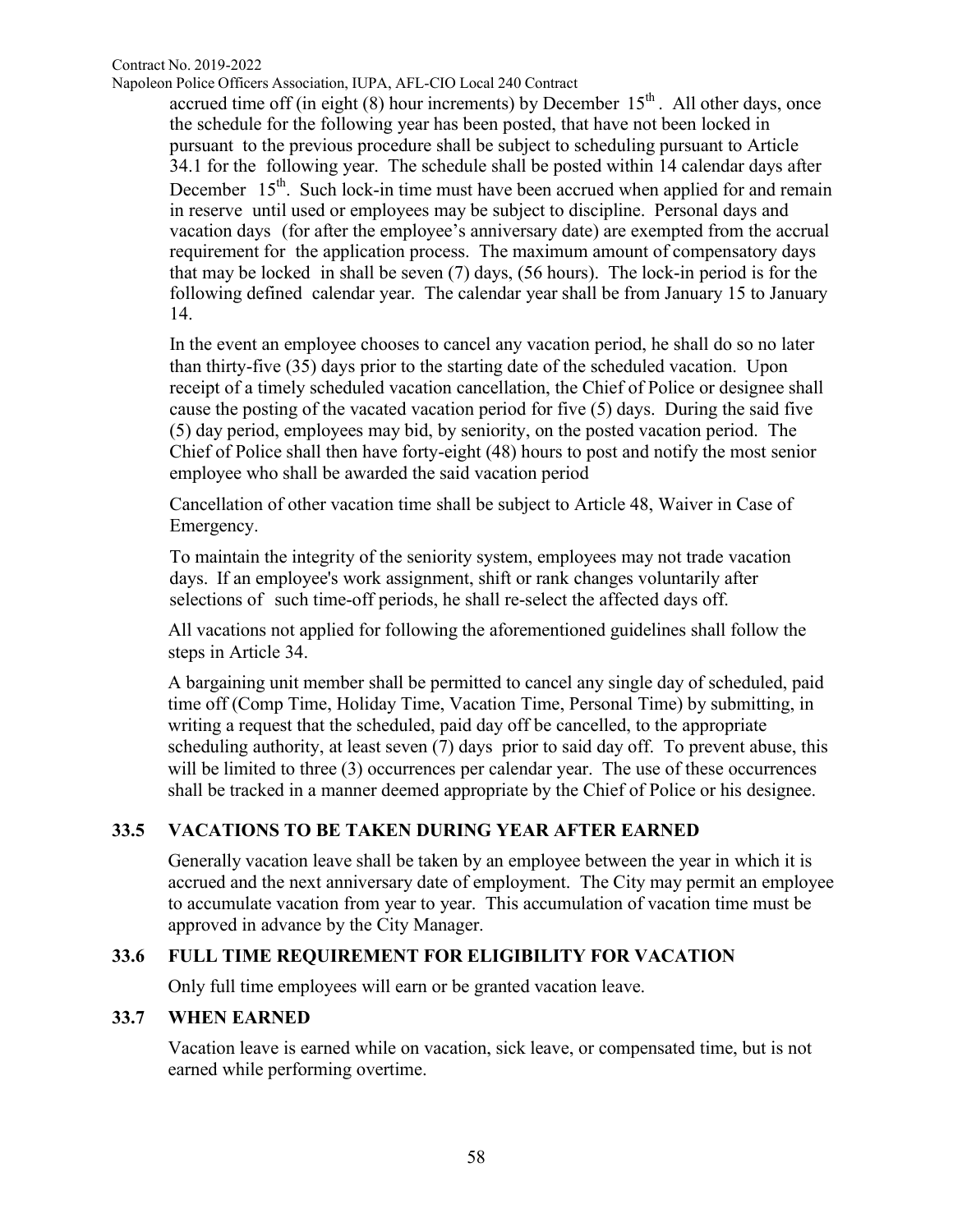# *Article 34* **APPLICATIONS FOR TIME OFF**

## **34.1 SCHEDULING OF TIME OFF**

The following guidelines will be followed when applying for and authorizing time off (Article 33, Section 33.4 excepted). Vacation, Holidays, Personal Days, and Compensatory Time are considered time off. Any and all combinations of the above may be used when applying for time off.

There is no minimum requirement for emergency time off or scheduled sick leave.

Priority for time off shall be determined on a "first request submitted" basis. Employees must submit applications no later than 7:00 a.m., seven (7) days prior to the date requested. If such applications for time off are submitted on the same date, seniority shall prevail.

i.e. if September 8 (Monday) is requested off, it must be submitted before 0700 hours on September 1 (Monday).

Exceptions to minimum notice may be permitted if no schedule change is needed to accommodate such exceptions, or for exceptional circumstances subject to the approval of the Chief of Police.

Authorization of time off is subject to available personnel, police activity, and the recognized City objective of minimizing overtime.

## **34.2 DISPATCHERS DISCRETIONARY TIME OFF THAT OVERLAPS OTHER DISPATCHER'S TIME OFF. (ODDO DAY)**

Upon application, and with the proper notice of time outlined in Article 34 "APPLICATION FOR TIME OFF" of the NPOA contract, one additional Dispatcher, on a given day, may be allowed to take discretionary time off while one other Dispatcher is on time off. This Overlap Discretionary Day Off (ODDO) day may be split up and taken in no less than one hour blocks. The maximum time in one calendar year of ODDO will be limited to twenty-four (24) hours. Approval of this time is contingent on, but not limited to, manpower levels and department operations. Ultimate approval will be granted by the Chief of Police or his designee by seniority.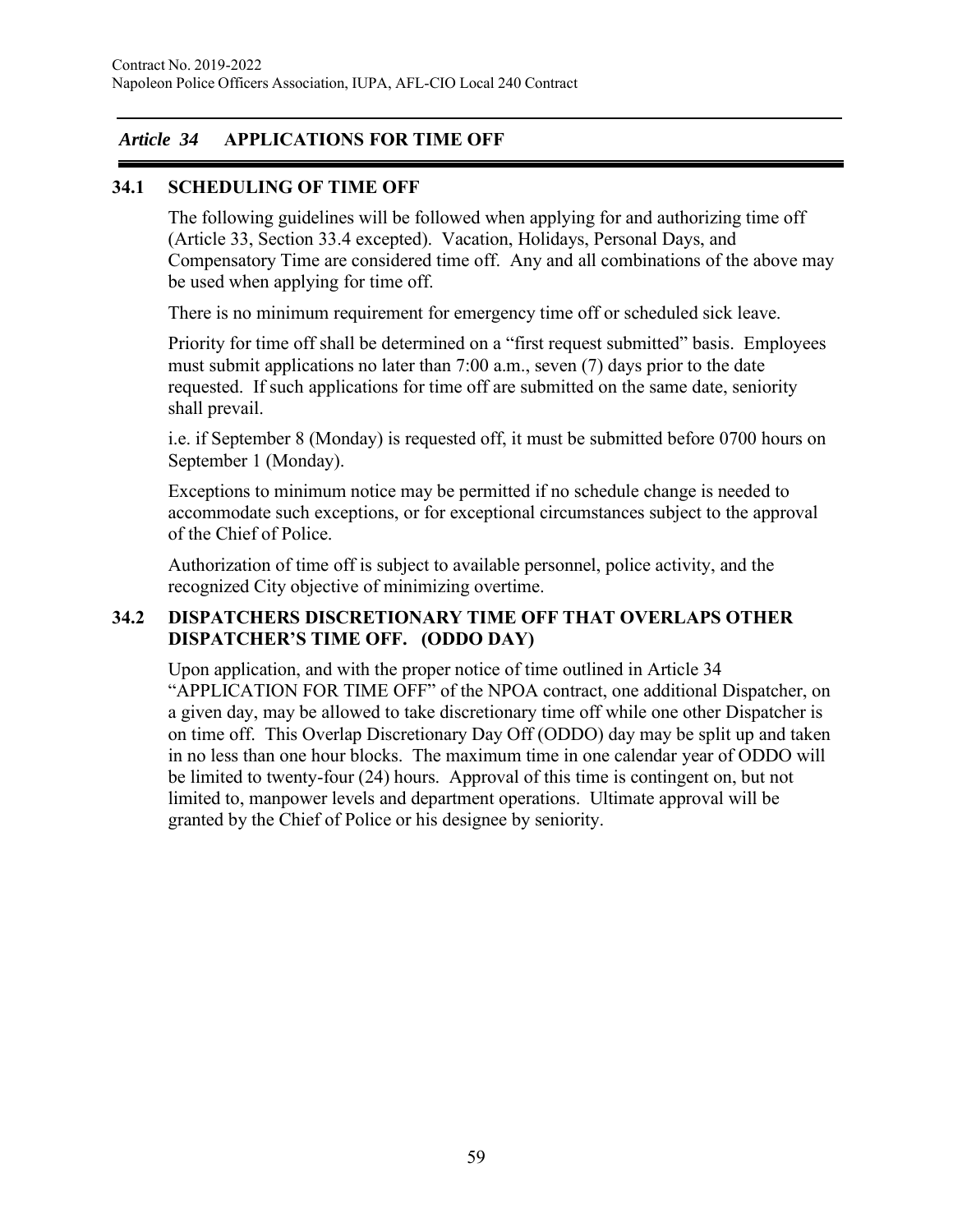# *Article 35* **SICK LEAVE**

## **35.1 CREDITING OF SICK LEAVE**

Sick leave credit shall be earned at the rate of 4.6 hours for each eighty (80) hours of service in active pay status, including paid vacation, overtime and sick leave up to a maximum yearly accumulation of one hundred twenty (120) hours, but not during an unpaid leave of absence, suspension, or layoff. Unused sick leave shall accumulate without limit.

# **35.2 RETENTION OF SICK LEAVE**

An employee hired after the effective date of this Agreement who transfers from a public agency shall retain credit for any sick leave earned at that agency, so long as he is employed by the City, except that deduction shall be made for any payment or credit given by the previous agency in lieu of taking sick leave. The previously accumulated sick leave of an employee who has been separated from the public service shall be placed to his credit upon his re-employment in the City provided that such re-employment takes place within ten (10) years of the date on which the employee was last terminated from public service.

Sick leave transferred in from another public agency may be used only to extend sick leave coverage while in the employment of the City, and only after all sick leave earned at the City has been exhausted.

Sick leave transferred in from another public agency may not be used in computing sick leave conversion for retirement or additional vacation leave purposes.

## **35.3 EXPIRATION OF SICK LEAVE**

If illness or disability continues beyond the time covered by earned sick leave, the employee may be granted a disability separation or a personal leave in accordance with this Agreement.

## **35.4 CHARGING OF SICK LEAVE**

Sick leave shall be charged in minimum units of a quarter (.25) hour. An employee shall be charged for such leave only for days upon which he would otherwise have been scheduled to work. Sick leave payment shall not exceed the normal scheduled work day or work week earnings.

## **35.5 USES OF SICK LEAVE**

Sick leave shall be granted to an employee only upon approval of the City and for the following reasons:

- A. Illness or injury of the employee or a member of his immediate family; or,
- B. Medical examination or treatment of employee or a member of his immediate family which requires the employee, and which cannot be scheduled during non-working hours. The employee shall be required to produce satisfactory documentation that the examination or treatment could not be scheduled during non-working hours. If a member of the immediate family is afflicted with a contagious disease or requires the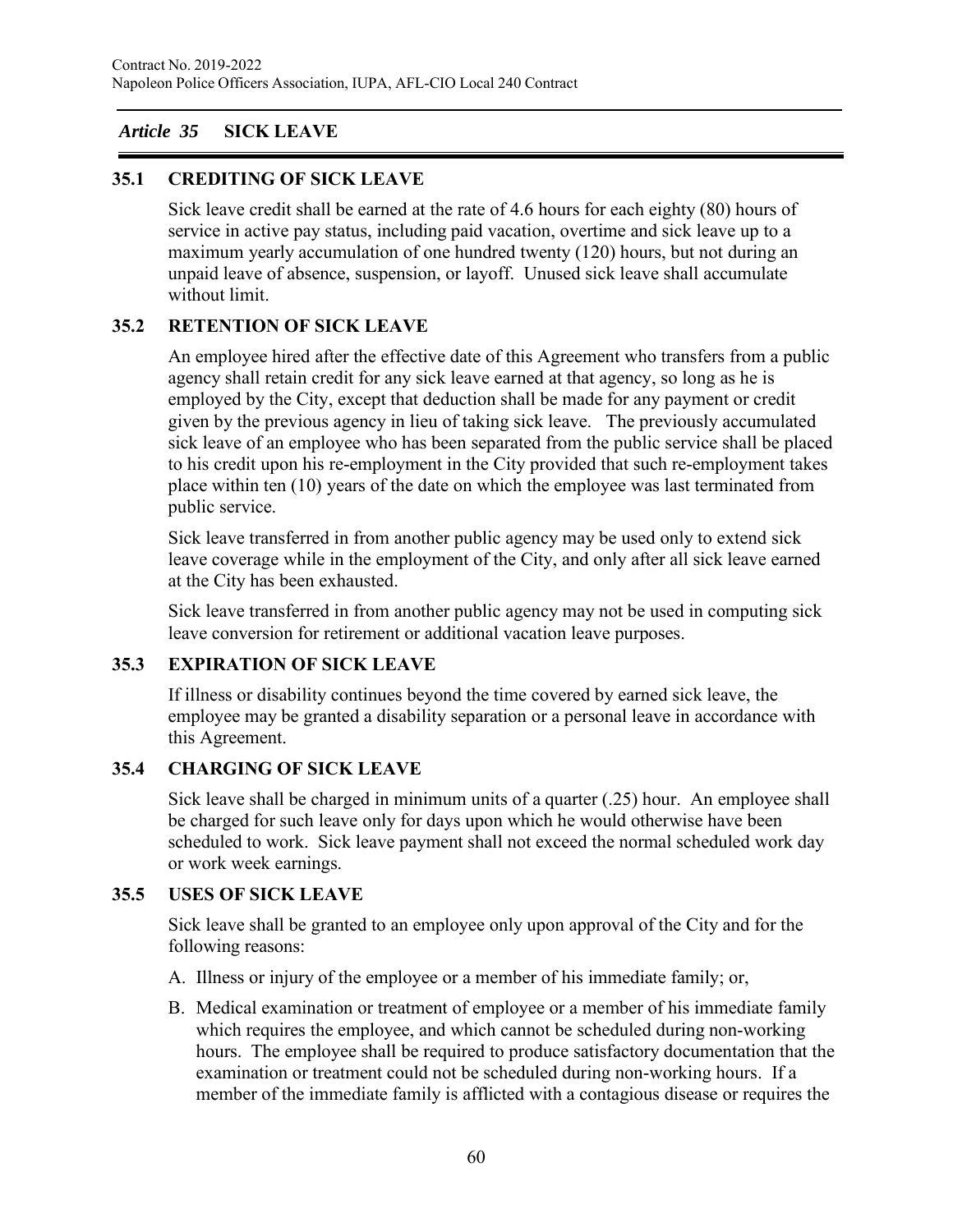care and attendance of the employee or when, through exposure to a contagious disease the presence of the employee at his job would jeopardize the health of others; or,

C. Pregnancy and/or childbirth and other conditions related thereto.

For the purpose of this Section, immediate family shall include the employee's father, mother, spouse, domestic partner, child, or stepchild in the employee's residence. The immediate family illness provision shall be for a limited period of time (not to exceed three (3) days) to enable the employee to secure other arrangements for the care of the member of his or her immediate family, except as may be approved by the City Manager in unusual and exceptional circumstances.

# **35.6 EVIDENCE REQUIRED FOR SICK LEAVE USAGE**

Any employee requesting sick leave shall be required to furnish a satisfactory written signed statement to justify the use of sick leave.

If medical attention is required, a certificate from a physician shall be required to justify the use of sick leave. Falsification of either a written, signed statement or a physician's certificate may be grounds for disciplinary action, including dismissal.

# **35.7 NOTIFICATION BY EMPLOYEE**

When an employee is unable to report to work, he shall notify his immediate supervisor, or other designated person, one (1) hour before the time he is scheduled to report to work on each day of absence, unless emergency conditions make it impossible, or other arrangements have been made in advance with the supervisor.

# **35.8 ABUSE OF SICK LEAVE**

Employees failing to comply with sick leave rules and regulations shall not be paid. Application for sick leave with intent to defraud will result in denial of pay to cover the time in question and may result in disciplinary action up to and including dismissal. If pay has been granted for sick leave for which the employee was not entitled, the City shall have the right to recover from the employee any money wrongly paid.

Sick pay shall not be paid to any employee as a result of any action within the control of the employee such as intentional self-inflicted wounds, use of drugs, or alcoholic beverages, while committing a felony, or other criminal action. This provision shall not apply to sick leave used for the purposes of bona fide drug treatment, alcohol treatment or mental health treatment programs.

# **35.9 PHYSICIAN STATEMENT**

Employees on sick leave on more than two (2) consecutive working days may be required to furnish a certificate from a physician notifying the City that the employee is unable to perform the job, and shall present a like certificate from a physician upon the employee's return to work indicating the employee's fitness and ability to perform his essential job functions.

Employees may be required to furnish a certificate from a physician for any illness if the City has reasonable suspicion that sick leave abuse is occurring or will occur.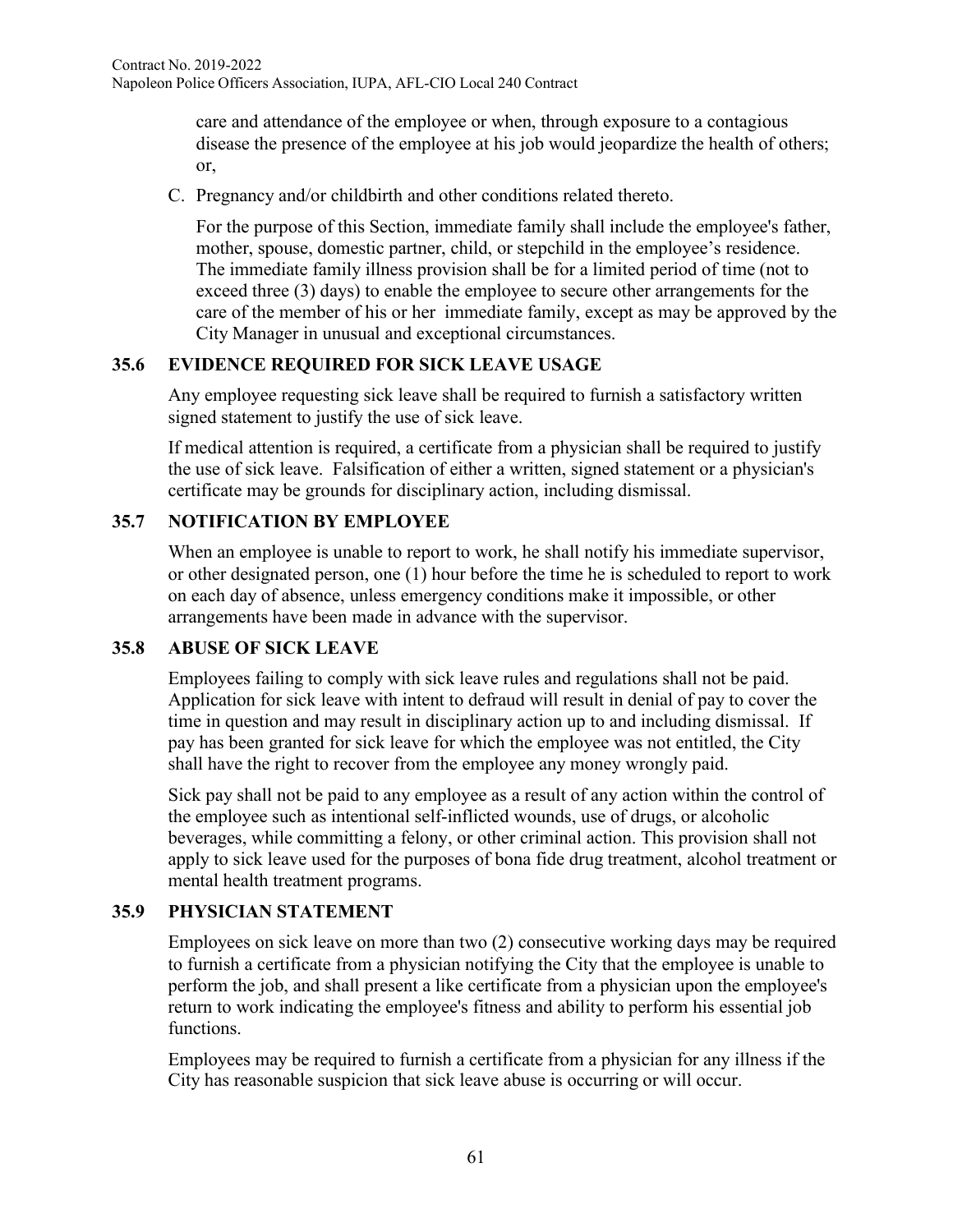Where sick leave is requested to care for a member of the immediate family, the City may require a physician's certificate to the effect that the presence of the employee is necessary to care for the ill person.

# **35.10 PHYSICAL EXAMINATION**

The City may require an employee to take an examination, conducted by a physician, to determine the employee's physical or mental capability to perform the job. If determined incapable of doing so as a result of such examination, the employee may be placed on paid leave of absence, unpaid leave of absence, or disability separation. The cost of such examination shall be paid by the City. Further appeal of the determination shall follow the procedure outlined in Article 17.

# **35.11 RETIREMENT SICK LEAVE CONVERSION**

Except as provided in Section 35.2 of this agreement, any bargaining unit employee who retires after ten (10) years of continuous service with the City or who dies in service after five (5) years of continuous service with the City shall be compensated for accumulated, but unused sick leave at the time of retirement or death in the form of a lump sum payment in the following manner:

A. One (1) day's pay for every four (4) days of accumulated but unused sick leave.

An employee's "daily base rate" or "day's pay" shall be figured by dividing the employee's annual base rate at the time of retirement by 2080 hours and multiplying that base hourly rate figure by eight (8) hours.

The death benefit payment shall be made to the beneficiary designated by the employee in writing on a form provided by the City. In the event that there is no such valid designation, the payment shall be made to the employee's estate upon application of the legal representative thereof.

# **35.12 SICK LEAVE CONVERSION TO VACATION HOURS**

An employee with a sick leave balance in excess of nine hundred sixty (960) hours may use a portion of such excess sick leave as vacation time or have the option to pay out, by converting three (3) sick leave days for each one (1) day of vacation time. An employee may convert up to a maximum of fifteen (15) such excess sick leave days (equaling five (5) converted vacation days) per calendar year. However, such conversion shall not be permitted if payment of overtime to another employee becomes necessary as a result unless authorized by the Chief of Police.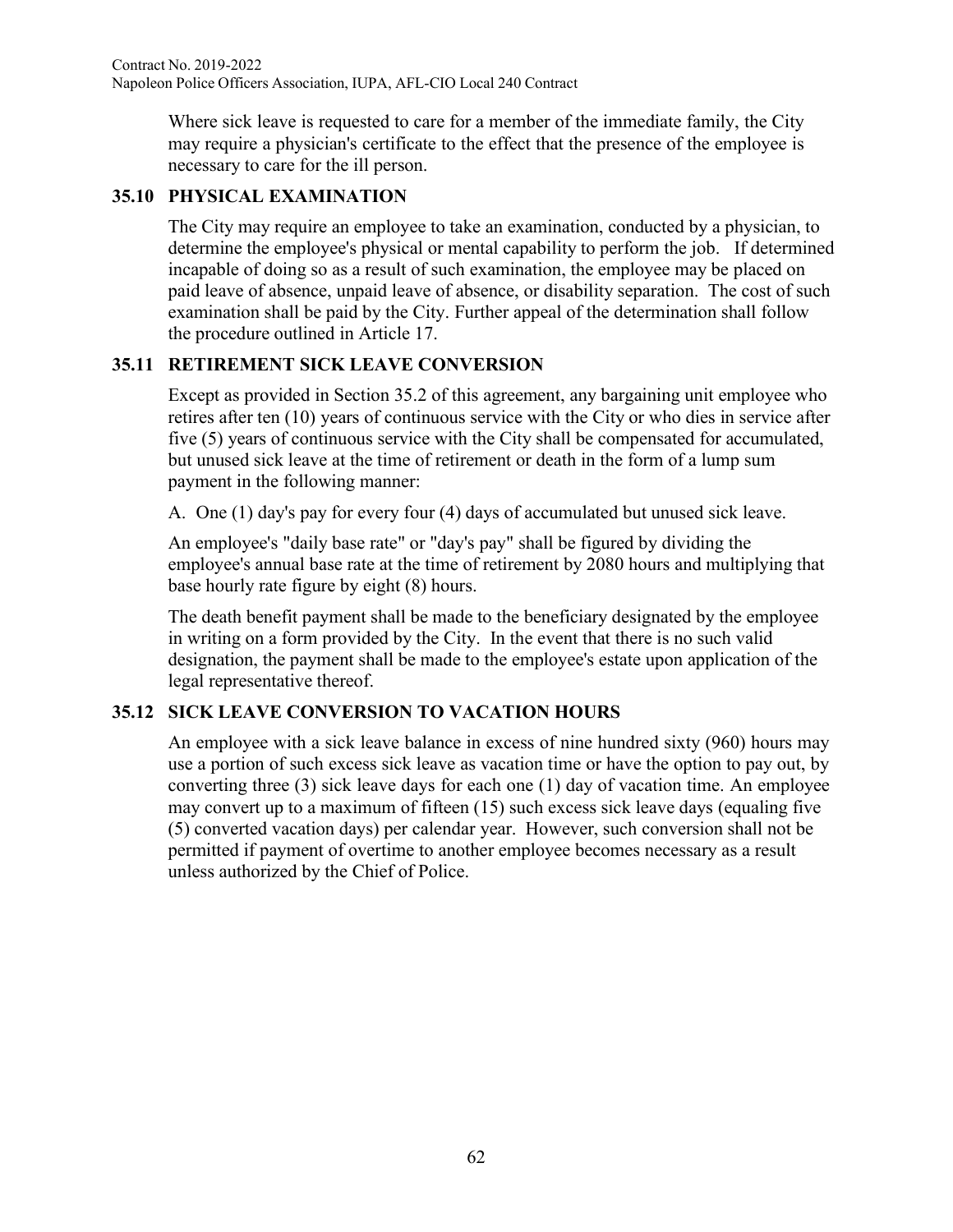# *Article 36* **BEREAVEMENT LEAVE**

## **36.1 GENERAL**

An employee shall be granted a leave of absence with pay to attend the funeral of a member of his immediate family. Such leave of absence will be granted between the day of death until and including the day of the funeral, not to exceed three (3) calendar days and shall not be charged against the employee's accumulated sick leave.

## **36.2 NOTIFICATION REQUIREMENTS**

The employee must notify his supervisor of the purpose of his absence not later than one (1) hour prior to his scheduled starting time on the employee's first day of such absence from scheduled duty. The employee may be asked to provide to the Chief of Police verification of the death, relationship, and funeral date.

## **36.3 IMMEDIATE FAMILY DEFINED**

Immediate family shall be defined as the employee's grandparents, brother, sister, father, father-in-law, mother, mother-in-law, spouse, , child, stepchild, grandchild, or legal guardian or other person who stands in place of a parent.

## **36.4 LEAVE FOR OTHER FAMILY FUNERALS**

An employee shall be granted a one (1) day leave of absence with pay to attend the funeral of the employee's spouse's brother, sister grandparent(s) or the employee's son-inlaw, daughter-in-law, aunt or uncle, niece or nephew subject to the provisions of Section 36.2 of this Article.

## **36.5 DISCRETIONARY ADDITIONAL BEREAVEMENT LEAVE**

Additional leave may be granted, at the discretion of the Chief of Police, for travel or such other related purposes, with such additional leave days being deducted from the employee's accumulated sick leave balance at the rate of one (1) accumulated sick leave day deducted for each one (1) day of sick leave used.

## **36.6 OTHER RELATIVES**

In the event of the death of any other relative of an employee, the employee shall, upon request, be excused without pay for one (1) day to attend the funeral. In lieu of excused without pay, the employee may use an unused personal day.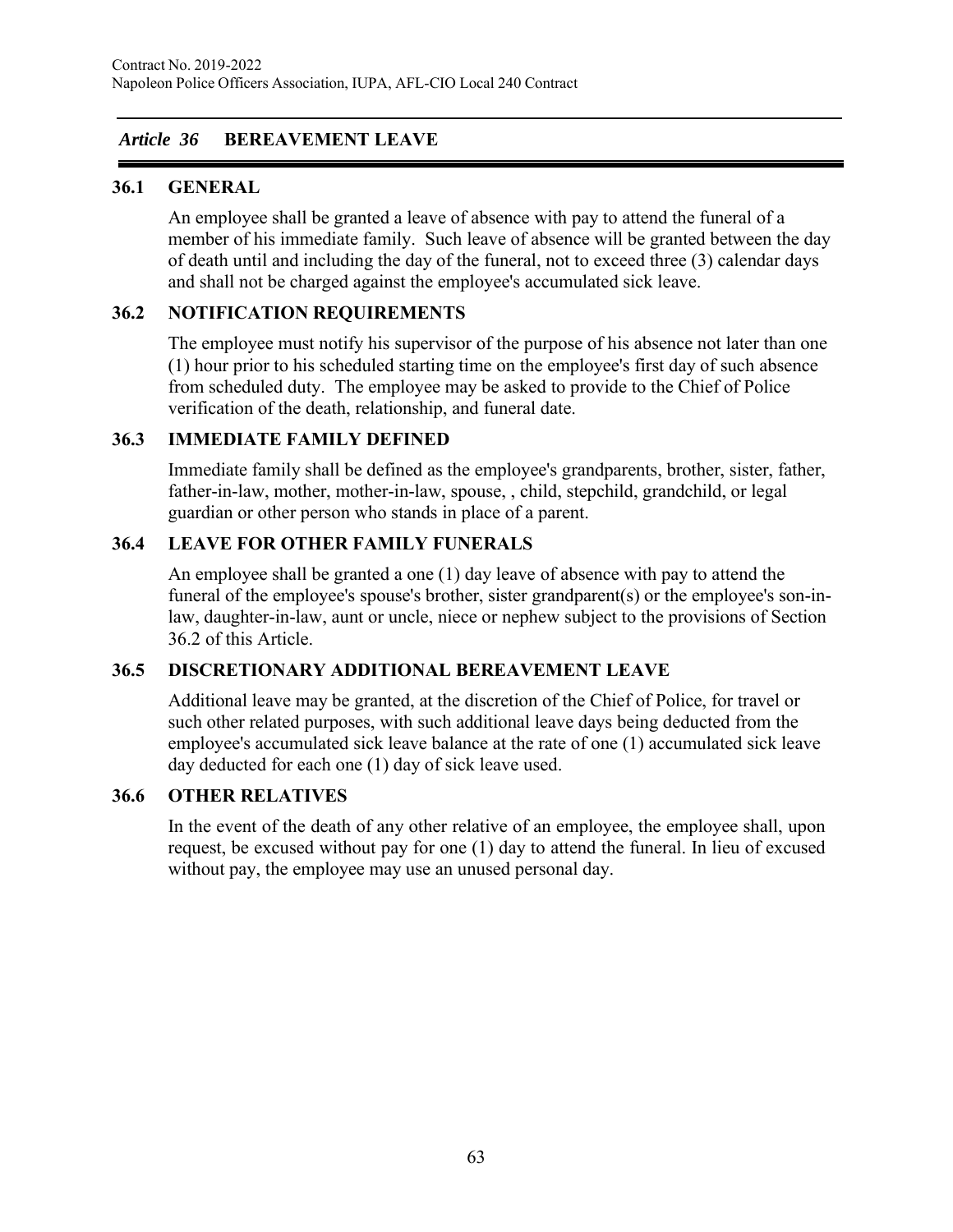## *Article 37* **INJURY LEAVE**

## **37.1 PROCEDURE AFTER INJURY**

Any employee who suffers an injury received in the course of and arising out of his employment or who contracts an occupational disease in the course of his employment and is determined to be temporarily totally disabled by the Ohio Bureau of Workers' Compensation as a result of such injury or occupational disease, shall be entitled to injury leave, according to the following plan:

Employee reports injury to their supervisor within twenty-four (24) hours. Employee seeks medical treatment from Henry County Hospital or a medical provider certified with the Ohio Bureau of Workers' Compensation. Employee completes all necessary paperwork i.e. First Report of Injury (FROI-1).

A. Wage Continuation

If it is determined that the injury requires the employee to be off work, Wage Continuation (regular wages) shall be granted by the Department of Human Resources for up to ninety (90) calendar days. An injured employee may request wage continuation for more than ninety (90) calendar days by making a request to the City Manager. The City Manager will not unreasonably deny such a request. Wage Continuation qualifications are as follows:

The injury or illness must be determined to be compensable by the City of Napoleon, or in the case of dispute, the Ohio Industrial Commission. In no event will compensation commence before all initial paperwork is completed and filed with the appropriate agency(ies).

Competent medical proof of disability must be provided via Form C-84 or Physician's Update and Physical Capabilities form. The attending physician must complete the form in its entirety and affix his/her original signature to the form. Copies are unacceptable.

The employee must complete a FROI-1 (First Report of Injury) application and sign a wage agreement, medical release and an election form.

The City of Napoleon reserves the right to have the employee examined by a physician of its choice at the City of Napoleon's cost to confirm the medical diagnosis and/or the period of disability. Failure to submit to examination will result in termination of wage continuation benefits.

Wage continuation benefits will be paid only for those periods of lost time that otherwise would qualify the employee for receipt of workers' compensation lost time benefits, subject to the following limitations:

- 1. Attending physician releases employee to return to work.
- 2. Employee returns to work for another employer. Employee fails to return to a transitional "limited duty" assignment consistent with his/her medical restrictions as approved by the injured workers' treating physician.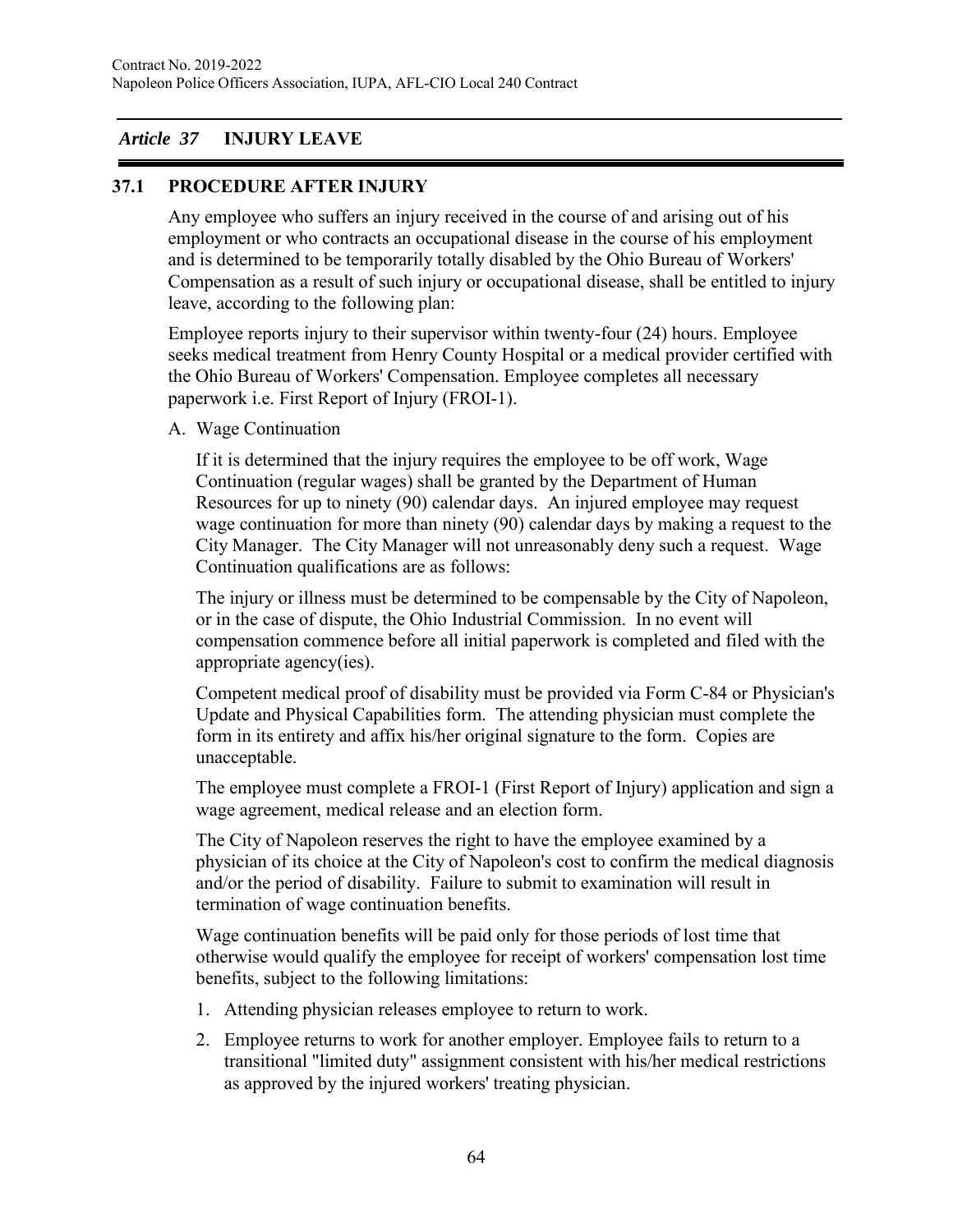- 3. Employee fails to appear for employer-sponsored medical examination.
- 4. Employee has reached maximum recovery and/or the condition has become permanent.
- 5. The claim is found to be fraudulent after payment has been commenced.
- 6. The injured worker attempts to collect both wage continuation and temporary total compensation.
- 7. Employment termination or suspension without pay.

At the expiration of the Wage Continuation, if the employee is still unable to work, the employee may elect to apply for Temporary Total Disability payments from the Ohio Bureau of Workers' Compensation or use accumulated sick or other accrued time.

Employee whose injury has been determined to be temporarily totally disabled by the Ohio Bureau of Workers' Compensation will continue to be covered by the City's Health Plan for up to one (1) year.

Employees approved injury time shall be counted concurrently with the FMLA.

B. Transitional Work Program

The employee may be able to return to work under the City's Transitional Work Program. This program works to minimize the impact of an injury, illness, or disability on an employee's capacity to work safely and productively, as well as to serve as a benefit to protect the employability of workers with restrictions; moreover, it's a program that involves an early intervention process requiring the timely utilization of internal and external services and interventions. The program focuses on early return to work strategies designed to control lost time and disability costs and requires joint employee and management involvement, support and accountability. Specific policies and procedures related to this program have been adopted by City Council. The union shall be given notice of any proposed changes in the aforementioned policies and procedures and the city shall bargain with the union over proposed changes upon the union's timely request.

At the conclusion of a twelve (12) month period, the employee shall either return to work, if determined to be able to perform the job, or shall be separated from City service, and may only be reinstated in accordance with Section 37.2 below.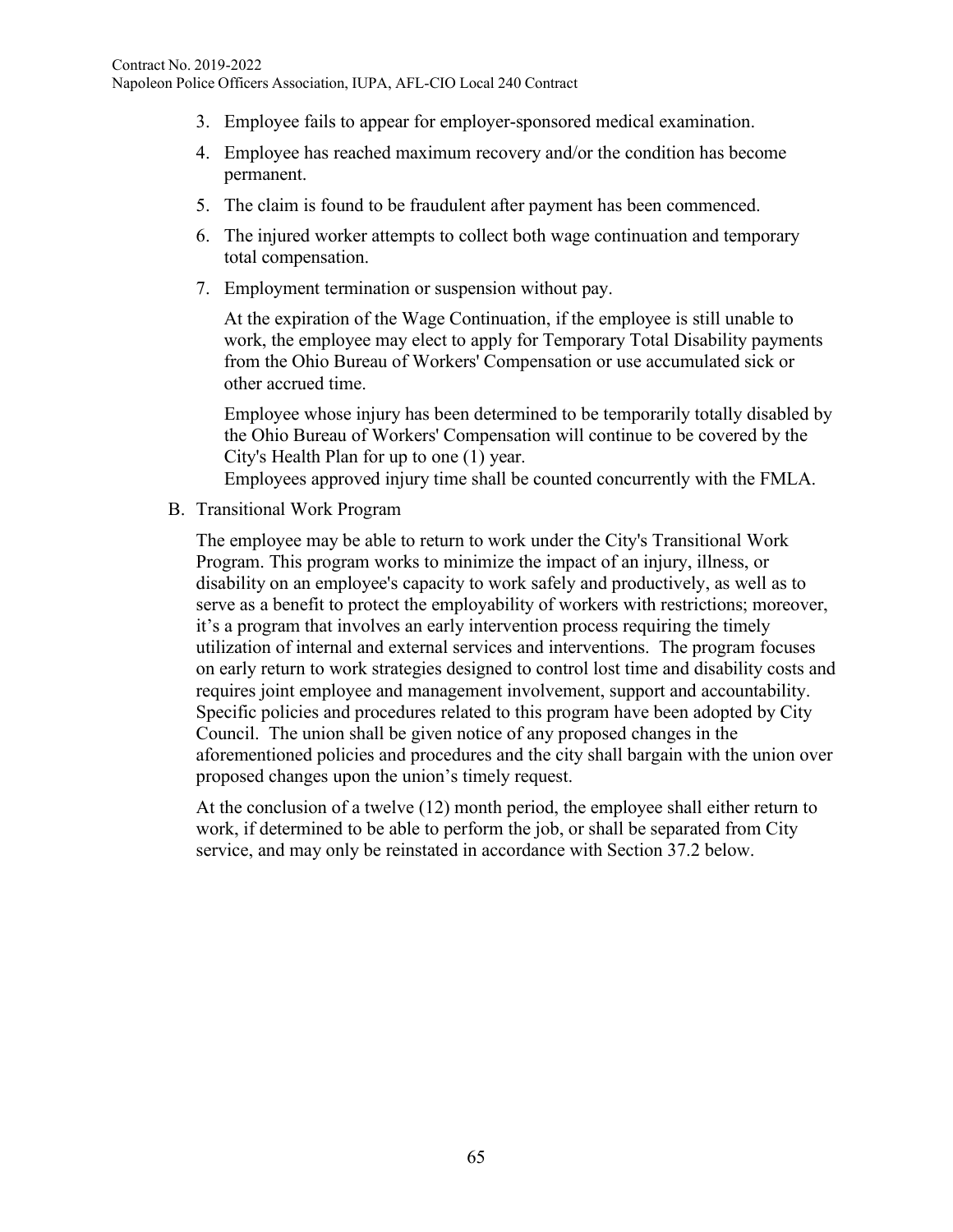## **37.2 REINSTATEMENT AFTER INJURY OR AFTER SEPARATION DUE TO INJURY**

An employee who is absent due to Injury Leave as defined in Section 37.1 above, or who has been separated from service due to injury or physical disability incurred in the performance of duty, may be reinstated only through the application for reinstatement after disability procedure outlined in the Article entitled "Leaves of Absence", provided that such application shall be filed not later than the earliest of the following:

- A. Twenty-four (24) months after the injury occurred; or,
- B. Twelve (12) months after separation from service under the provisions of Section 37.1 of this Article; or,
- C. The date of service eligibility retirement.

# **37.3 PAYMENT OF ACCUMULATED SICK LEAVE**

Any employee who is permanently separated from City service due to a service related disability compensated by the Ohio Bureau of Workers Compensation or the Police and Firefighter Disability Pension Fund, as a result of a bodily injury received in the line of duty, shall receive a lump sum payment for one half  $(1/2)$  of his accumulated but unused sick leave. The designated beneficiary of any employee who dies as a proximate result of such an injury shall receive payment for the full balance of the accumulated but unused sick leave.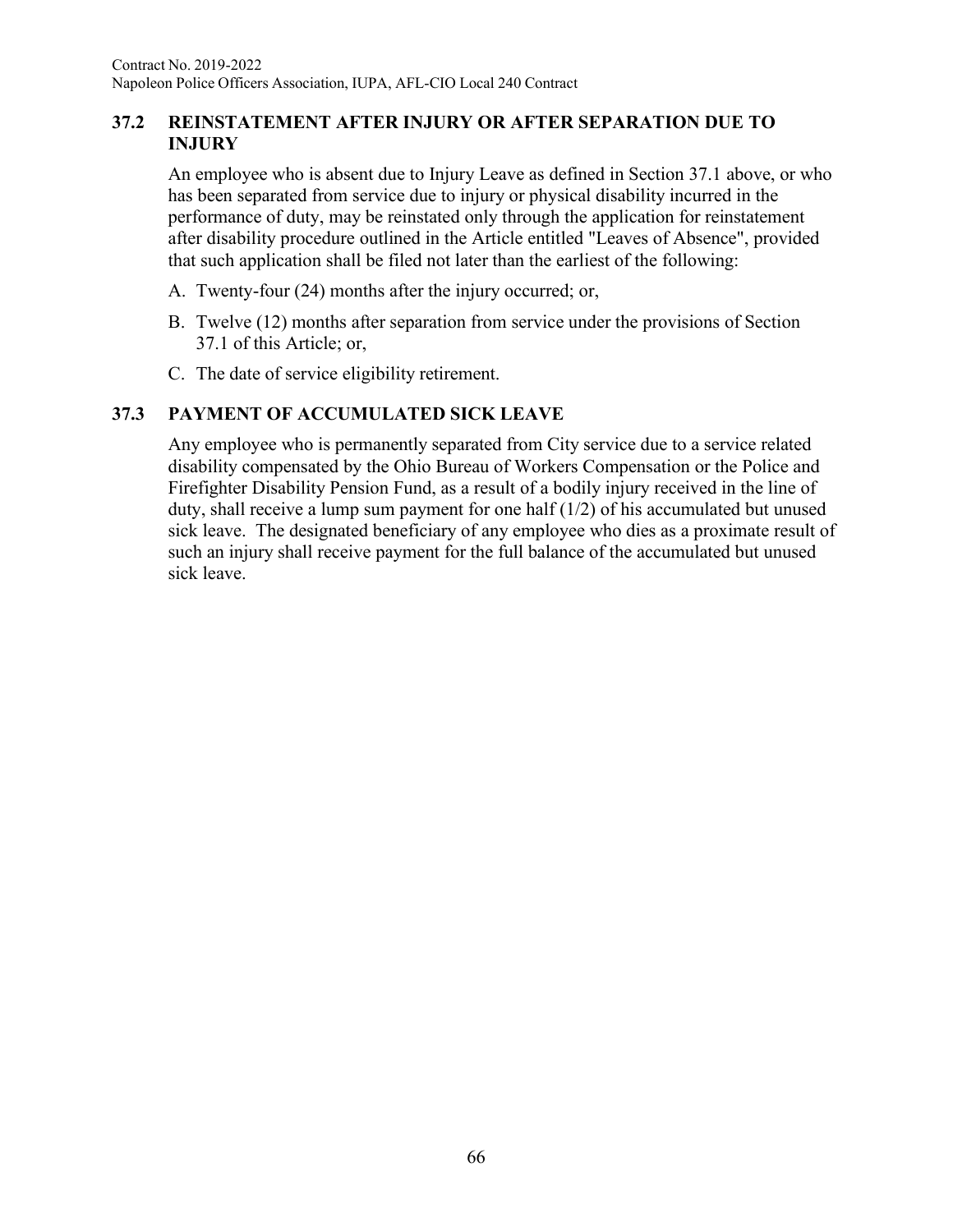# *Article 38* **TRAVEL ALLOWANCE**

## **38.1 MILEAGE ALLOWANCE**

Any employee requested by the City to use his private vehicle in the course of his employment shall receive a mileage allowance in accordance with the policy then in effect for all City employees, incorporated into this Agreement by reference thereto.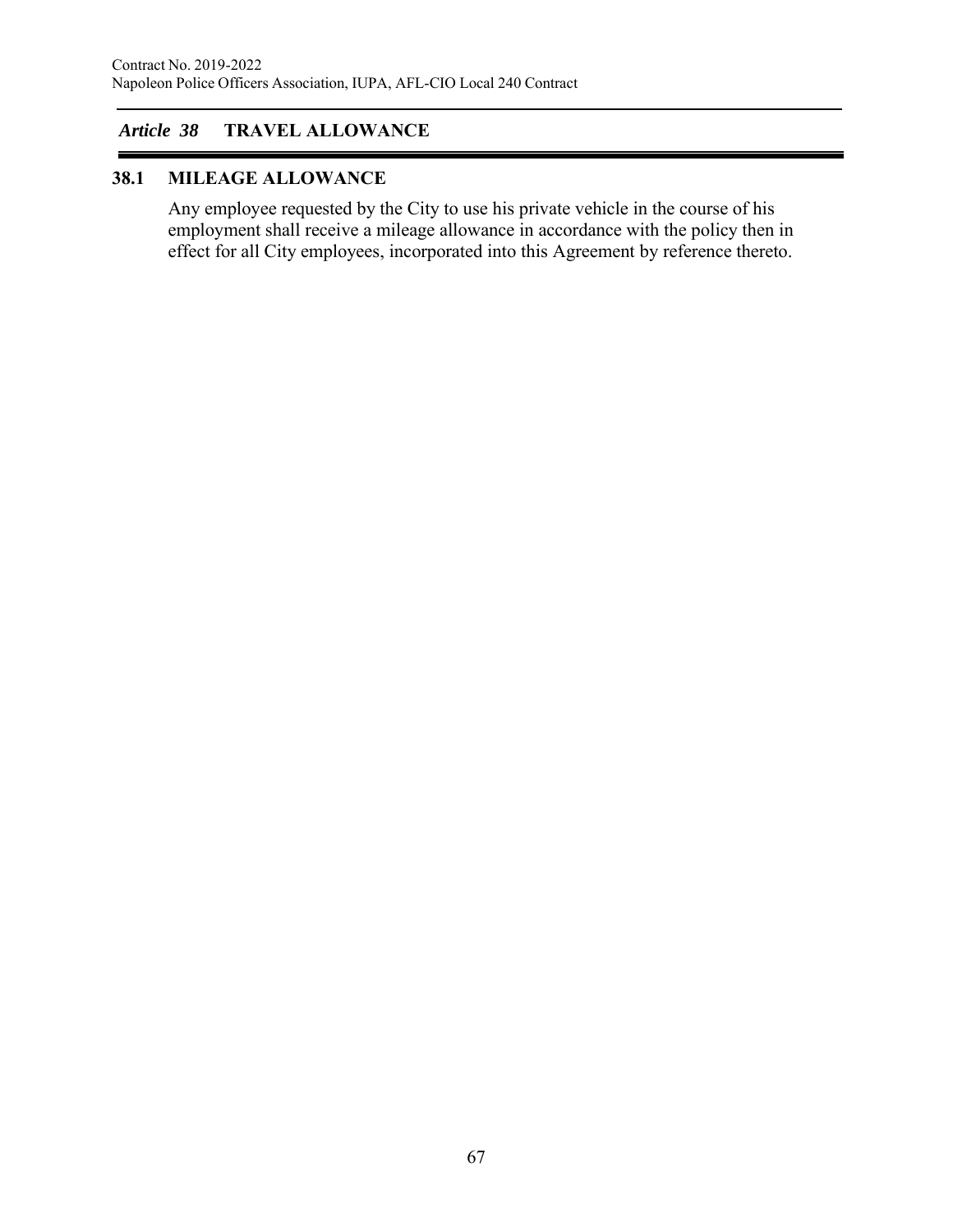## *Article 39* **UNIFORMS AND EQUIPMENT**

## **39.1 GENERAL**

The City shall provide, at its cost, an adequate supply of uniforms to meet the needs and requirements of the positions of patrol officer and dispatcher.

## **39.2 DRY CLEANING**

Dry cleaning and repair of police officers uniforms will be provided by the City. Repair of dispatchers uniforms will be provided by the City.

#### **39.3 PLAIN CLOTHES ALLOWANCE**

A clothing allowance up to Six Hundred Dollars (\$600.00) per fiscal year shall be reimbursed to any Police Officer assigned to plain clothes duty on a regular basis (Refer to Section 16.2). Newly assigned plain clothes Officers may exceed this amount within the first six (6) months, up to an additional Four Hundred Dollars (\$400.00).

Upon submission of receipts to the Chief of Police, the officer will be reimbursed.

These amounts will be pro-rated, \$50.00 every 30 days of service, for employees temporarily assigned to plain clothes duty. An employee that is temporarily assigned to the Detective Bureau will receive a reimbursement for clothing of \$50.00 for every thirty (30) days of service in the Bureau to a maximum of \$600.00 per calendar year. Refer to Section 47.2.

## **39.4 SCHEDULE OF UNIFORM COMPONENTS**

Uniforms and components thereof shall be provided by the city at no cost to bargaining unit employees.

An equipment/uniform allowance up to three hundred dollars (\$300.00) per fiscal year, shall be reimbursed to any Patrol Officer with the submission of a receipt. Said allowance shall be used to purchase shoes/boots and other non-durable items, with the approval of the Chief of Police. Dispatchers to receive one hundred dollars (\$100.00) boot or shoe allowance per the life of the contract.

## **39.5 PERSONAL EQUIPMENT**

Personally owned equipment may be used by employees only upon approval of the Chief of Police. This approval is subject to review at any time.

Personally owned equipment approved by the Chief of Police that is of the type issued by the department and is damaged or destroyed in the line of duty will be replaced or repaired, in whole or in part as follows:

## **IF DESTROYED**

- 1. A replacement that is of the type that is currently issued to an employee will be offered by the department or; the item shall be replaced.
- 2. The cash value of a replacement that is of the item will be provided by the department as reimbursement to the employee upon proof of purchase of a replacement of equal or greater value of the destroyed item.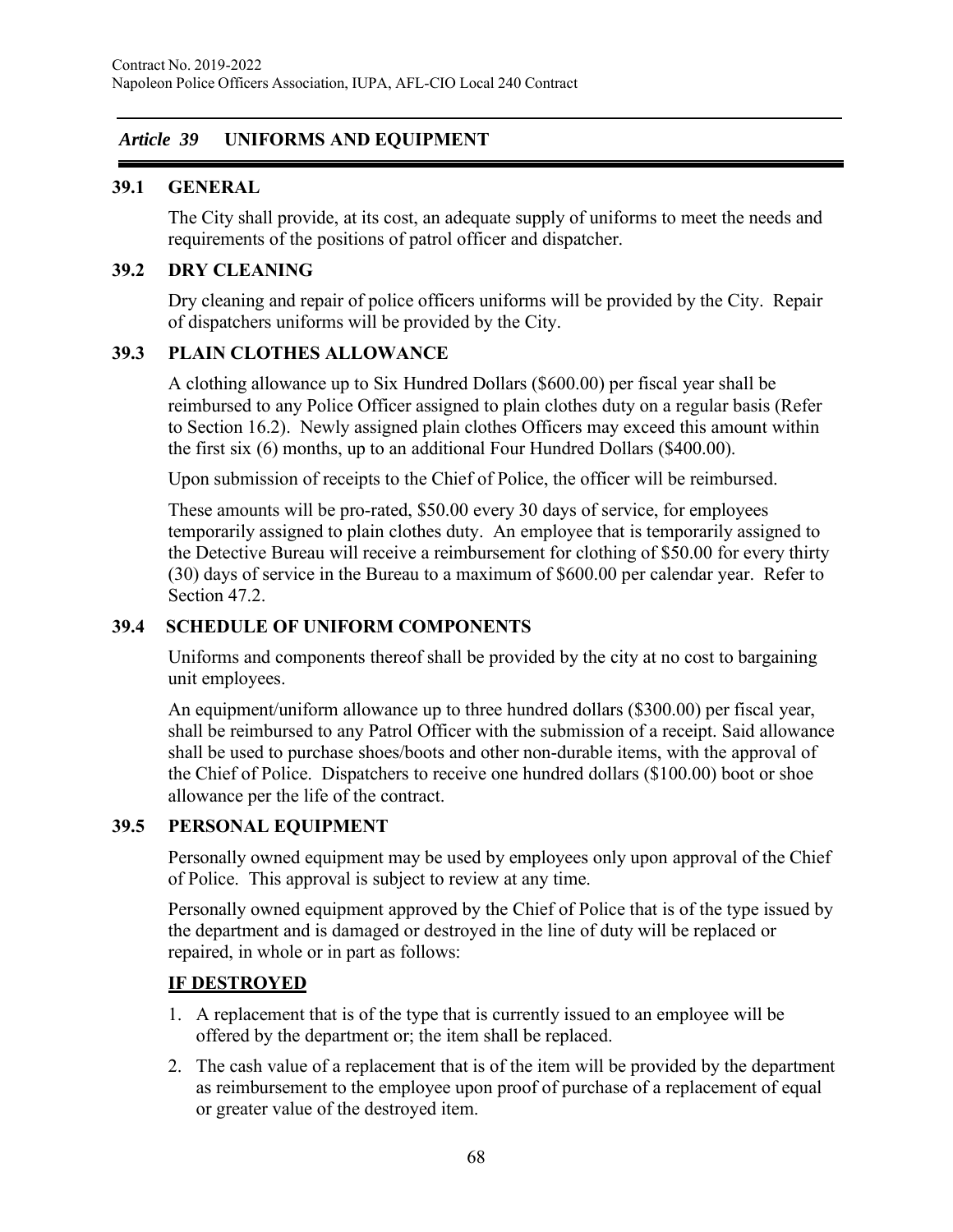3. Replacement value will be reimbursed for an approved item that is of lesser value than the item normally issued to the employee. Proof of purchase must be provided for the replacement item prior to the department's reimbursement.

# **IF DAMAGED**

1. Repair cost(s) will be covered by the police department. Repair cost(s) shall not exceed the current replacement costs of the departmental issued item.

For the purpose of this Section, the foregoing provisions do not include uniform components.

# **39.6 SIDE ARMS**

Side arms used on-duty or as an off-duty weapon, shall be subject to the approval of the Chief of Police. Police Officers will qualify with on and off-duty weapons as deemed necessary by the Range Officer. Permitted side arms will be subject to the approval procedure outlined in the Napoleon Police Department Policy and Procedures Manual incorporated into this agreement by reference thereto.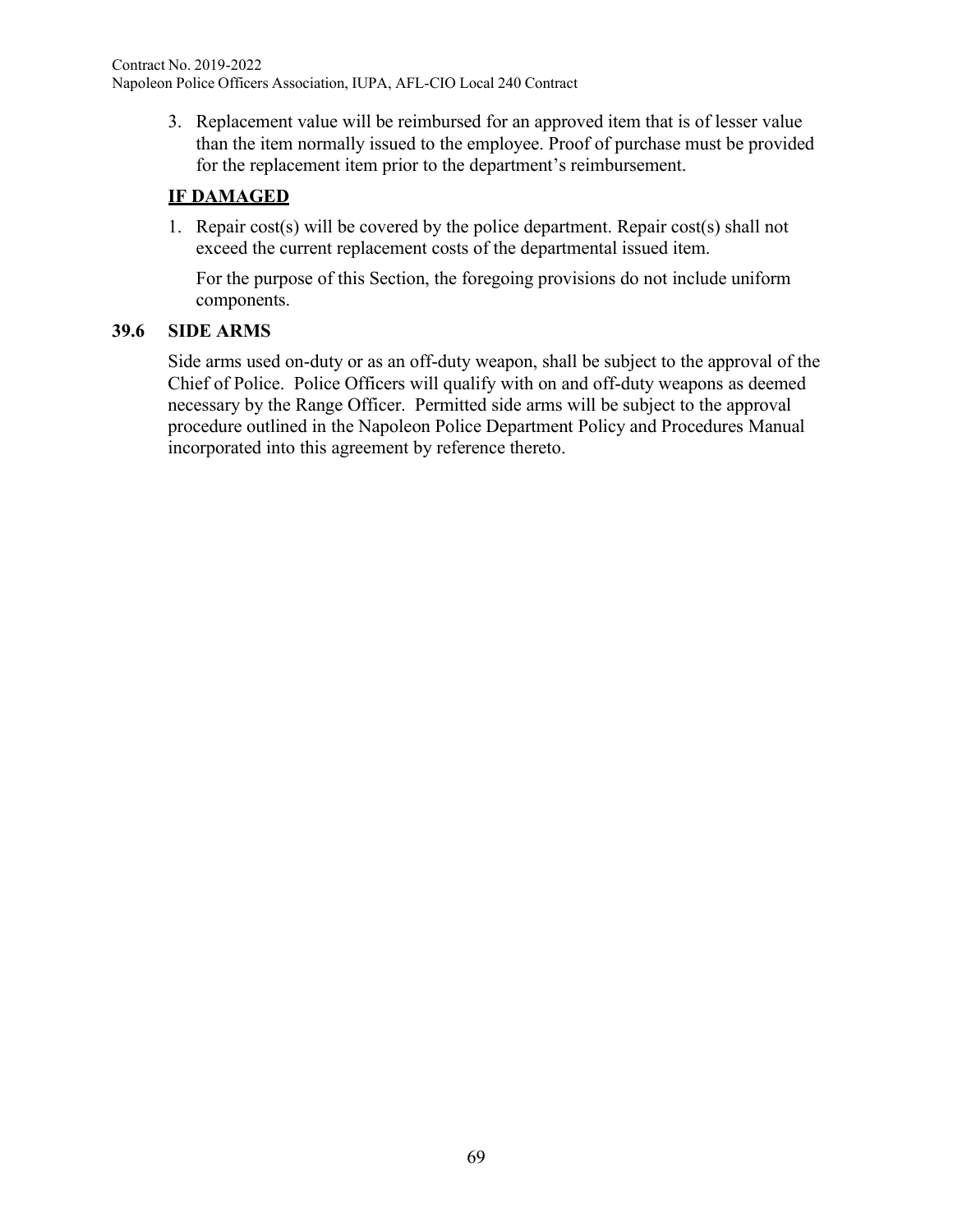## *Article 40* **EDUCATIONAL BENEFITS**

## **40.1 GENERAL**

All employees of the Police Department who have completed their third (3rd) year of consecutive service shall be eligible to receive, in addition to base pay, annual compensation for college degrees as described in Section 40.2.

## **40.2 COMPENSATION FOR EARNED CREDIT HOURS**

Compensation shall be paid at the rate of Three Hundred Dollars (\$300.00) per year for a completed accredited associate's degree in police science or related field as approved by the Education Accreditation Committee. Compensation shall be paid at the rate of Five Hundred Dollars (\$500.00) per year for a completed accredited bachelor's degree or higher in police science or related field as approved by the Education Accreditation Committee. This compensation applies to those individuals in Section 40.1 above covered under this agreement. The Education Accreditation Committee will consist of the City Manager and Chief of Police, and two (2) union members who are not the subject(s) of the issue being heard. This compensation is limited to one (1) degree only (highest degree obtained). The compensation is to be paid as a lump sum during the first pay period of December of each year. Any change from police officer to dispatcher or dispatcher to police officer shall require a review by the Education Accreditation Committee.

## **40.3 TRAINING AND EDUCATION**

- A. Each Police Officer Trainee shall attend an accredited basic police school program in accordance with state law. The City shall pay necessary expenses including tuition and text books. Lodging, meals, and mileage shall be paid for out-of-town schooling with approval of the Chief of Police.
- B. These courses (in accordance with A above) shall be completed within the employee's first (1st) year. Notwithstanding Section 4.3 of this Agreement, a reimbursement contract shall be signed by the new employee, which shall provide for reimbursement of all tuition fees, incidental expenses and travel related expense, should the trainee fail to pass the basic training program through inattention, carelessness or other improper behavior.
- C. Each employee, subject to the approval of the Chief of Police may be required to attend schooling, certification or recertification programs deemed necessary to maintain the present level of services provided by the City Police Department. The City shall pay necessary expenses including tuition and text books. Lodging, meals and mileage shall be paid for out-of-town schooling subject to the express written approval of the Chief of Police. Any overtime requests must have the advance written approval of the City Manager.
- D. Additional Education. Employees shall be eligible to receive an amount not to exceed One Thousand Five Hundred Dollars (\$1,500.00)/year as reimbursement for costs of college, correspondence or other courses that benefit the City, or such costs of said college, correspondence or other courses that benefit the City not to exceed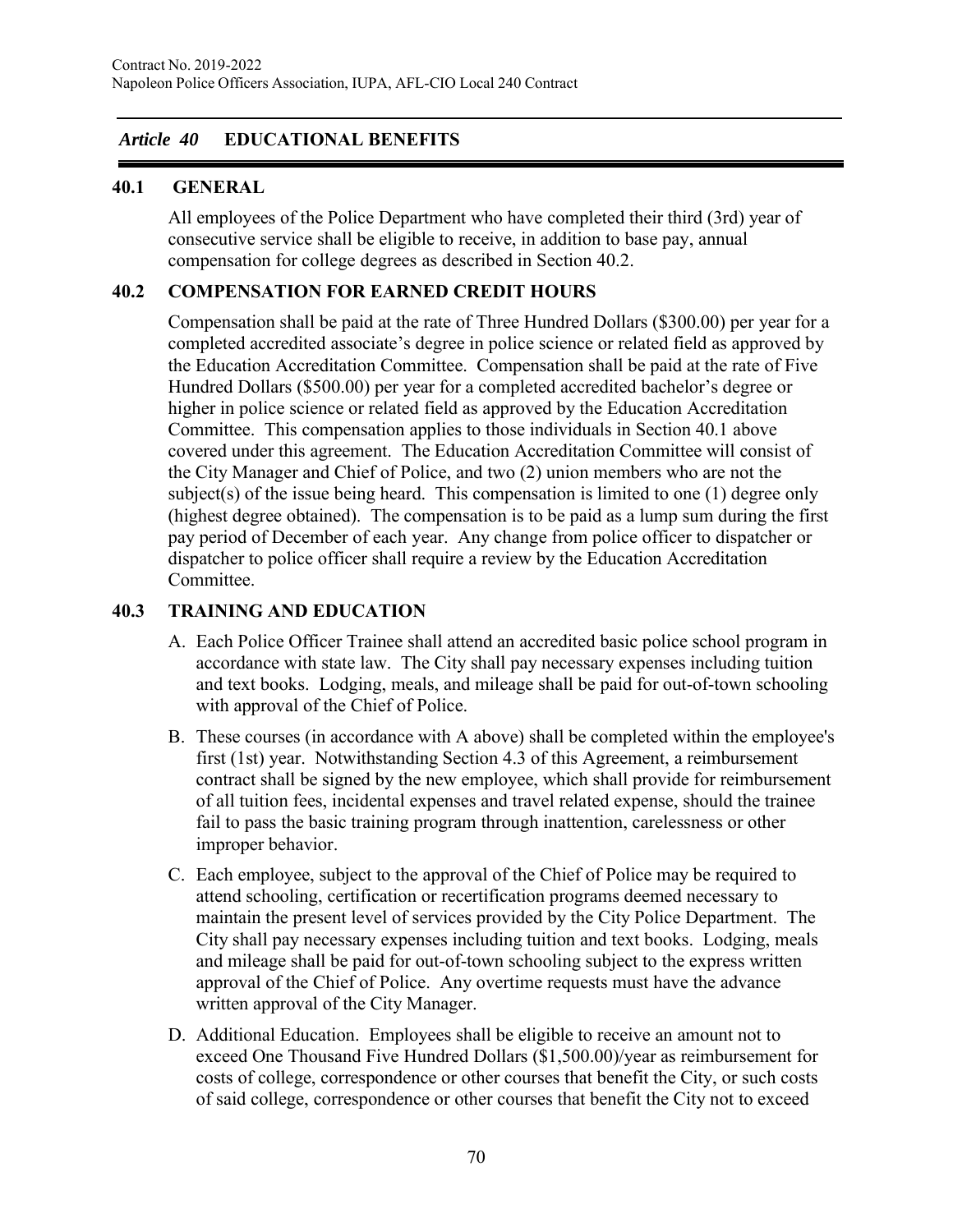the same amount may be paid directly to the person or firm conducting same, subject to the express written approval of the Chief of Police, and subject to its being taken on other than City time or at City expense. Application for such costs reimbursements must be submitted by the employee to the City Manager for approval or disapproval prior to the beginning of said schooling. Such application shall include all relevant dates for said schooling, a description of the schooling to be taken, and the relationship of the schooling to the employee's job. If approved, said costs reimbursement will be made following the employee's submission of, both, expense receipts and documentation to the City Manager verifying that the employee has successfully completed and passed the schooling taken. In the event said schooling costs are paid in advance and directly to the person or firm conducting same and the employee should fail to successfully complete and pass said schooling, the City shall be reimbursed by the employee for all such schooling costs. The employee shall be permitted to keep all text books upon successfully completing and passing said schooling.

- E. The City will provide up to twenty-four (24) hours annual State mandated training required by the State of Ohio for Police Officers. Eight (8) hours minimum annual for elective dispatch training.
- F. When it becomes necessary for a bargaining unit member to travel outside the City of Napoleon for schooling and/or training as approved by the Chief of Police or his designee, and said schooling and/or training is set at a location one hundred (100) or more air miles from the Napoleon Police Department and scheduled to begin at or prior to 1000 hours, said bargaining unit member shall be provided with lodging of sufficient safety and comfort the night prior to said schooling and/or training.

## **40.4 LABOR MANAGEMENT COURSES**

Appropriate paid leave for time off, not to exceed seven (7) days aggregate, shall be granted for employees to use anytime during the year for the purpose of attending educational programs related to Labor-Management when deemed to be in the best interest of both parties; however, it shall require the express written approval of the City Manager.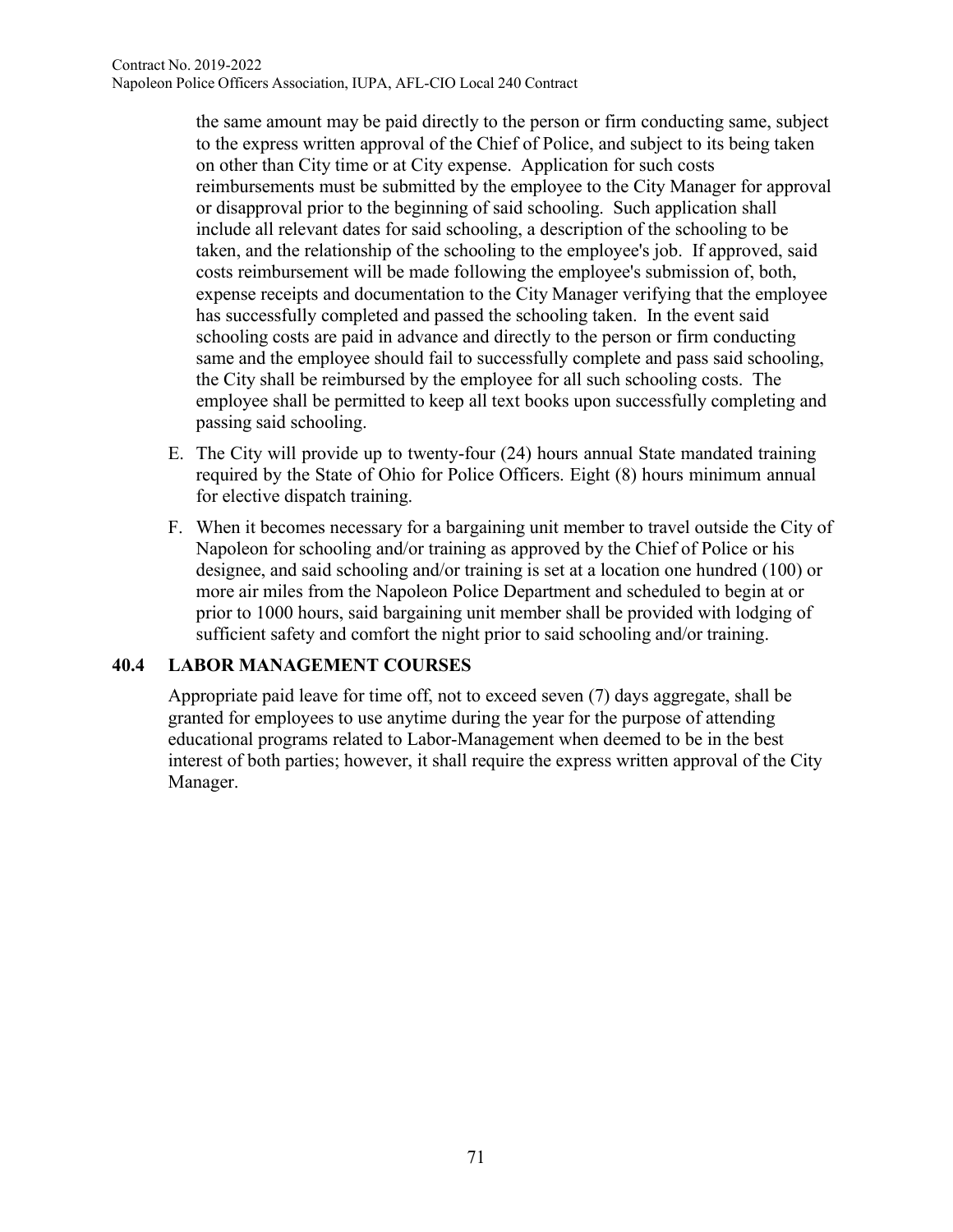# *Article 41* **FALSE ARREST INSURANCE**

#### **41.1 GENERAL**

The City shall provide False Arrest Insurance coverage for all Police Officers covered by this Agreement (see Exhibit B).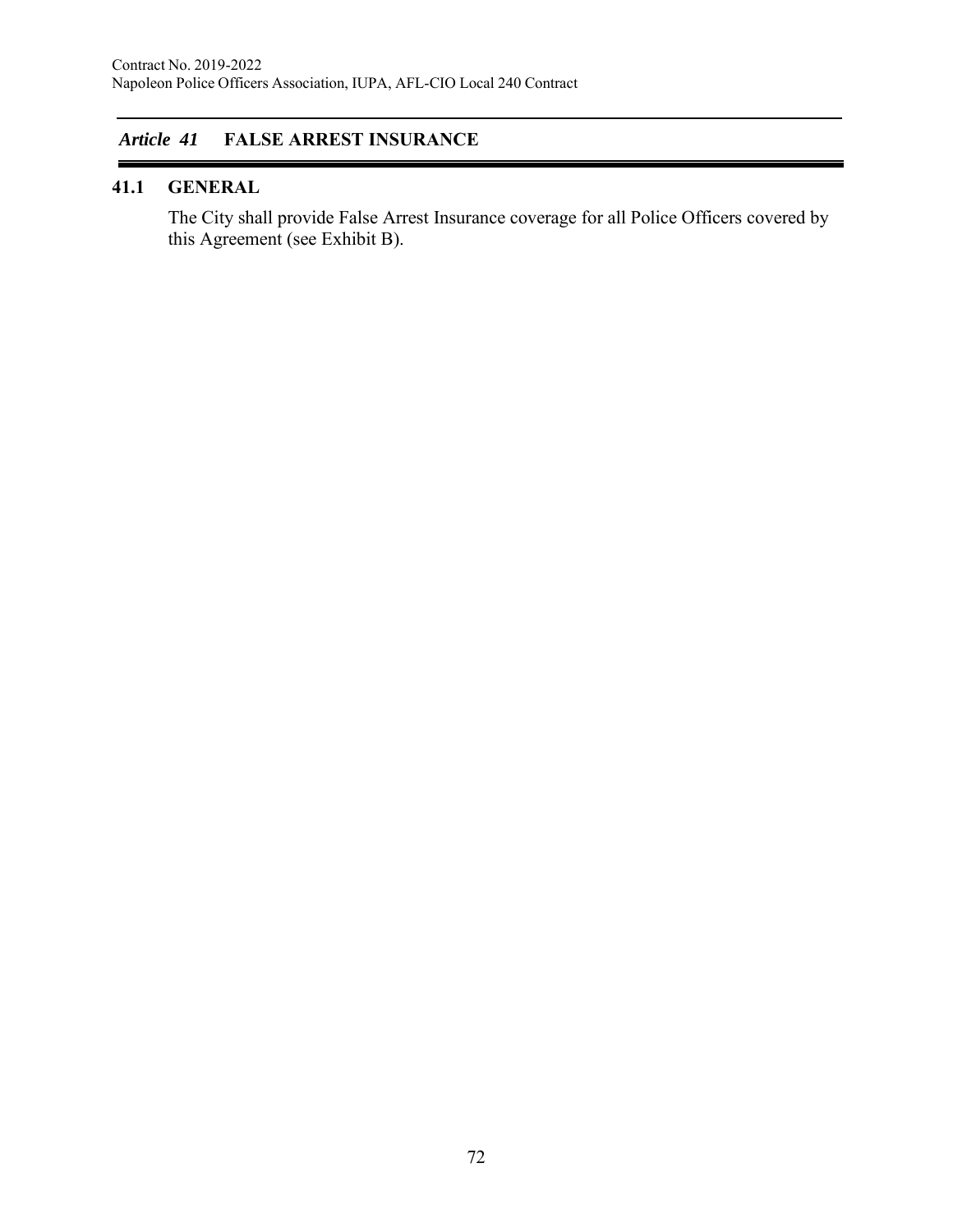# *Article 42* **LIFE AND HEALTH INSURANCE**

### **42.1 LIFE INSURANCE**

A death benefit in the amount of Thirty Thousand Dollars (\$30,000) shall be paid in accordance with the policy to the designated beneficiary of an employee upon the employee's death, providing such death occurs after the employee has completed thirty (30) days from the date of employment and the first of the month thereafter. Each employee shall furnish the City with a beneficiary designation. In the event the employee has failed to designate a beneficiary then the benefit shall be made to his estate, upon the application of the employee's legal representative. The City will provide a Certificate of Insurance to each employee.

# **42.2 HOSPITAL AND MEDICAL BENEFITS**

The City shall provide group health insurance coverage for each employee as determined by the City of Napoleon's Health Care Cost Committee, in accordance with Exhibit C, the by-laws of the committee.

# **42.3 LEAVES OF ABSENCE - CONTINUATION OF PREMIUMS**

Upon the written request of an employee on leave of absence, the City will continue the employee's coverage under the Group Life, and Health Insurance plans, and the City will pay its share of the premiums for such plans in accordance with the provisions of Sections 42.1 and 42.2 of this Article for a maximum of thirty (30) days. On the first day of the month following the commencement of the employee's leave of absence, the employee will then and thereafter be solely responsible for the payment of all subsequent such premiums.

Where a conflict may exist between the provisions of this section and the Family Medical Leave Act (FMLA), the FMLA shall prevail.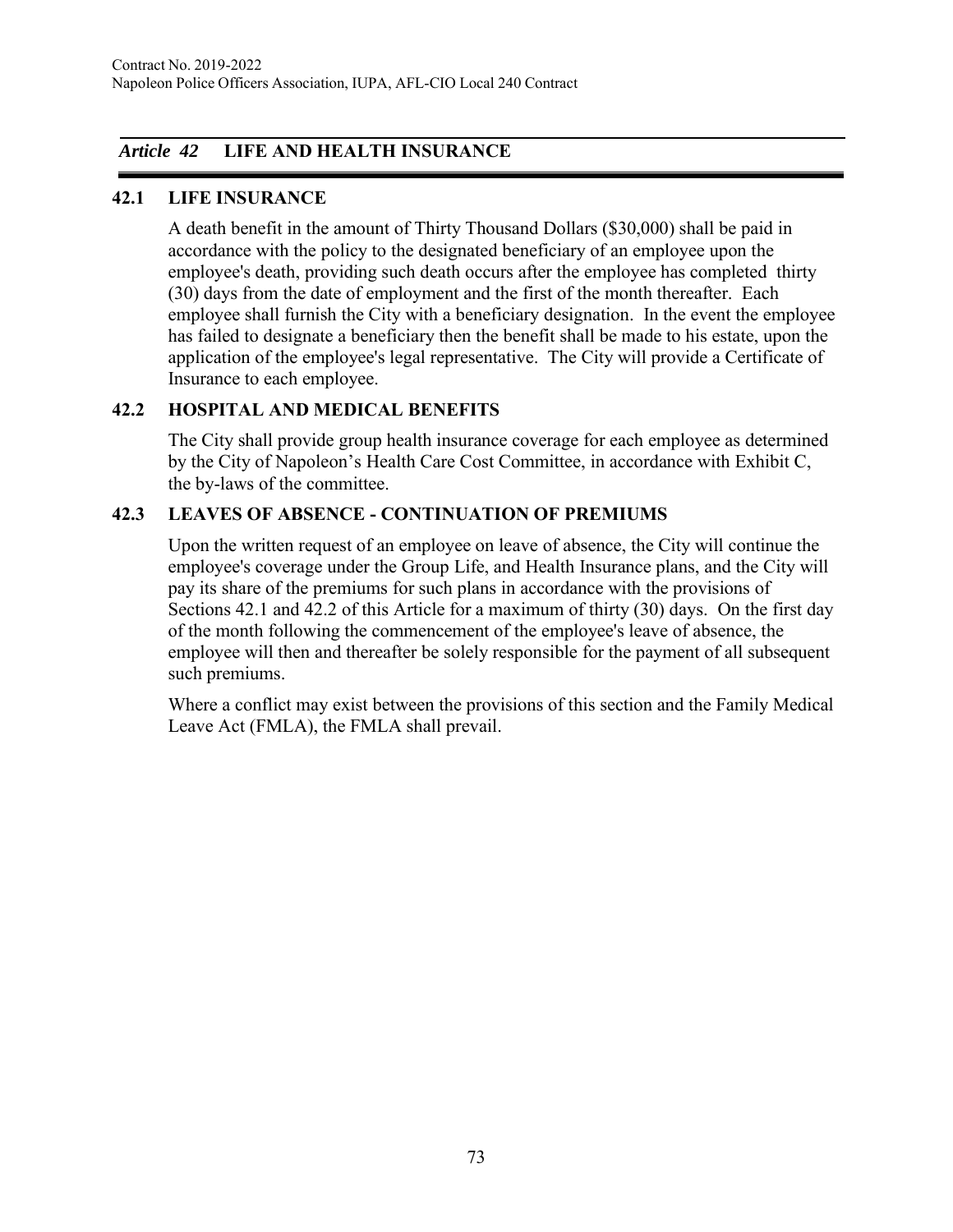# *Article 43* **RETIREMENT CONTRIBUTION PICK-UP**

### **43.1 SALARY REDUCTION METHOD**

Subject to the approval of the I.R.S., the City agrees to maintain the current designated pickup plan for the employee's contributions to the Police and Firemen's Disability and Pension Fund of Ohio and/or the Public Employee's Retirement System as appropriate. The plan will use the salary reduction method of deducting the employees' contributions from the employees' gross wages to arrive at an adjusted gross wage for tax purposes. As a condition of maintaining said plan, all employees shall be required to participate in any such pickup plan.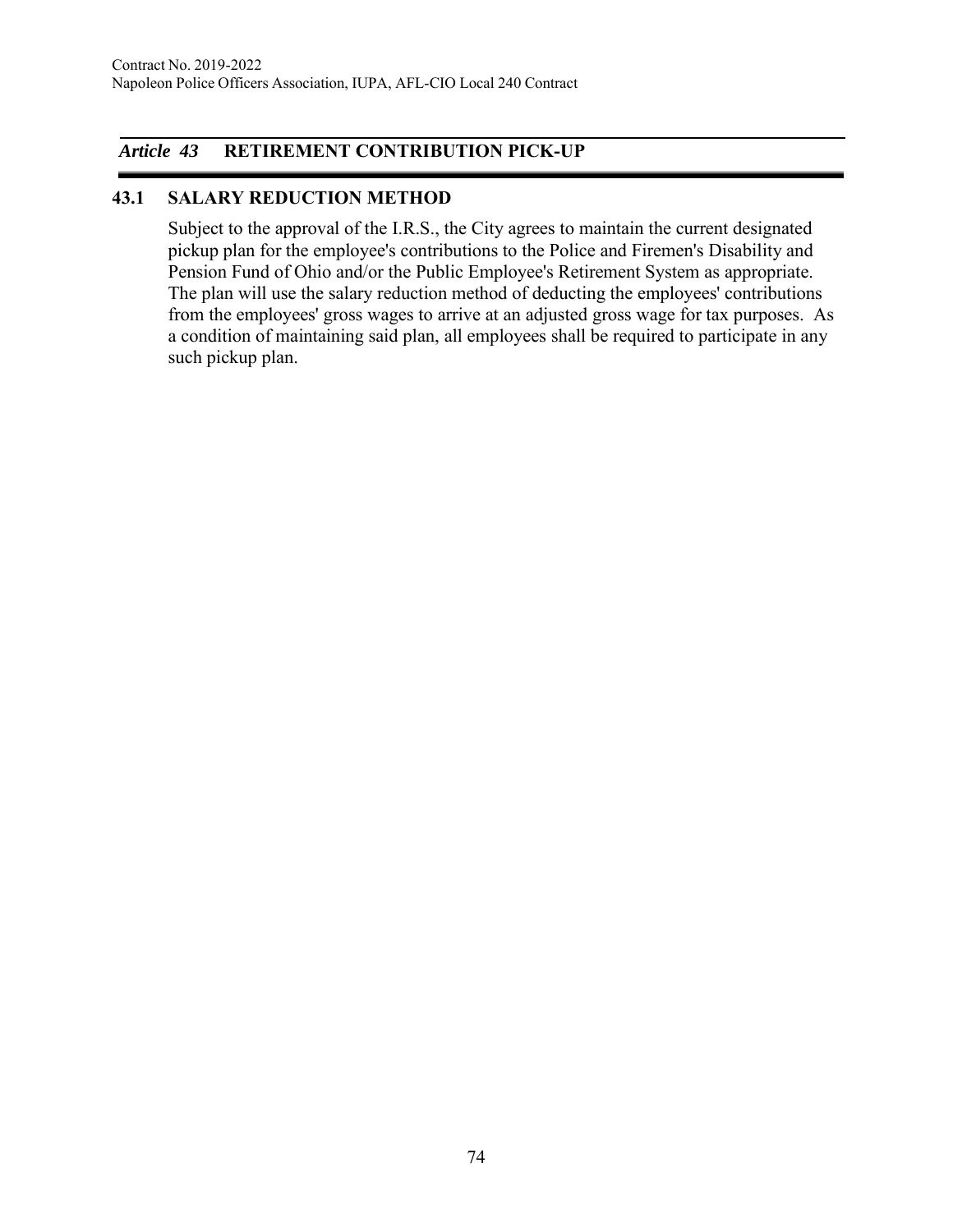# *Article 44* **LONGEVITY PAY PLAN**

# **44.1 SCHEDULE OF LONGEVITY PAYMENTS**

Annual longevity payments shall be made during the first pay period of December of each year, in accordance with the longevity pay plan, to all employees who shall have completed at least five (5) years of continuous service and who shall be in the employ of the City as of November 30th of the year in which the longevity payment is made. Annual longevity payments shall be based on the years of service of the employee and the amount of payment shall be in accordance with the following:

|    |                                          | <b>Dispatchers</b> | Police     |
|----|------------------------------------------|--------------------|------------|
|    | A. After five (5) years of service       | \$480.00           | \$600.00   |
|    | B. After seven (7) years of service      | \$720.00           | \$900.00   |
|    | C. After nine (9) years of service       | \$960.00           | \$1,200.00 |
|    | D. After eleven (11) years of service    | \$1,200.00         | \$1,500.00 |
|    | E. After thirteen (13) years of service  | \$1,440.00         | \$1,800.00 |
|    | F. After fifteen (15) years of service   | \$1,680.00         | \$2,100.00 |
|    | G. After seventeen (17) years of service | \$1,920.00         | \$2,400.00 |
|    | H. After nineteen (19) years of service  | \$2,160.00         | \$2,700.00 |
| I. | After twenty-one (21) years of service   | \$2,400.00         | \$3,000.00 |

# **44.2 EFFECTIVE DATE**

This schedule is effective November 30, 2010.

### **44.3 LONGEVITY FREEZE**

All new hire employees that are hired after December 31, 2007 will be exempt from any longevity payments as set forth above. All longevity for current employees will be frozen at the level they would receive in 2008. Any employee hired prior to January 1, 2008 who will obtain their first longevity step during the term of this contract will be frozen at the first level (or 5 year level.)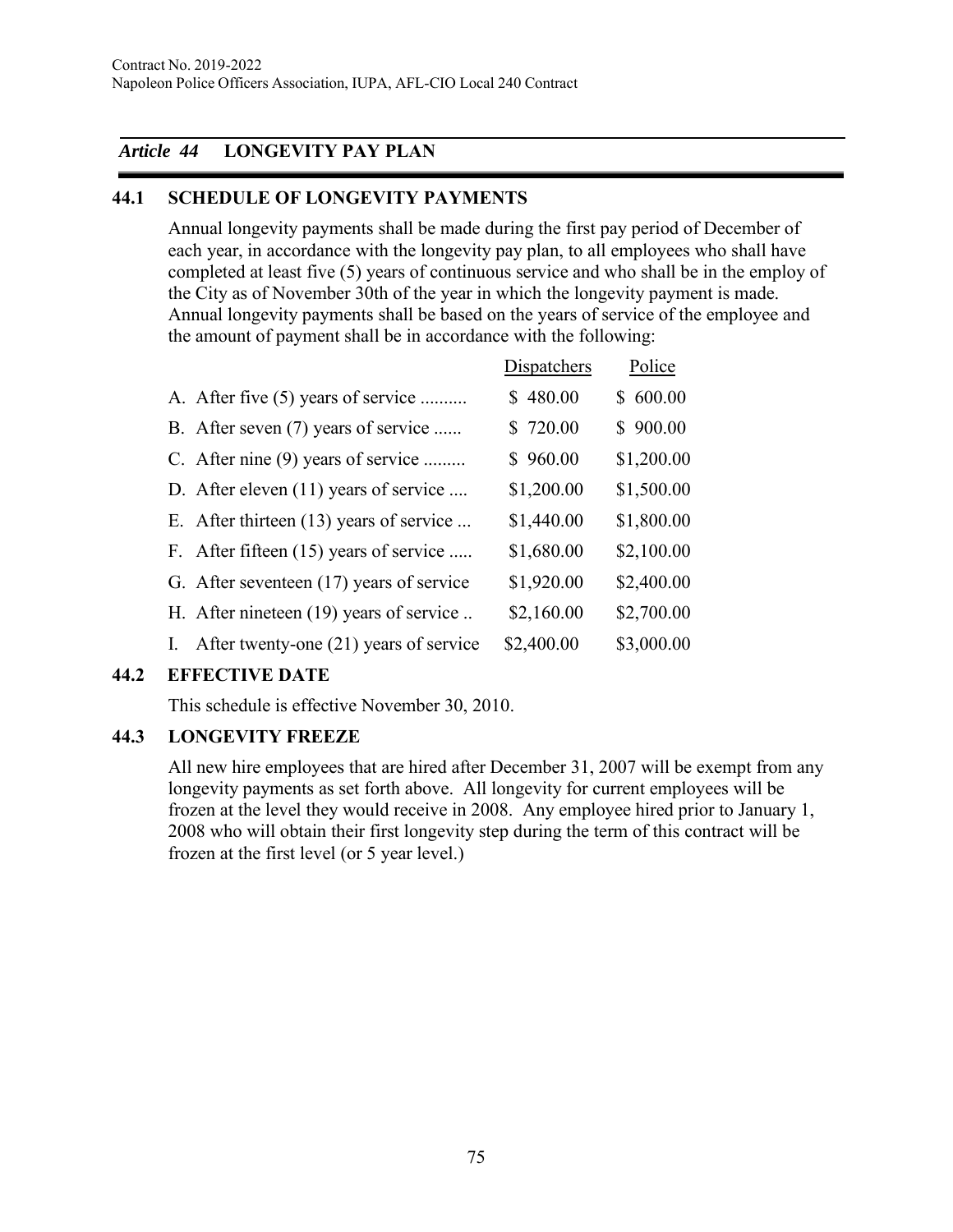# *Article 45* **WAGES**

#### **45.1 PAY STEPS**

All pay steps shall be as set forth below:

Effective the first pay period of 2020, all pay steps shall be increased by two and a quarter percent (2.25%) and the F Step shall receive an additional one percent (1%) increase as follows:

|                                                                                                            | A<br>$0 - 1$<br>Yr | A<br>Annual    | B<br>$2 - 3$<br>Yr | B<br>Annual | C<br>$3-4$<br>Yr | C<br>Annual | D<br>$4 - 5$<br>Yr | D<br>Annual | E<br>5-6<br>Yr | E<br>Annual | F<br>$6 - 7$<br>Yr | F<br>Annual                                                                               |
|------------------------------------------------------------------------------------------------------------|--------------------|----------------|--------------------|-------------|------------------|-------------|--------------------|-------------|----------------|-------------|--------------------|-------------------------------------------------------------------------------------------|
| Dispatcher<br>Field<br>Training                                                                            |                    | 14.48 30118.40 |                    |             |                  |             |                    |             |                |             |                    |                                                                                           |
| Dispatcher                                                                                                 |                    |                |                    |             |                  |             |                    |             |                |             |                    | 16.58 34486.40 17.79 37003.20 19.05 39624.00 20.38 42390.40 21.61 44948.80 22.91 47652.80 |
| Patrol Officer<br>Academy                                                                                  |                    | 14.92 31033.60 |                    |             |                  |             |                    |             |                |             |                    |                                                                                           |
| Patrol Officer   19.91 41412.80 21.32 44345.60 22.84 47507.20 24.51 50980.80 25.99 54059.20 27.55 57304.00 |                    |                |                    |             |                  |             |                    |             |                |             |                    |                                                                                           |

Effective the first pay period of 2021, all pay steps shall be increased by two and a quarter percent (2.25%) and the F Step shall receive an additional one percent (1%) as follows:

|                                                                                                          | A       | A              | B       | B      | C     | $\mathbf C$ | D       | D      | E   | E      | F       |                                                                                           |
|----------------------------------------------------------------------------------------------------------|---------|----------------|---------|--------|-------|-------------|---------|--------|-----|--------|---------|-------------------------------------------------------------------------------------------|
|                                                                                                          | $0 - 1$ | Annual         | $2 - 3$ | Annual | $3-4$ | Annual      | $4 - 5$ | Annual | 5-6 | Annual | $6 - 7$ | Annual                                                                                    |
|                                                                                                          | Yr      |                | Yr      |        | Yr    |             | Yr      |        | Yr  |        | Yr      |                                                                                           |
| Dispatcher<br>Field<br>Training                                                                          |         | 14.80 30784.00 |         |        |       |             |         |        |     |        |         |                                                                                           |
| Dispatcher                                                                                               |         |                |         |        |       |             |         |        |     |        |         | 16.95 35256.00 18.19 37835.20 19.48 40518.40 20.84 43347.20 22.10 45968.00 23.65 49192.00 |
| Patrol Officer<br>Academy                                                                                |         | 15.26 31740.80 |         |        |       |             |         |        |     |        |         |                                                                                           |
| Patrol Officer 20.36 42348.80 21.80 45344.00 23.35 48568.00 25.06 52124.80 26.57 55265.60 28.45 59176.00 |         |                |         |        |       |             |         |        |     |        |         |                                                                                           |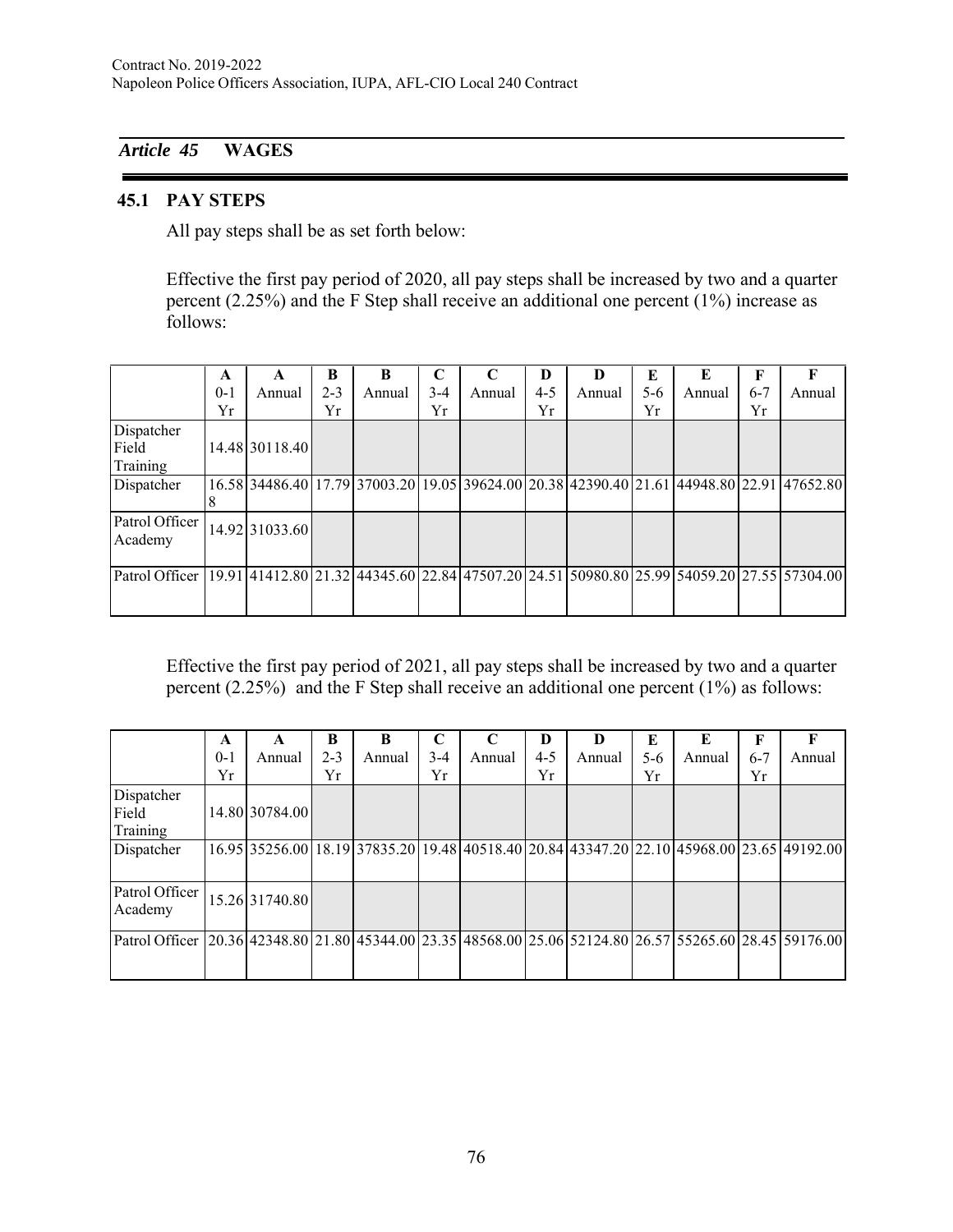Effective the first pay period of 2022, all pay steps shall be increased by two and a quarter percent (2.25%) and the F Step shall receive an additional one quarter percent (0.25%) as follows:

|                                                                                                          | A<br>$0-1$ | A<br>Annual    | B<br>$2 - 3$ | B<br>Annual | $3-4$ | Annual | D<br>$4 - 5$ | D<br>Annual | E<br>$5-6$ | E<br>Annual | F<br>$6 - 7$ | F<br>Annual                                                                               |
|----------------------------------------------------------------------------------------------------------|------------|----------------|--------------|-------------|-------|--------|--------------|-------------|------------|-------------|--------------|-------------------------------------------------------------------------------------------|
|                                                                                                          | Yr         |                | Yr           |             | Yr    |        | Yr           |             | Yr         |             | Yr           |                                                                                           |
| Dispatcher<br>Field<br>Training                                                                          |            | 15.13 31470.40 |              |             |       |        |              |             |            |             |              |                                                                                           |
| Dispatcher                                                                                               |            |                |              |             |       |        |              |             |            |             |              | 17.33 36046.40 18.60 38688.00 19.92 41433.60 21.31 44324.80 22.60 47008.00 24.24 50419.20 |
| Patrol Officer<br>Academy                                                                                |            | 15.60 32448.00 |              |             |       |        |              |             |            |             |              |                                                                                           |
| Patrol Officer 20.82 43305.60 22.29 46363.20 23.88 49670.40 25.62 53289.60 27.17 56513.60 29.16 60652.80 |            |                |              |             |       |        |              |             |            |             |              |                                                                                           |

(Annual rates represent 2,080 hours in active pay status.)

For the purposes of this Section, Detective shall be included within the classification of Patrol Officer.

Sergeants will be paid 10% above Patrol Officer Step F the first year of appointment and will be paid 15% above Patrol Officer Step F the second year of appointment and each year after.

Employees appointed as Patrol Officer who do not possess certification from Basic Police School (OPOTA or equivalent) will be paid at Patrol Officer Academy Step A.

Employees newly appointed as Patrol Officer who possess certification from Basic Police School (OPOTA or equivalent) and whose last position held with the employee's last employer was not a low enforcement position will be paid at Patrol Officer Step A.

Employees newly appointed as Dispatcher and whose last position held with the employee's last employer was not a Dispatcher for a safety service agency as determined by the Chief of Police will be paid at Dispatcher Step A.

Employees newly appointed as Patrol Officer who possess certification from Basic Police School (OPOTA or equivalent) and whose last position held with the employee's last employer was a law enforcement position will be credited with the employee's full years of service in the last position held with the employee's last employer in addition to their service with the City of Napoleon, Ohio for the purposes of determining pay (e.g., If employee's last position before accepting employment with the City was deputy sheriff and the employee served in that position for a full three (3) years, the employee would be paid at Patrol Officer Step C at the time of appointment. When that employee's combined full years of service as deputy sheriff and full years as a City of Napoleon Patrol Officer equals four (4) years, the employee will be paid at Patrol Officer Step D, etc.).

Employees newly appointed as Dispatcher and whose last position held with the employee's last employer was a Dispatcher for a safety service agency as determined by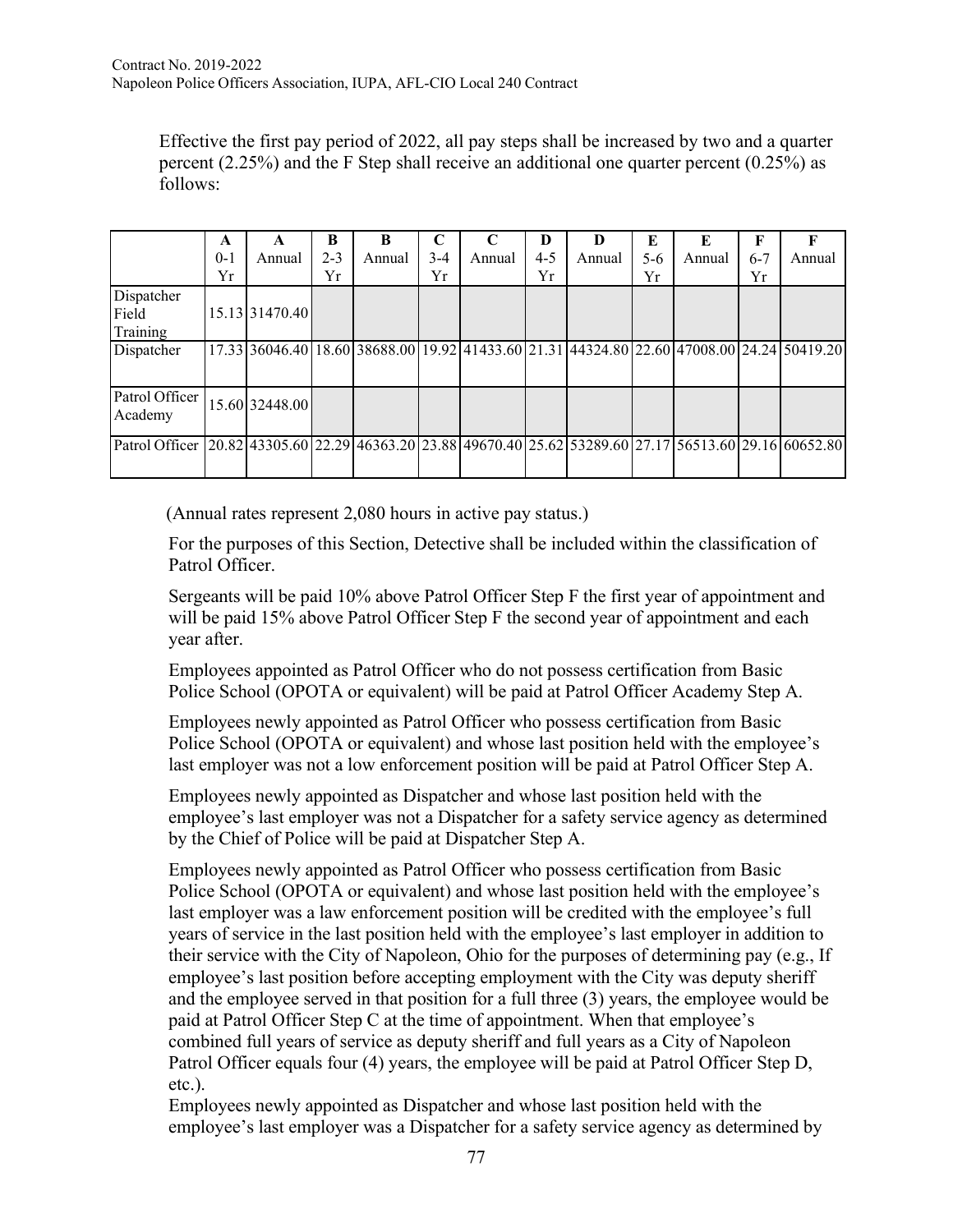Contract No. 2019-2022

Napoleon Police Officers Association, IUPA, AFL-CIO Local 240 Contract

the Chief of Police will be credited with the employee's full years of service in the last position held with the employee's last employer in addition to their service with the City of Napoleon, Ohio for the purposes of determining pay.

### **45.2 PROGRESSION IN STEPS**

On each employee's employment anniversary date, each employee, and subject to receiving a satisfactory annual performance review evaluation, on such date, will be increased one step in the pay plan until the maximum grade is reached. Anniversary date shall be defined as that date occurring each year corresponding with that day upon which an employee was hired.

### **45.3 CERTIFICATION PAY**

Each employee who holds a position in one of the following Certification Areas will get an additional twenty cents (\$0.20) per hour on top of their regular hourly rate of pay for each position they hold, but not to exceed a total of forty cents (\$0.40) per hour.

Assistant TAC Officer TAC Officer Warrant Entry Team (WET)

Range Officer and Field Training Officer (FTO) will get an additional twenty cents (\$0.20) per hour when the employee is working in that capacity. Premium for FTO is effective with the execution of this contract.

### **45.4 DETECTIVE PAY**

Employee(s) who work in the Detective Bureau will receive an additional five percent (5%) pay on top of their regular hourly pay and shift differential premiums.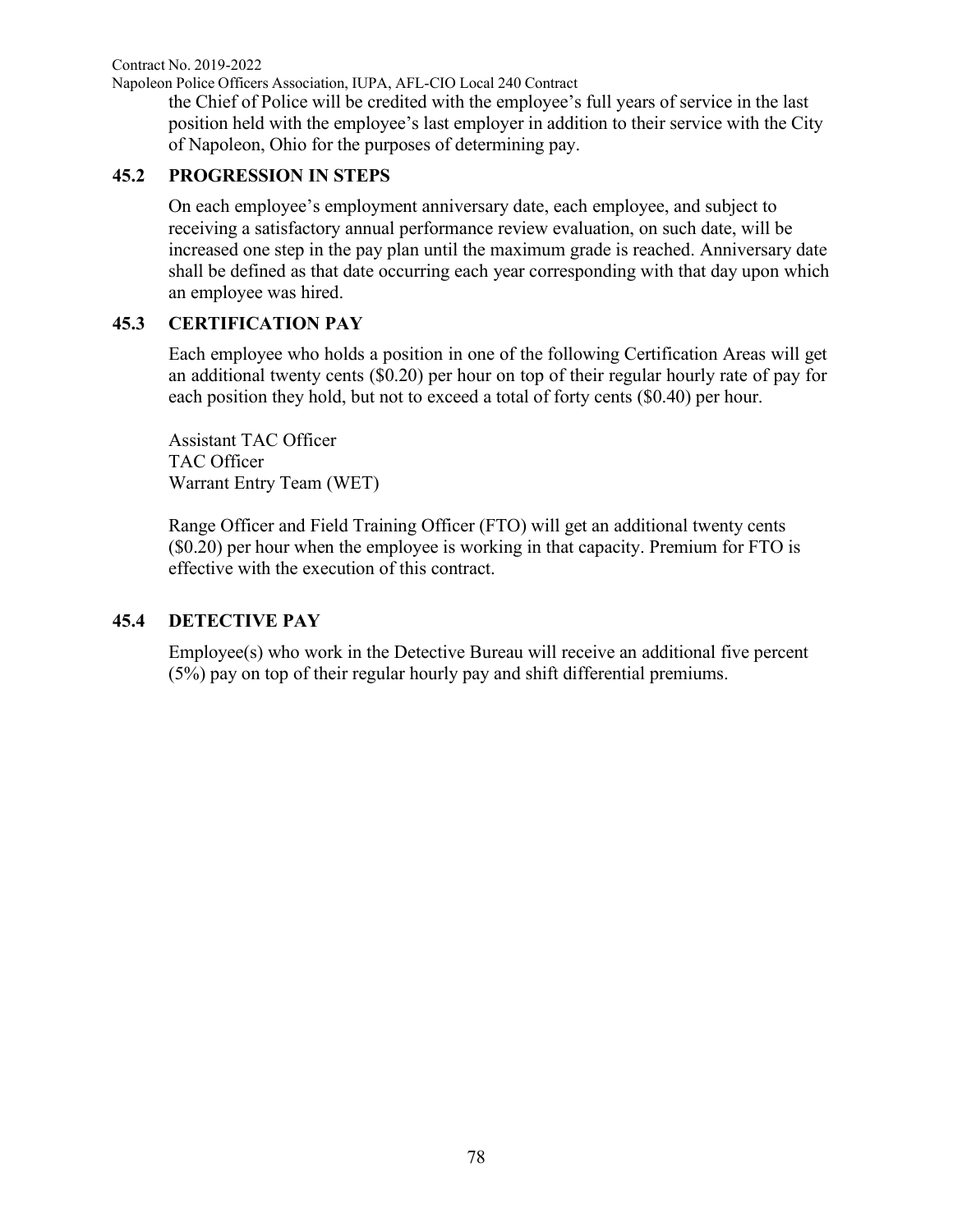# *Article 46* **SHIFT DIFFERENTIAL AND SPECIAL DUTY PAY**

### **46.1 SHIFT DIFFERENTIAL PAY**

Employees working between the hours of 3:00 P.M. and 11 P.M. (2nd shift), shall receive shift premium pay at the rate of two and one-half percent (2-1/2%) of their rate of pay for those hours, and employees working between the hours of 11:00 P.M. and 7:00 A.M. (3rd shift), shall receive shift premium pay at the rate of two percent (2%) of their rate of pay for those hours (whether that be regular time, overtime or acting time pay).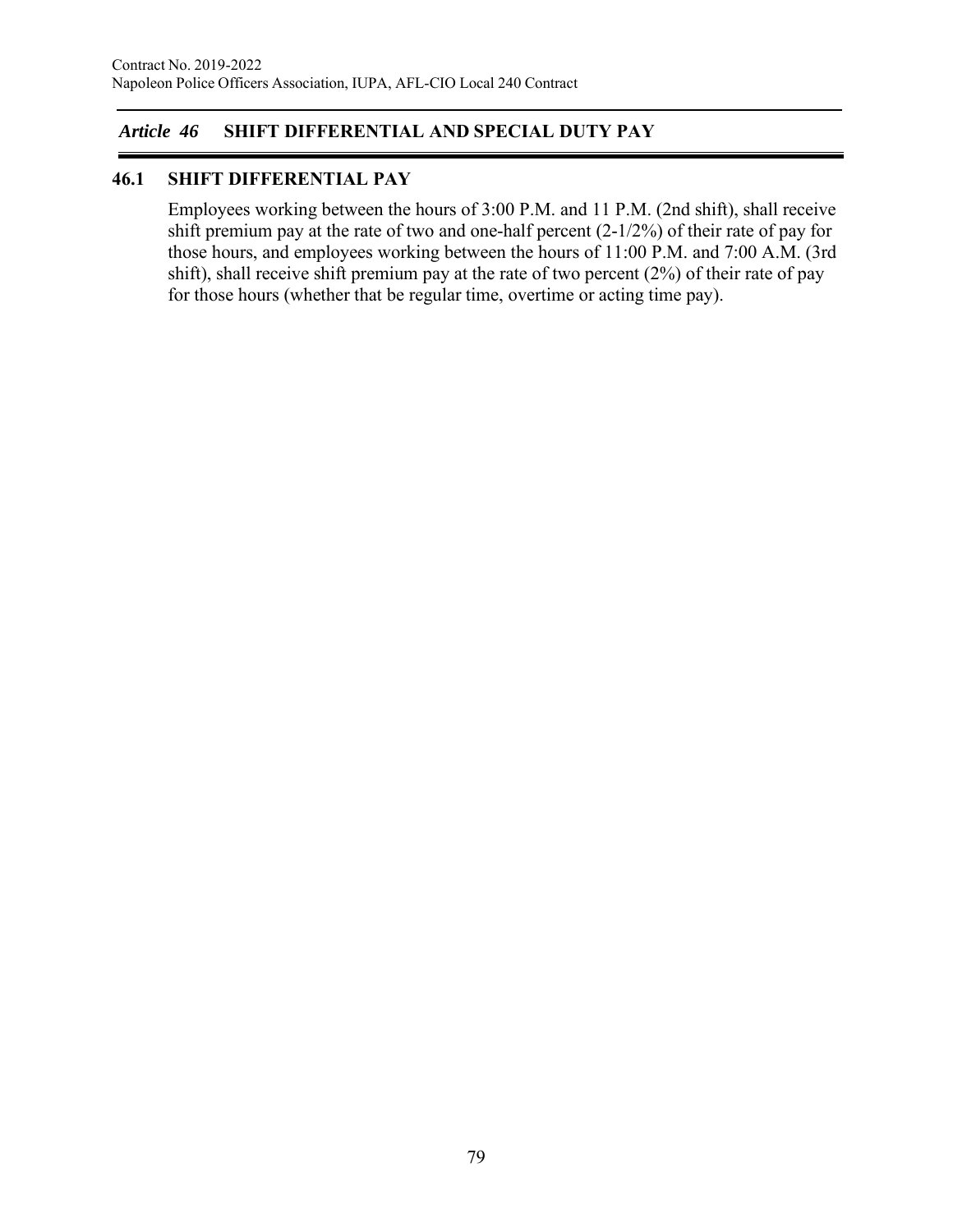### *Article 47* **SPECIALIZED JOB ASSIGNMENTS**

### **47.1 DOG HANDLER ASSIGNMENT**

Only employees holding the rank of Patrol Officer may be considered eligible for assignment as a dog handler. Regular assignments to dog handler shall be made at the discretion of the Chief of Police. The assignment of dog handler shall be for the duration of the suitable working life of the dog.

Designation of a Patrol Officer as a dog handler shall have no effect on the employee's eligibility for promotion and shall not be considered for any purpose in the evaluation of an employee competing for promotion to a vacancy above the rank of Patrol Officer. The dog handler shall not be eligible for other long-term special assignments during the working life of the dog.

The Chief of Police shall retain the ultimate and sole discretion in the scheduling and assignment of the dog handler.

Each employee designated as a dog handler shall routinely be assigned four (4) hours off, with pay, per pay period and shall be assigned a take home vehicle. The four (4) hours off shall be scheduled to not create overtime when feasible. This shall be paid as compensation for time reasonable anticipated to be spent by the dog handler in providing necessary care to the dog at times other than the normal working hours of the employee.

For so long as a dog trained for law enforcement work remains actively engaged in the service of the Department, the exclusive ownership of the dog shall be in the City of Napoleon. The City shall provide adequate equipment for the safe keeping and care of the dog, adequate food for the dog and appropriate veterinary services.

Whenever, by reason of age or infirmity, the dog trained at the City expense for police service is no longer suitable for police work and the dog is not deemed to present a risk to public safety, the dog shall be offered to the dog handler assigned to train, care for and work the dog during its term of service for \$1.00. Where the dog handler's inability to continue as the dog's handler in police service is due to the death of the dog handler, the dog shall be offered to the immediate family of the deceased dog handler without charge. If accepted by a member of the deceased employee's family, the dog shall become the exclusive personal property of the person accepting the gift and the City shall be relieved of further obligation to provide for its care.

In recognition of the substantial investment of public funds to train animals for police work and to educate Patrol Officers to the skills necessary to engage animals in such work, Patrol Officers electing to accept designation as a dog handler may, without objection from the Napoleon Police Officers Association, be required to execute contractual agreements obligating the Patrol Officer to pay liquidated damages to the City in the event the Patrol Officer should pre-maturely abandon such duties so as to render the animal unfit for further service or as to create a need to retrain the animal to permit its continued use under the direction of an alternate dog handler. Said agreement shall be approved by the City and the Union before being implemented.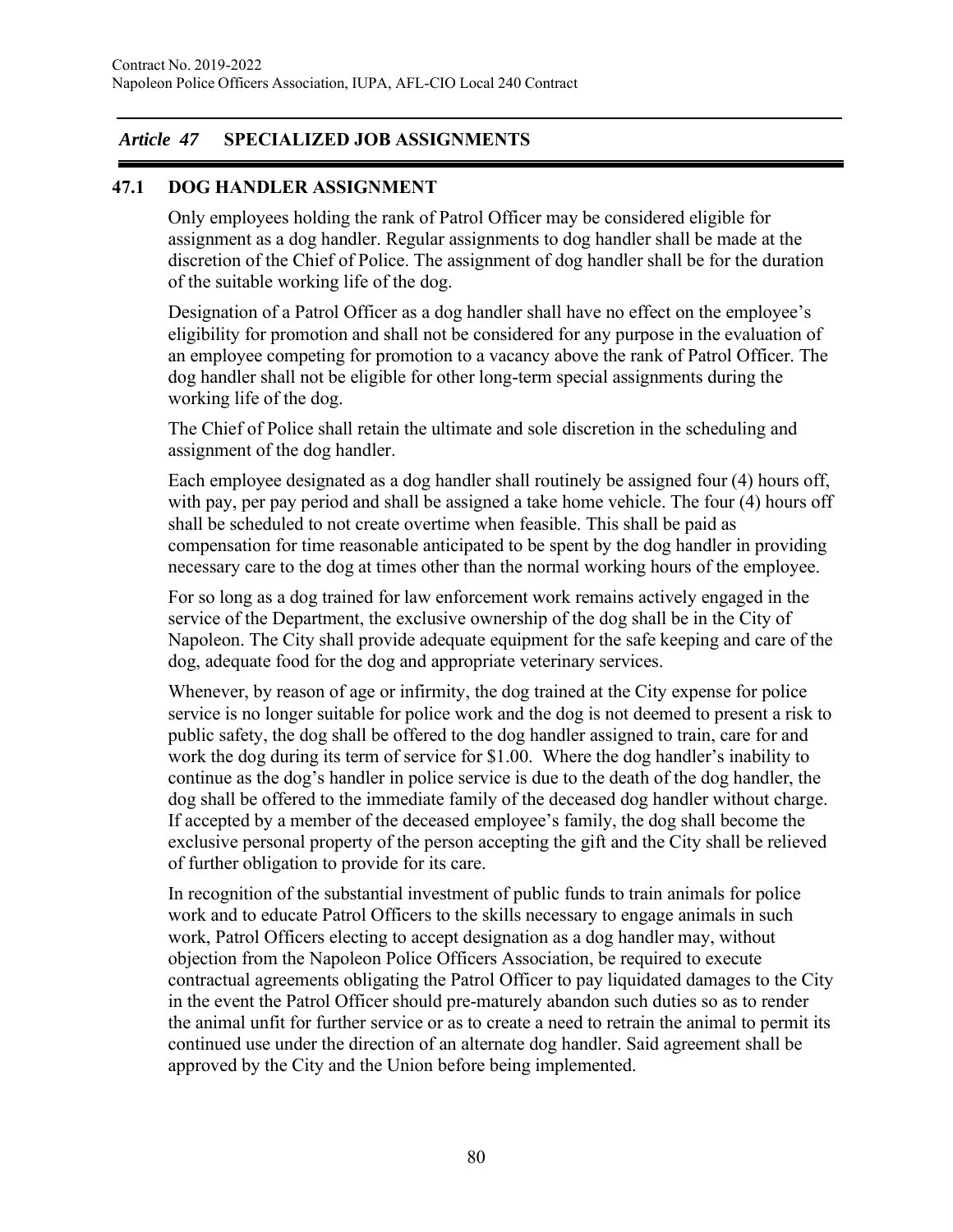# **47.2 DETECTIVE ASSIGNMENT**

Regular and temporary assignments to the Detective Bureau shall be made at the discretion of the Chief of Police. There will be at least one regular assignment to the Detective Bureau from sworn peace officers in the bargaining unit. Any such assignments will be filled before any temporary assignments are made. Ordinarily, temporary assignments will be made from sworn peace officers in the bargaining unit.

Under normal circumstances, Regular Assignments to the Detective Bureau will be for three years, and may be renewed by the Chief of Police for additional two (2) years intervals. Removal from a regular assignment before the completion of an interval will be for cause. Temporary assignments to the Detective Bureau can be terminated at any time at the discretion of the Chief of Police.

Temporary assignments to the Detective Bureau are defined as assignments of less than six (6) consecutive months in duration. Temporarily assigned personnel to the Detective Bureau will be made aware of the expected duration of the assignment when assigned. When practical, as determined by the Chief of Police, temporary assignments to the Detective Bureau will be made to different personnel so as to further growth in investigatory ability.

A necessity to return a bargaining unit member to uniformed duties in times of need, as determined by the Chief of Police, will terminate a temporary assignment to the Detective Bureau but will not terminate a regular assignment to the Detective Bureau. Return to unformed duties will first be by termination of any temporary assignment by department seniority and then any regular assignment by department seniority.

Any bargaining unit member assigned to the Detective Bureau will make themselves available for call out under the rules and regulations established by the Napoleon Police Department. Call out within the Detective Bureau will be made by department seniority unless a person has been designated to be on call for any given period.

### **47.3 SCHOOL RESOURCE OFFICER**

Article 47.3, Article 30, Article 31, Article 32.8 and Article 33.4 shall not apply to the School Resource Officer (SRO) while school is in session at the school where the SRO is assigned.

Regular and temporary assignments to SRO shall be made at the discretion of the Chief of Police. Under normal circumstances, regular assignment to a SRO will be for three (3) years, and may be renewed by the Chief of Police for additional two (2) year intervals. Removal from a regular assignment before the completion of an interval will be for cause. Designation of SRO shall have no effect on the employee's eligibility for promotion and shall not be considered for any purpose in the evaluation of an employee competing for promotion to a vacancy above the rank of Patrol Officer.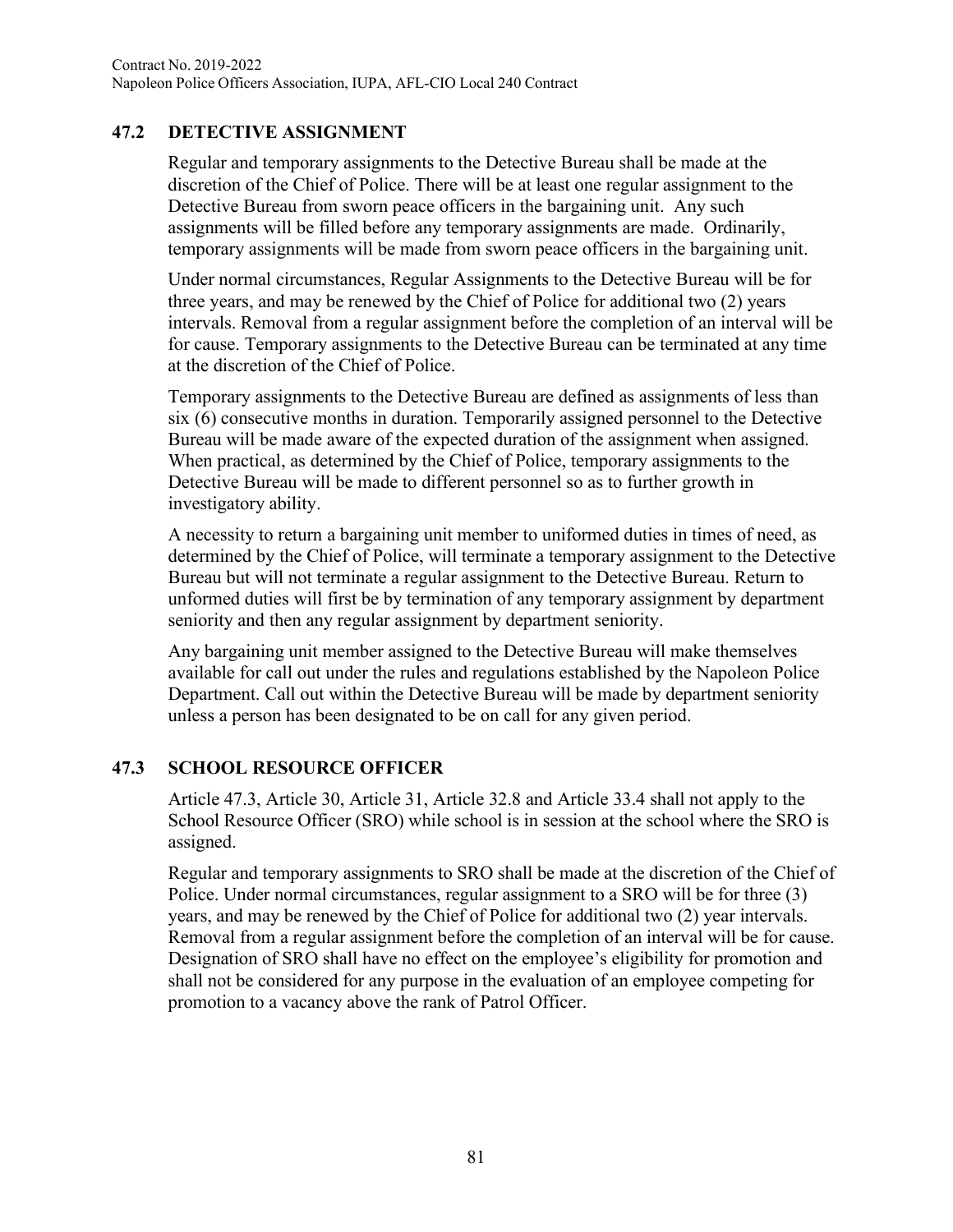The SRO shall be permitted to schedule eight (8) days of paid time off while school is in session at the school where the SRO is assigned. The SRO must submit applications no later than 7:00 a.m., fourteen (14) days prior to the date requested. Exceptions to minimum notice are subject to the approval of the Chief of Police. In the event of a school delay and/or closing, the SRO can submit for paid time off or report for duty. The SRO, upon timely submission of an "Employee Application for Leave " form, shall be approved for time off for a school holiday without the five (5) vacation day requirement. The City shall be allowed to backfill the SRO position with non-bargaining members when the SRO is on paid time off.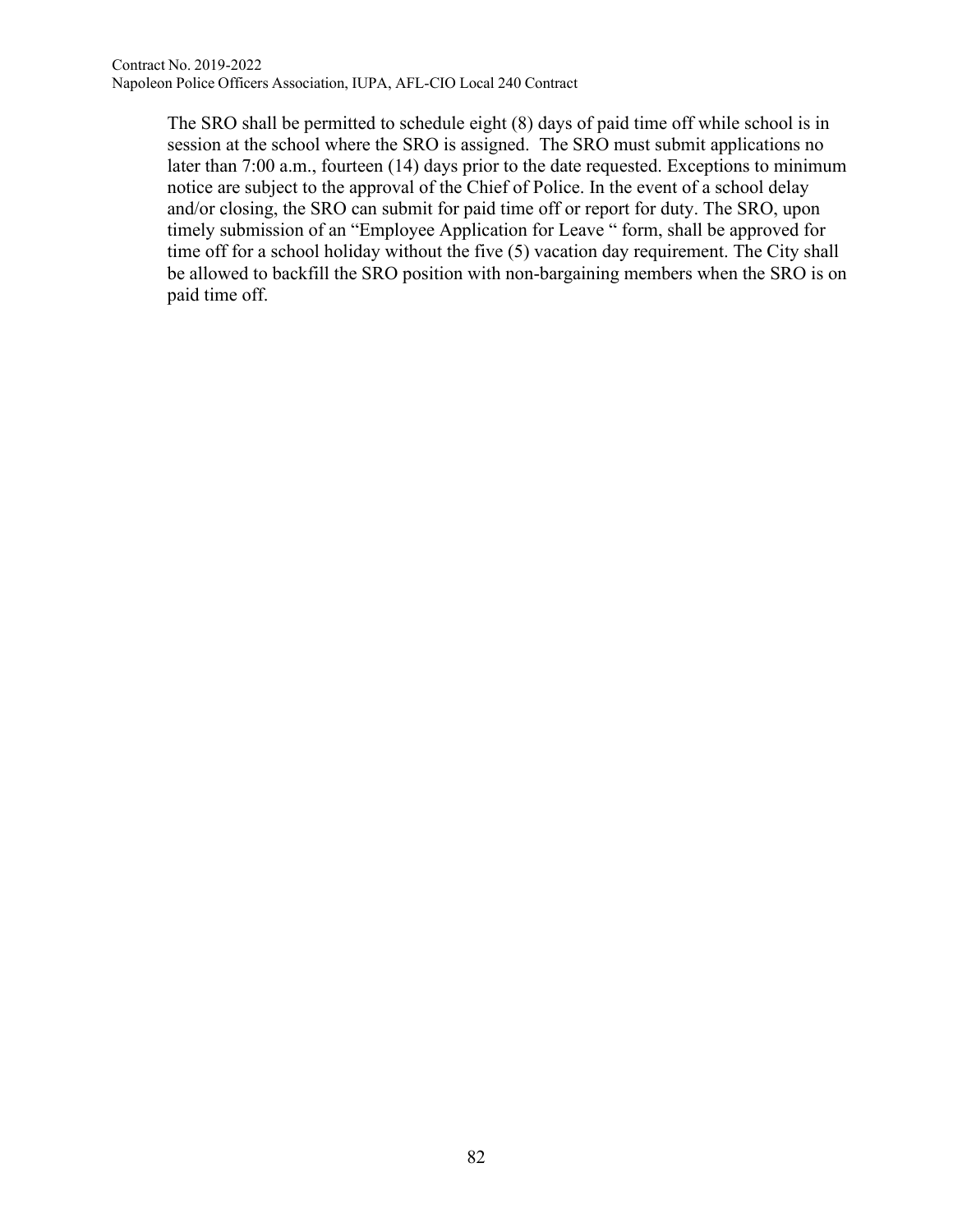# *Article 48* **WAIVER IN CASE OF EMERGENCY**

#### **48.1 GENERAL**

In cases of emergency declared by the President of the United States, the Governor of the State of Ohio, the Mayor, the City Manager or, the Federal or State Legislature, such as acts of God and civil disorder, the following conditions of this Agreement may be temporarily suspended by the City:

- A. Time limits for City's replies on grievances; and,
- B. All work rules, agreements and practices relating to the assignment of employees

#### **48.2 GRIEVANCES DURING EMERGENCIES**

Upon the termination of the emergency, should valid grievances exist, they shall be processed in accordance with the provisions outlined in the grievance procedure of this Agreement and shall proceed from the point in the grievance procedure to which they (the grievance(s)) had properly progressed, prior to the emergency.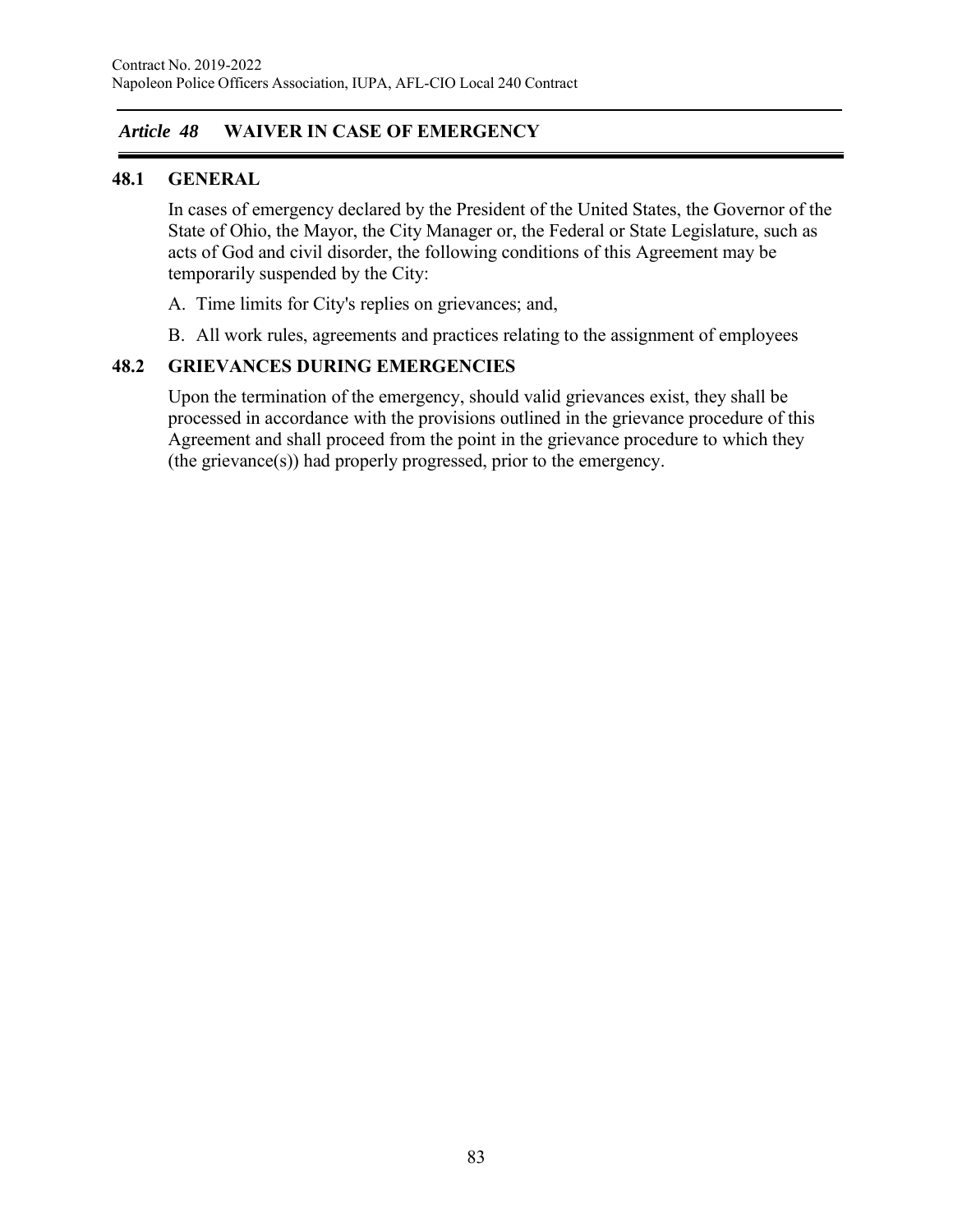### *Article 49* **ATTORNEY REPRESENTATION**

### **49.1 GENERAL**

The City, upon written request by an employee, shall provide at City expense, for the defense of that employee, in any state or federal court, in any civil action or proceeding to recover damages for injury, death, or loss to persons or property allegedly caused by an act or omission of that employee in connection with a governmental or proprietary function (including, but not limited to the rendering of first aid), if the act or omission occurred or is alleged to have occurred while the employee was acting in good faith, not contrary to applicable laws, rules, regulations, policies, procedures and directives, and not manifestly outside the scope of his employment or official responsibilities.

- A. The City will comply with the Ohio Revised Code with respect to defense and settlement of claims against employees. This provision shall apply only to bargaining unit employees.
- B. Employee Duty to Notify Law Director. An employee shall promptly report to the City Law Director, in writing, all claims, lawsuits, accidents or incidents that have a reasonable chance of becoming a claim or lawsuit and must reasonably cooperate with the City to defend the threatened litigation, action, suit or proceeding. If prompt notification in writing is not provided, or if reasonable cooperation is not provided, then the protection afforded by this section shall be void.
- C. Criminal Action Terminates Indemnification. Once it has been determined by the City that there was criminal action which gave rise to the claim, all related defense and indemnity is terminated and any defense costs incurred by the City on behalf of the employee shall be reimbursed to the City by the employee.
- D. Employee's Election to Defend and Settlement. If an employee elects to defend him or herself, any such defense costs incurred shall be the sole responsibility of the employee. Further if an employee elects not to settle a claim as recommended by the City, then any additional amounts incurred by the City as a result of further litigation, including additional attorney fees, court costs, and damages (including interest on judgments), shall be borne by the employee.

# **49.2 SELECTION AND APPOINTMENT OF ATTORNEY**

When the City has determined to select and appoint an attorney to represent an employee in an action or proceeding as described in Section 49.1 of this Article, but the City or its insurance provider, in its sole and absolute discretion, determines for whatever reason that no member of the City Law Department office can or should represent the employee, the City or its insurance provider shall appoint and pay another attorney to represent the employee.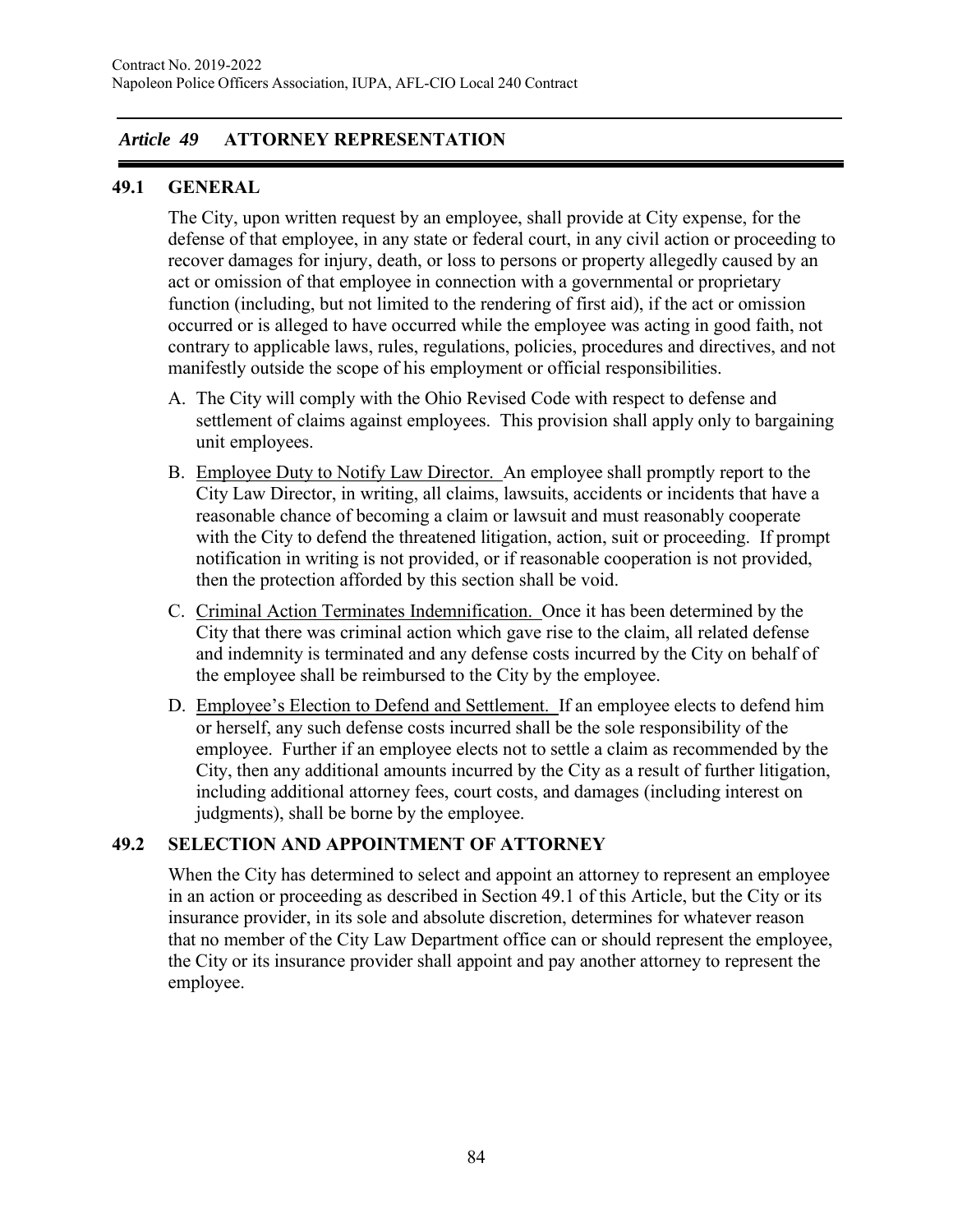The employee may suggest names of attorneys whom he wishes to represent him. The City or its insurance provider shall consider such suggested names, but shall have no obligation to select or appoint any attorney from such suggested names. The determination of the attorney to be selected and appointed to represent the employee shall be made by the City or its insurance provider, in its sole and absolute discretion, and that determination shall be final. The employee shall accept such representation of such attorney and, in good faith, shall fully and completely cooperate with such attorney.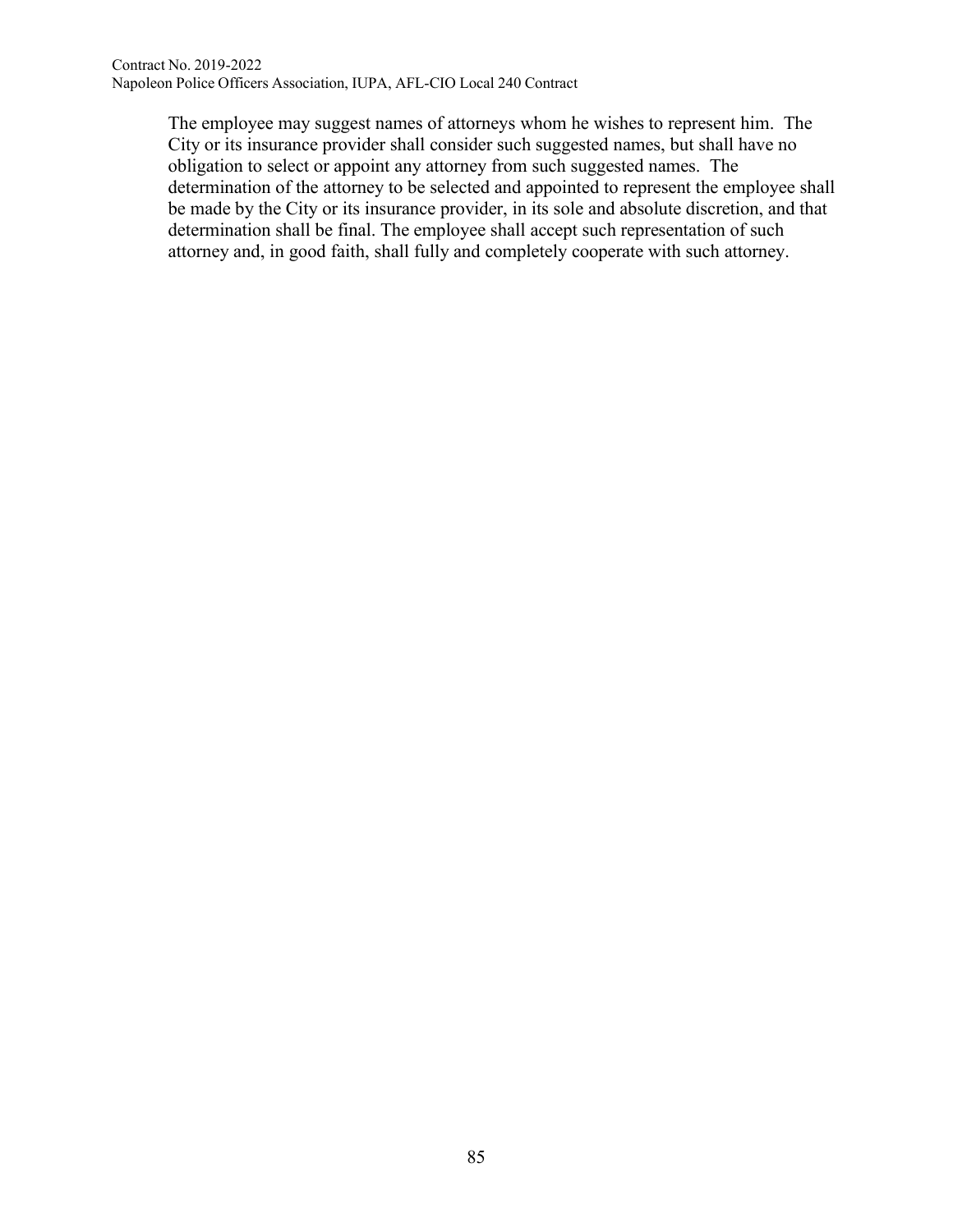### *Article 50* **ATTENDANCE AT UNION MEETINGS**

### **50.1 PERMITTED ACTIVITIES**

While on duty, employees may, subject to approval of the Chief of Police, attend official Union meetings at the Police Department. Such approval shall not be unreasonably withheld.

If the Union meeting is held anywhere other than the Police Department, not more than one (1) on-duty employee may attend a meeting at the same time.

Regardless of the meeting location, on-duty employees shall respond to duty related activities if and when needed.

Attendance at such meetings shall also be subject to the scheduling requirements and efficient operation of the department, and shall serve as the attending employee's one-half (1/2) hour meal period for his shift.

The appropriate Sections of Articles 25 and 26, entitled "Hours of Work" and "Overtime", shall not be applicable, and shall be waived with respect to the foregoing provisions of this Article.

Any failure to comply fully with the provisions of this Article may result in immediate revocation of this Article and may subject the employee(s) to appropriate discipline.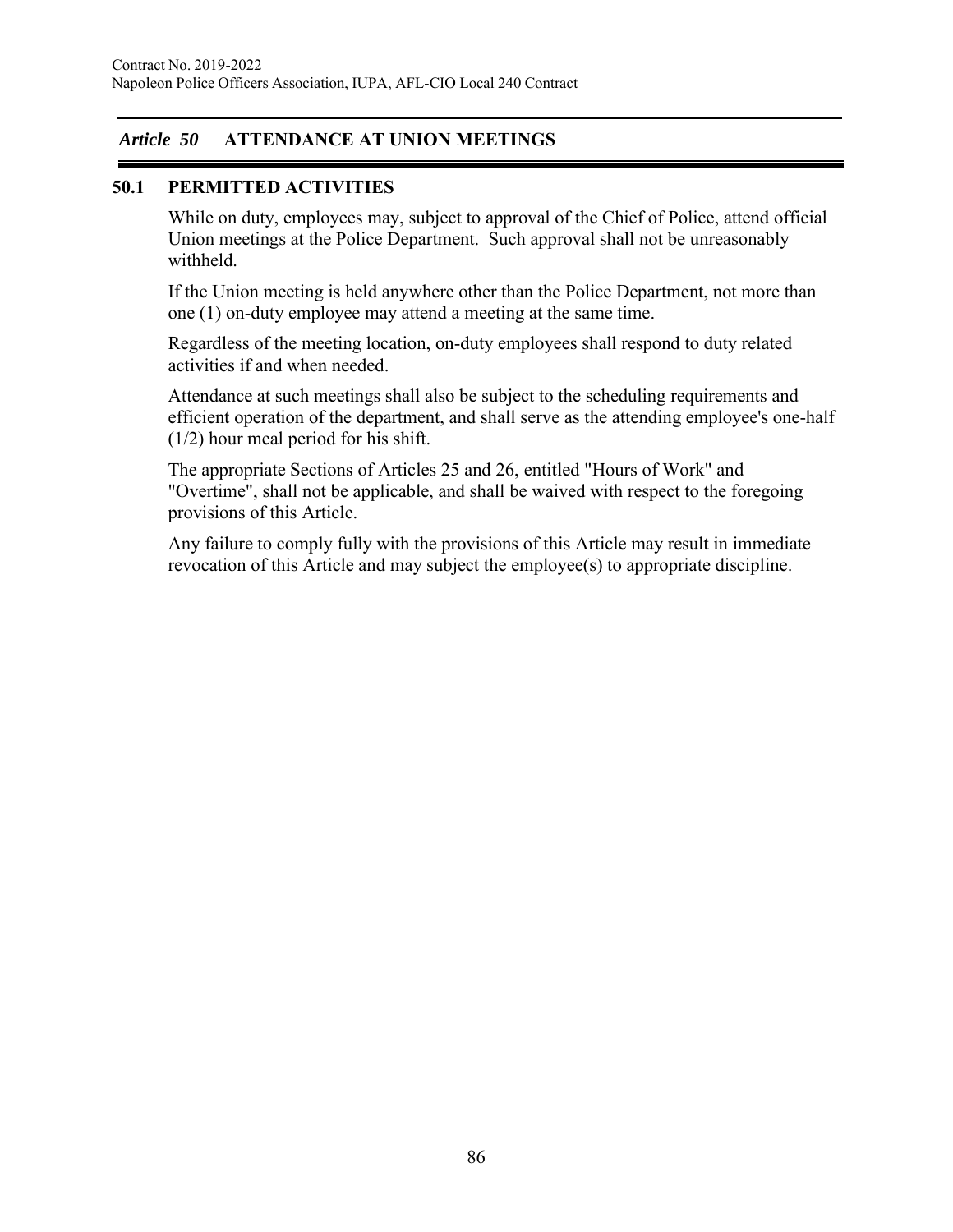# *Article 51* **NO STRIKE OR LOCKOUT**

# **51.1 INTERRUPTION OF WORK PROHIBITED**

It is understood and agreed that the services performed by employees are essential to the public health, safety, and welfare. The Union, therefore, agrees that there shall be no interruption of work, for any cause whatsoever, nor shall there be any work slowdown or other interference with these services.

### **51.2 UNION DISCLAIMER AND REQUIRED UNION ACTIONS IN STRIKE**

When the City notifies the Union that any employees individually or collectively are engaged in any such strike activity, as outlined above, the Union agrees to disclaim approval of the strike activity and to instruct all employees to return to work.

Any employee failing to return to work or who participated in or promotes such strike activities as previously outlined, shall be subject to disciplinary action on an individual basis, up to and including dismissal, and only the question of whether or not he did in fact participate in or promote such action shall be subject to appeal.

### **51.3 RIGHTS OF CITY DURING ILLEGAL STRIKE: PROHIBITION OF LOCKOUTS**

Nothing herein shall restrict any statutory rights of the City to act in regard to any illegal strike activity by its employees.

The City agrees that neither it, its Officers, agents, or representatives, individually or collectively, will authorize, instigate, cause, aid or condone any lockout of employees, unless those employees shall have violated the provisions of this Article.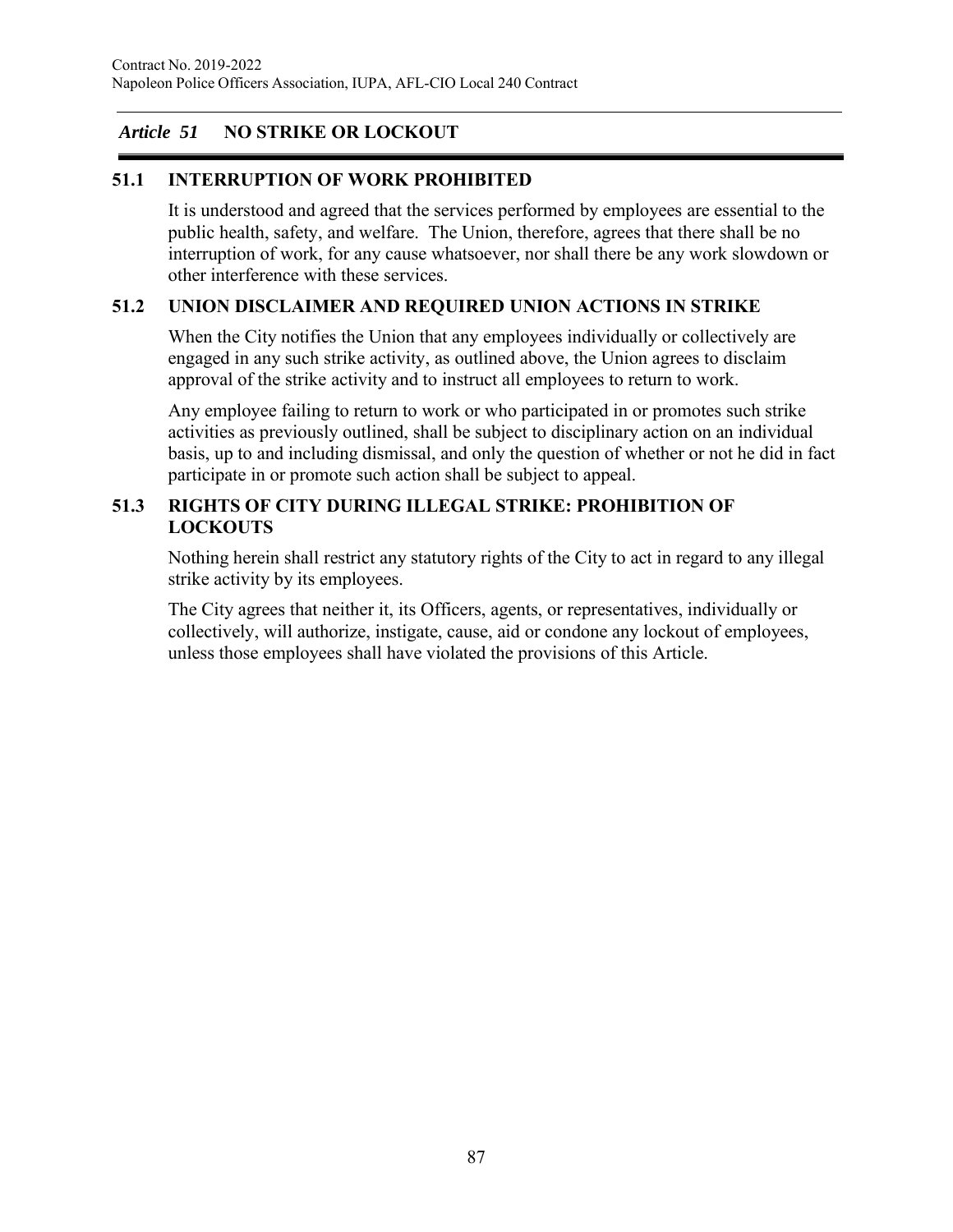### *Article 52* **DURATION OF AGREEMENT**

### **52.1 GENERAL**

- A. This Agreement shall be effective from December 1, 2019 and shall remain in full force and effect until and through November 30, 2022. This Agreement shall be renewed automatically on its termination date for another year in the form in which it has been written unless one party gives written notice to the other party pursuant to Paragraph B of this Section.
- B. If either party desires to modify, or amend this Agreement, it shall give written notice of such intent no earlier than one hundred twenty (120) calendar days prior to the expiration date of this Agreement. Such notice shall be certified mail with return receipt. The parties shall commence negotiations within two (2) calendar weeks upon receiving notice of intent.
- C. The parties acknowledge that during the negotiations which result in this Agreement, each had the unlimited right to make demands and proposals in any subject matter not removed by law from the area of Collective Bargaining, and that the understandings and Agreement arrived at by the parties after the exercise of that right and opportunity are set forth in this Agreement. Therefore, the City and the employees and the union, for the life of this Agreement, each agrees that the other shall not be obligated to bargain collectively or individually with respect to any subject or matter, even though such subject or matter may not have been within the knowledge of either or both parties at the time they negotiated or signed this Agreement.
- D. Either party may request in writing of the other party an opportunity to renegotiate a particular term or terms of this Agreement at any time during the life of this Agreement. The party receiving the request shall notify within ten (10) days the party originating the request as to whether negotiations will be reopened.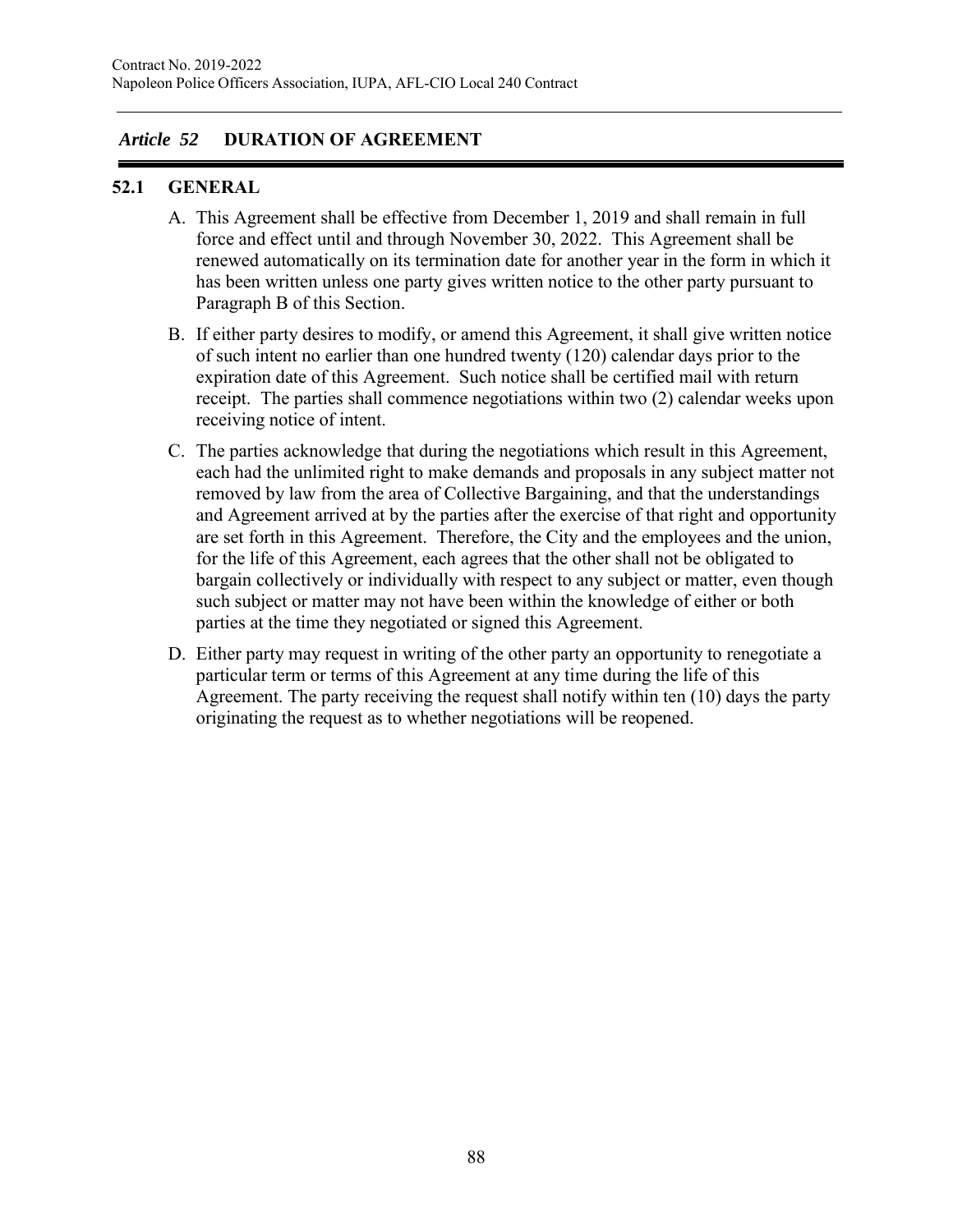Contract No. 2019-2022 Napoleon Police Officers Association, IUPA, AFL-CIO Local 240 Contract

#### *A11icle 53* SIGNATURE PAGE

*In Witness Whereof,* the parties have agreed hereto and have set their hands this  $/7^{4h}$  day of  $June$   $2019$ .

FOR THE CITY OF NAPOLEON, OHIO

Jason Maassel, Mayor

,

Joe Bialorucki, President of Council

Joel Mazur, City Manage

FOR THE UNION, N.P.O.A. - I.U.P.A., (AFL-CIO)<br>LOCAL 240

 $\frac{1}{\sqrt{2}}$ 

Rogelio Rubio, President

Tonya Walker, Bargaining Committee Member /

. . . -*---:v-1 .* / // A *v--J;I ,(-'* 1/ / --

Justin Ruffer, Bargaining Committee Member

Bradley Strickland, Bargaining Committee Member

Approved As To Form & Correctness:

Approved As To Form & Correctness:<br>City Law Director<br>Attest:

Yvustern Peaducord

Finance Director